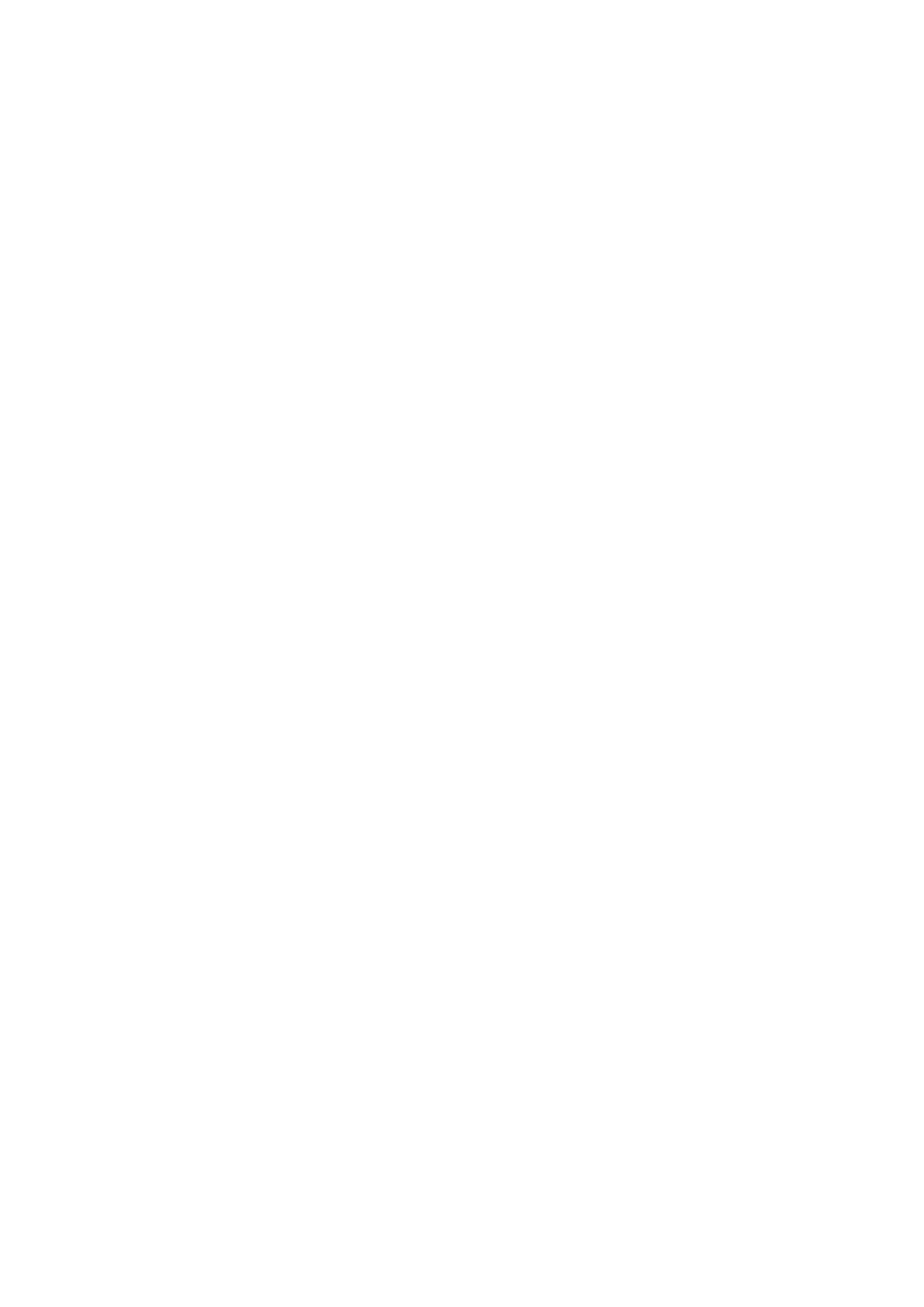

#### Special Issue, Volume 2, October 25, 2016

## **Oral Presentations**

**Endoscopic Endonasal Approach for Growth Hormone Secreting Pituitary Adenomas: Preliminary Report of Biochemical Remission in 49** 

**Patients Using 2010 Consensus Criteria** Mehdi Zeinalizadeh, Mohammad Taghvaei, Seyed Mousa Sadrehosseini Page 10

**Application of Modified Dolenc-Kawase Approach in Specific Skull Base Tumors**

Hamid EtemadRezaie, Samira Zabihyan, Humain Baharvahdat, Babak Ganjeifar

Page 11

**Transcanal Transpromontorial Approach to the Internal Auditory Canal: a New Step toward Tailored Surgery for Vestibular Schwannoma** Barbara Masotto, Daniele Marchioni, Giampietro Pinna Page 12

**Evaluation of Clinical Manifestation, Risk Factors and Prognosis of Stroke in Children** Javad Akhondian, Babak Ganjeifar, Salim Tavana Page 13

**Neuro Imaging Methods for Pre-surgical Planning** Mohammad Ali Oghabian Page 14

**Surgical Treatment of Internal Carotid Artery-Ophthalmic Segment Aneurysms; a Single Center Experience from Southern Iran** Abdolkarim Rahmanian Page 15

**The Computational Hemodynamics Analysis of an Anterior Communicating Aneurysm Treated with Woven Endobridge** Yasaman Aghli, Mojtaba Dayyani, Humain Baharvahdat, Alireza Sharifi Page16

**Fung's Model Constants for the Intracranial Blood Vessel of Human Using Biaxial Tensile Test Results** Amir Saied Seddighi, Afsoun Seddighi Page 17

**Updated Indications for Deep Brain Stimulation Surgery** Mansour Parvaresh Page 18

**Endoscopic Endonasal Approach in the Management of Skull Base Chordomas-Clinical Experience on 19 Patients** Guive Sharifi, Mohammad Hallajnejad, Amirarsalan Amin, Ali mousavi nejad, Omidvar Rezaee Page 19

**En Bloc Resection of Sacral Tumors via a Posterior-the Only Approach without Nerve Root Sacrifice: A Report of 10 Cases** Majid Reza Farrokhi, Hormoz Nouraei, Mohammad Reza Sharifi Rad, Hamid Rezaei Page 20

**Intramedullary Spinal Cavernoma** Afsoun Seddighi, Amir Saied Seddighi Page 21

**Determining the Biomechanical Properties of Human Intracranial Blood Vessels through Biaxial Tensile Test and Fitting them to the Hyperelastic Model** Amir Saied Seddighi, Afsoun Seddighi

Page 22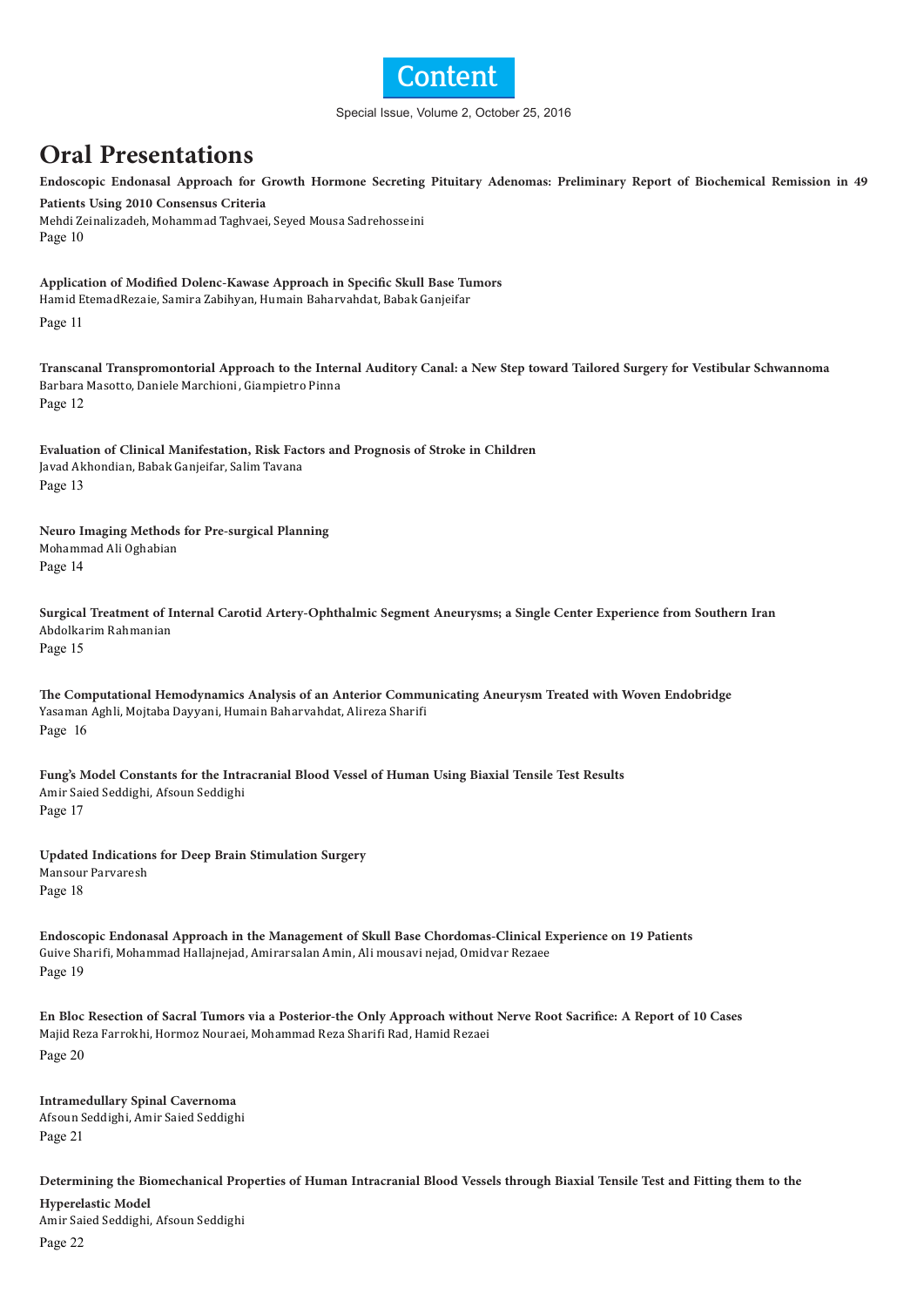**The Anatomical Variation of Internal Carotid Artery in Endoscopic Transsphenoidal Approaches** Mohamadreza Hajiabadi Page 23

**Predictive Value of Pathobiological Biomarkers in Patients with Glioblastoma Multiforme** M Alimohamadi, Ahmad Pour-Rashidi, Mohammad Shirani, Kourosh Karimi-Yarandi, A Naiem, Seyed Ebrahim Ketabchi, Abbas Amirjamshidi Page 24

**Current Endovascular Treatment of Acute Ischemic Stroke** Parviz Dolati Page 25

**The Analysis of the Angio-Architectural Factors Affecting Early and Late Clinical and Angiographic Outcome after Treatment of Brain Aneurysms Using Pipeline Flow-Diversion Stents** Parviz Dolati, Mohamed Salem, Olutayo Olubiyi, Lucy He, Christopher S Ogilvy, Ajith Thomas Page 26

**Early Steps in Mechanical Thrombectomy at Mashhad University of Medical Sciences** Mohammadreza Sobhani, Humain Baharvahdat, Payam Sasannejad, Kavian Ghandehari, Hamzeh Dehghanizadeh Page 27

**360 Degree Procedure for Cervical Trauma (When, Why, Tips, and Tricks)** Mohammad Reza Ehsaei Page 28

**Endovascular Treatments for Middle Cerebral Artery Aneurysms** Parviz Dolati

Page 29

**An Educational Review of Post-surgical Neurovascular Complication Associated with Foramen Magnum Hemangiopericytoma** Hessam Rahatlou, Eshagh Bahrami, Maziar Azar, Ebrahim Hejazian, Arash Fattahi, Mohsen Benam, Foad Kazemi Page 30

**Aneurysmal Subarachnoid Hemorrhage in Patients with very Small Aneurysms, Microsurgical Treatment versus Endovascular Treatment** Maryam Sadat Amirkalali Sijavandi, Humain Baharvahdat, Samira Zabyhian, Babak Ganjeifar, Sara Assadi Page 31

**Enhanced Patient's Safety with Spinal Cord Protection in Spine Deformity/Spine Instrumentation Surgeries** Muhammad Tariq Imtiaz Page 32

**Challenging Issues of Thrombolysis with Alteplase in Iran** Kavian Ghandehari Page 33

**Three-dimensional (3D) ICG Angiography with the Hand-made Device: A Preliminary Report** Mohsen Nouri <sup>1</sup>, Amir Azarhomayoun <sup>1</sup>, Maryam Hasan Esfahani Page 34

**Endoscopic Endonasal Approaches to the Craniocervical and Lower Clivus Region, Technical Aspects and Author`s Experience** Babak Alijani, Shahrokh Yousefzadeh-Chabok, Ali Faghih, Hamid Reza Bagheri Page 35

**The Prevalence of Vascular Pathologies in Patients with Vascular Lesions of Head, Neck and Spinal Cord, Referring to Endovascular Neurosurgery Department of Firoozgar Hospital** Mohammad Ghorbani, Sima Sheikhghomi Page 36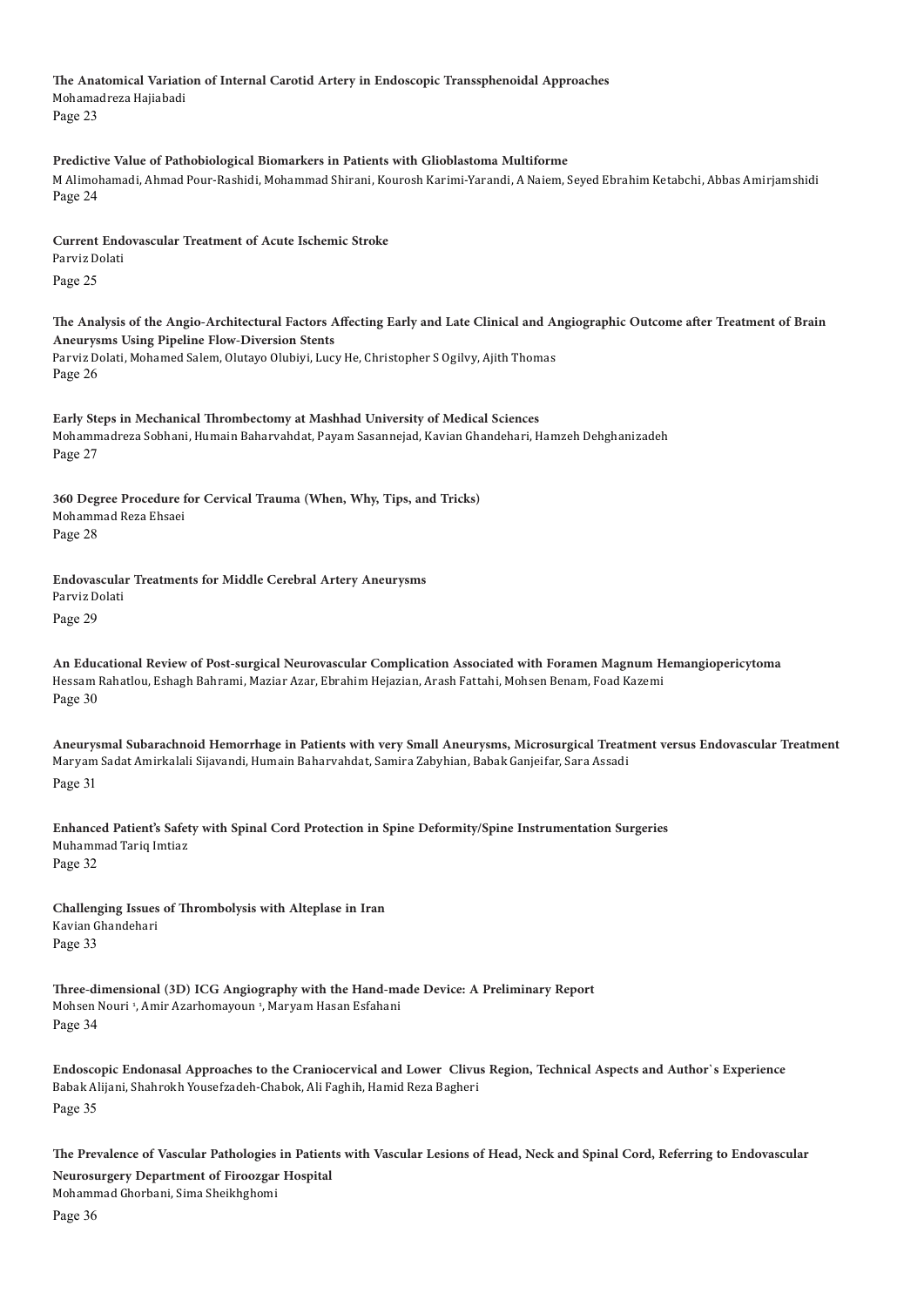**The Endoscopic Resection of Third Ventricle Colloid Cyst in 120 Consecutive Cases** Mohammad Samadian, Armin Jafari, Mohammad Hallajnejad, Armin Jahnagiri, Omidvar Rezaee Page37 **The Result of Interdisciplinary Surgical Approach to Enplaque Meningioma** Ali Mousavinejad Page 38 **Effects of Cerebrolysin on Functional Recovery in Patients with Severe Disability after Traumatic Brain Injury; A Prospective Cohort Study** Hosseinali Khalili, Amin Niakan, Fariborz Ghaffarpasand Page 39 **Restoration of Hand Function in People with Tetraplegia after Spinal Cord Injury** Mohammadreza Emamhadi Page 40 **Return to Work after Surgical Treatment for Subarachnoid Hemorrhage and Berry Aneurysm** Seyedeh Negar Assadi Page 41 **Spinal Dural Arteriovenous Fistulas: Intraoperative Neurophisiological and Microvascular Doppler Monitoring** Reza Ghadirpour, Davide Nasi, Antonio Romano, Corrado Iaccarino, Salvatore Ippolito, Rossella Sabadini, Luisa Motti, Marco Farneti, Franco Servadei Page 42 **Predictors for Development of Adjacent Segment Disease after Lumbar Fusion** Farzam Vazifehdan Page 43 **Epilepsy Surgery: Perioperative Investigations of Intractable Epilepsy** Ali Gorji Page 44 **The Advantages and Limits of Virtual Magnetic Resonance Techniques in Planning Surgery for Microvascular Decompression** Concetta Alafaci Page 45 **Early Tracheostomy in Patients with Severe Traumatic Brain Injury; A Cohort Study from a Level I Trauma Center** Hosseinali Khalili, Amin Niakan, Fariborz Ghaffarpasand, Peyman Arasteh, Rassol Safari Page 46 **Venous Respect in Meningioma Surgery** Giovanni Broggi Page 47 **Therapy of Cerebral Aneurysms from a Hybrid's Point of View (Why to Acquire Experience in both Techniques?)** Bernd Richling Page 48 **"Endovascular Neurosurgery" A Fiction or a Forward-looking Concept?** Bernd Richling Page 49

**Biocompatibility Evaluation and Clinical Investigation of Novel Synthetic Bone Graft Substitute, OsvehOss® A Prospective, Randomized Study** 

#### **with a 6-month Follow-up**

Ahmad Safaie Yazdi, A. Houshyar Ahmadi, N.Sasani, H.Khadivi Ayask, M.Golestanipour, A.moloudi, M. Zarepour

Page 50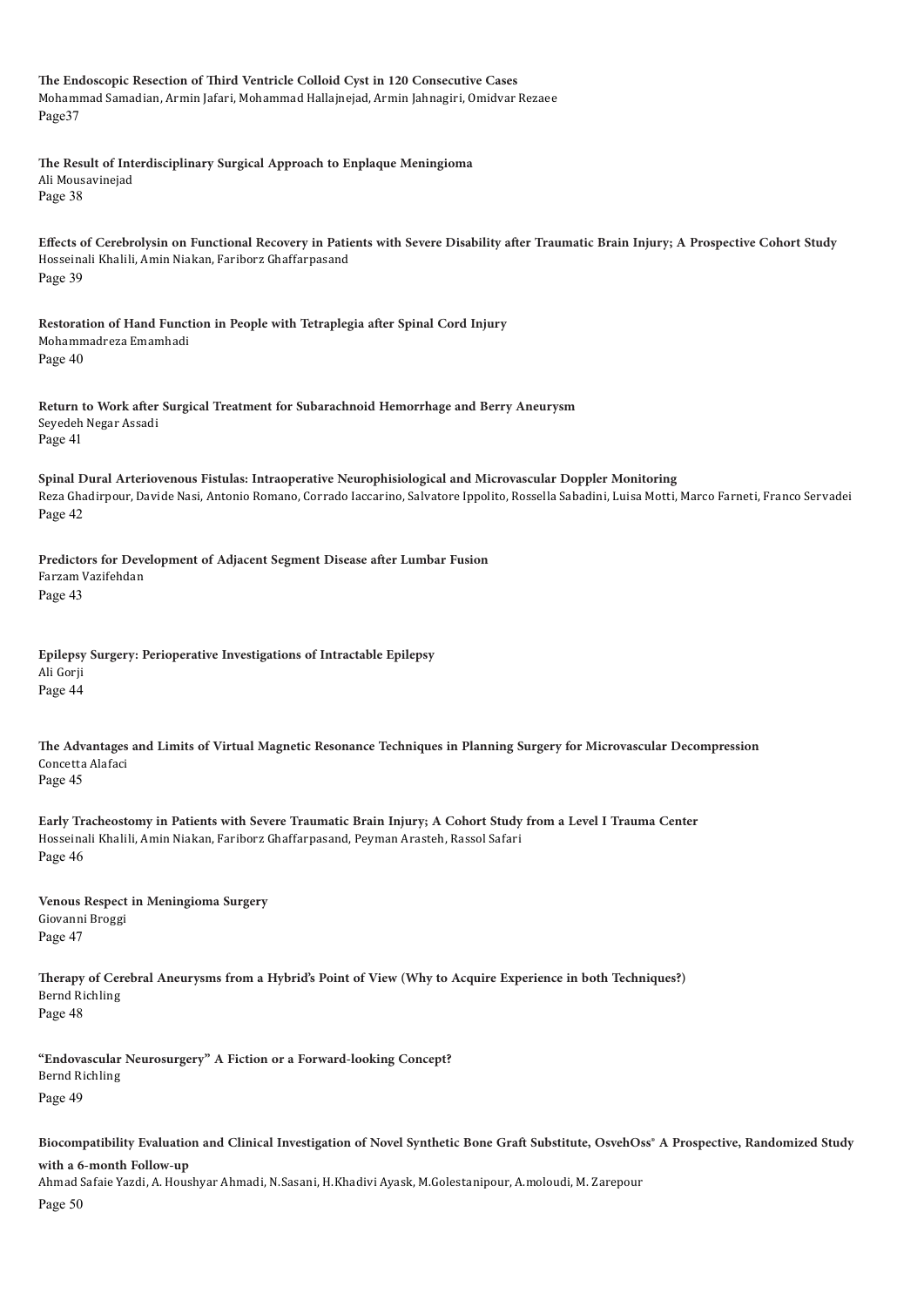## **Poster Presentation**

**Transnasal Endoscopic Approach to the Cavernous Sinus Cavernous Hemangioma: A Case Report with Favorable Outcome** Mehdi Zeinalizadeh, Seyed Mousa Sadrehosseini Page 51

**Primary Central Nervous System Melanomatosis; a Case Report** Farah Ashrafzadeh, Babak Ganjeifar, Hasan Golmakani, Salim Tavana Page 52

**Clinical Outcome for Surgical Treatment of Chiari Type 1 Malformation in Symptomatic Adault Patients** Babak Ganjeifar, Aidin Shakeri Page 53

**Rare Case of Filum Terminale Artery Aneurysm after Spinal Myxopapillary Ependymoma Surgery** Kaveh Ebrahimzadeh, Omidvar Rezaei, Sina Asaadi, Mohammad Hallajnejad Page 54

**Fuzzy Based Prediction of Modified Rankine Scale (mRs) of Patients With Intracranial Aneurysm** Yasaman Aghli, Hamid Moeenfard, Humain Baharvahdat Page 55

**Neurovascular Surgery in Shiraz; 10 Years of Subspecialty Experience** Abdolkarim Rahmanian Page 56

**Endovascular Coiling versus Neurosurgical Clipping in Patients with a Ruptured Basilar Tip Aneurysm** Amir Saied Seddighi Page 57

**Unruptured Vertebral Artery Dissecting Aneurysms** Amir Saied Seddighi, Afsoun Seddighi Page 58

**Recanalization after Endovascular Treatment of the Intracranial Aneurysms** Mohammad Karimi, Hassanreza Mohammadi, Pouya Zandi

**Page** 59

**Complex Cerebrovascular Lesions in Children** Mohammad Sadegh Masoudi, Reza Taheri Page 60

**Pial Arterio-Venous Fistula (AVFs): A Complex Pial AVF in a Young Girl** Mohammad Sadegh Masoudi, Maryam Tavakoli

Page 61

**Ossification of Ligamentum Flavum with Myelopathy Diagnosis and Outcome, a Case Series** Hossein Mashhadinezhad, Fariborz Samini Page 62

**Introducing a New Sign in Cervical Spinal Cord Injury** Esmaeil Fakharian, S. Banaee, M. Momeny, H. Yazdanpanah Page 63

**The Effect of Local Steroid Injection on Prevertebral Soft Tissue Swelling Following Anterior Cervical Discectomy and Fusion** Afsoun Seddighi, Sara Zandpazandi Page 64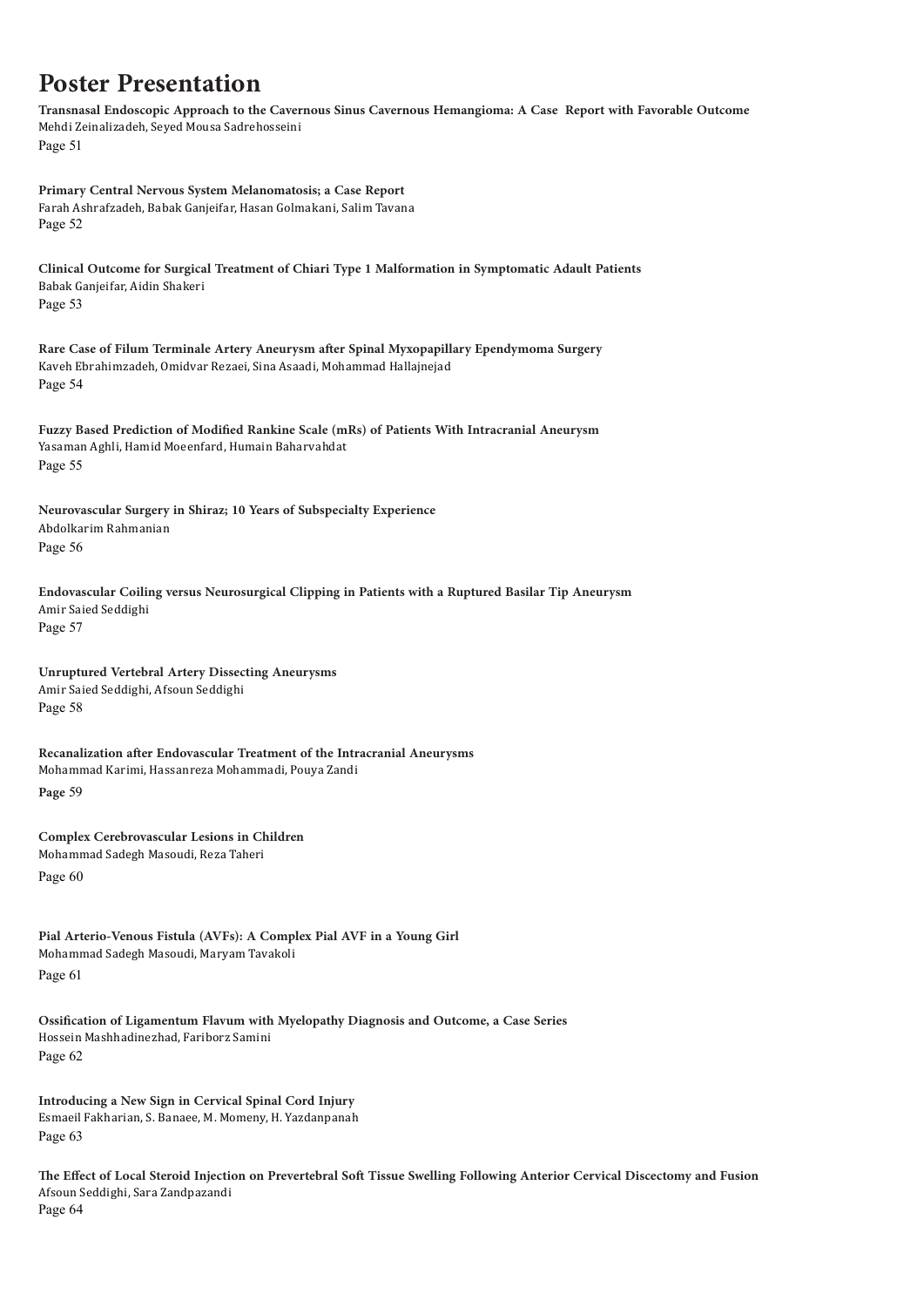**The Value of Partial Thromboplastin Time and Prothrombin Time in Functional Outcomes in Patients with Aneurysmal Subarachnoid** 

**Hemorrhage**

Ali Amani Beni, Mohammad Samiani, Mehrdad Farrokhi Page 65

**Cavernous Hemangioma of Cavernous Sinus, Report of 3 Cases** Guive Sharifi, Mohammad Hallajnejad, Amirarsalan Amin, Mahmood Yazdanpanahi, Omidvar Rezaee Page 66

**The Utility of Dual-Energy Computed Tomographic Angiography for the Evaluation of Brain Aneurysms after Surgical Clipping: A Prospective Study** Parviz Dolati, Daniel Eichberg, John H. Wong, Mayank Goyal Page 67

**Cavernous Malformation of Anterior Perforating Substance Presented as Olfactory Epilepsy and Sudden Paresis** Guive Sharifi, Mohammad Hallajnejad, Ali Mousavinejad, Amirarsalan Amin, Omidvar Rezaee Page 68

**Surgical Treatment of Vertebral Artery-posterior Inferior Cerebellar Artery Junction Aneurysms; Outcome of 4 Patients** Guive Sharifi, Mohammad Hallajnejad, Amirarsalan Amin, Armin Jahangiri babadi, Omidvar Rezaee Page 69

**Hemorrhagic MCA Aneurysm Mimicking Brain Mass** Saleh Rasras, Reza Bahrami Ilkhchi Page 70

**The Assessment of Clinical Benefits and Accuracy of the Neuronavigation in Neurosurgery** Parviz Dolati, Edward Laws, Ossama Al-Mefty, Alexandra Golby Page 71

**Cavernous Malformation of Upper Midbrain Presented as Horror and Sympathetic over Discharge** Guive Sharifi, Mohammad Hallajnejad, Ali Mousavinejad, Amirarsalan Amin, Omidvar Rezaee Page 72

**The Endoscopic Management of Pineal Region Tumors and Associated Hydrocephalus in Loghman Hakim Hospital between 2009 and 2013** Kaveh Ebrahimzadeh, Mohammad Samadian, Mohammad Hallajnejad, Amirarsalan Amin, Omidvar Rezaee Page 73

**Challenges in Treatment of Carotid-ophthalmic Aneurysms; the Report of 2 Cases** Kaveh Ebrahimzadeh, Mohammad Hallajnejad, Reza Jabbari, Amirarsalan Amin, Omidvar Rezaee Page 74

**Study of Cerebral Venous SinusThrombosis Patients with Interventional rtPA Method at Mashhad University of Medical Sciences** Mohammadreza Sobhani, Humain Baharvahdat, Payam Sasannejad, Kavian Ghandehari, Hamzeh Dehghanizadeh Page 75

**Decision-making for Diagnosis and Management of Hemorrhagic Cystic Lesions in Eloquent Area of the Brain** Mohsen Benam, Eshagh Bahrami, Mansour Parvaresh, Maziar Azar, Hessam Rahatlou, Alireza Azimi Page 76

**The Utility of Dual-Energy Computed Tomographic Angiography for the Evaluation of Brain Aneurysms after Surgical Clipping: A Prospective Study** Parviz Dolati, Daniel Eichberg, John H. Wong, Mayank Goyal

Page 77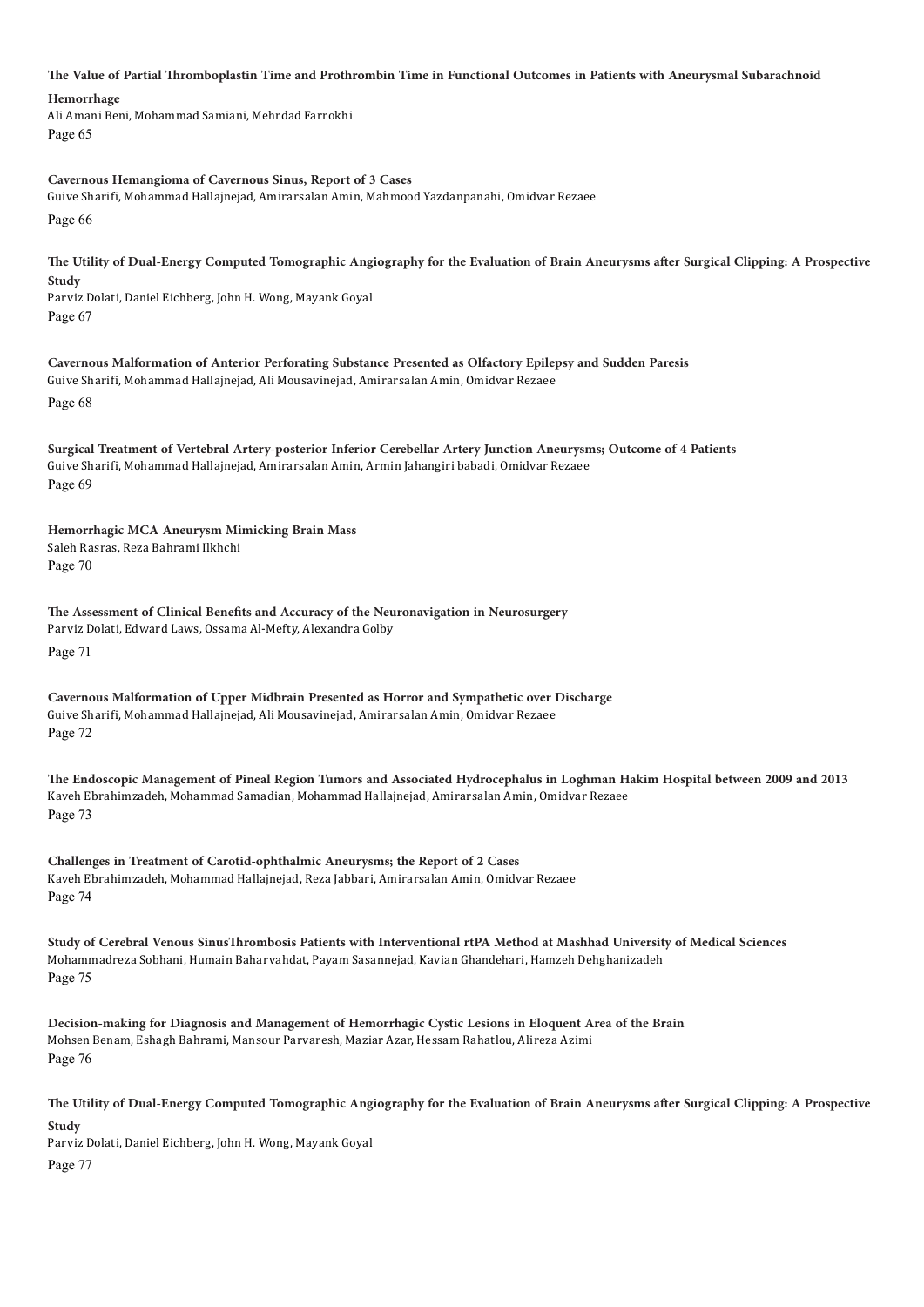**The Rare Case of Filum Terminale Artery Aneurysm after Spinal Myxopapillary Ependymoma Surgery** Kaveh Ebrahimzadeh, Omidvar Rezaei, Muhammad Hallajnejad, Sina Asadi, Boushra Pournejad Page 78

**The Assessment of Incidence Trend of Aneurysmal Subarachnoid Hemorrhage (aSAH), Five Consequent Years. Experience in Fars** Mohammad Jamali, Abdolkarim Rahmanian, Sulmaz Ghahramani Page 79

**Intraoperative Neurophysiological Monitoring in Spine Surgery in Shiraz University of Medical Sciences** Sina Salehi, Majid Reza Farokhi, Keivan Eghbal Page 80

**Aneurysmal Subarachnoid Hemorrhage, Surgical Results** Maryam Sadat Amirkalali Sijavand, Samira Zabyhian, Humain Baharvahdat, Babak Ganjeifar, Mehran Sedaghat Page 81

**ICG Angiography of Cerebral Vessels in Cadaver with the Hand-made Device** Amir Azarhomayoun, Mohsen Nouri Page 82

**Giant MCA Aneurysm Advance Clipping** Reza Bahrami Ilkhchi, Saleh Rasras Page 83

**The Traumatic Aneurysm of Internal Carotid with Epistaxis after Basilar Skull Fracture** Reza Bahrami Ilkhchi, Saleh Rasras Page 84

**Neglected Conus Filum Terminalis AVM in the Setting of the Patients with Lumbar Canal Stenosis** Mohammad Samadian, Misagh Shafizad, Masud Asghari, Mohammad Ali Arami Page 85

**Auditory Brain Stem Implant in Neurofibromatosis Type 2 Patients; the Review of 11 Patients** Mohammad Samadian, Seyed Ali Mousavinejad, Mohammad Hallajnejad, Amirarsalan Amin, Omidvar Rezaee Page 86

**Intracranial Pial Arteriovenous Presenting with Seizure: A Case Report** Ali Mousavinejad, Seyed Ali Mousavinejad Page 87

**The Spontaneous Extrusion of the Ventriculoperoitoneal Shunt through the Anus; a Case Report and Review of the Literature**  Fariborz Ghaffarpasand, Ehsan Moradi Page 88

**Permethrin Toxicity Effects and Spinal Cord Injury in Rats** Masoud Alirezaei, Zeynab Khoshdel, Abas Raeesi Page 89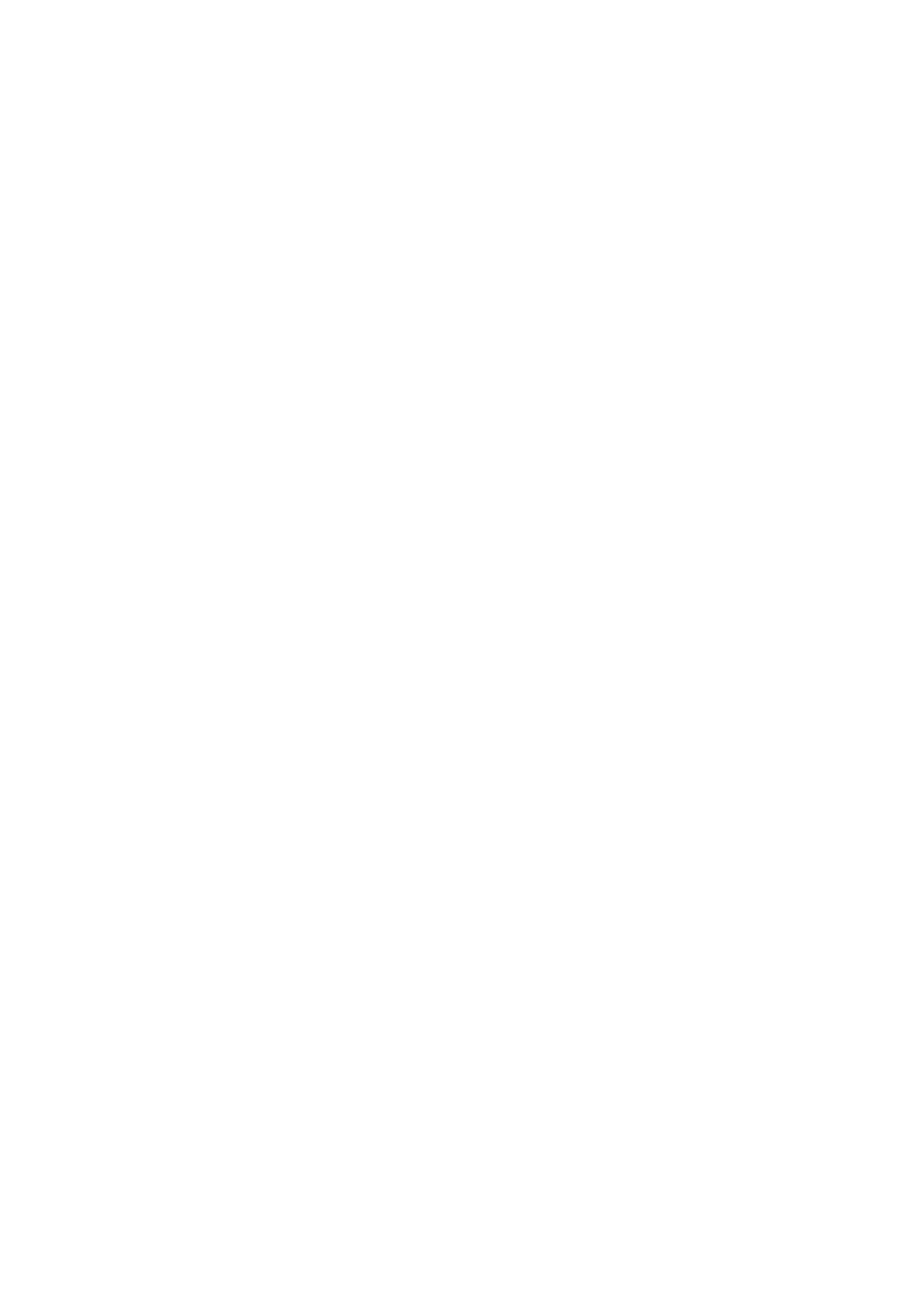# **Endoscopic Endonasal Approach for Growth Hormone Secreting Pituitary Adenomas: Preliminary Report of Biochemical Remission in 49 Patients Using 2010 Consensus Criteria**

#### **Mehdi Zeinalizadeh 1,2\* , Mohammad Taghvaei 1,2 , Seyed Mousa Sadrehosseini 3**

1 Pituitary Clinic, Neuroscience Institute, Imam Khomeini Hospital Complex, Tehran University of Medical Sciences, Tehran, Iran

2 Department of Neurological Surgery, Imam Khomeini Hospital Complex, Tehran University of Medical Sciences, Tehran, Iran

<sup>3</sup> Department of Otolaryngology, Head, and Neck Surgery, Imam Khomeini Hospital Complex, Tehran University of Medical Sciences, Tehran, Iran

\*Corresponding Author Email: m.zeinalizade@gmail.com

#### **Abstract**

**Background & Aim:** Transsphenoidal surgery in the setting of acromegaly is quite challenging due to the enlarged soft tissue mass, bony overgrowth, and bleeding. Since the 1990s, endoscopic transsphenoidal surgery for pit adenomas has increased in popularity. In this retrospective study, we reviewed our experience with endoscopic endonasal approach (EEA) in biochemical remission rates using the 2010 consensus criteria.

**Methods & Materials/Patients:** The authors retrospectively analyzed data from 49 consecutive patients with acromegaly who underwent pure EEA. The criteria of biochemical remission were GH levels ≤ 1 ng/mL randomly, ≤ 0.4 ng/mL after oral glucose tolerance test and normal IGF-I levels for age and sex at least 3 months after surgery. Also, demonstration of the total removal of the tumor on MRI studies obtained after administration of contrast material at the 3-month postoperative follow-up visit. There was no noticeable residual tumor mass even in patients without remission.

**Results:** Biochemical remission was achieved in 90% of microadenomas (n=10) and in 29 of 39 macroadenomas (74.4%). The total remission rate was 78% (38 of 49 adenomas). In 3 cases (6.1 %), there was discordance between GH and IGF1 serum levels.

**Conclusion:** We used stringent consensus criteria from 2010 in a series which included a high proportion of GH secreting macroadenomas to show that EEA results in comparable remission rates to earlier studies which used l strict criteria. So, high disease control rates and a small number of complications are some of the most important points related to the technique.

**Keywords:** Acromegaly; Endoscopic; Endonasal Approach; Biochemical Remission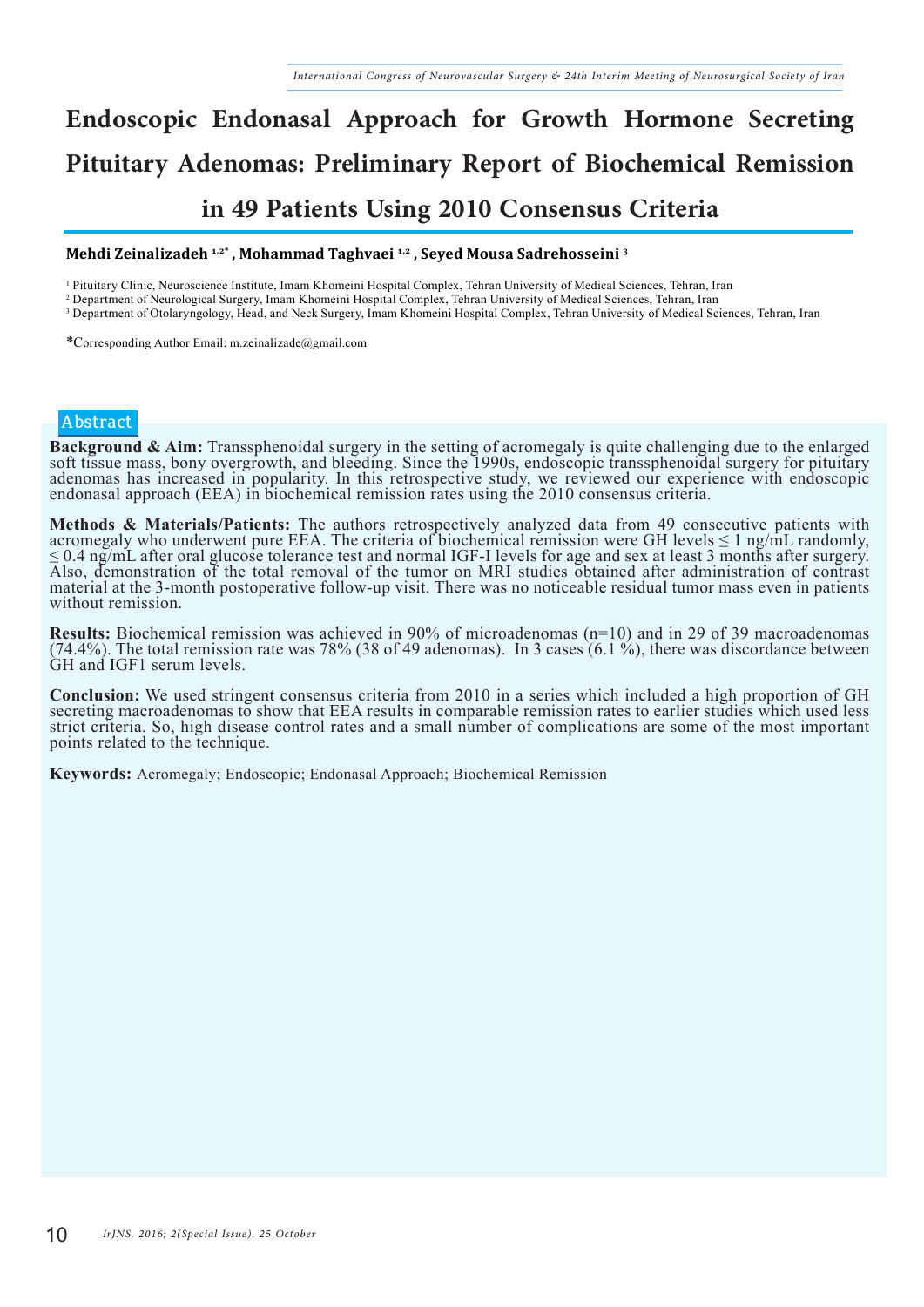## **Application of Modified Dolenc-Kawase Approach in Specific Skull Base Tumors**

#### **Hamid EtemadRezaie 1\*, Samira Zabihyan 1, Humain Baharvahdat 1, Babak Ganjeifar 1**

<sup>1</sup> MD, Neurosurgery Department of Mashhad University of Medical Sciences, Mashhad, Iran

\*Corresponding Author Email: etemadrezaiens@yahoo.com

#### **Abstract**

**Background & Aim:** Skull base tumors of cavernous sinus, especially with its extension to the upper third of the clivus and ventral brainstem are still a challenging issue in neurosurgery. Dolenc extradural approach or ot variants of this procedure have been used routinely for cavernous sinus involvement. Although, the traditional Kawase approach provides a  $10 \times 5$ -mm fenestration at the petrous apex of the temporal bone between the 5th cranial nerve and internal auditory canal, and is an accepted procedure for lesions in upper third part of the clivus and venteral midbrain and upper pons. The modified Dolenc- Kawase (MDK) approach has been introduced lately for having a larger and more accessible surgical corridor to the upper third of the clivus and venteral brainstem as well as cavernous sinus involvement.

Methods & Materials/Patients: We used MDK approach for three skull base tumors involving both cavernous<br>sinus and ventral part of upper brainstem in three female patients. We did this approach with use of regular and very routine instrument that could find in every academic neurosurgical operation theater around Iran. We did not have navigation, or MRI or any other sophisticated surgical instrument except ultrasonic aspirator. But we managed to do the procedure relatively safe regarding the anatomical landmarks.

**Results:** There was no mortality or severe disability, and interestingly early cranial nerve deficit was improved over the time. We could reach to significant near total resection in all patients.

**Conclusion:** We reported the results of these operations and discussed the cons and pros of this modified approach in specific skull base tumors.

**Keywords:** Skull Base Tumors; Dolenc Approach; Kawase Approach; Modified Dolenc-Kawase Approach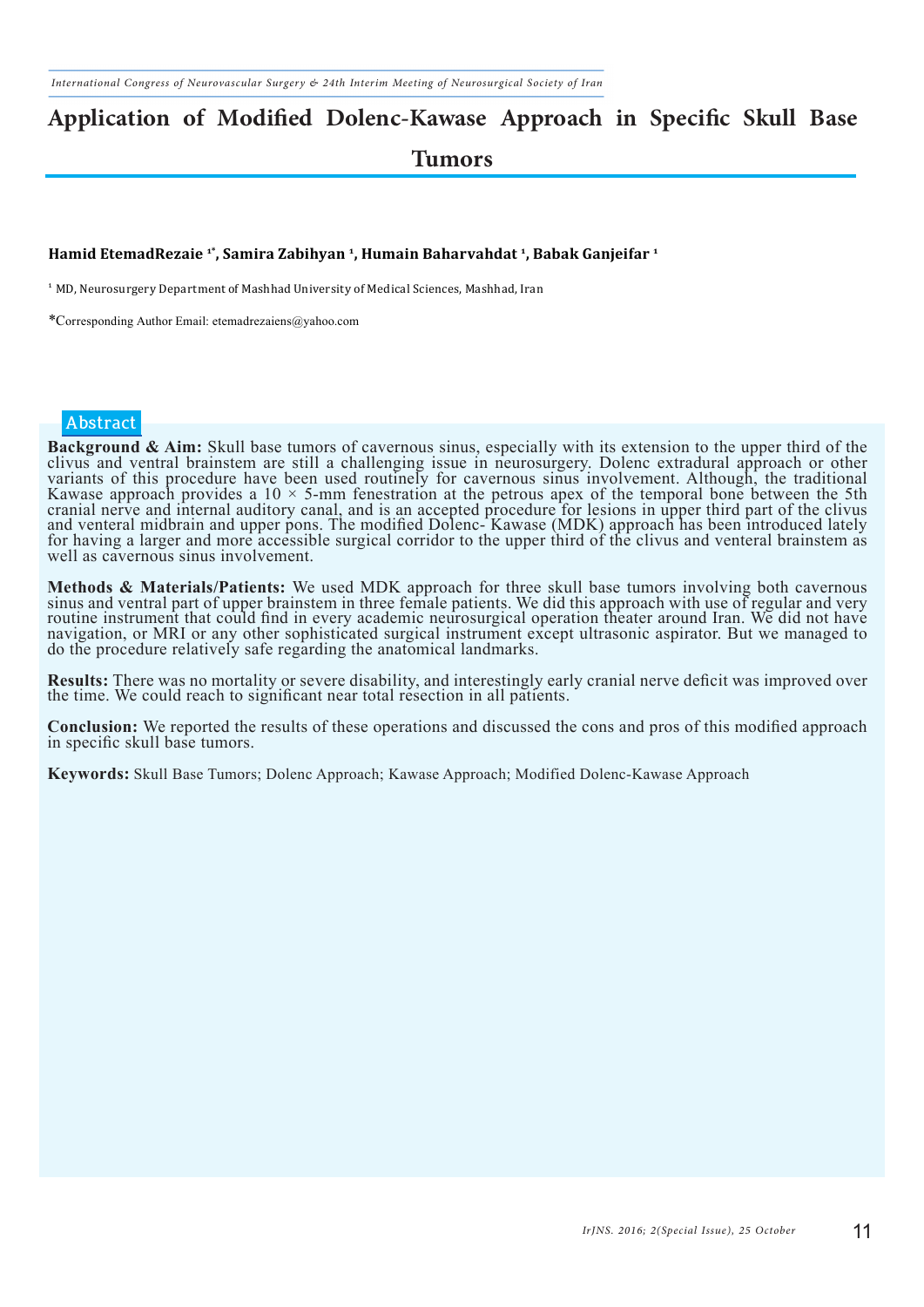## **Transcanal Transpromontorial Approach to the Internal Auditory Canal: a New Step toward Tailored Surgery for Vestibular Schwannoma**

#### **Barbara Masotto 1\*, Daniele Marchioni 1 , Giampietro Pinna 1**

<sup>1</sup> MD, Azienda Ospedaliera Universitaria Integrata Verona, Verona, Italy

\*Corresponding Author Email: barbara.masotto@ospedaleuniverona.it

#### **Abstract**

Background & Aim: Numerous neurosurgical procedures are widely used for the treatment of vestibular schwanoma<br>in clinical practice, the most popular ones are retrosigmoid, trans-mastoid-translabyrinthine and middle fossa approaches. All of these approaches give an indirect access to the internal auditory canal and require wide external incisions and a certain amount of bone removal. Since the 1990s endoscopic techniques have been introduced for the treatment of middle ear pathologies, and gradually have become popular. Advances were made in the exploration of the internal ear with the endoscope, until appropriate procedures with combined endoscopic and microscopic techniques were clinically applied as a therapeutic option to treat selected patient with vestibular schwannoma.

Methods & Materials/Patients: We analyzed a series of 21 patients operated in our Institution from September 2015 to August 2016 for vestibular schwannoma, using fully endoscopic transcanal traspromontorial approach or enlarged microsurgical approach to the internal auditory canal.

**Results:** Gross-total resection was achieved in all patients. No major complications such as cerebrospinal fluid leak, hemorrhage or surgical wound infection were reported. In 17 out of 21 (80%) patients facial nerve func normal immediately after surgery (HB I), the other 4 patients suffered a transient moderate facial nerve palsy right after surgery (HB grade II or III) but experienced complete recovery during the subsequent follow-up. In 14 out of 21 (70%) patient we experienced the post-operative onset of vertigo which recovered during post-operative period before discharging of the patients. We had no other morbidity nor any mortality related to this procedure.

**Conclusion:** The transcanal transpromontorial approach is a promising technique and provides a valid new option<br>for vestibular schwannomas in selected patients. This approach proved to be successful for the removal of sma vestibular schwannomas in the auditory canal with no extensive involvement of the cerebello-pontine angle, with low rates of complications and without wide skin incisions. With the introduction of this route and the cooperation with the otolaryngologists, we can provide a tailored surgery for selected group of patients, not only for vestibular schwannomas, but we have a new view that provides a potential for more extensive applications in lateral and posterior skull base surgery.

**Keywords:** Auditory Canal; Vestibular; Schwannoma; Approach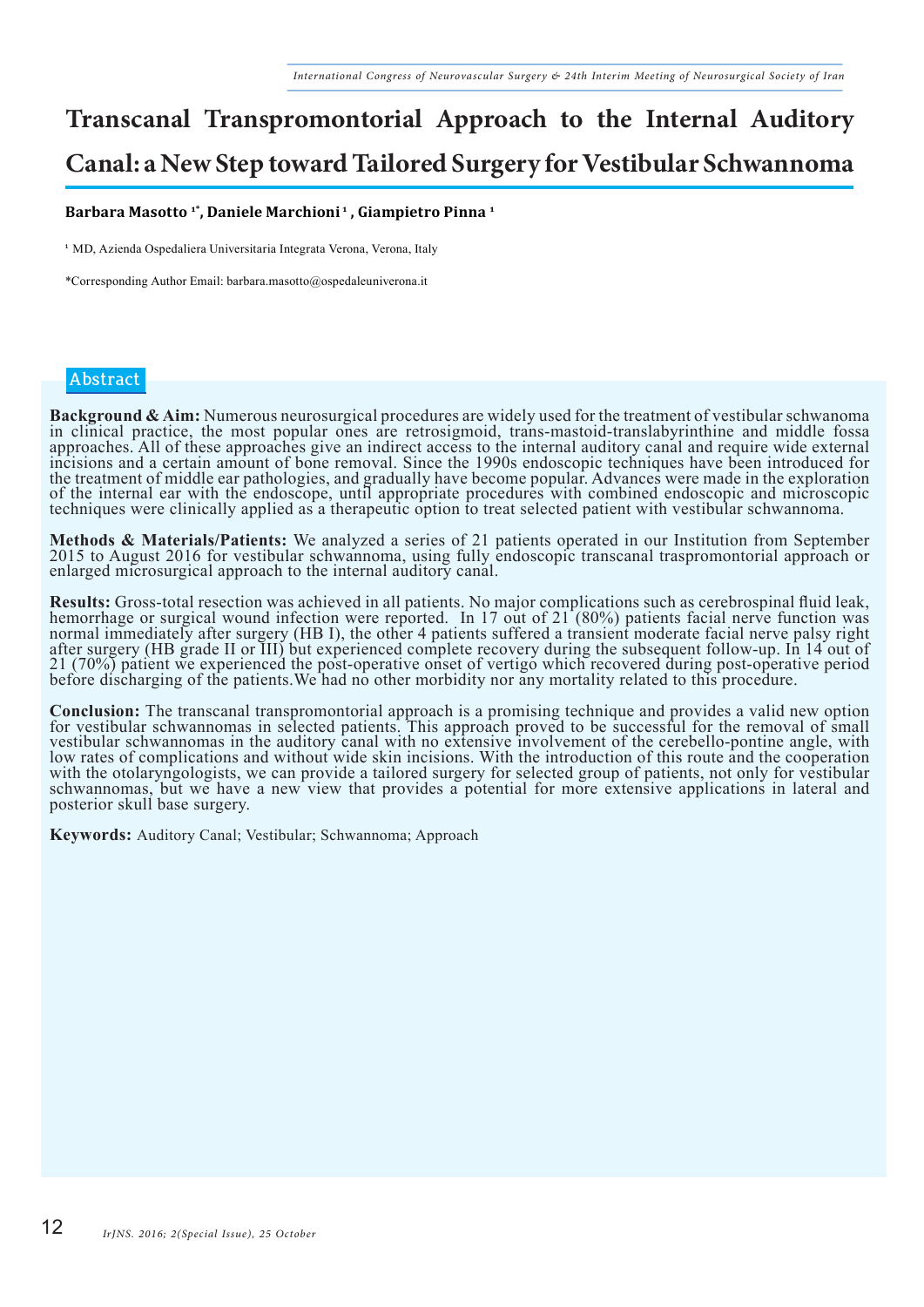*International Congress of Neurovascular Surgery & 24th Interim Meeting of Neurosurgical Society of Iran*

## **Evaluation of Clinical Manifestation, Risk Factors and Prognosis of**

### **Stroke in Children**

#### **Javad Akhondian 1, Babak Ganjeifar 2\*, Salim Tavana 3**

<sup>1</sup> MD, Professor, Department of Pediatrics, Mashhad University of Medical Sciences (MUMS)

2 MD, Assistant Professor, Department of Neurological Surgery, Mashhad University of Medical Sciences (MUMS)

<sup>3</sup> MD, Resident, Department of Neurological Surgery, Mashhad University of Medical Sciences (MUMS)

\*Corresponding Author Email: b\_ganjeifar@yahoo.com

#### **Abstract**

Background & Aim: Stroke in a children is a complex issue with a variety of etiologies which are different from<br>ones in adults. The aim of this study is to determine the clinical manifestation and the most common risk fact stroke in children.

Methods & Materials/Patients: We conducted a retrospective descriptive case study of patients aged 1 month to 18 years discharged from department of pediatrics, Ghaem Hospital with final diagnosis of stroke during a 5-year period. The aim of this study was to determine the clinical manifestation, outcome and risk factors of stroke in the pediatrics. A total of 94 patients were included in the study.

**Results:** Among 94 children with confirmed stroke, 51.1% were male and 48.9% were female with the mean age of 4.6 years. Hemiparesis was the most common clinical presentation in 69 (73.4%) patients. Convulsive disorders was the most prevalent risk factor in 37 (39.4%) patients following meningoencephalitis and congenital heart disease each one in 21 (22.3%) patients.

**Conclusion:** Despite the other area of the world which infections and cardiac disorders are the most common risk factors for pediatric stroke, Convulsive disorders are the most common determined risk factors of cerebral s children in Khorasan-Razavi province, Iran.

**Keywords:** Stroke; Pediatric; Hemiparesis; Risk Factor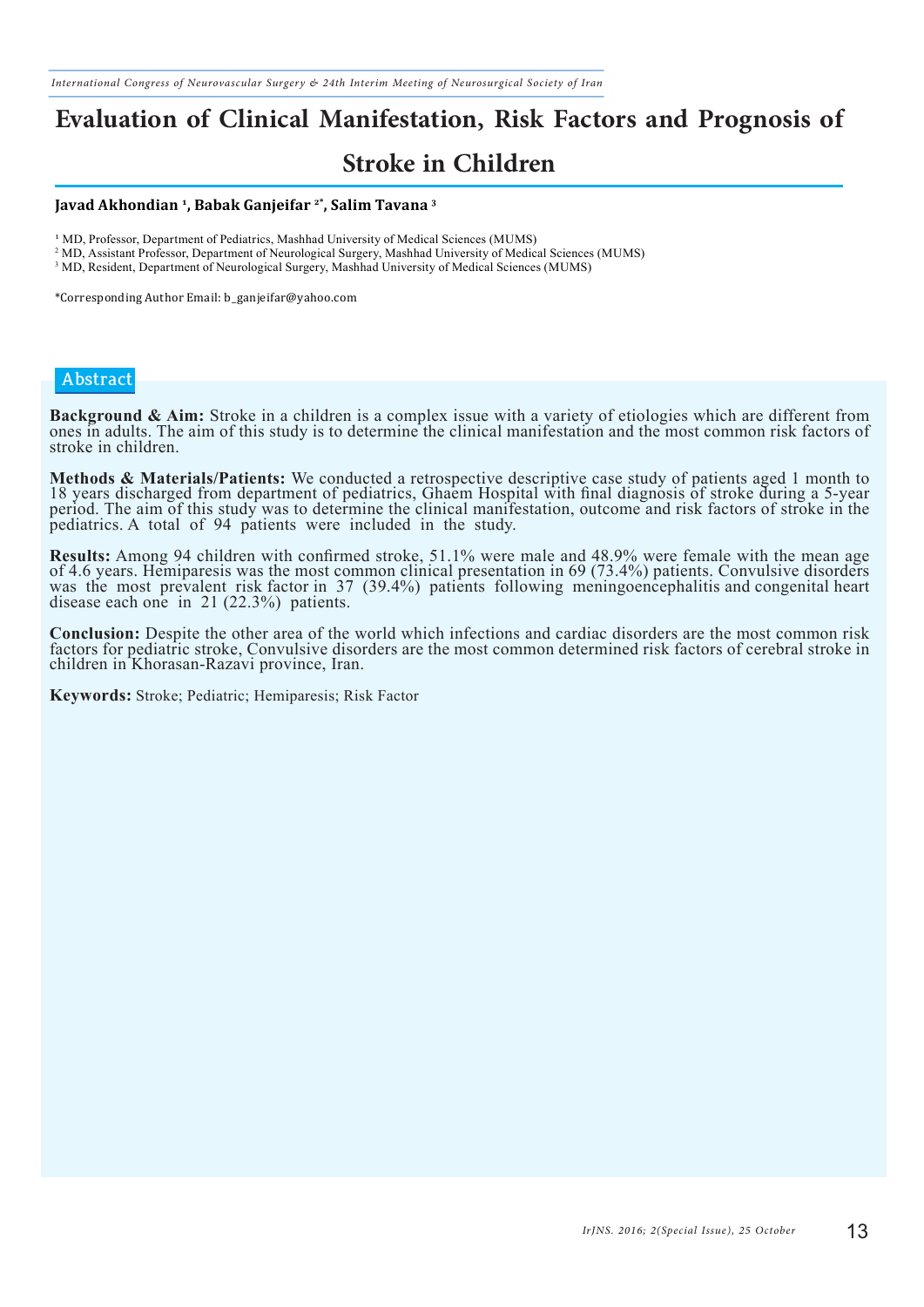## **Neuro Imaging Methods for Pre-surgical Planning**

#### **Mohammad Ali Oghabian 1\***

<sup>1</sup> Neuroimaging and Analysis Group, Tehran University of Medical Sciences

\*Corresponding Author Email: hamide.ajam@gmail.com

#### **Abstract**

Recently available neuroimaging methods, employing various functional and structural neuroimaging modalities provide more knowledge from human brain functions and its mechanisms. These strategies include fMRI, diffusion (and DTI tractography), perfusion, MRS, physiological measures, and structural neuroimaging techniques. Moreover, investigate of neural mechanisms in many disease conditions are possible by these new imaging techniques. Safe neurosurgical approaches are also promising using functional and structural visualization of the eloquent cortices and subcortical bundles. Beside the common lesion-induced displacements and brain plasticity, the extent of tumor resection along with minimizing the risk of intra-operative injury to eloquent structures can be expected using these new strategies. We hypnotized and showed that individualized pre-surgical brain mapping is a critical prerequisite for neurosurgical interventions. Nowadays, increasing number of neurosurgeons use functional magnetic resonance imaging (fMRI) and diffusion tensor imaging (DTI) as convenient non-invasive methods before the surgery. All these methodologies have been implemented in our multi-disciplinary group where a large member of neurosurgeons are routinely receiving widespread services.

**Keywords:** Neuroimaging; fMRI; Surgery; Planning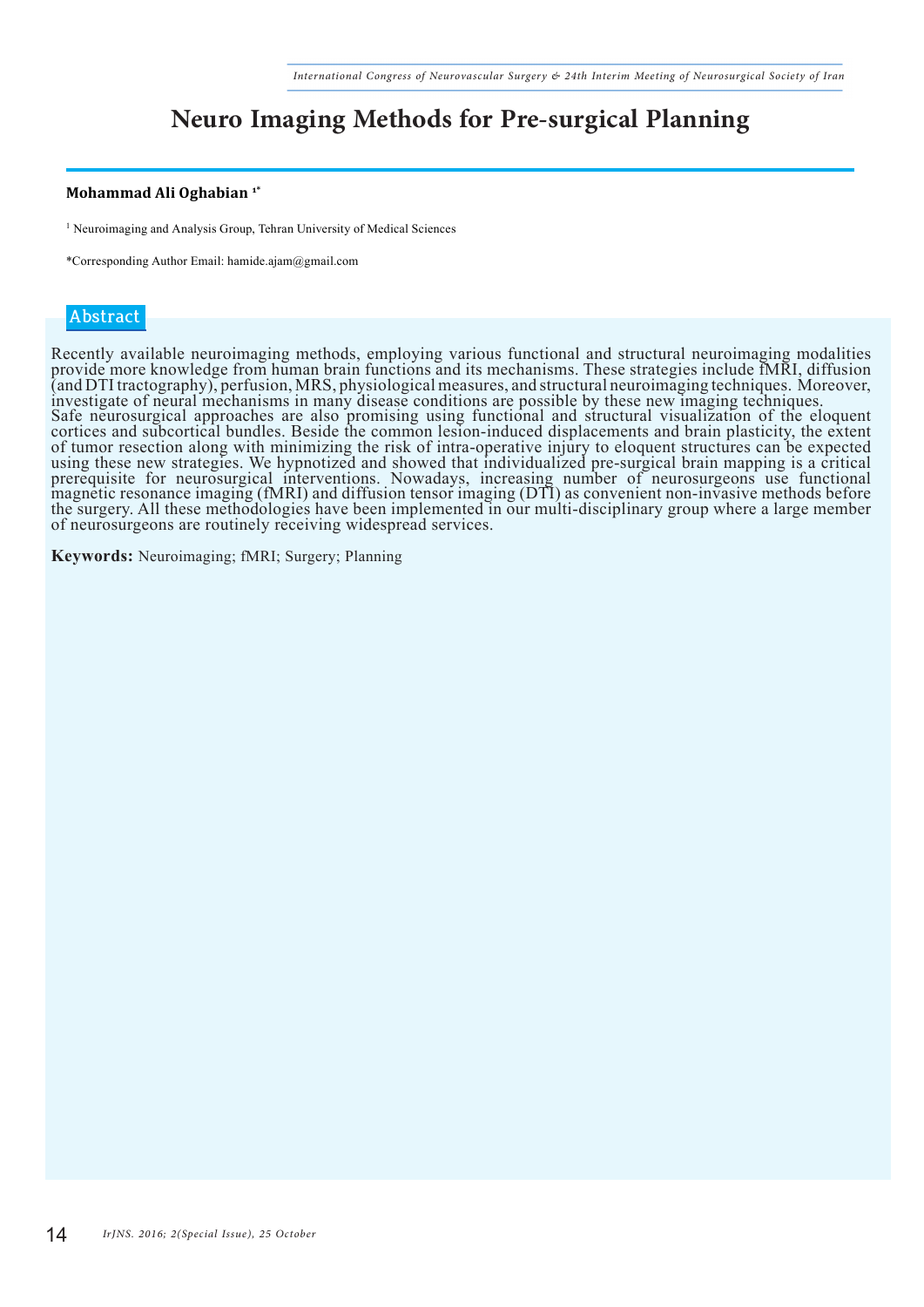# **Surgical Treatment of Internal Carotid Artery-Ophthalmic Segment**

### **Aneurysms; a Single Center Experience from Southern Iran**

#### **Abdolkarim Rahmanian 1\***

<sup>1</sup> Department of Neurosurgery, Shiraz University of Medical Sciences, Shiraz, Iran

\*Corresponding Author Email: ak.rahmanian@gmail.com

#### **Abstract**

Background & Aim: Ophthalmic segment aneurysms present unique technical challenges because of their proximity<br>to the optic nerve and the anterior clinoid process. The current study was performed to report the results of su treatment of these aneurysms in a single referral center in southern Iran.

Methods & Materials/Patients: This cross-sectional study was performed during a 6-year period from 2009 to 2015<br>in Namazi hospital, a tertiary neurovascular healthcare center affiliated with Shiraz University of Medical Sc We included all the patients with internal carotid ophthalmic segment aneurysms (ruptured and unruptured) that were operated in our center during the study period. We used lateral supraorbital approach for all the operation and the neck was exposed in majority of the patients in order to have access for temporary clipping of the common carotid<br>artery. Temporary clip was placed on internal carotid in some patients. Anterior clinoidectomy was performed the patients. Four-vessel angiography with cross-compression was performed in all the patients in order to evaluate the circulation between both carotid arteries. Patients were followed for at least 6-months.

**Results:** Overall we included 30 patients with mean age of  $52.6 \pm 12.8$  (ranging from 26-80) years. There were 9 (30.0%) men and 21 (70.0%) women among the patients. About 21 (70.0%) patients presented with subarachnoid hemorrhage and had ruptured aneurysms while 9 (30.0%) were unruptured and were detected incidentally by headache or decreased visual acuity. Three (10.0%) had more than one intracranial aneurysm and 1 (3.3%) had superior hypophyseal aneurysm. Seventeen (56.6%) patients did not have hydrocephalus while 5 (16.6%) had mild, 5 (16.6%) moderate and 4 (10.2%) severe hydrocephalus. Ventriculoperitoneal shunt was inserted in 3 (10.0%) patients. The visual acuity decreased after operation in 2 (6.66%) patients while it was improved in 6 (20.0%) patients postoperatively. The mortality was recorded in 2 (6.66%) patients who had GCS on admission of 7 and 11.

**Conclusion:** Surgical clipping of the internal carotid ophthalmic segment aneurysm is among the most challenging procedures of the neurosurgery. The results of the current study demonstrate that the outcome of these opera acceptable in Shiraz and is comparable with international literature.

**Keywords:** Intracranial Aneurysm; Ophthalmic Segment; Internal Carotid; Surgical Clipping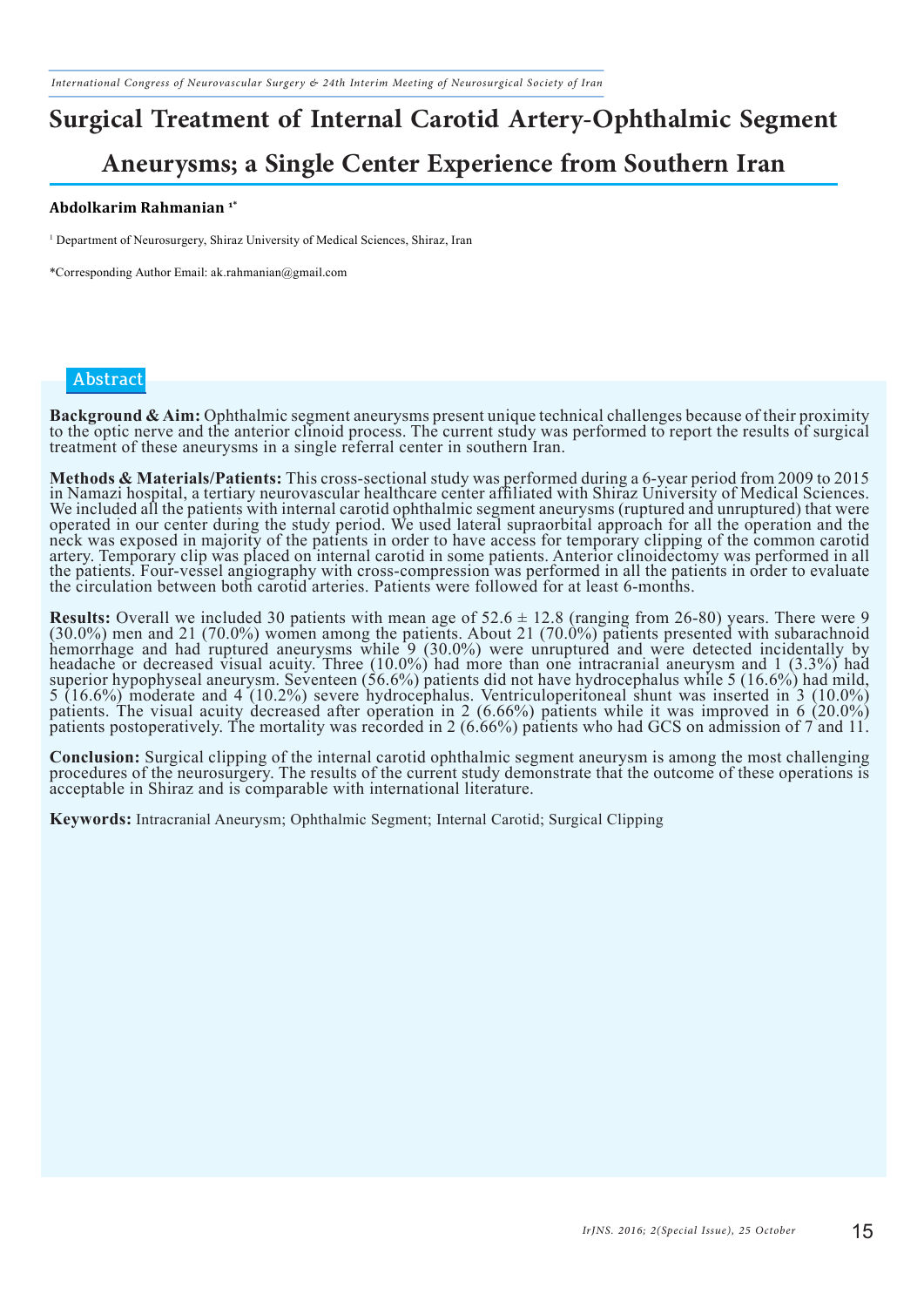## **The Computational Hemodynamics Analysis of an Anterior Communicating Aneurysm Treated with Woven Endobridge**

#### **Yasaman Aghli 1\*, Mojtaba Dayyani 2, Humain Baharvahdat 3, Alireza Sharifi 1**

<sup>1</sup> Micro/Nanofluidics Laboratory, Department of Mechanical Engineering, Ferdowsi University of Mashhad

<sup>2</sup> Medical Student, Student Research Committee, Medical Faculty, Mashhad University of Medical Sciences

<sup>3</sup> Assistant Professor of Neurosurgery, Department of Neurosurgery, Medical Faculty, Mashhad University of Medical Sciences, Mashhad, Iran

\*Corresponding Author Email: yasaman.aghli@gmail.com

#### **Abstract**

**Background & Aim:** The Woven EndoBridge (WEB) aneurysm embolization device is a recently developed intrasaccular flow disruptor committed to intracranial wide-neck aneurysm occlusion; thus far, Fluid dynamic assessment of hemodynamic indices in WEB Single-Layer (WEB-SL) has not been reported. The hemodynamic profiles of an aneurysm treated with WEB were analyzed to determine the factors implicated in the performance of the WEB.

Methods & Materials/Patients: 3D computational fluid dynamics (CFD) of an Anterior Communicating Aneurysm (ACoA) were performed based on the specific angioarchitecture to simulate hemodynamic parameters including velocity tetrahedral grid and numerical simulation of the blood flow, respectively.

**Results:** Following WEB deployment, we observed the velocity magnitude significantly decreased within the aneurysm sac, which promoted the formation of blood clot. High WSS along the vulnerable areas before treatment and pressure gradient on the aneurysm wall were remarkably reduced after WEB insertion.

**Conclusion:** Hemodynamic indices that were calculated via CFD techniques had a tight correlation with WEB treatment performance. CFD could be potentially beneficial as a planning tool for neurointerventionists by simulati an optimized WEB deployment strategy before the procedure and assessing was carried out about post treatment outcome regarding measured hemodynamic factors.

**Keywords:** Woven EndoBridge; WEB; Computational Fluid Dynamics; Cerebral Aneurysm; Interventional Neurosurgery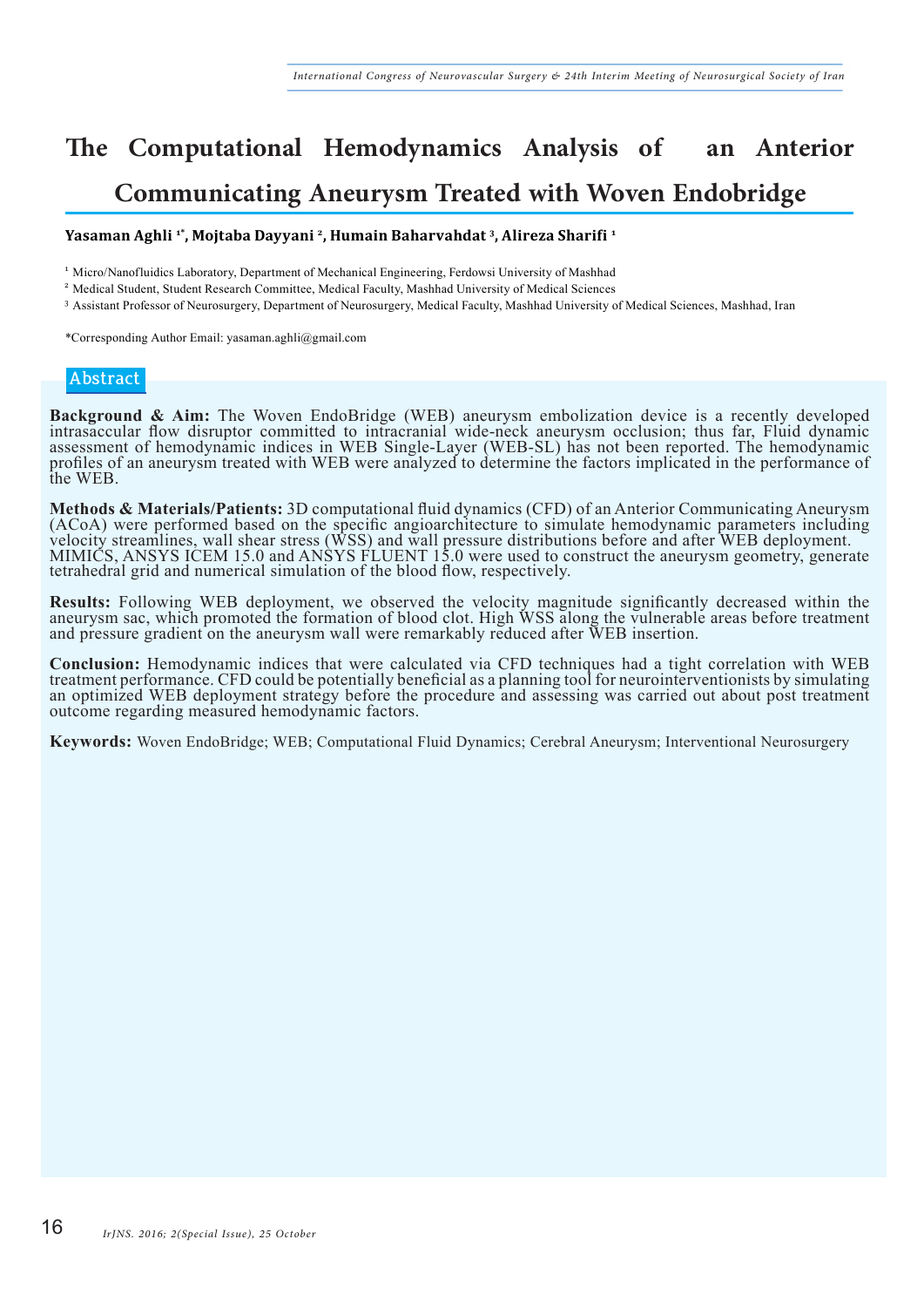## **Fung's Model Constants for the Intracranial Blood Vessel of Human**

### **Using Biaxial Tensile Test Results**

#### **Amir Saied Seddighi 1, Afsoun Seddighi 1**

<sup>1</sup> Department of Neurosurgery, Shahid Beheshti University of Medical Sciences, Tehran, Iran

\*Corresponding Author Email: a\_sedighi@sbmu.ac.ir

#### **Abstract**

**Background & Aim:** Mechanical properties of cerebral arteries are relevant to cerebrovascular diseases.

Methods & Materials/Patients: To acquire these properties, eight samples were obtained from the middle cerebral arteries of human cadavers, whose deaths were not as a result of injuries or cerebrovascular diseases, and wer tested within twelve hours after resection, by using a precise biaxial tensile test device specially developed for this study. The dimensions, sensitivity and anisotropic nature of samples were considered. The resultant stress stretch curve was plotted and, subsequently, fitted to a hyper elastic three-parameter Fung model.

Results: It was found out that the arteries were noticeably stiffer in circumferential direction than in axial direction. It was also demonstrated that the use of multi-parameter hyper elastic constitutive models was usefu description of behavior of cerebral vessel tissue.

**Conclusion:** The reported material properties were a proper reference for numerical modeling of cerebral arteries and computational analysis of healthy or diseased intracranial arteries.

**Keywords:** Anisotropic Tissue; Cerebral Blood Vessels; Fung; Model; Nonlinear Material; Plain Stress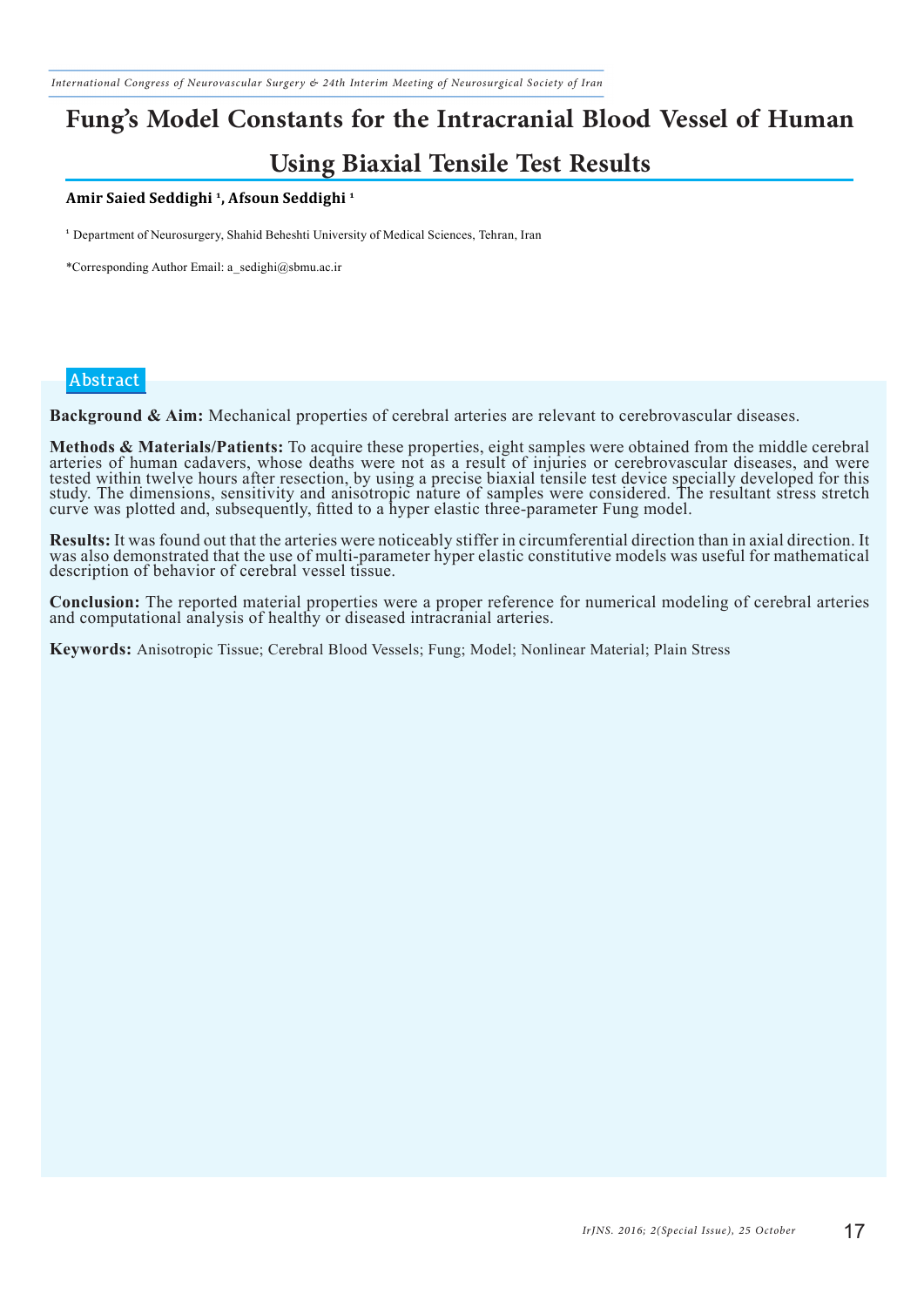## **Updated Indications for Deep Brain Stimulation Surgery**

#### **Mansour Parvaresh 1\***

<sup>1</sup> Resoul-e-Akram Hospital, Iran University of Medical Sciences, Tehran, Iran

\*Corresponding Author Email: m\_parvaresh@yahoo.com

#### **Abstract**

Deep brain stimulation (DBS) surgery can be used in many patients with chronic neurological disorders. Now the most common usage is in Parkinson's disease but recently it is widely used in many other neurological diseases such as dystonia, obsessive compulsive disorder, tic and Tourette's syndrome.

Recently more fields of DBS surgery has been added for other chronic neurological or psychological disorders such as cluster headache, anxiety, depression, dementia and Alzheimer's disease, epilepsy, vegetative state and also schizophrenia.

Although the experience about these new fields is limited, these topics are so attractive and motivate many neuroresearch centers to focus on these new fields.

The author will explain the details of indications in all fields of DBS surgery and also expectations and limitations. Also more details will be discussed about clinical details of the patients who need DBS surgery.

**Keywords:** DBS; Functional Neurosurgery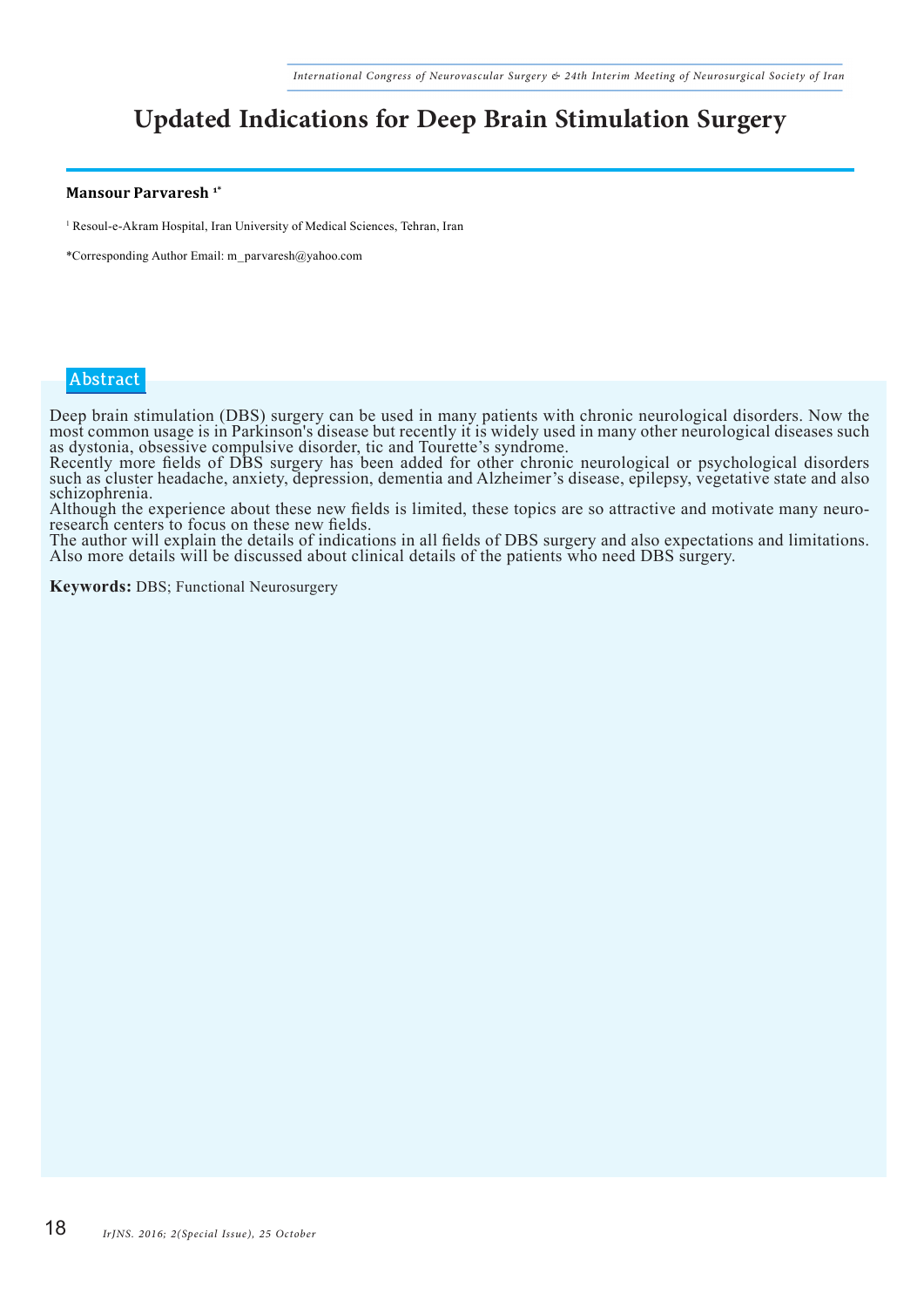## **Endoscopic Endonasal Approach in the Management of Skull Base Chordomas-Clinical Experience on 19 Patients**

**Guive Sharifi 1\*, Mohammad Hallajnejad 1, Amirarsalan Amin 1, Ali mousavi nejad 1, Omidvar Rezaee 1**

<sup>1</sup> Loghman Hakim Hospital, Shahid Beheshti University of Medical Sciences, Tehran, Iran

\*Corresponding Author Email: gibnow@yahoo.com

#### **Abstract**

**Background & Aim:** Skull base chordomas represent very interesting neoplasms due to their rarity, biological behavior, and resistance to treatment. Their managements are very challenging. Recently, the use of a natural corridor through the nose and the sphenoid sinus improved morbidity and mortality allowing also for excellent removal rates.

**Methods & Materials/Patients:** In our study, we described 19 patients with chordoma of skull base who underwent an expanded endonasal endoscopic approach for resection of tumor from upper clivus region and sella to C2. We highlighted the technical consideration in special cases, prognosis and outcomes.

**Conclusion:** The main surgical goal is to achieve maximal tumor removal with minimal morbidity. In recurrence cases, surveillance was significantly improved. The Development of the expanded endoscopic endonasal approach improved surgical and prognostic results of skull base chordomas.

**Keywords:** Endoscopy; Chordoma; Skull Base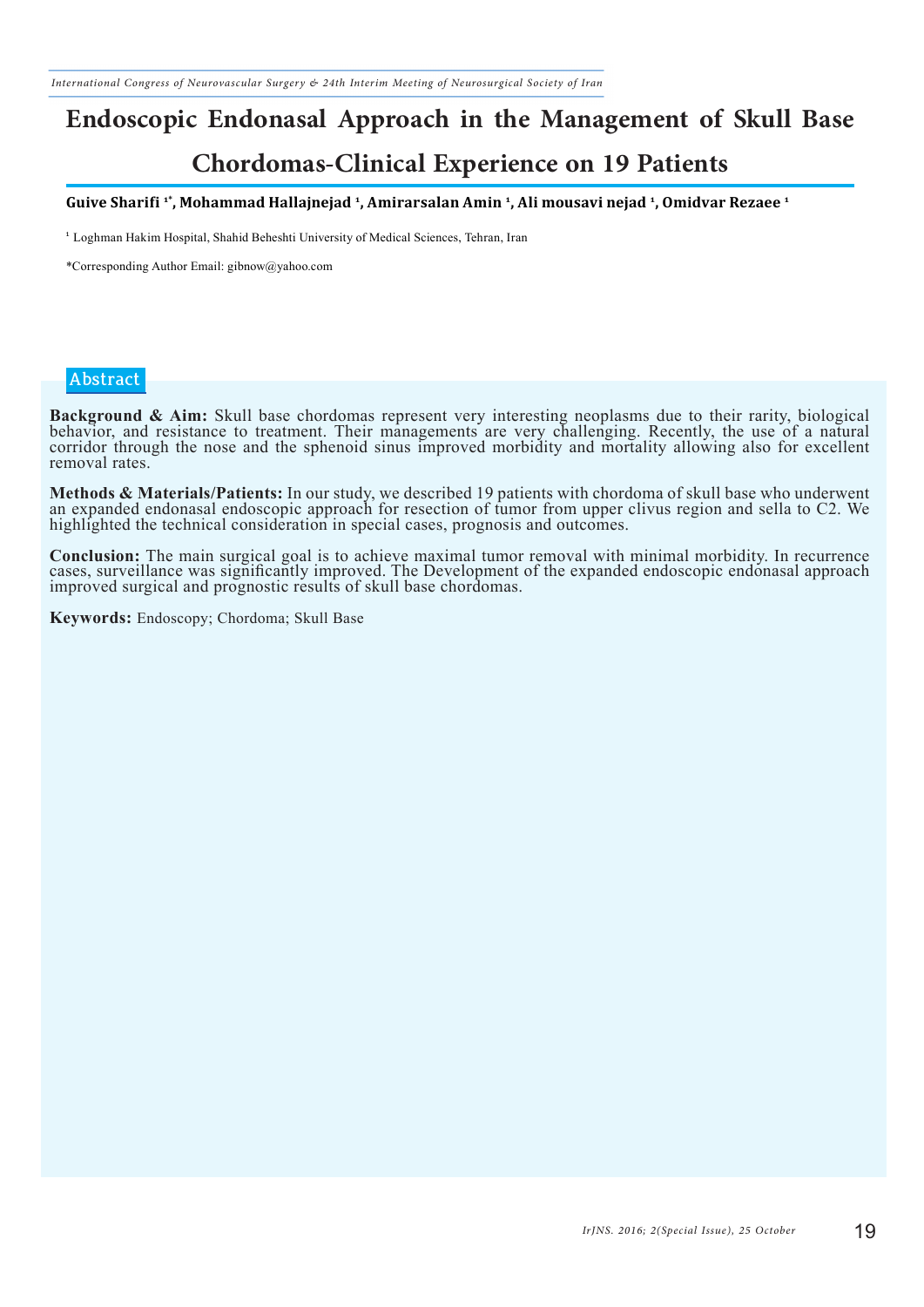## **En Bloc Resection of Sacral Tumors via a Posterior-the OnlyApproach without Nerve Root Sacrifice: A Report of 10 Cases**

#### **Majid Reza Farrokhi 1,2\*, Hormoz Nouraei 3, Mohammad Reza Sharifi Rad 2, Hamid Rezaei 2,1**

<sup>1</sup> MD, Professor of Neurosurgery and Spine Fellowship, Shiraz Neuroscience Research Center, Shiraz University of Medical Sciences, Shiraz, Iran

<sup>2</sup> MD, Neurosurgery Department, Spine Section, Shiraz University of Medical Sciences, Shiraz, Iran

<sup>3</sup> MD, Department of Orthopedic Surgery, Shiraz University of Medical Sciences, Shiraz, Iran

\*Corresponding Author Email: farokhim@sums.ac.ir

#### **Abstract**

**Background & Importance:** Sacral tumors are rare primary bone neoplasms. The best long-term prognosis is achieved via complete tumor excision, but this feat is challenging in the spine due to the proximity of blood vessels and nervous tissue. Sacral tumors have been removed in an en bloc fashion via combined anterior/posterior approaches, oftentimes with the nerve root sacrifice. The purpose of this article is to present 10 cases of a singlestaged, posterior-only approach for en bloc resection of sacral tumors without the nerve root sacrifice.

Case Presentation: We operated 10 patients with sacral mass, including giant cell tumors (3 patients), chordoma (2 patients), plasmacytoma (2 patients), and schwannoma (3 patients). They presented with a variety of symptom as intractable low back pain and leg pain (100%), lower extremity weakness (10%), and sphincter problem (30%). They underwent biopsy, computed tomography (CT) scans, and magnetic resonance imaging (MRI). A posterioronly approach without nerve root sacrifice was done to achieve an en bloc resection, followed by lumbopelvic reconstruction.

**Conclusion:** Sacrectomy via the single-staged posterior approach with the nerve root preservation is a challenging yet feasible procedure for the treatment of sacral tumors in carefully selected patients.

**Keywords:** En bloc; Sacrat; Tumor; Surgery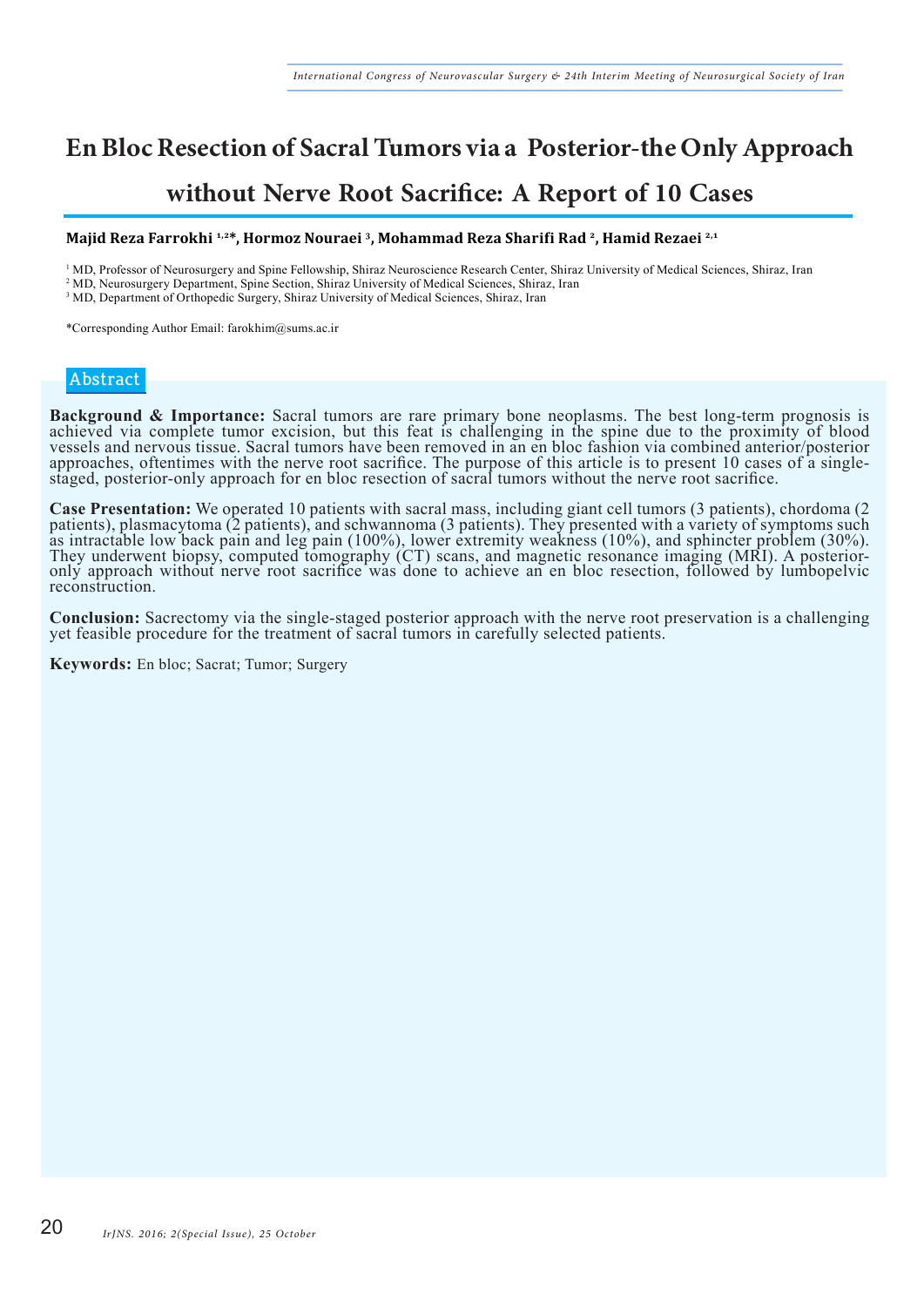*International Congress of Neurovascular Surgery & 24th Interim Meeting of Neurosurgical Society of Iran*

## **Intramedullary Spinal Cavernoma**

#### **Afsoun Seddighi 1\*, Amir Saied Seddighi 1**

1 Department of Neurosurgery, Shahid Beheshti University of Medical Sciences, Tehran, Iran

\*Corresponding Author Email: afsounseddighi@gmail.com

#### **Abstract**

**Background & Aim:** Intramedullary spinal cavernoma (ISC) is a rare entity and accounts for approximately  $5\%$ -12% of all spinal vascular pathologies. The purpose of the present study was to examine the influence of clin presentation, localization, and different surgical approaches on long-term outcome in patients treated for ISC.

**Methods & Materials/Patients:** The authors performed a retrospective single-center study of 18 cases treated microsurgically over the past 8 years. Analyzed factors included preoperative clinical history, microsurgical strategies, neurological outcome (American Spinal Injury Association [ASIA] grade, Epstein and Cooper grade), and the occurrence of postoperative spinal ataxia. Univariate analysis was performed to identify factors influencing long-term outcome.

**Results:** Preoperatively, 18.8% of all patients experienced a slowly, progressive decline in neurological function and 33.3% suffered from repetitive episodes of acute neurological deterioration over a time period from mo Moreover, 16.7% noted the sudden onset of a severe neurological deficit, whereas 25% experienced the sudden onset of symptoms with a subsequence of gradually progressive decline in neurological function. On long-term follow-up after treatment (mean  $\pm$  SD, 79.3  $\pm$  35.2 months), 70.8% of patients showed no change in neurological function, 6.3% suffered from a decline, and 22.9% improved neurologically. Thoracolumbar localization ( $p = 0.043$ ), low preoperative Epstein and Cooper grade for the lower extremities  $(p < 0.001)$ , and a low preoperative ASIA grade (p  $\approx 0.001$ ) were identified as factors associated with an unfavorable outcome (ASIA Grade A–C). The rate of spinal ataxia related to surgical approach was 16.7%.

Conclusion: Postoperative neurological function in ISC patients was determined by the preoperative neurological<br>status. In the long-term follow-up after microsurgical treatment, 93.7% of patients presented with a stable or improved condition (ASIA grade); thus, definite microsurgical treatment should be considered as long as patients presented with only mild symptoms after the diagnosis of symptomatic ISC.

**Keywords:** Cavernoma; Spinal; Surgery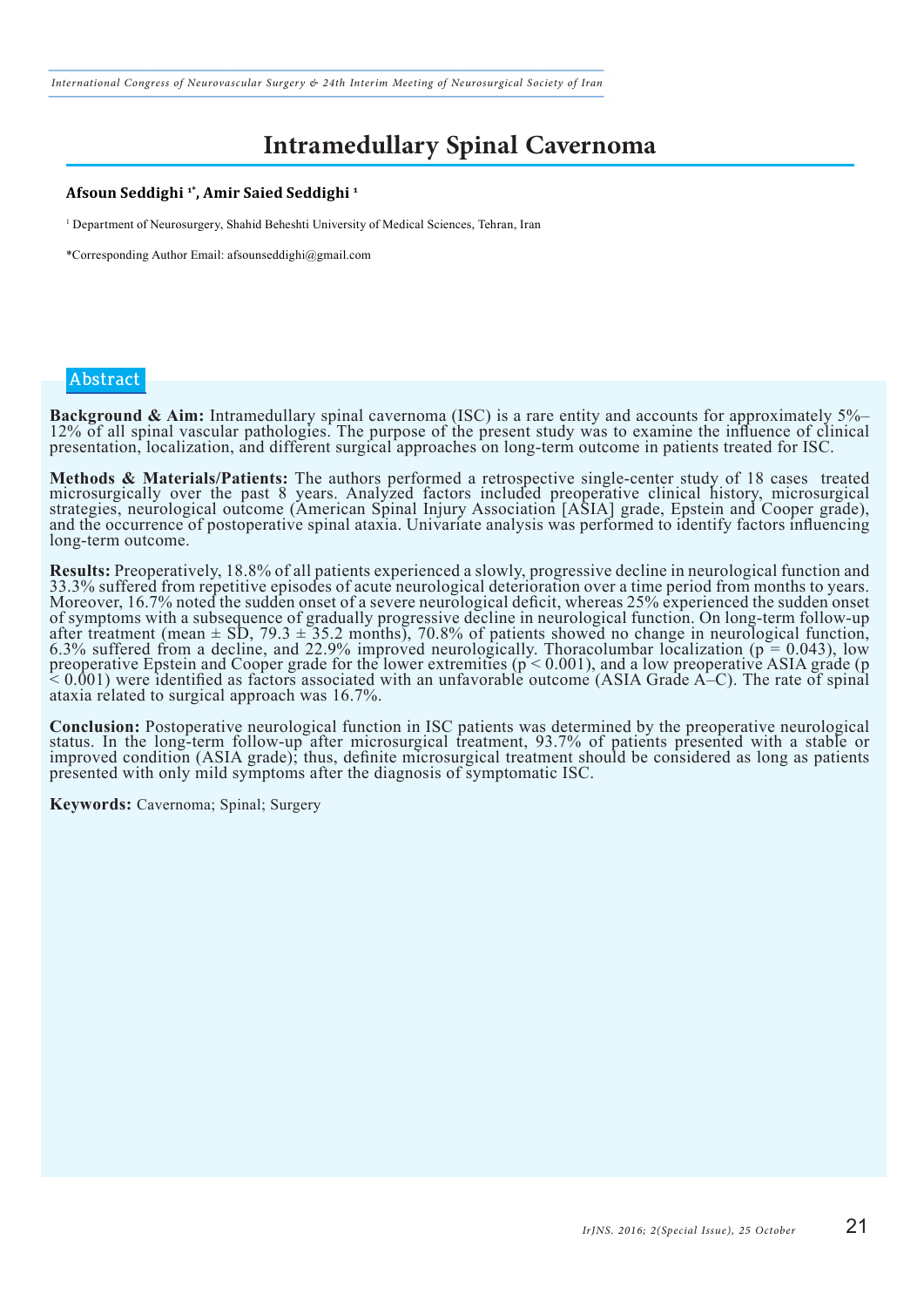# **Determining the Biomechanical Properties of Human Intracranial Blood Vessels through Biaxial Tensile Test and Fitting them to the Hyperelastic Model**

#### **Amir Saied Seddighi 1\*, Afsoun Seddighi 1**

<sup>1</sup> Department of Neurosurgery, Shahid Beheshti University of Medical Sciences, Tehran, Iran

\*Corresponding Author Email: a\_sedighi@sbmu.ac.ir

#### **Abstract**

**Background & Aim:** Understanding mechanical properties of healthy and unhealthy cerebral vessels is the key element in the development of their science and the relevant clinical diagnosis, prevention and treatment.

Methods & Materials/Patients: Thirteen healthy samples were obtained from 23 middle cerebral arteries. The changes of force and deformation were recorded using a biaxial device until the vessel rupture. Thereafter, the stress-strain curve was plotted and fitted with a hyper elastic five-parameter Mooney-Rivlin model and the model parameters (C1, C2, C3, C4, and C5) were determined according to the best fit. For statistical comparison, the samples were divided into three age and two gender groups and subjected to non-parametric statistical analyses.

**Results:** The comparison of obtained results for different age groups showed that there was a significant difference between the "old" group and the other two groups (middle-aged and young). There was no significant diffe between male and female groups. Therefore, the results demonstrated the changes of blood vessel wall properties with aging. The results also depicted that the arterial wall was stiffer in the circumferential direction than the axial direction. Anisotropy of cerebral vessels was confirmed by all of the tests. Therefore, the significance of the biaxial tests was in the spot light in the derived data. Moreover, good fitting of data illuminated that the use of multipleparameter constitutive models was useful for mathematical demonstration of cerebral vessel tissue behavior.

**Conclusion:** Good fitting of data illuminated that the use of multiple-parameter constitutive models is useful for mathematical demonstration of cerebral vessel tissue behavior.

**Keywords:** Biomechanical; Cerebral; Artery; Tensile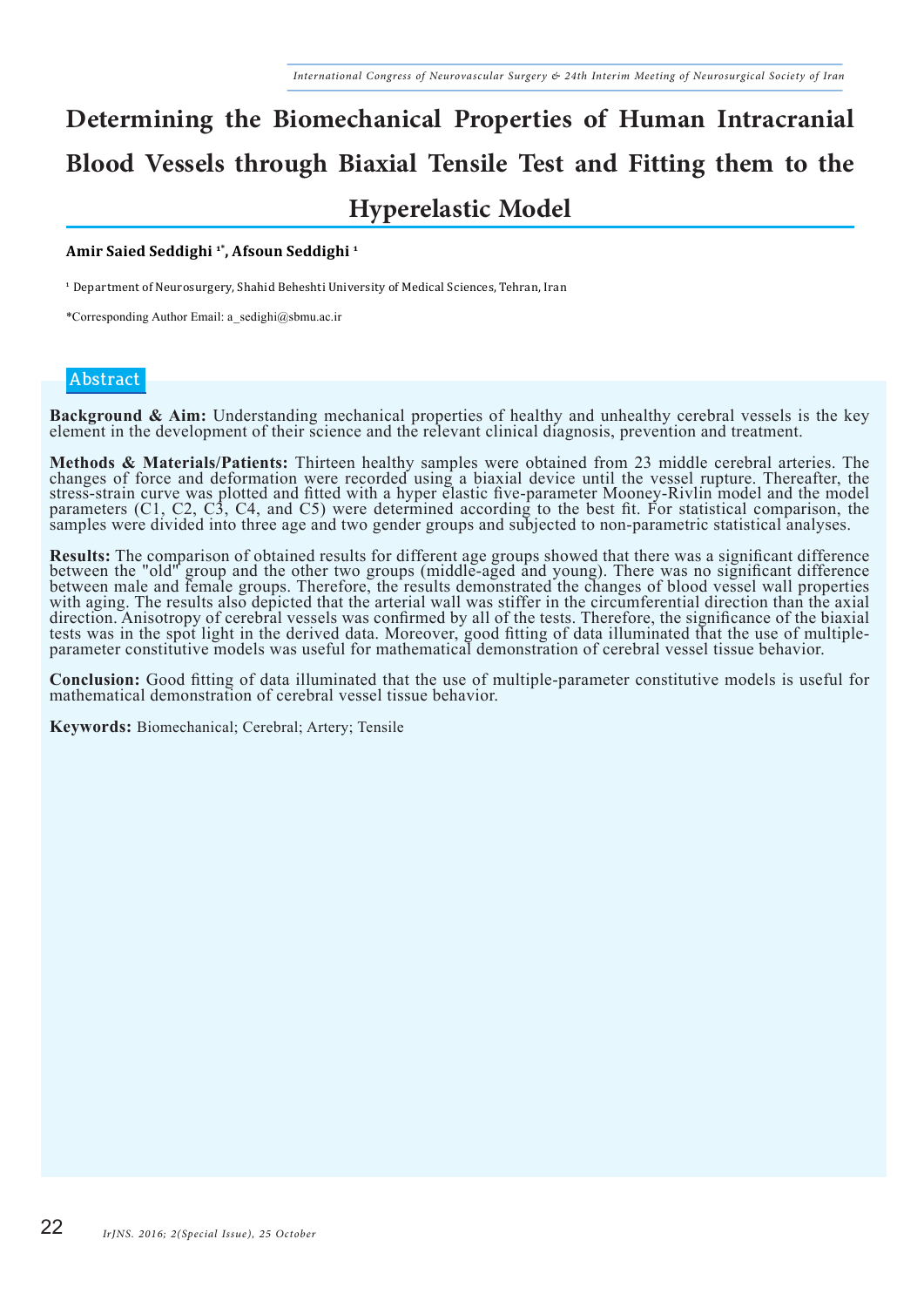*International Congress of Neurovascular Surgery & 24th Interim Meeting of Neurosurgical Society of Iran*

# **The Anatomical Variation of Internal Carotid Artery in Endoscopic**

### **Transsphenoidal Approaches**

#### **Mohamadreza Hajiabadi 1\***

<sup>1</sup> MD. PhD, Neurosurgeon, Tehran University of Medical Sciences

\*Corresponding Author Email: dr.m.haji55@gmail.com

#### **Abstract**

Regarding the increasing use of endoscopic transnasal approaches, the anatomic variations of the ICA course along the skull base should be considered as the very relevant information for this type of surgery. Endoscopic orientation of internal carotid artery from the lacerum  $(C3)$  to clinoid  $(C5)$  segments can be helpful for the neurosurgeons to clarify the relationships between the artery and its surrounding structures during the surgery. The space between the ICA and the pituitary gland varies depending on the normal and pathological anatomy of both structures. Injury to the ICA can be one of the most devastating events for the patients in microscopic or endoscopic transsphenoidal approach. A more recent meta-analysis highlighted the vascular injury as an uncommon but theimportant potential complication of transsphenoidal approaches. It is necessary to pay attention to the course of the carotid artery through the parasellar region to minimize complications in endoscopic procedure and also define potential endoscopic corridors in endoscopic transsphenoidal surgery.

**Keywords:** Internal Carotid Artery; Endoscopy; Transsphenoidal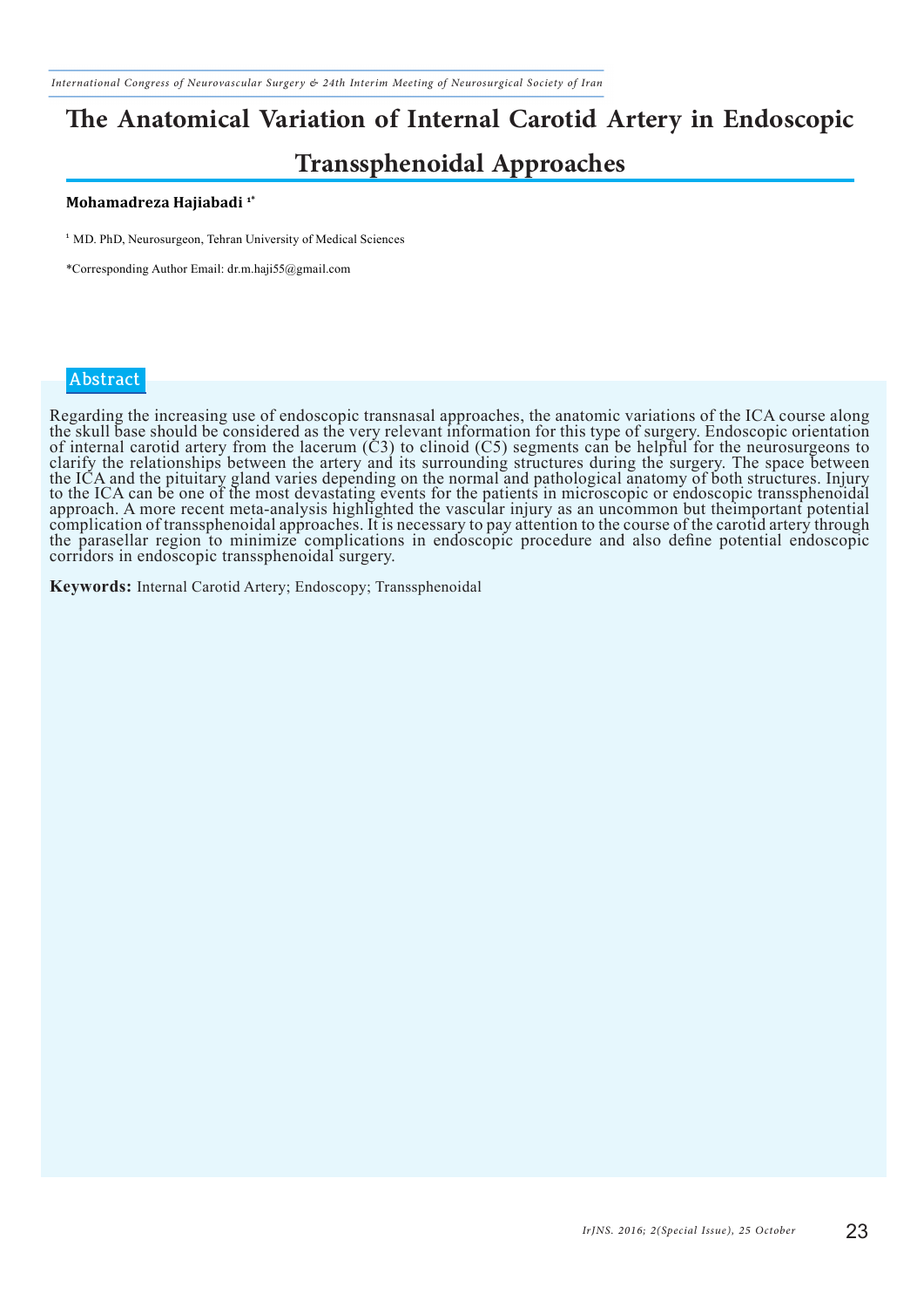# **Predictive Value of Pathobiological Biomarkers in Patients with**

### **Glioblastoma Multiforme**

#### **M Alimohamadi 1, Ahmad Pour-Rashidi 1 \*, Mohammad Shirani 1, Kourosh Karimi-Yarandi 1, A Naiem 1, Seyed Ebrahim Ketabchi 1, Abbas Amirjamshidi 1**

<sup>1</sup> Department of Neurosurgery, Sina hospital, Tehran University of Medical Sciences (TUMS), Tehran, Iran

\*Corresponding Author Email: purrashidy\_68\_2008@yahoo.com

#### **Abstract**

**Background & Aim:** Glioblastoma multiforme (GBM) is the most common primary tumor of the brain. Several biomarkers have been proposed to be related to the treatment response and ultimate prognosis of these tumors. In this study, we have evaluated the role of some important biomarkers in prediction of the clinical outcome of glioblastoma.

Methods & Materials/Patients: This is a prospective cohort study that enrolled 18 patients with newly diagnosed GBM. All of them were operated with the aim of maximal safe resection, and the extent of resection was documen along with neurologic outcome. After confirmation of the histopathologic diagnosis of GBM, six biomarkers of BRAF mutation, TERT (telomerase reverse transcriptase) mutation, MGMT (O6-methylguanine-methyltransferase) methylation, EGFR (epidermal growth factor receptor) amplification, (isocitrate dehydrogenase) IDH1, and IDH2 mutation were checked. All the patients were followed for one year at 1, 3, 6, and 12 month visits after the operation.

**Results:** Eighteen patients with GBM including 8 female and 10 male patients were evaluated, whose the mean age was 48.5 (ranging from 28 to 69 years old). The extent of resection (EOR) ranged from 55% to 100% with the mean EOR of 77.5%. 2 patients died in the first month after surgery due to medical reasons. At the last follow up, (1 year) 14 patients were alive and 2 died from tumor progression. Among those who were alive, 11 patients had at least one reoperation for tumor re-growth, while 3 did not experience any clinical and/or radiologic evidence of tumor progression. All the three of these non-recurring patients had MGMT methylation and IDH1 mutation, whereas the other biomarkers were negative. Overall, MGMT methylation was negative in 5 cases (20.8%). Only four cases (16.6%) had TERT mutation, and none of them had EGFR amplification. IDH-1 mutation was observed in 45.8%, and IDH-2 mutation was not found in any of the patients. Mutation of BRAF oncogene was found in only one patient who was the single one and experienced early recurrence (1 month after first surgery) in our series.

**Conclusion:** Pathobiological biomarkers play an important role in integral management of patients with GBM. In this small series, the best clinical outcome was seen in patients with maximal resection who had MGMT methylat and IDH-1 mutation without EGFR amplification and TERT and BRAF mutations. The worst scenario was seen in one patient with BRAF mutation despite remarkable resection at the first surgery.

**Keywords:** Biomarker; Glioblastoma; Outcome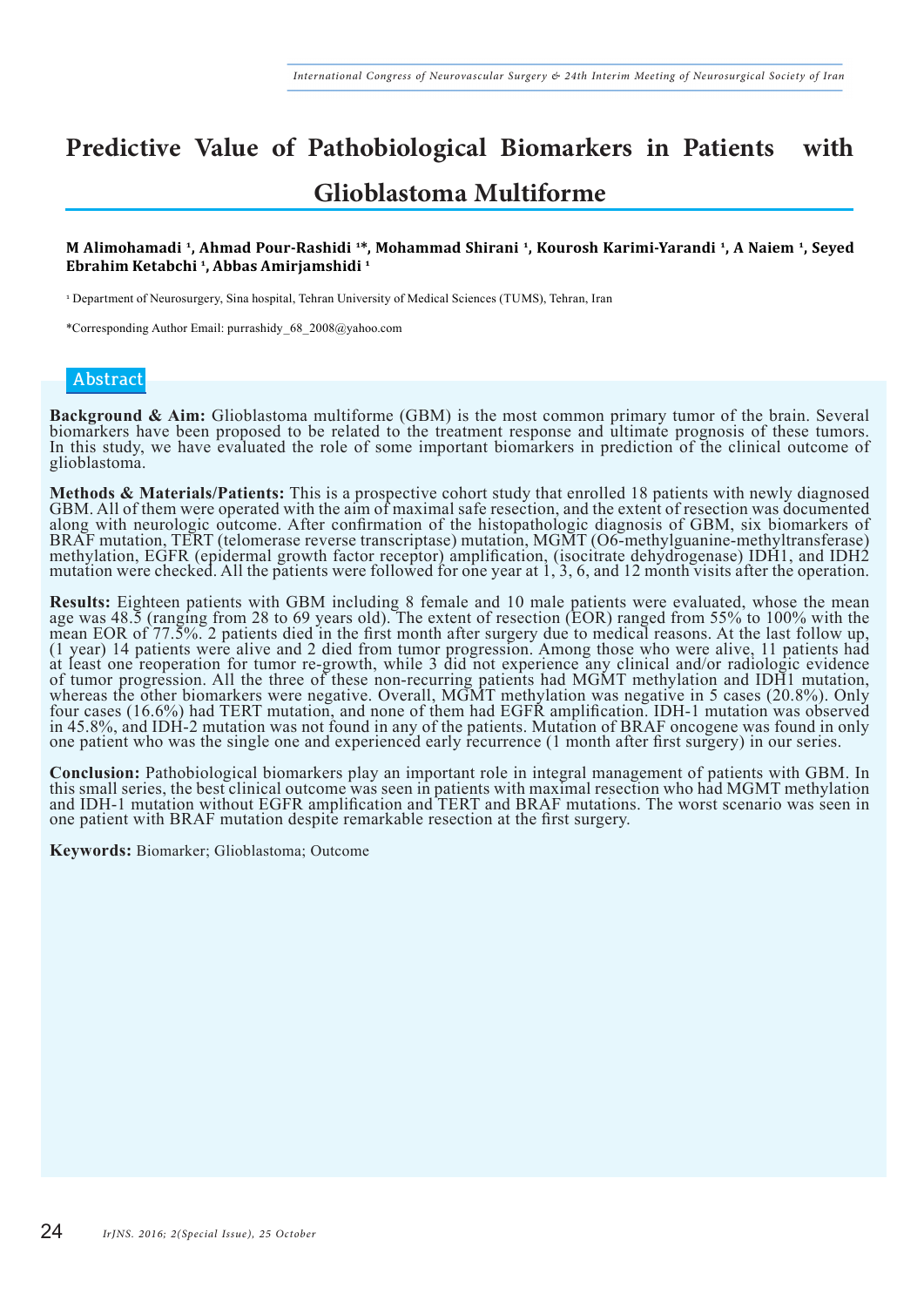*International Congress of Neurovascular Surgery & 24th Interim Meeting of Neurosurgical Society of Iran*

## **Current Endovascular Treatment of Acute Ischemic Stroke**

#### **Parviz Dolati 1\***

1 MD, Beth Israel Deaconess Medical Center, Department of Neurosurgery, Harvard Medical School, Boston, Massachusetts, USA

\*Corresponding Author Email: pdolati@bidmc.harvard.edu

#### **Abstract**

Stroke is one of the main causes of death worldwide. It is the third leading cause of death in the United States, with more than 200,000 people dying from strokes each year. Stroke is also the main cause of devastating, longterm disability in North America and worldwide. Each year, 795,000 people suffer a stroke. About 600,000 of these undergo the first attacks and 185,000 suffer from recurrent attacks.

About 80% of all acute ischemic strokes are due to intracranial arterial occlusion, most commonly with thromboembolic sources. Revascularization of occluded territories is the cornerstone of acute ischemic stroke treatment, as it appears to be the most beneficial of all therapeutic strategies. Thrombolysis for ischemic stroke has been systematically studied in large randomized trials since the 1990s. To date, thrombolytic therapy for ischemic stroke has been investigated in over 25 randomized controlled clinical trials enrolling more than 9,000 patients. Although the result of IMS-3 was very disappointing, the development of modern imaging technologies and

sophisticated endovascular tools has revolutionized the treatment of acute stroke. Recent Multicentric RCTs like REVASCAT, SWIFT PRIME, ESCAPE, EXTENDED IA, and MR CLEAN all showed significant clinical benefits for the addition of intervention especially with Solitaire retrieval stent.

In patients with acute ischemic stroke due to large vessel occlusion rapid endovascular treatment using stent retriever is now the standard of the care.

In this survey, I will review current endovascular techniques and will critically compare the major related studies.

**Keywords:** Endovascular; Treatment; Stroke; Ischemic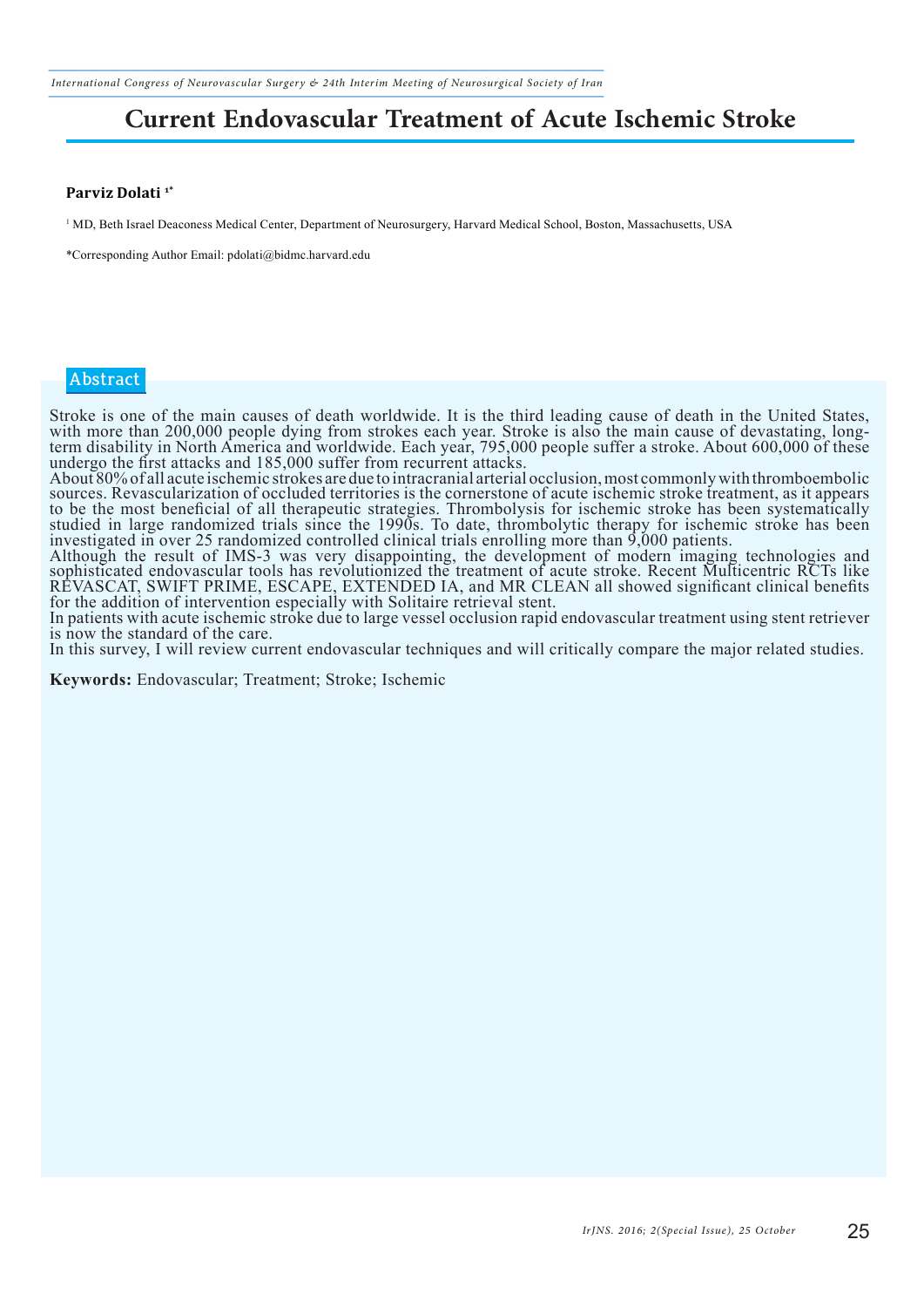## **The Analysis of the Angio-Architectural Factors Affecting Early and Late Clinical and Angiographic Outcome after Treatment of Brain Aneurysms Using Pipeline Flow-Diversion Stents**

**Parviz Dolati 1\*, Mohamed Salem 1, Olutayo Olubiyi 1, Lucy He 1, Christopher S Ogilvy 1, Ajith Thomas 1**

1 Beth Israel Deaconess Medical Center, Department of Neurosurgery, Harvard Medical School, Boston, Massachusetts, USA

\*Corresponding Author Email: pdolati@bidmc.harvard.edu

#### **Abstract**

**Background & Aim:** Angio-architectural factors affecting early clinical and angiographic outcome after treatment of brain aneurysms using pipeline embolization device (PED) has not been fully studied.

Methods & Materials/Patients: Aneurysm size, aspect ratio (AR), aneurysm segment tortuosity (AST), aneurysm<br>transition (junctional vs mid-segment), aneurysm-parent artery angle (APA), and the number of pipeline curvatures (after deployment) were evaluated to see their impacts on the primary outcome measure and early stagnation. Based on the duration of contrast stagnation inside the aneurysm after deployment of the pipeline, we graded stagnation status as follows: grade 1: arterial phase; grade 2: capillary phase; grade 3: venous phase; grade 4: persistence of crescent after end of venous phase, and grade 5: complete occlusion. Effect of aneurysm segment tortuosity on intraoperative and postoperative complications was further evaluated using a Chi2 method for the categorized data analysis. A multivariate analysis was also performed to report adjusted statistical outcomes.

**Results:** Forty-five patients were studied with fifty-six aneurysms with the mean age of 56.25 ( $\pm$ 9.74) years, of whom 84.9% were females, and a mean aneurysm size of 8.93 ( $\pm$ 6.11) mm and average aspect ratio (AR) of (+1.12) were included in this analysis. Larger size of aneurysm and higher aspect ratio were both significantly associated with higher grades of early stagnation in both crude and multivariate analysis ( $p \le 0.01$ ). On the other hand, aneurysm transition ( $p=0.892$ ), APA ( $p=0.513$ ), AST ( $p=0.337$ ), ant the number of pipeline curvatures ( $p=0.592$ ) were not significantly associated with higher rate of early stagnation. Moreover, AST was not also significantly associated with intraoperative complications or postoperative neurological deficit (p=0.226, p=0.259, respectively). The Mean stagnation grade significantly increased from 3.54 in early postop period to 4.33 after a mean follow up of 5.14 months (Paired t-test  $p<0.01$ ). However, there was no significant association between early and late stagnation grades ( $p=0.17$ ).

**Conclusion:** Aneurysm size and aspect ratio are the only angio-architectural factors affecting the early stagnation status after treatment of brain aneurysms using flow diversion stents. Long term Follow up will be requir if stagnation translates into continued occlusion of aneurysms.

**Keywords:** Aneurysm; Angioarchitecture; Outcome; Flow **r**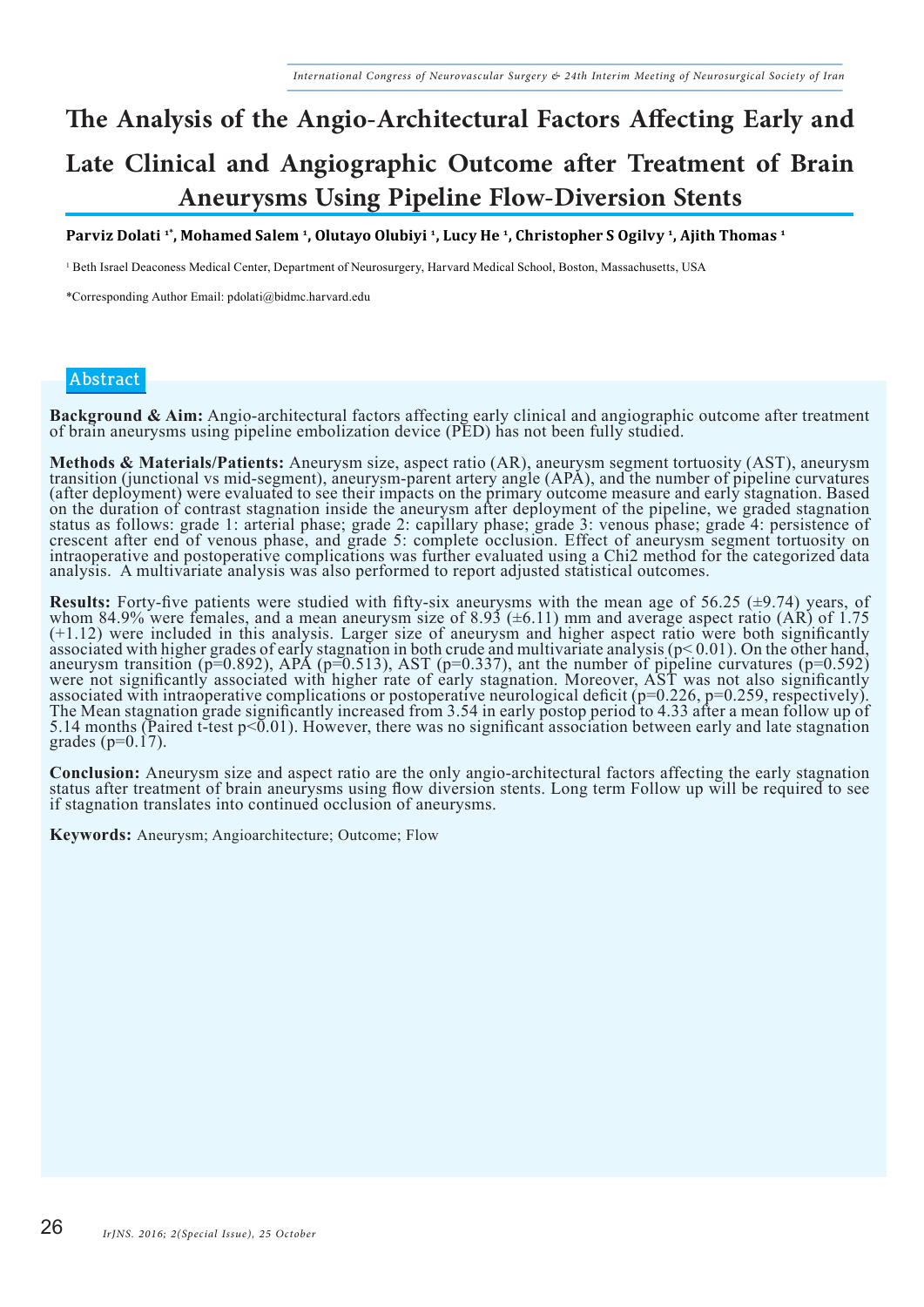## **Early Steps in Mechanical Thrombectomy at Mashhad University of Medical Sciences**

#### **Mohammadreza Sobhani 1, Humain Baharvahdat 2\*, Payam Sasannejad 1, Kavian Ghandehari 1, Hamzeh Dehghanizadeh 2**

<sup>1</sup> Department of Neurology, Mashhad University of Medical Sciences, Mashhad, Iran 2 Department of Neurosurgery, Mashhad University of Medical Sciences, Mashhad, Iran

\*Corresponding Author Email: Baharvahdath@mums.ac.ir

#### **Abstract**

Background & Aim: rtPA injection is a routine and common therapeutic approach in treatment of ischemic stroke patients. But its use has been limited because of contraindications and limited time span and because of low suc in resolution of thrombus in MCA and ICA arteries. The novel and complementary approach is opening main arteries by mean of mechanical thrombectomy.

**Methods & Materials/Patients:** 22 patients with ischemic stroke underwent mechanical thrombectomy during January 2014 to July 2016 at Ghaem Hospital catheterization lab.

**Results:** Patients including 8 women and 14 gentlemen underwent thrombectomy. The mean age of patients was 58.5 years. Mean NIHSS and ASPECT of the patients were 17.1 and 6.2, respectively. Mean time of stroke accident to sheath insertion was 6.2 hours. Mean NIHSS and mean mRS, 72 hours later, were 11.6 and 3.3, respectively.

**Conclusion:** It seems that our results are in concordance with similar studies in the USA and European countries, that where reported 40 to 50 % success rate in their investigations.

**Keywords:** Thrombectomy; Mashhad University of Medical Sciences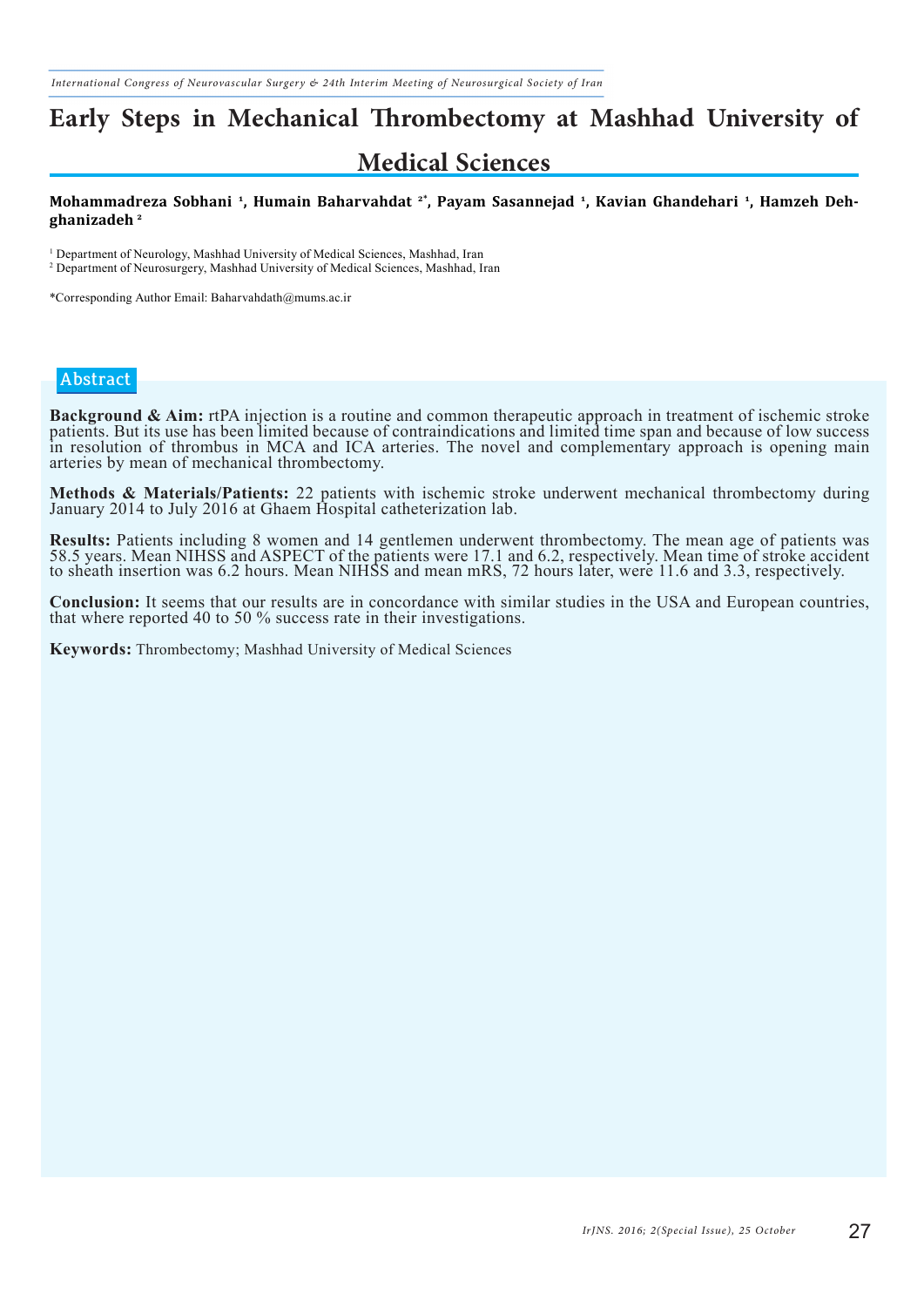## **360 Degree Procedure for Cervical Trauma (When, Why, Tips, and Tricks)**

#### **Mohammad Reza Ehsaei 1\***

1 Department of Neurosurgery, Mashhad University of Medical Sciences, Mashhad, Iran

\*Corresponding Author Email: ehsaeemr@mums.ac.ir

#### **Abstract**

Many patients refer to our trauma center for spine injuries, and we have more patients with cervical trauma such as whiplash injuries, fracture, fracture and dislocation and finally some are with locked facet, which cannot be reduced with cervical traction even with maximal forces and then needs operation in one or two stages (360-degree procedure). There are many factors for deciding about the time and priority the anterior or posterior approaches. We report a series of 25 patients treated during the past 2 years and discus the kind of operations and complications and some tips and tricks in managing of these patients.

**Keywords:** Cervical; Trauma; Fusion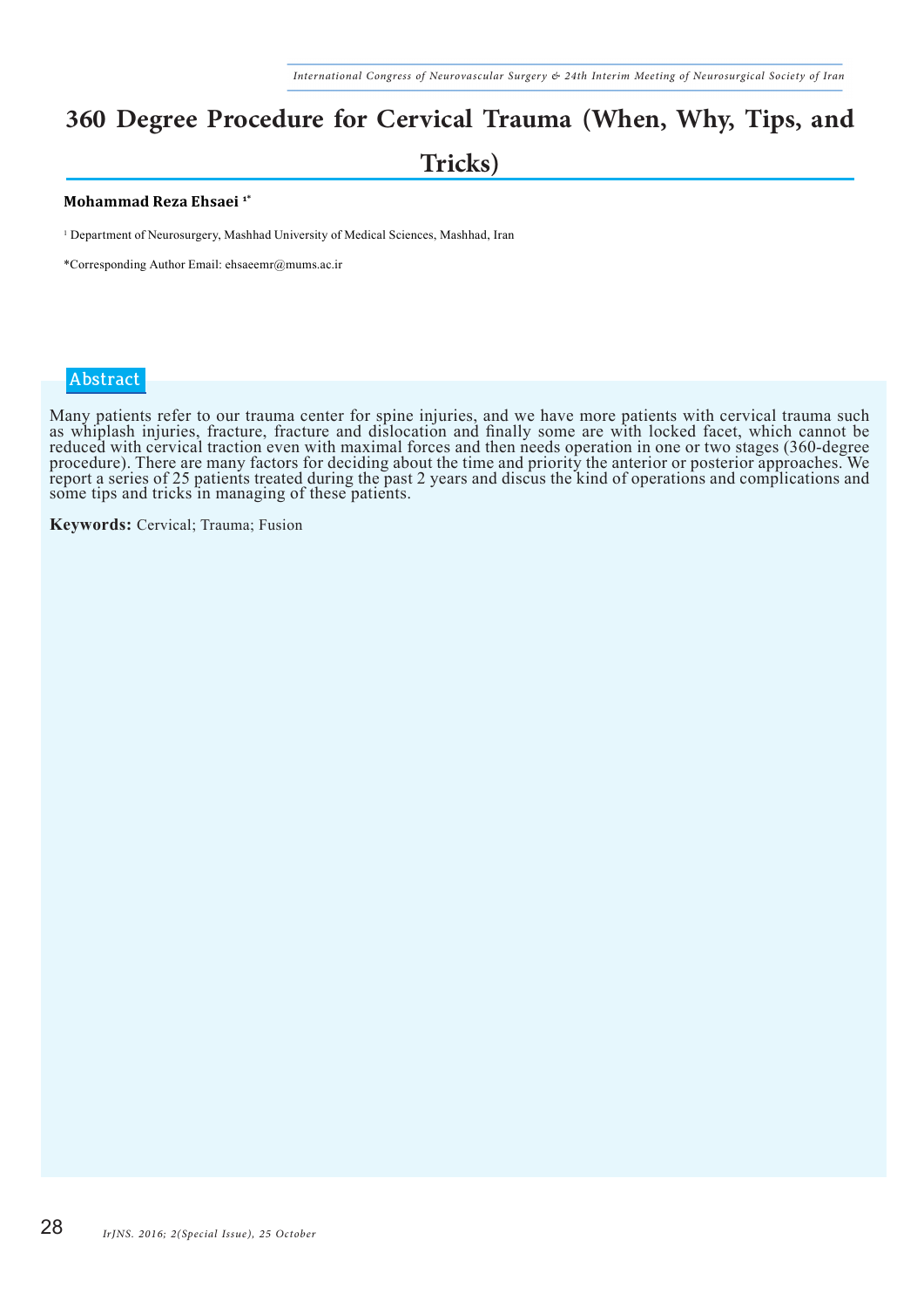*International Congress of Neurovascular Surgery & 24th Interim Meeting of Neurosurgical Society of Iran*

### **Endovascular Treatments for Middle Cerebral Artery Aneurysms**

#### Parviz Dolati<sup>1\*</sup>

<sup>1</sup>MD, Beth Israel Deaconess Medical Center, Department of Neurosurgery, Harvard Medical School, Boston, Massachusetts, USA

\*Corresponding Author Email: pdolati@bidmc.harvard.edu

#### **Abstract**

We will review pertinent anatomic, clinical, radiological, and technical aspects of contemporary endovascular treatment of MCA aneurysms and will show different endovascular techniques, which may be used to treat either M1 segment or bifurcation MCA aneurysms through case presentations.

Despite increasing acceptance by the neurosurgeons that endovascular embolization has been the preferred treatment strategy for most intracranial aneurysms since the publication of the International Subarachnoid Aneurysm Trial (ISAT), MCA aneurysms remain treated primarily by surgical clipping. Multiple factors contribute to the rationale for this treatment strategy, including the particular anatomic characteristics of these aneurysms (which often have wide necks and branches arising from the neck), a perceived long reach for endovascular catheters and devices, and the relative proximity of these aneurysms to the cerebral surface.

As the endovascular devices and techniques continue to be improved and evolved at an incredible pace, some of these assumptions are being challenged by recent literature reports describing safe and effective endovascular treatment strategies for MCA aneurysms. Further technical developments in the field that can be anticipated in the near future are likely to make the case for endovascular treatment even more compelling.

**Keywords:** MCA; Endovascular; Treatment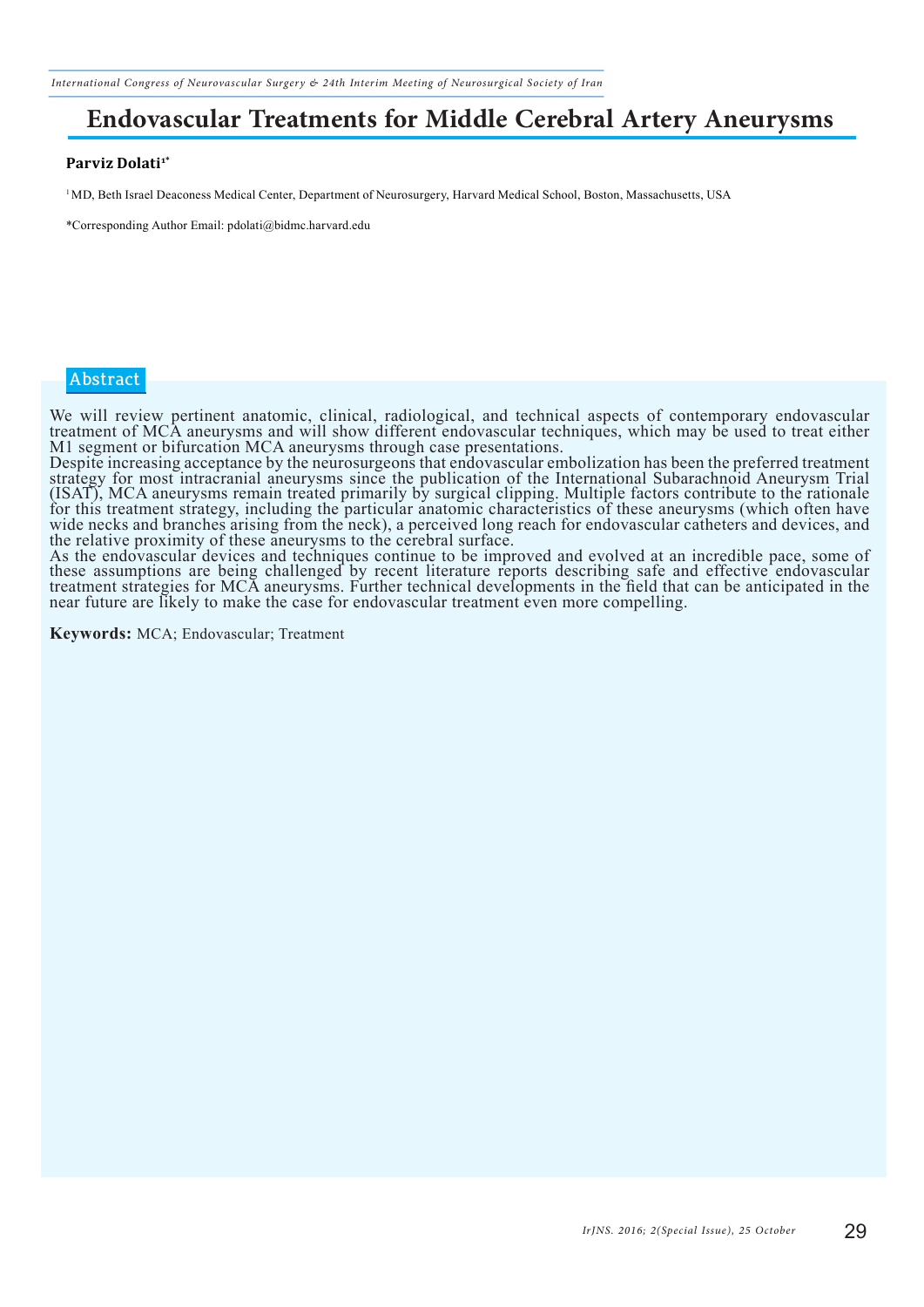## **An Educational Review of Post-surgical Neurovascular Complication**

### **Associated with Foramen Magnum Hemangiopericytoma**

#### **Hessam Rahatlou 1\*, Eshagh Bahrami 2, Maziar Azar 3, Ebrahim Hejazian 4, Arash Fattahi 5, Mohsen Benam 1 , Foad Kazemi 1**

<sup>1</sup>MD, Resident of Neurosurgery, Rasool-akram Complex, Iran University of Medical Sciences, Tehran, Iran

2 MD, Assistant Professor of Neurosurgery, Rasool-akram Complex, Iran University of Medical Sciences, Tehran, Iran

3 MD, Associate Professor of Neurosurgery, Rasool-akram Complex, Iran University of Medical Sciences, Tehran, Iran

4 MD, Assistant Professor of Neurosurgery, Babol University of Medical Sciences

<sup>5</sup>MD, Neurosurgeon, Tehran, Iran

\*Corresponding Author Email: dr.h.rahatlou@gmail.com

#### **Abstract**

**Background and Importance:** Foramen magnum meningioma in our recent experience seems to be a benign pathology with a malignant behavior regarding its anatomical location, histopathology and neurovascular engulfment, but more exciting is another tumor located in foramen magnum indistinguishable from meningioma preoperatively(image-wised), which histopathologically designated as hemangiopericytoma. Frequently this mass is operated as meningioma and after histological diagnosis, the surgeon finds out the reality of tumor's nature. It is really believable that the diagnosis and management of foramen magnum meningioma or hemangiopricytoma are inclusive of insidious events, so we should have some factors in mind which impress treatment process and prognosis.These factors are age (middle age / old age), histopathology and opiate addiction of the patient. It seems to be productive if we reevaluate our experience and review a multispecialty literature content including anatomy, physiology and histopathology relevant to clinical course of these insidious presenting masses. The postoperative expected and unexpected events especially in opiate addiction should be emphasized.

**Case presentation:** A 44-year-old man presented with Progressive quadriparesis and headache recently. MRI showed a huge homogenously enhancing mass located in the ventral part of foramen magnum. We operated on the patient, by using Lt Far-lateral approach. The pathology was hemangiopericytoma. The patient got better until he was deteriorated at the end of the second week of postoperative period and became quadriplegic. MRI showed infarction in bilateral pericallosal territory. We evaluated the patient meticulously and consideredthe differential diagnosis and managed the patient.

**Conclusion:** we encountered cerebral venous occlusion (retrograde sagittal sinus thrombosis) postoperatively, which was related to anatomic outflow of cerebral veins despite adequate anticoagulant usage and high opiate addiction which increase the prevalence of vascular accident. In addition, the age of involvement is an important factor and whatever these tumors happen in lower age, the possibility of progressive signs, symptoms and deficit becomes more pre-op and post operatively.

**Keywords:** Hemangiopericytoma; Foramen Magnum; Cerebral Venous Occlusion; Age; Histopathology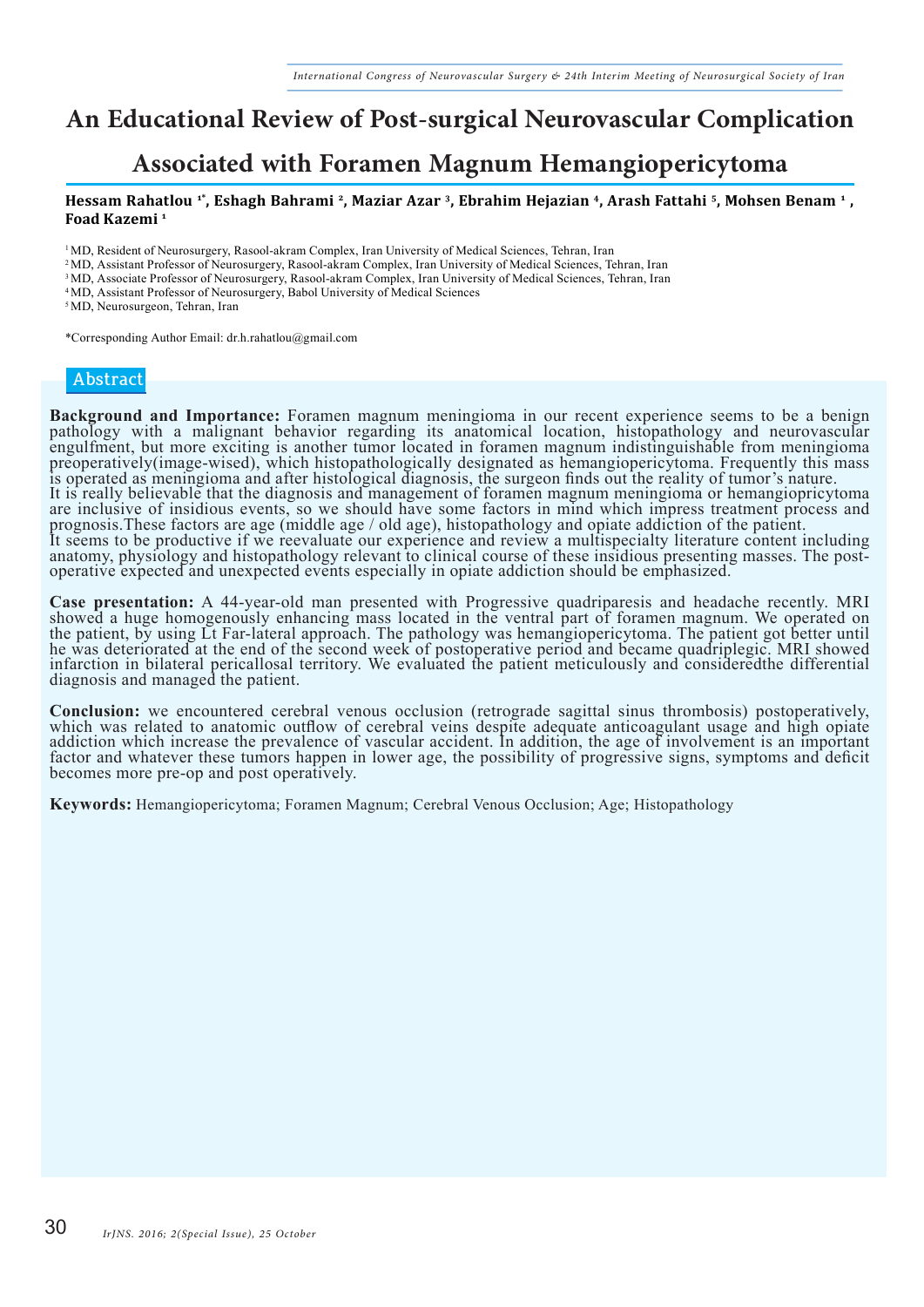# **Aneurysmal Subarachnoid Hemorrhage in Patients with very Small**

### **Aneurysms, Microsurgical Treatment versus Endovascular Treatment**

**Maryam Sadat Amirkalali Sijavandi 1, Humain Baharvahdat 1\*, Samira Zabyhian 1, Babak Ganjeifar 1, Sara Assadi 1**

<sup>1</sup> Department of Neurosurgery, Mashhad University of Medical Sciences, Mashhad, Iran

\*Corresponding Author Email: Baharvahdath@mums.ac.ir

#### **Abstract**

Background & Aim: Treatments for intracranial aneurysms mainly include surgical and endovascular managements.<br>There are many studies on large intracranial aneurysms, but the treatment of very small aneurysm is still a chal topic in both surgical and endovascular management. The aims of this study were representing our experience and surveying management strategies for rupture of these aneurysms.

**Methods & Materials/Patients:** Patients with aneurysmal subarachnoid hemorrhage due to very small aneurysm (VS<3.5 mm) in anterior circulation are included in the study. The demographic data, complications, proceduralrelated death and overall outcome of these aneurysms were assessed. Outcome of patients was assessed using modified ranking scale (mRs) at 6 months by a postal questionnaire and telephone interview.

**Results:** From 49 patients with VS 18 cases underwent microsurgical treatment and 31underwent endovascular therapy (EVT). There was no significant difference between microsurgical group and EVT group for age (p=0.267), sex (p=0.180), and thick SAH (p=0.519). The patients with clipping had more good WFNS than patients with EVT (100% v 68%, p=0.007). There was no difference in good outcome (mRS=0-2) between microsurgical and EVT groups (94% v 81%, p=0.183).

**Conclusion:** Despite EVT of very small aneurysms represent therapeutic challenge; our study showed that the outcome of EVT of these aneurysms was similar to microsurgical treatment.

**Keywords:** Very Small Aneurysm; Subarachnoid Hemorrhage; Outcome; Rupture; Neurosurgical Procedures; Endovascular Therapy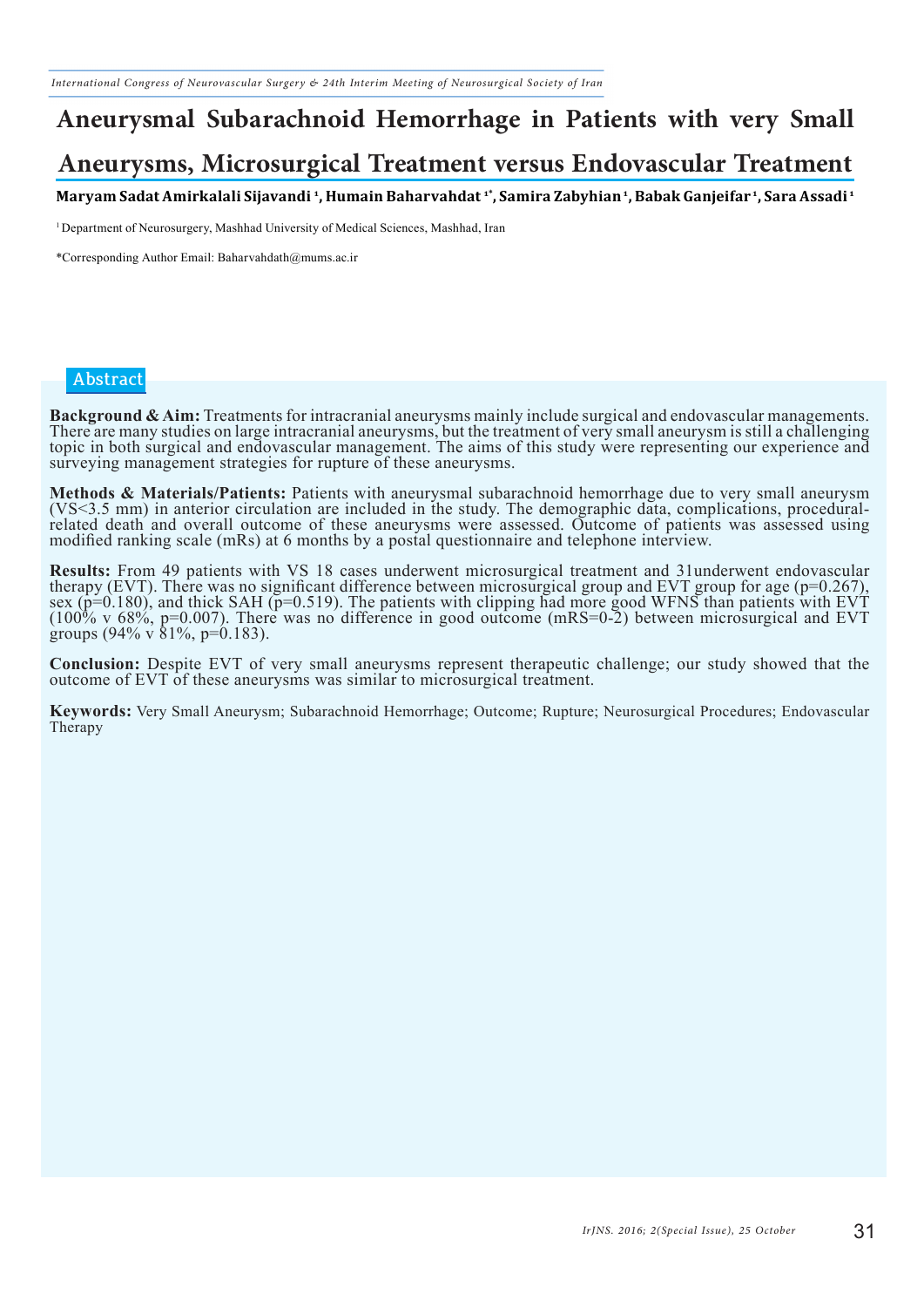# **Enhanced Patient's Safety with Spinal Cord Protection in Spine**

### **Deformity/Spine Instrumentation Surgeries**

#### **Muhammad Tariq Imtiaz 1\***

<sup>1</sup> MD, DABNM, FASNM. National Neurosciences Institute, King Fahad Medical City (KFMC), Riyadh Saudi Arabia

\*Corresponding Author Email: drdowite@yahoo.com

#### **Abstract**

Background & Aim: Iatrogenic paraplegia during spine surgery is a devastating complication. Preventing such complications is important. (IOM) serves to help such patients/surgeons with successful surgeries and better postoutcome using the IOM modalities.

**Methods & Materials/Patients:** A retrospective data review was done on 153 consecutive patients. Somatosensory-<br>Evoked-Potentials (SSEPs), Transcranial-Motor-Evoked-Potentials (TcMEPs), Electromyograms (EMGs) & Triggered-Electromyograms (TEMGs/screw stimulation) were studied.

**Results:** 153 patients (n=104 females, n=49 males) with average age of 17 years and cob-angle ranged between 40-140 degrees were studied. TcMEP changes were noticed in n=56, 36.6%.TcMEP change resulting from surgical maneuvers n=43, 28.10%. TcMEP changes resulted from direct injury to the cord n=16, 10.45% & mechanical intervention (decompression/hemivertebrectomy/correction) n=15, 9.80%. Mal-positioned screws n=12, 7.83%. Within this group n=9, 5.8% presented with both SSEP and TcMEP changes. Changes in TcMEP, due to anesthesia n=10, 6.53%. EMG irritation lasting >15 seconds in lumbar roots, n=14, 9.15%. Within this group, TcMEP drop noticed in 4 patients suggesting 25% predictability were observed. TEMG changes in n=81, 52.9%, where in n=42, 27.4% screws were<6mA.TcMEP change, n=12, 7.83%, all fell under this group of screws below 6mA. 3018 screws were placed in 153 patients with 19.73 screws/ patient. 89 screws, 2.94% fell under dangerous/severe category.

**Conclusion:** Our data showed that enhanced safety with comprehensive IOM in deformity surgeries, hence IOM was extremely important during such procedures.

**Keywords:** Intra-operative Neurophysiology Monitoring; Somato-Sensory-Evoked-Potentials; Transcranial-Motor-Evoked-Potentials; Spinal-cord-protection; Electromyograms; Triggered Electromyograms-Screw Stimulation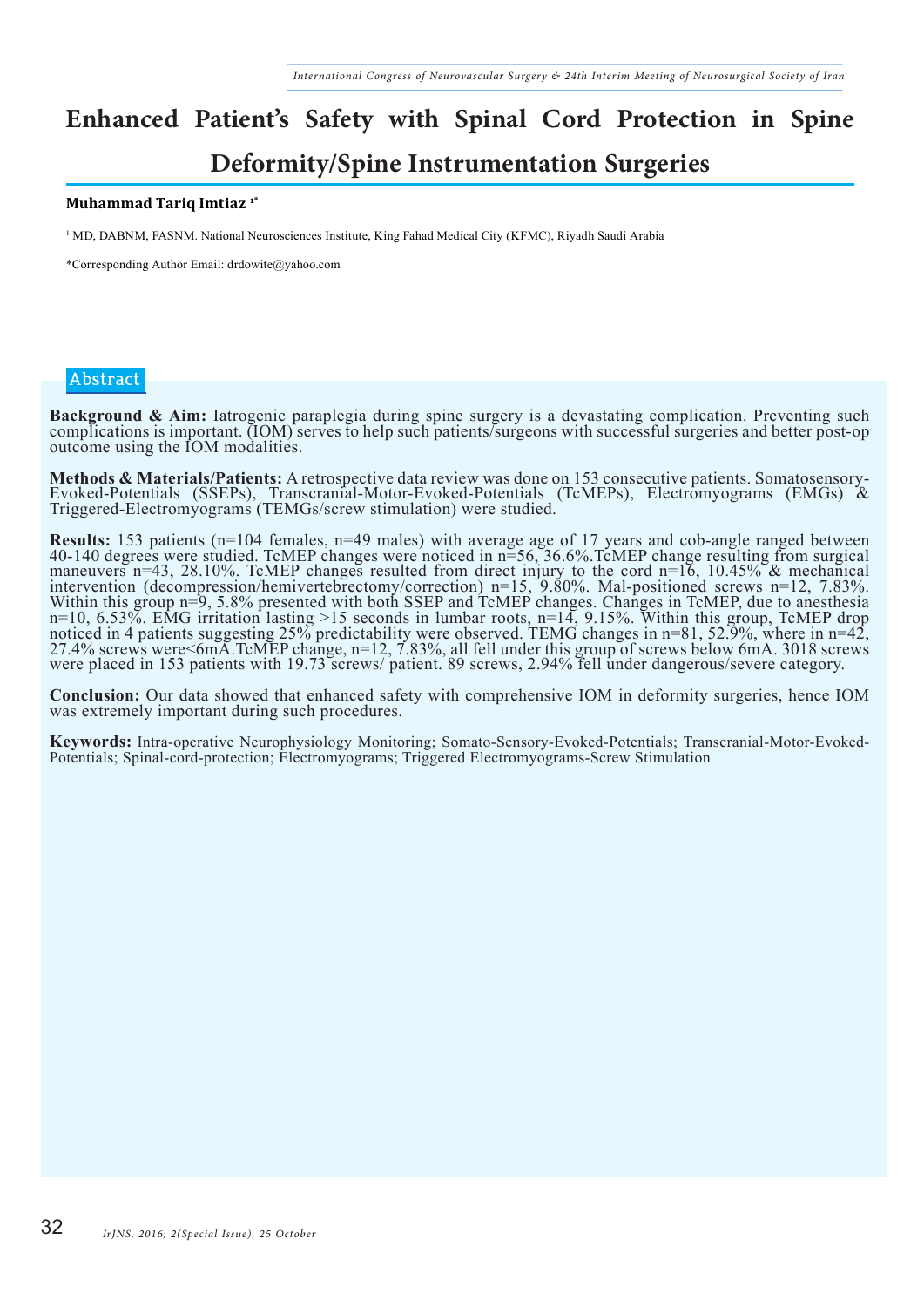## **Challenging Issues of Thrombolysis with Alteplase in Iran**

#### **Kavian Ghandehari 1\***

<sup>1</sup> MD, FLSP RCPC, Stroke Subspecialist, Director of Comprehensive Stroke Center, Mashhad UMS, Iran

\*Corresponding Author Email: ghandeharik@mums.ac.ir

#### **Abstract**

Thrombolysis with administration of intravenous (IV) recombinant tissue plasminogen activator (rtPA) has been performed in some tertiary care hospitals in Iran in recent decade. Ministry of Health and Medical Education of Iran has approved a new management strategy which covers the cost of Alteplase since 2015. This is a great advance in increasing the chance for Iranian stroke patients to get the treatment. Delay in performing triage and CT and laboratory tests is another limiting factor which can be decreased by defining special team members for thrombolysis. Most of the Iranian neurologists are not expert enough to perform the management. This limitation can be managed by continuous thrombolysis workshops. However, many of the Neurologists may not be interested doing the thrombolysis due to its risks and lack of financial benefits for responsible doctors. Most of the contraindications for thrombolysis with tPA originated as the exclusion criteria in the major stroke trials. These were derived from expert consensus for the National Institute of Neurological Disorders and Stroke (NINDS) trial. Despite the fact that the safety and efficacy of IV rtPA has been repeatedly confirmed in large international observational studies over the past 20 years, most patients with acute ischemic stroke still disappointingly do not receive thrombolytic treatment. Some of the original exclusion criteria have proven to be unnecessarily restrictive in real-world clinical practice. It has been suggested that the application of relaxed exclusion criteria might increase the IV thrombolysis rate up to 20% with comparable outcomes to thrombolysis with more conventional criteria. We review the absolute and relative contraindications to IV rtPA for acute ischemic stroke, discussing the underlying rationale and evidence supporting these exclusion criteria. There are two therapeutic strategies for selecting the contraindications and exclusion criteria. The first is ignoring some absolute or partial exclusion criteria as illustrated above. This method will increase the probability of symptomatic intracerebral hemorrhage and death and may increase the numbers of legal condemnations for treating physician. The second strategy is the prohibition of violations from standard protocols of thrombolysis which decreases both the numbers of managed patients and thrombolysis contraindications. Physicians who prefer the first therapeutic strategy refer to the data of published articles and guidelines of American and European stroke societies. There are two points of view; first, the Iranian neurologists do not have thrombolysis experience as well as western neurologists. For instance a low number of Iranian neurologists have enough experience for detection of ASPECT score. Second, due to some social factors, the number of legal needs, due to medical malpractice has hugely increased in recent two decades in Iran. Based on these points, the second strategy is wiser for Iranian neurologists. The speaker has made a standard protocol of thrombolysis based on international guidelines and his experience. This standard protocol which is designed according to the second strategy is available by search in Google engine and is provided in Persian language.

**Keywords:** Challenges; Thrombolysis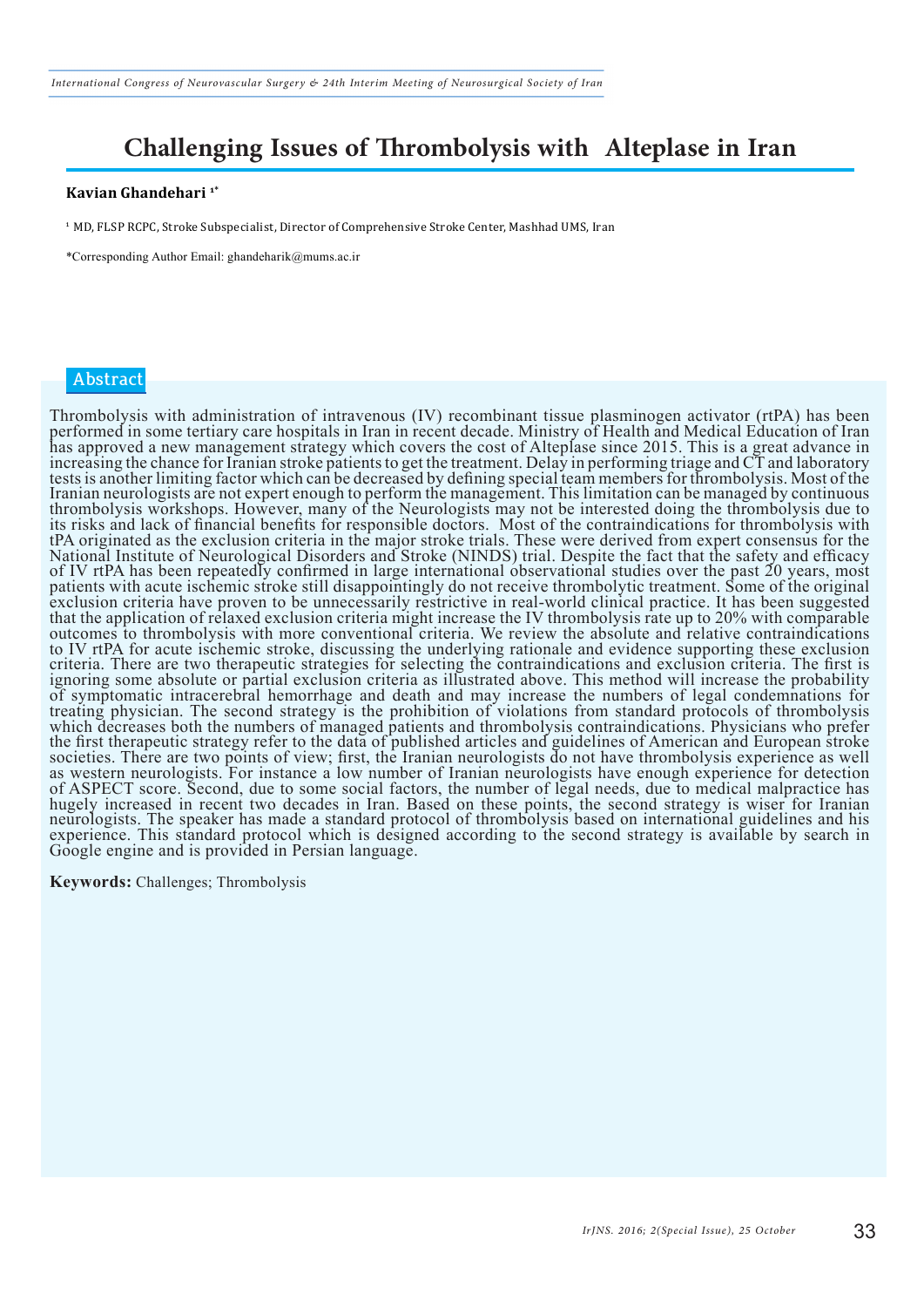## **Three-dimensional (3D) ICG Angiography with the Hand-made Device: A Preliminary Report**

#### **Mohsen Nouri 1, Amir Azarhomayoun 1\*, Maryam Hasan Esfahani 1**

<sup>1</sup> Tehran University of Medical Sciences, Tehran, Iran

\*Corresponding Author Email: dr.azarhomayun@gmail.com

#### **Abstract**

**Background & Aim:** There are several methods for intraoperative assessment of flow and integrity of vessels during neurosurgical procedure. Indocyanin green (ICG) angiography is a common methodused for this purpose. The microscopes equipped with camera detecting illumination of ICG are expensive. We assemble a hand-made device for ICG application and use it for 3D ICG angiography.

Methods & Materials/Patients: Our device constituted from two camera, special lenses and recorder. We add 3D lenses for 3D imaging. We use mouse omental vessel for imaging. With standard method mouse anesthetized and the omental vessel dissected. ICG injected and 3D ICG video angiography performed.

**Results:** We can record 3D ICG video angiography with acceptable results. To our best knowledge, this is the first report of 3D ICG angiography in the literature. In this examination we recognize some flaws in our device device is evolving.

Conclusion: Indocyanine green video angiography is a non invasive, easy to use and a very useful tool for various neurosurgical procedures. 3D ICG angiography help in better understanding of anatomy of cerebrovascular stru

**Keywords:** ICG; Angiography; Intraoperative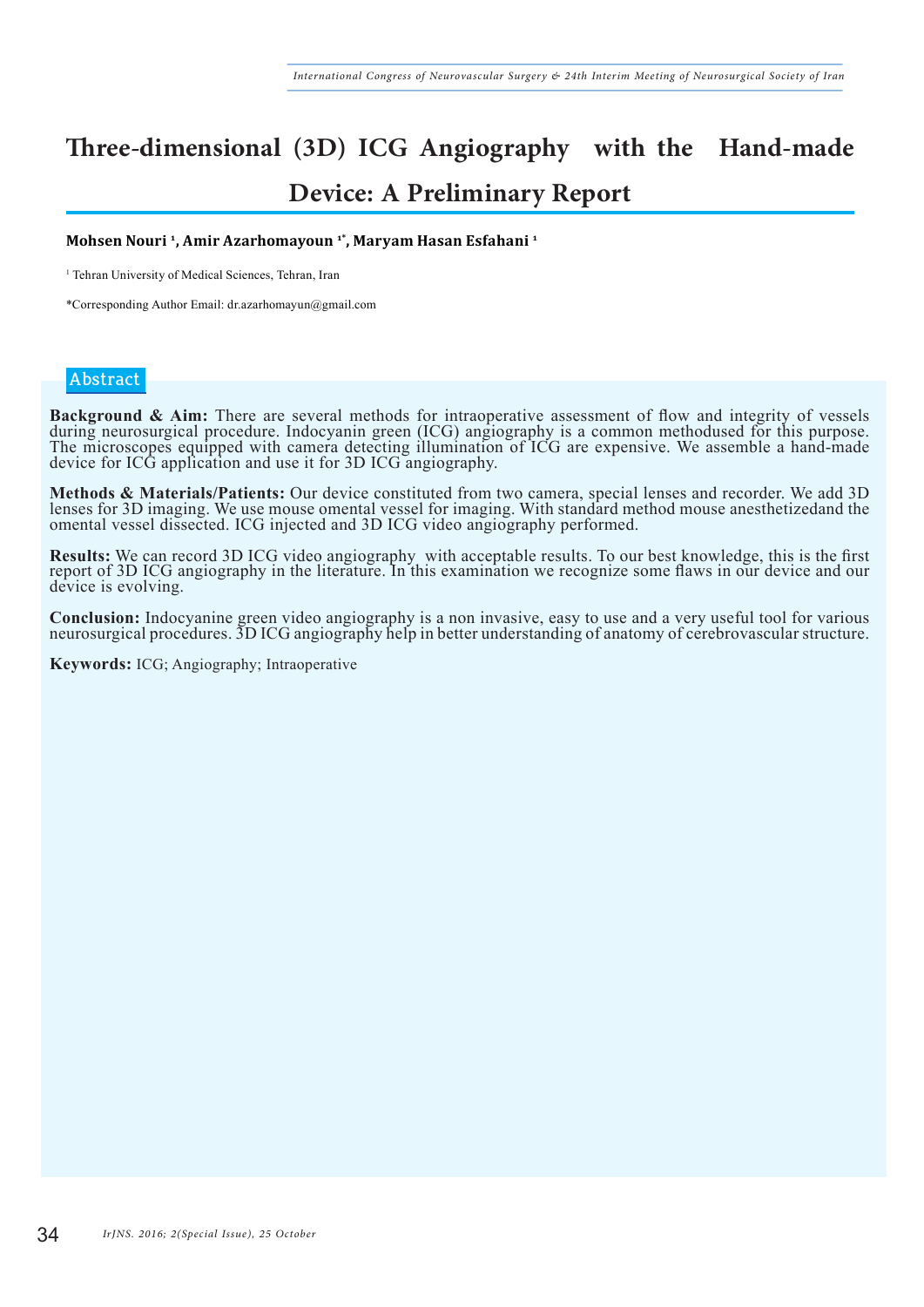## **Endoscopic Endonasal Approaches to the Craniocervical and Lower**

## **Clivus Region, Technical Aspects and Author`s Experience**

#### **Babak Alijani 1\*, Shahrokh Yousefzadeh-Chabok 2, Ali Faghih 3, Hamid Reza Bagheri 3**

<sup>1</sup> MD, Associate Professor of Neurosurgery, Guilan Road Trauma Research Center, Guilan University of Medical Sciences, Rasht, Guilan, Iran <sup>2</sup> MD, Professor of Neurosurgery, Guilan Road Trauma Research Center, Guilan University of Medical Sciences, Rasht, Guilan, Iran <sup>3</sup> MD, ENT department of Guilan University of Medical Science (G.U.M.S), Rasht, Guilan, Iran

\*Corresponding Author Email: drbabakalij@gmail.com

#### **Abstract**

Access to the lesions which are located in the craniocervical and lower clivual area have been defined as one of the most complicated and challenging operations in the neurosurgery. The multiplicity of the surgical mortality and morbidity in this area make the neurosurgeons have low interest to take part in the open surgical methods around the anterior cranicevical and clival area. Endoscopic endonasal techniques provide the safer route for landing and working in these cases. Although the primary learning curve seems to be long, after passing this stage, working on this area looks comfortable and easily accessible for the surgeon and is not "no man land" anymore. In this article we are going to explain our technical points and results for the ten cases who have been operated from 2013 to 2016 in our institute.

**Keywords:** Approach; Clivus; Endoscopy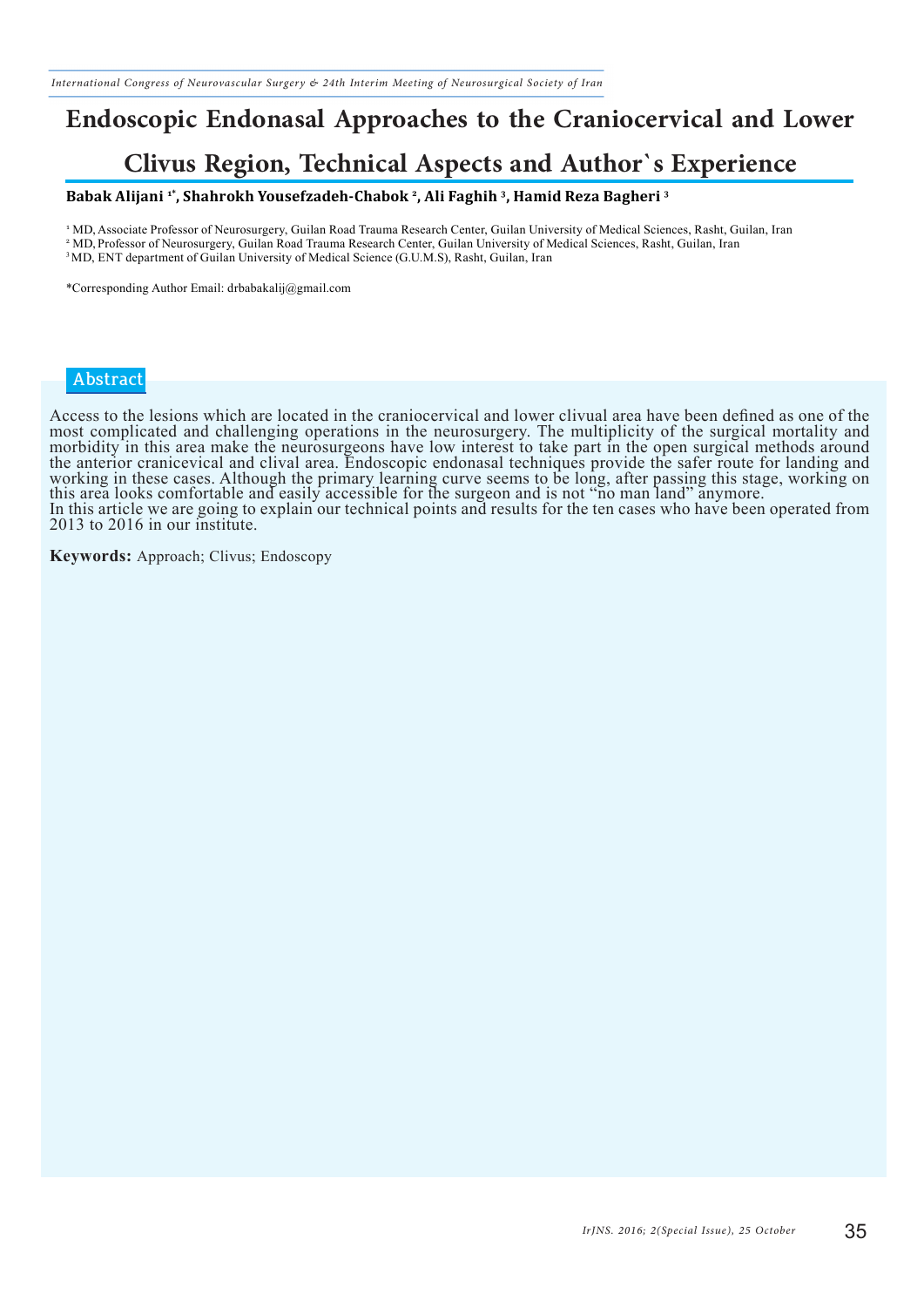# **The Prevalence of Vascular Pathologies in Patients with Vascular Lesions of Head, Neck and Spinal Cord, Referring to Endovascular Neurosurgery Department of Firoozgar Hospital**

**Mohammad Ghorbani 1, Sima Sheikhghomi 1\*** 

<sup>1</sup> Department of Neurosurgery, Firoozgar Hospital, Iran University of Medical Sciences, Tehran, Iran

\*Corresponding Author Email: sshaikhghomi@yahoo.com

#### **Abstract**

Background & Aim: Endovascular neurosurgery is widely accepted as a useful current modality for the management<br>of neurovascular disorders. The aim of this retrospective study was to evaluate the causes of diagnostic and therapeutic neurovascular procedures, and the prevalence of vascular pathologies seen in these procedures.

Methods & Materials/Patients: Endovascular neurosurgery department of Firoozagar hospital is a referral center<br>of neurovascular disorders from all of country. The activity of this center was started in February 2013 and ha continued until now, as the most active center for the management of neurovascular disorders. In this study, we analyzed the causes and results of 761 neuroendovascular procedures done on 598 patients, during the 18 month period of February 2013 to September 2014 in Firoozgar Hospital in Tehran, Iran. The mean age of the patients was  $(44.83 \pm 18.73)$  years and 50.3% of them were females.

**Results:** In total, 761 diagnostic and therapeutic neuroendovascular procedures were done on 598 patients in the first 18 months' activity of this center. The mean age of the patients was  $(44.83 \pm 18.73)$  years and 50.3 were females. The most prevalent cause of these procedures was spontaneous intracerebral hemorrhages (27.6%). After that, ruling out vascular lesions (14.2%) due to suspicious MRI, and focal neurologic defects (11.2%) were the most common causes.

This study also showed that 26 out of 598patients were treated for trigeminal neuralgia, 14 patients were treated for retinoblastoma, and 14 patients were treated for radiculopathies symptoms. The vascular angiographies done on the remaining 544 patients were due to diagnosis and treatment of vascular lesions of whom, 167 patients had normal angiographies and 377 patients had neurovascular pathologies. Intracranial aneurysms, AVMs and carotid stenosis formed respectively the most common types of vascular malformations in our study.

Conclusion: Descriptive studies are basic for the complementary research and evaluation of results in referral<br>centers and other new centers. In the first 18 months of activity of our center, favorable results were obtaine about 70% of diagnostic angiographies showed vascular pathologies.

**Keywords:** Endovascular Procedure; Vascular Malformation; Intracerebral Hemorrhages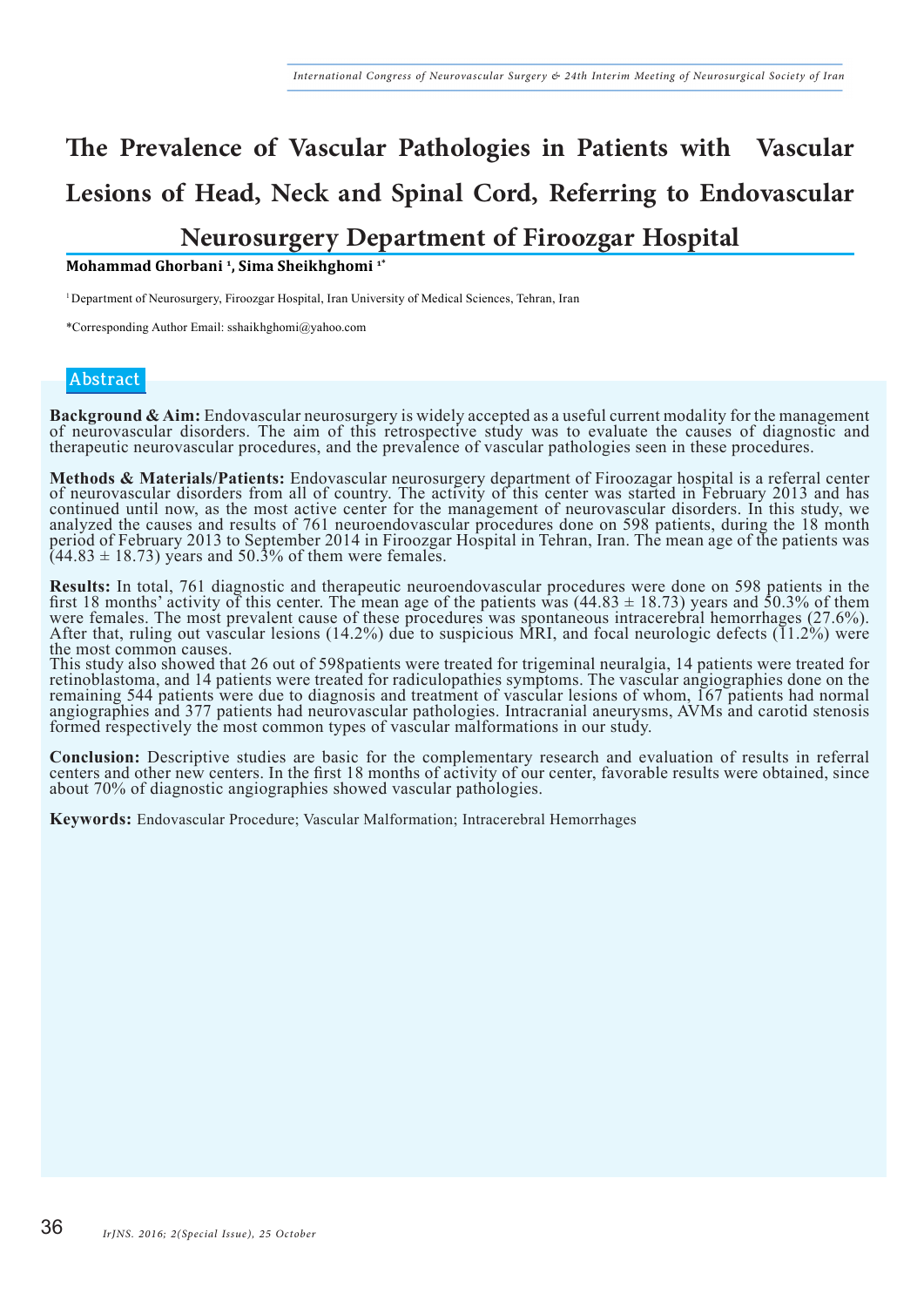### **The Endoscopic Resection of Third Ventricle Colloid Cyst in 120**

### **Consecutive Cases**

**Mohammad Samadian 1\*, Armin Jafari 1, Mohammad Hallajnejad 1, Armin Jahnagiri 1, Omidvar Rezaee 1**

<sup>1</sup> Loghman Hakim Hospital, Shahid Beheshti University of Medical Sciences, Tehran, Iran

\*Corresponding Author Email: mdsamadian@gmail.com

#### **Abstract**

**Background & Aim:** Here we report a retrospective review of all patients treated for neuro-endoscopic removal of the third ventricular colloid cyst at Loghman Hakim and Day General Hospitals between 2003 and 2015. The patients' notes were reviewed to determine presenting conditions, treatment, morbidity and current functional and medical status.

Methods & Materials/Patients: The total number of 120 patients underwent neuro-endoscopic surgery in this interval. Of the patients, 69 were males and the other 51 patients were females. These patients ranged in age from 16 to 71 years (mean, 39.76 yr) The most common chief complain was headache in 88%, followed by complaining of nausea and vomiting in 54%. Visual impairments, pupil edema and gait disturbance were the other common presenting conditions.

A rigid lens endoscope was used for all procedures. An entry site was selected with 5-6 cm anterior to coronal suture (at hairline), and 3-4 cm lateral to midline on frontal bone. More commonly, we entered lateral Ventricle from the right side (88%), but in some occasions the side of entrance was on left (12%).

**Results:** The operations were practiced in a range of 22 and 135 minutes with the mean time of 45 min. Two patients needed permanent shunting after removal of the cyst. Meningitis was seen in 5 patients. 2 of the patients had seizure that could be simply controlled. 32 of the patients showed small intra ventricular hemorrhage on the very first imaging post operation. Memory impairments or focal neurologic deficit were not reported about any of the patients.

Discussion: A colloid cyst, a neuro-epithelial originating cyst, is a slow-growing, benign tumor that occurs in the anterior third ventricle. The cyst typically blocks the foramen of Monro, causing obstructive hydrocephalu involves the lateral ventricles. Several therapeutic options have been proposed as treatment of the 3rd ventricular colloid cyst by removing the cyst or relieving the hydrocephalus: non-surgical treatment with control of se¬quential images, shunting of cerebrospinal fluid (vp-shunting) and stereotactic aspiration or excision using endoscopic or microsurgical techniques

**Conclusion:** Our result showed a great success in neuro-endoscopic removal of the 3rd ventricular colloid cyst. The endoscopic approach to the treatment of colloid cysts was safe, effective and well accepted by patients.

**Keywords:** Third Ventricle; Colloid; Cyst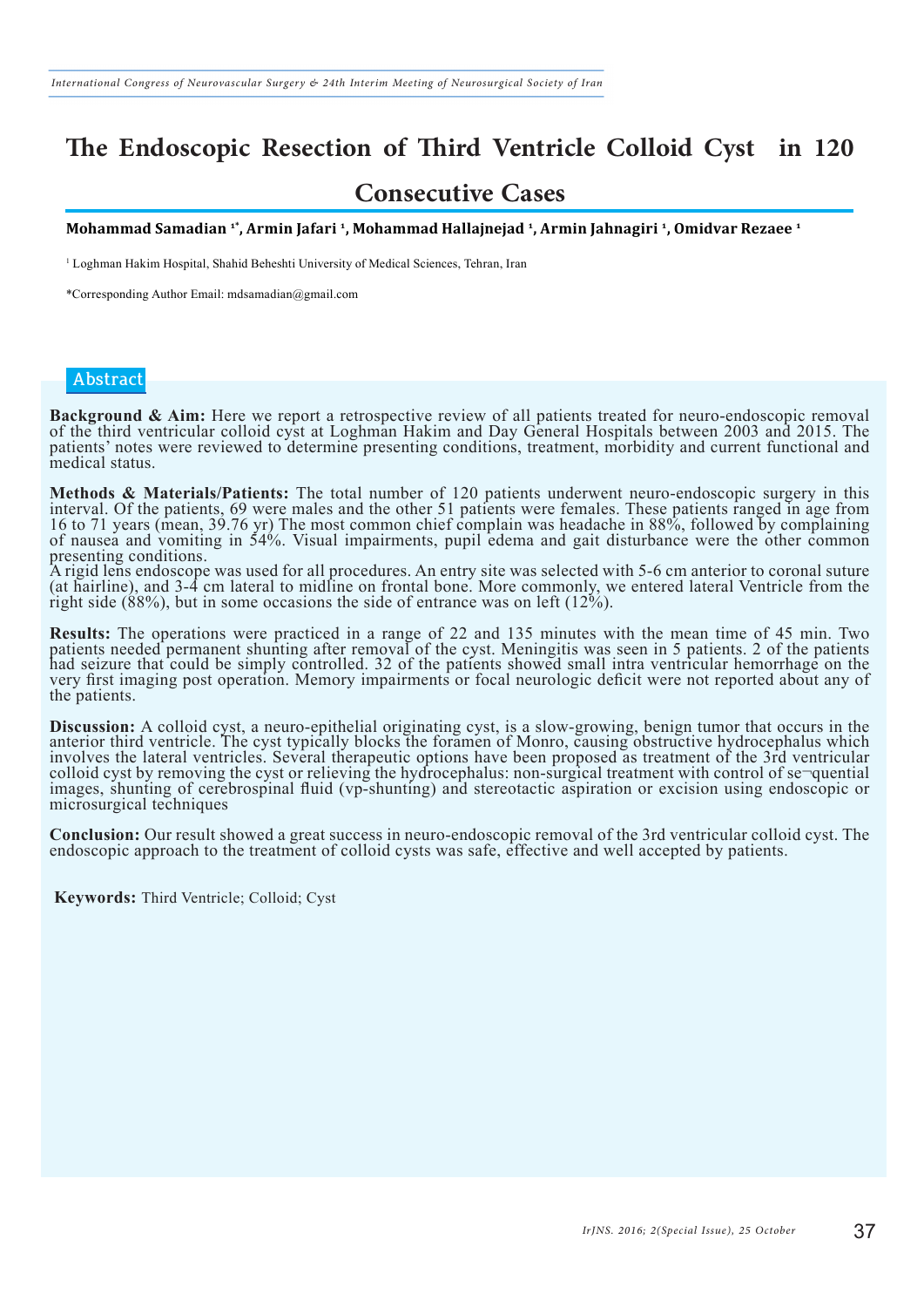# **The Result of Interdisciplinary Surgical Approach to Enplaque**

### **Meningioma**

#### **Ali Mousavinejad 1\***

<sup>1</sup> Loghman Hakim Hospital, Shahid Beheshti University of Medical Sciences, Tehran, Iran

\*Corresponding Author Email: alimousavi65@yahoo.com

#### **Abstract**

**Background & Aim:** Sphenoid wing en plaque meningiomas are a subgroup of meningiomas defined by their particular sheet-like dural involvement and its disproportionately large bone hyperostosis. En plaque meningiomas represent 2-9% of all meningiomas, and they are mainly located in the sphenoid wing. Total surgical resection is difficult and, therefore, these tumors have high recurrence rates.

Methods & Materials/Patients: Seventeen patients with sphenoid wing en plaque meningiomas who were surgically treated with interdisciplinary approach with aggressive resection between January 2013 and December 2016 were included. Clinical, surgical, and follow-up data were retrospectively analyzed.

**Results:** The mean age was 52.2 years and 68% were females. 8 patients presented the extension of dural component into the orbit and 3 patients presented cavernous sinus infiltration. Two patients were recurrent cases. Af follow-up of 2 years, 2 patients developed tumor recurrence & two patients were submitted to surgical treatment. Immediately post operative proptosis wasn't seen in any of patients and visual acuity was similar to pre operative status in all cases and improved in one case. One patient died because of MCA injury during drilling of SOF. Patients without tumor extension to cavernous sinus or orbital cavity had the best prognosis treated with surgery alone. When tumor extension involves these locations, the recurrence rate is high, especially in cases not submitted to adjuvant radiation therapy.

**Conclusion:** Interdisciplinary surgical approach to enplaque meningioma and aggressive resection of orbital structure resulted in decline in recurrence, better cosmetic outcome and lower complications.

**Keywords:** Cavernous Sinus; Meningioma; Orbital Tumor; Proptosis; Sphenoid Wing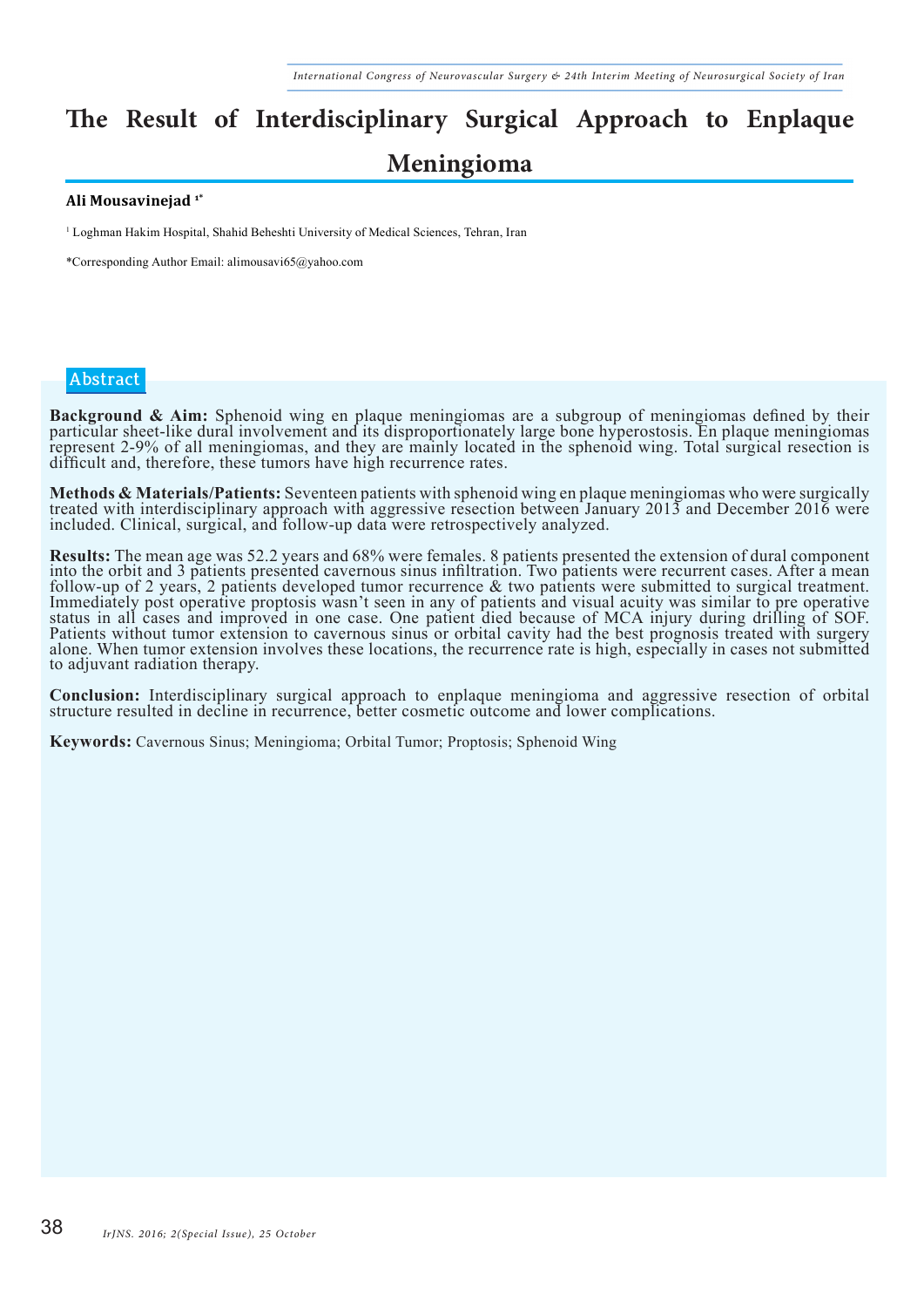# **Effects of Cerebrolysin on Functional Recovery in Patients with Severe Disability after Traumatic Brain Injury; A Prospective Cohort Study**

#### **Hosseinali Khalili 1\*, Amin Niakan 2, Fariborz Ghaffarpasand 2**

<sup>1</sup> Shiraz Trauma Research Center, Department of Neurosurgery, Shiraz University of Medical Sciences 2 Department of Neurosurgery, Shiraz University of Medical Sciences, Shiraz, Iran

\*Corresponding Author Email: khalilih@yahoo.com

#### **Abstract**

**Background & Aim:** An attempt was made To determine the effects of cerebrolysin on functional recovery in patients with severe disability after traumatic brain injury (TBI).

Methods & Materials/Patients: This was a prospective cohort study being performed during a 2-year period in a level I trauma center in Southern Iran including all the adult patients (>16 years) with severe disability (GOS 2 and 3) 1-month after trauma. Patients received cerebrolysin (n=65) or nothing (n=64) based on their preference. They were matched regarding the baseline characteristics including age, gender, GCS on admission, pupil reactivity and Rotterdam score. Cerebrolysin was administered intravenously in 10 mL dosage daily for 30 days. Patients were followed for 3 and 6 months and Glasgow Outcome Scale Extension (GOSE) was recorded. The outcome scales were compared between the two studied groups.

**Results:** Overall, we included 129 patients with severe disability 1-month after TBI. The baseline characteristics were comparable between groups. We found out that GOSE in 3-months (p=0.017) and 6-month (p=0.009) was significantly higher in those receiving cerebrolysin. Cerebrolysin administration was associated with lower mortality rate, and higher good recovery after 6 months of therapy (p=0.024). Cerebrolysin administration was also associated with more favorable outcome  $(p=0.043)$ . Cerebrolysin was associated with higher seizure rate ( $p=0.042$ ).

**Conclusion:** Cerebrolysin administration in patients with severe disability after TBI is associated with improved functional recovery; It decreases mortality rate and increases favorable outcome. Seizure is important side cerebrolysin administration in TBI patients.

**Keywords:** Traumatic Brain Injury (TBI); Cerebrolysin; Functional Recovery; Prognosis; Severe Disability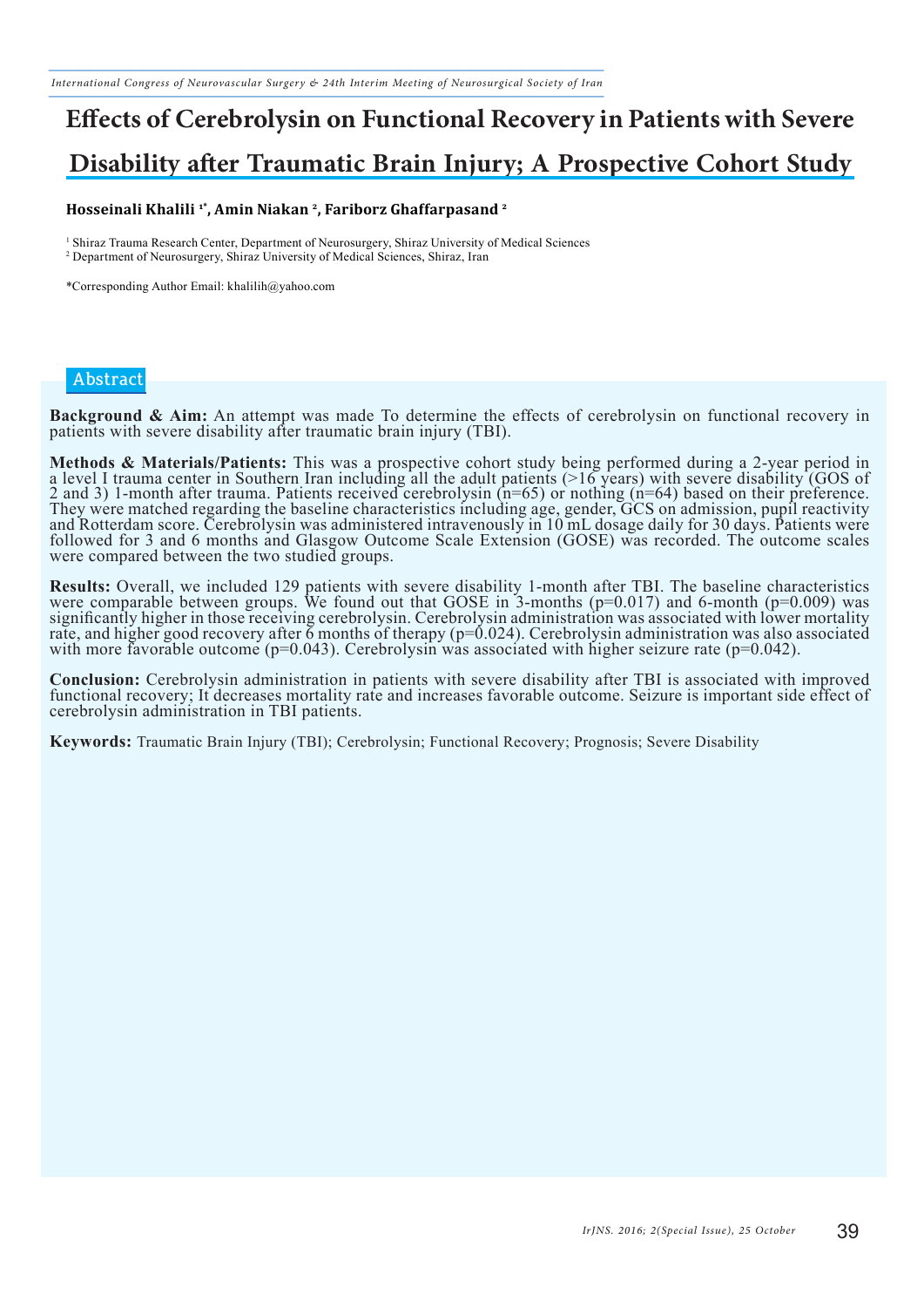# **Restoration of Hand Function in People with Tetraplegia after Spinal Cord Injury**

#### **Mohammadreza Emamhadi 1\***

<sup>1</sup> MD, Associate Professor of Neurosurgery, Guilan University of Medical Sciences, Rasht, Guilan, Iran

\*Corresponding Author Email: imamhady@yahoo.com

#### **Abstract**

56% of spinal cord injuries result in quadriplegia, with C5 being the most common injury level. they will lose simple daily activities.

Increased arm and hand function is an important rehabilitation goal for most individuals with quadriplegia.Most of patients with cervical level SCI felt that gaining arm and hand function would significantly improve their quality of life and prioritized it over regaining sexual function, trunk stability, bowel and bladder control, and walking. Surgical techniques have been established to increase upper extremities function for these individuals. The use of traditional tendon transfers to improve upper extremity function in cervical spinal cord injury (SCI) patients is limited. So the use of peripheral nerve transfers in this setting is feasible and has a low perioperative complication profile.

Surgical techniques have been established to increase upper extremity function for tetraplegics, focusing on restoring elbow extension, wrist movement, and hand opening and closing. Additionally, more innovative treatments that have been developed (nerve transfers) provide more options for improving the function and quality of life.<br>The International Classification for Surgery of the Hand in Tetraplegia (ICSHT) was specifically developed to identify candidates for upper extremity restoration. This classification provides information about the number of voluntary muscles available for surgical transfer to provide another function lost due to paralysis. The strength of the key muscle for each level of the classification must be rated as grade 4 in order to receive that designation.

**Keywords:** Brachial Plexus; Injury; Hand; Restoration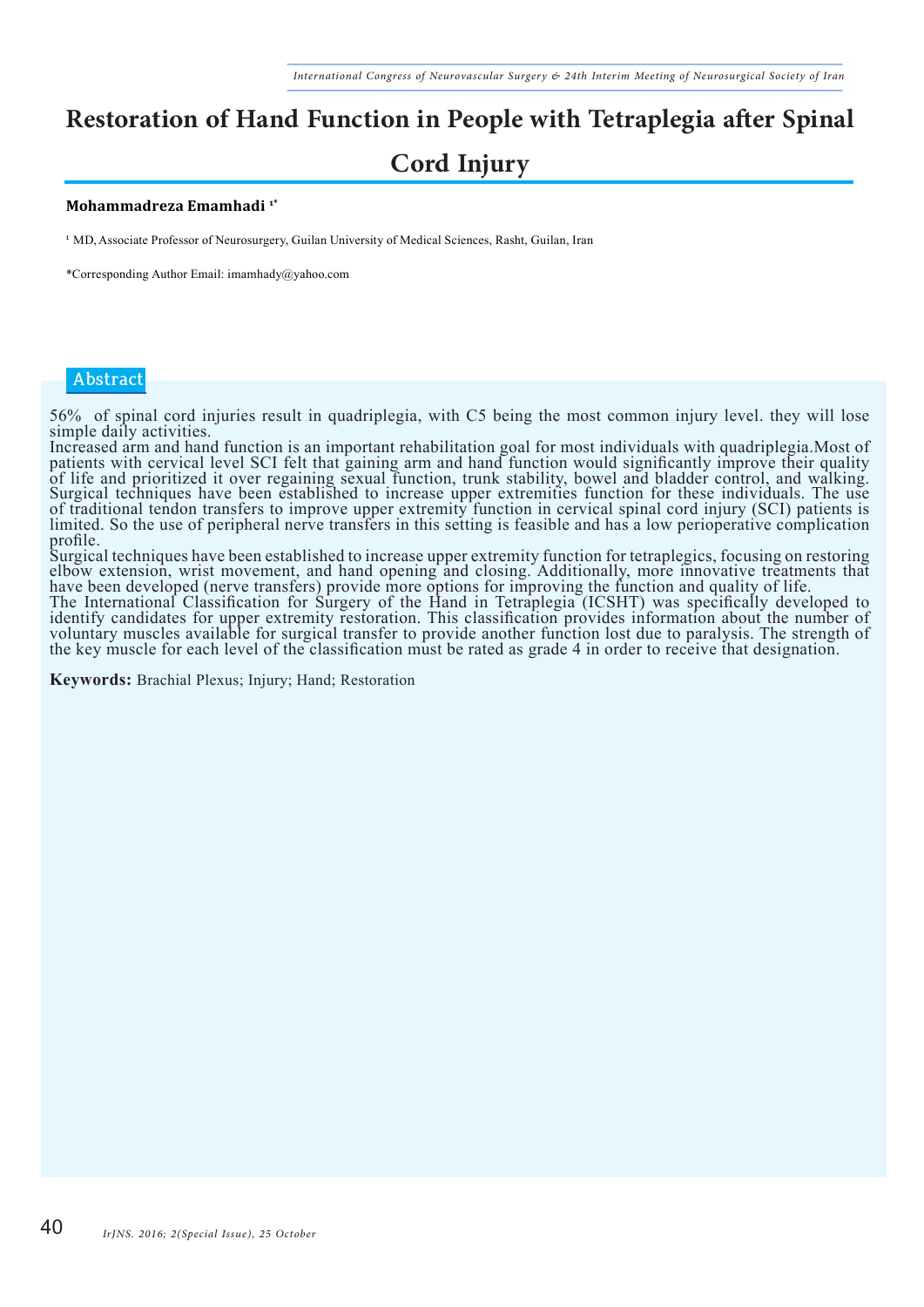# **Return to Work after Surgical Treatment for Subarachnoid**

### **Hemorrhage and Berry Aneurysm**

#### **Seyedeh Negar Assadi 1\***

<sup>1</sup> Associate Professor, Health Sciences Research Center, Department of Occupational Health Engineering, School of Health, Mashhad University of Medical Sciences, Mashhad, Iran

\*Corresponding Author Email: assadin@mums.ac.ir

#### **Abstract**

Background & Aim: Surgical treatment for subarachnoid hemorrhage and berry aneurysm might have the following<br>disability in some cases. Returning to work is a major fact in occupational medicine, and prevention of disabilit important. the Objective of this study is the assessment of return to work after surgical treatment for subarachnoid hemorrhage and berry aneurysm.

Methods & Materials/Patients: In a review article with evidence based medicine, it was searched in special literature and scientific journals and websites such as national institutes for occupational safety and health, cen for disease control and prevention and return to work facts showed the important and useful results.

Results: Most patients in heavy physical work with surgical treatment for subarachnoid hemorrhage, and berry<br>aneurysm needs at least the absence for two months, but some of the patients with lower symptoms could return to work after a few weeks. They are forbidden from doing some special and high risk work for two years in prevention from epileptic seizure and falling; such as work with moving machines, driving industrial automobile for example lift truck and jobs are done at height. After returning to work, patients must use personal protective equipment and devices such as special helmet or safety hat.

**Conclusion:** Return to work after neurosurgery could be done with some precautions and preventive methods.

**Keywords:** Return to Work; Subarachnoid Hemorrhage; Berry Aneurysm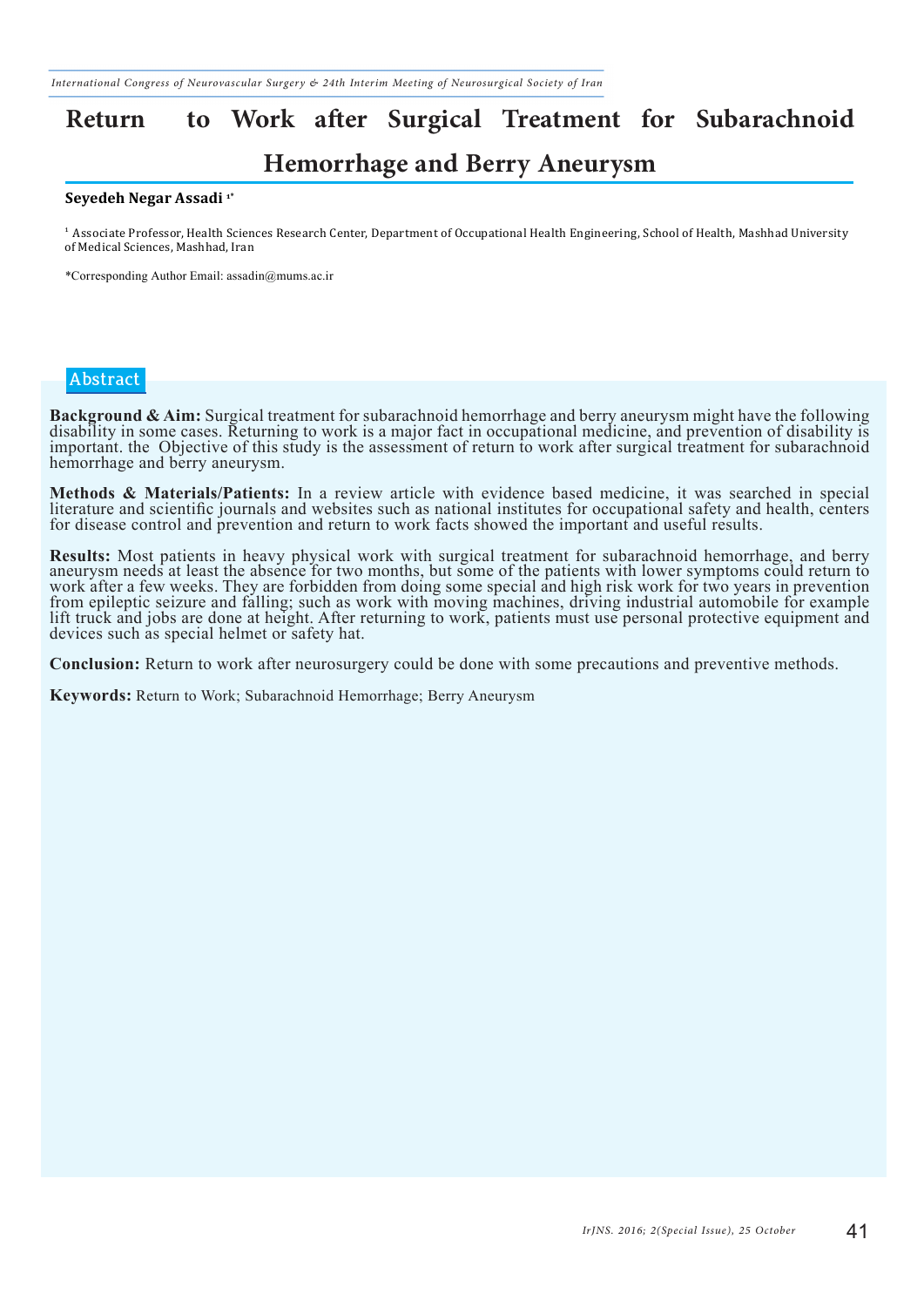## **Spinal Dural Arteriovenous Fistulas: Intraoperative Neurophisiological**

### **and Microvascular Doppler Monitoring**

#### **Reza Ghadirpour 1\*, Davide Nasi 1, Antonio Romano 1, Corrado Iaccarino 1, Salvatore Ippolito 1, Rossella Sabadini 2, Luisa Motti 2, Marco Farneti 3 , Franco Servadei 1**

<sup>1</sup>Department of Neurosurgery-Neurotraumatology, Universital Hospital of Parma and IRCCS "Arcispedale Santa Maria Nuova" of Reggio Emilia, Italy

<sup>2</sup>Department of Neurophysiology, IRCCS "Arcispedale Santa Maria Nuova" of Reggio Emilia, Reggio Emilia, Italy

<sup>3</sup>Department of Neurosurgery, Universital Hospital of Ferrara

\*Corresponding Author Email: gdr@unife.it

#### **Abstract**

**Background & Aim:** Data on intraoperative neurophysiological (IOM) and microvascular doppler monitoring (IMDM) during microsurgical obliteration of spinal dural arteriovenous fistulas (SDAFVs) are lacking. The purpose of this study was to evaluate the role of IOM and IMDM during surgical treatment of SDAFVs.

**Methods & Materials/Patients:** From March 2007 to March 2013, 12 patients had microsurgery with IOM and IMDM for SDAVFs. The IOM included somatosensory evoked potentials (SEPs), motor evoked potentials (MEPs), and D-waves. All patients were evaluated at admission and at follow up (6,12 and 24 months) with the Aminoff-Logue Disability Scales (ALS) for Gait (G-ALS), Micturition (M-ALS) and Gait + Micturition (G+M-ALS).

**Results:** During surgery, we registered absence of significant modifications of evoked potential in 9 cases (75 %), while improvement of MEPs occurred in 3 cases (25 %). The mean score G+M-ALS before surgery was 6.00± 1.53, whereas at 24 months follow-up there was a statistically significant improvement of 1,75± 1.12 (p=0.03). At univariate analysis, the G+M-ALS score was directly associated with duration of symptom before the surgery  $(p=0.024)$ , higher preoperative G-ALS  $(p=0.02)$ , M-ALS  $(p=0.022)$ , G+M-ALS scores  $(p=0.045)$  and improvement of IOM after temporary occlusion of the fistula (p=0.025). In all cases, microDoppler confirmed the location of the fistula and revealed an arterial spectrum on the redundant dorsal medullary veins. After the clipping of the feeder of the arteriovenous shunt, the intraoperative monitoring documented a complete disappearance of the arterial spectrum and the reappearance of the venous pattern.

**Conclusion:** In our series no significant worsening of evoked potentials occurred and subsequently the surgical strategy was not changed by IOM. However, no false negative was registered and IOM predicted absence of new post-operative neurological deficit in all patients. Patients with improvement of IOM parameters after occlusion of the fistula have greater chances of postsurgical improvement. Intraoperative use of microDoppler is an easy, noninvasive monitoring technique. It confirms the interruption of the feeding vessels revealed by angiography and may prove useful where initial identification of the feeder is uncertain.

**Keywords:** Intraoperative; Doppler; Microsurgical; Dural Arteriovenous Fistula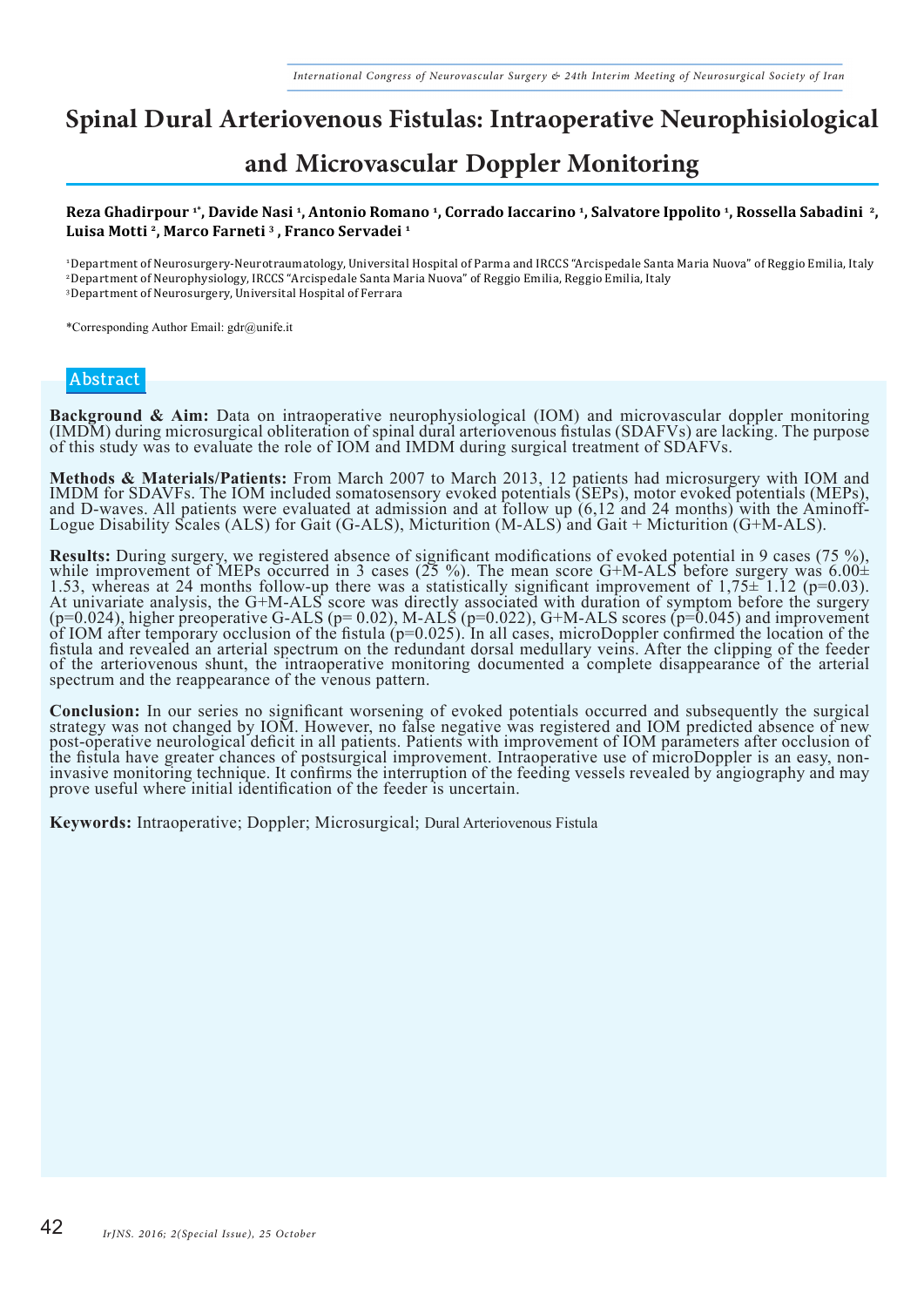*International Congress of Neurovascular Surgery & 24th Interim Meeting of Neurosurgical Society of Iran*

## **Predictors for Development of Adjacent Segment Disease after Lumbar**

### **Fusion**

#### **Farzam Vazifehdan 1\***

<sup>1</sup> M.D, Stuttgart, Germany

\*Corresponding Author Email: vazifehdan@diak-stuttgart.de

#### **Abstract**

Background & Aim: The degeneration at the mobile segment next to a lumbar fixed level leads to increased pain, revision surgery and costs. Understandings of the risk factors are important to determine the predictors and to improve the outcome.

Methods & Materials/Patients: The radiographs of patients who received the first lumbar fusion for degenerative<br>indication were retrospectively assessed to examine sagittal parameters (pelvic incidence (PI), lumbar lordisi L1-S1 and L4-S1, pelvic tilt (PT), SVA, L4 slope) before and after fusion. The T test was used to evaluate the risk of developing ASD on the basis of one or more predictors.

**Results:** A consecutive series of 108 patients  $(65\sqrt{43\sqrt{3}})$  who had undergone lumbar spinal fusion of 2 or fewer segments to treat degenerative lumbar disease was identified. The mean age at index operation was 66 ye the follow-up period was at least 2 years. All patients were treated by TLIF with posterior instrumentation. The development and changes of adjacent level including lumbar stenosis, disc degenerative changes and segmental instability was evaluated. ADS was identified in 15 cases. Revision was performed in 6 cases. In the group of ASD was the average of LL-PI= -14,3 (p=0.03) and the average of L4 slope=  $-10,7(p=0.05)$ . In the asymptomatic group war the average of LL-PI=-8 ( $p=0.03$ ) and the average of L4-slope -6.4 ( $p=0.04$ ).

**Conclusion:** Patients with postoperative sagittal imbalance have a statistically significant increased risk of ASD. L4 slope and PI-LL was identifying as predictor for ASD in lumbar fusion.

**Keywords:** Adjacent Level; Fusion; Lumbar; Sagittal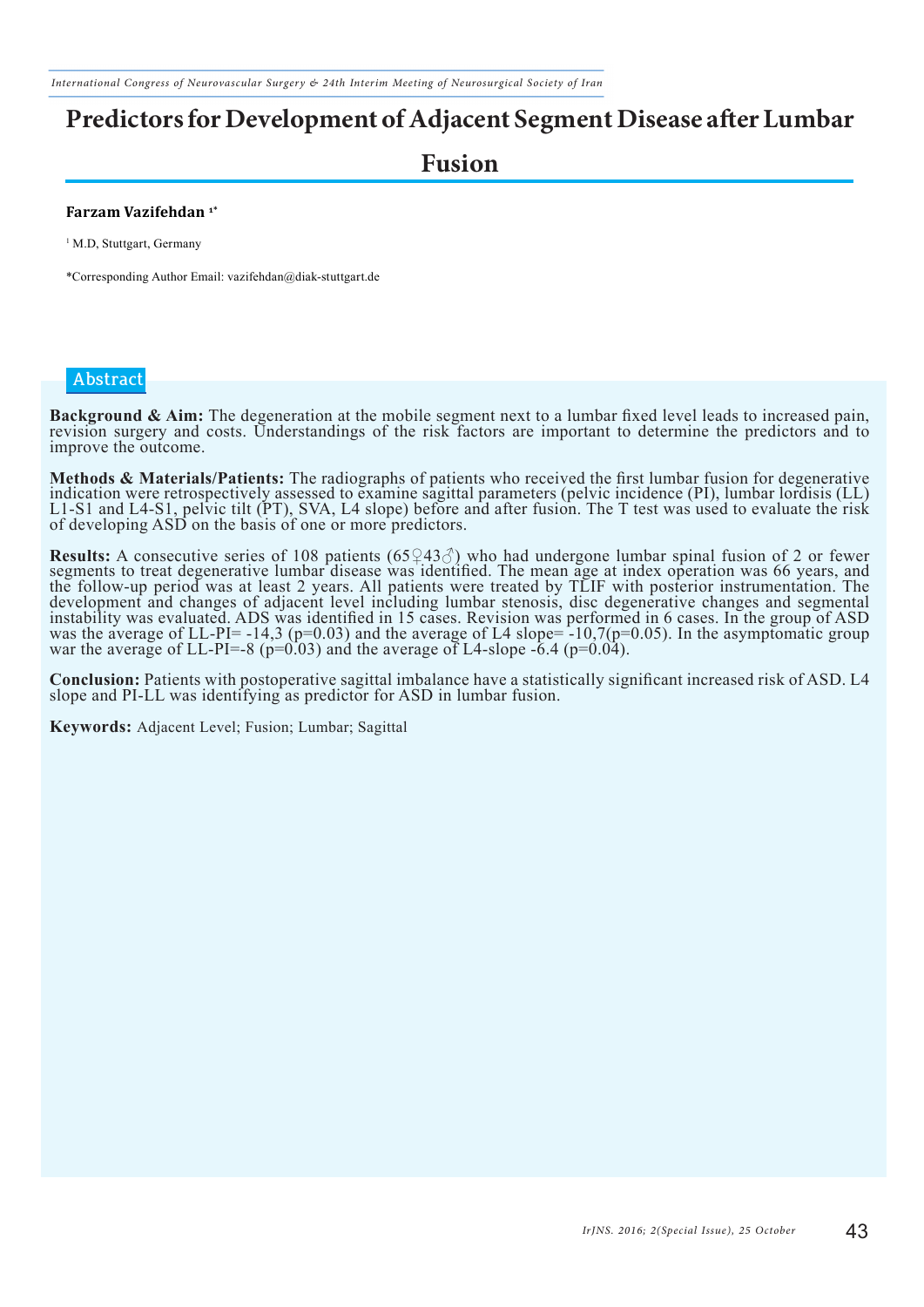### **Epilepsy Surgery: Perioperative Investigations of Intractable Epilepsy**

#### **Ali Gorji 1\***

<sup>1</sup> Epilepsy Research Center, Munster University, Germany

\*Corresponding Author Email: gorjial@uni.muenster.de

#### **Abstract**

Recent advances in our knowledge of the basic mechanisms of epilepsy have derived from increasing ability to carry out detailed investigations on patients surgically treated for refractory epilepsy. Clinical as well s experimental perioperative investigations divide into three phases: before the surgical intervention (pre-operative studies), during the surgical intervention (intra-operative studies), and on the period when the brain tissue that has to be removed is available for further studies (post-operative studies). Before surgery, structural and functional neuroimaging methods could be used to study the pathophysiological mechanisms of seizures in patients with intractable epilepsy. During epilepsy surgery, it is possible to insert electroencephalogram electrodes and microdialysis probes into the brain tissues to evaluate constituents of micromilieu and study brain bioelectrical activities. Surgical resection provides tissue that can be used for electrophysiological, morphological, and molecular biological investigations. To take advantage of these opportunities, carefully designed experimental and clinical protocols are crucial to compare the data from various studies to characterize abnormalities in the epileptic brain in order to improve our understanding of intractable epilepsy as well as brain function.

**Keywords:** Epilepsy; Intractable; Microdialysis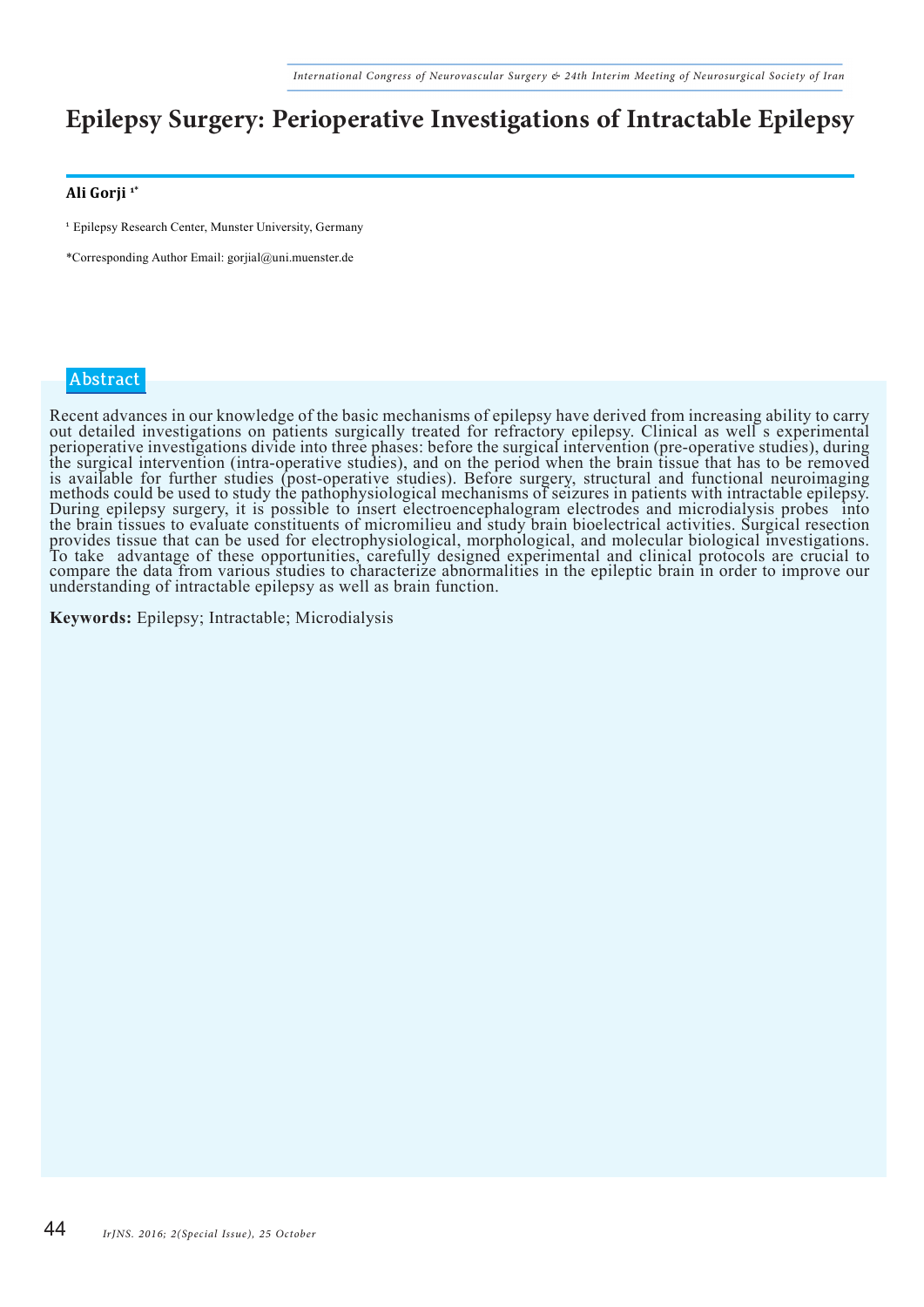## **The Advantages and Limits of Virtual Magnetic Resonance Techniques in Planning Surgery for Microvascular Decompression**

#### **Concetta Alafaci 1\***

<sup>1</sup> MD, Associate Professor, Neurosurgical Clinic, Department of Biomedical Sciences and Morphological and Functional Images, University of Messina, Italy

\*Corresponding Author Email: calafaci@unime.it

#### **Abstract**

**Background & Aim:** The aim of this study was to evaluate the advantages and limits of virtual magnetic resonance techniques in planning surgery for microvascular decompression in patients with neurovascular conflict.

**Methods & Materials/Patients:** Between December 2010 and December 2011, we prospectively observed 32 patients (30 with trigeminal neuralgia and two with hemifacial spasm), with a suspected clinical diagnosis of neurovascular conflict. To assess the contact between nerve and vessel, magnetic resonance imaging (MRI) by threedimensional (3D) constructive interference in steady state (CISS) and high-resolution MR angiography (MRA) were performed in all cases. Moreover, we performed presurgical simulation of microvascular decompression using MR two-dimensional image fusion and virtual cisternography. The neuroradiological findings were compared with the surgical findings.

**Results:** In all cases, we demonstrated the anatomical relations between cranial nerves and offending vessels with an optimal correlation between radiological and surgical patterns.

**Conclusion:** Advanced virtual MRI techniques, such as image fusion and virtual cisternography, are able to depict the complex anatomical relationships between neural and vascular structures within the cisternal spaces of base. These techniques can be considered an optimal presurgical tool to support traditional MRI evaluation of this region.

**Keywords:** Microvascular Decompression; MRI; Outcome; Surgery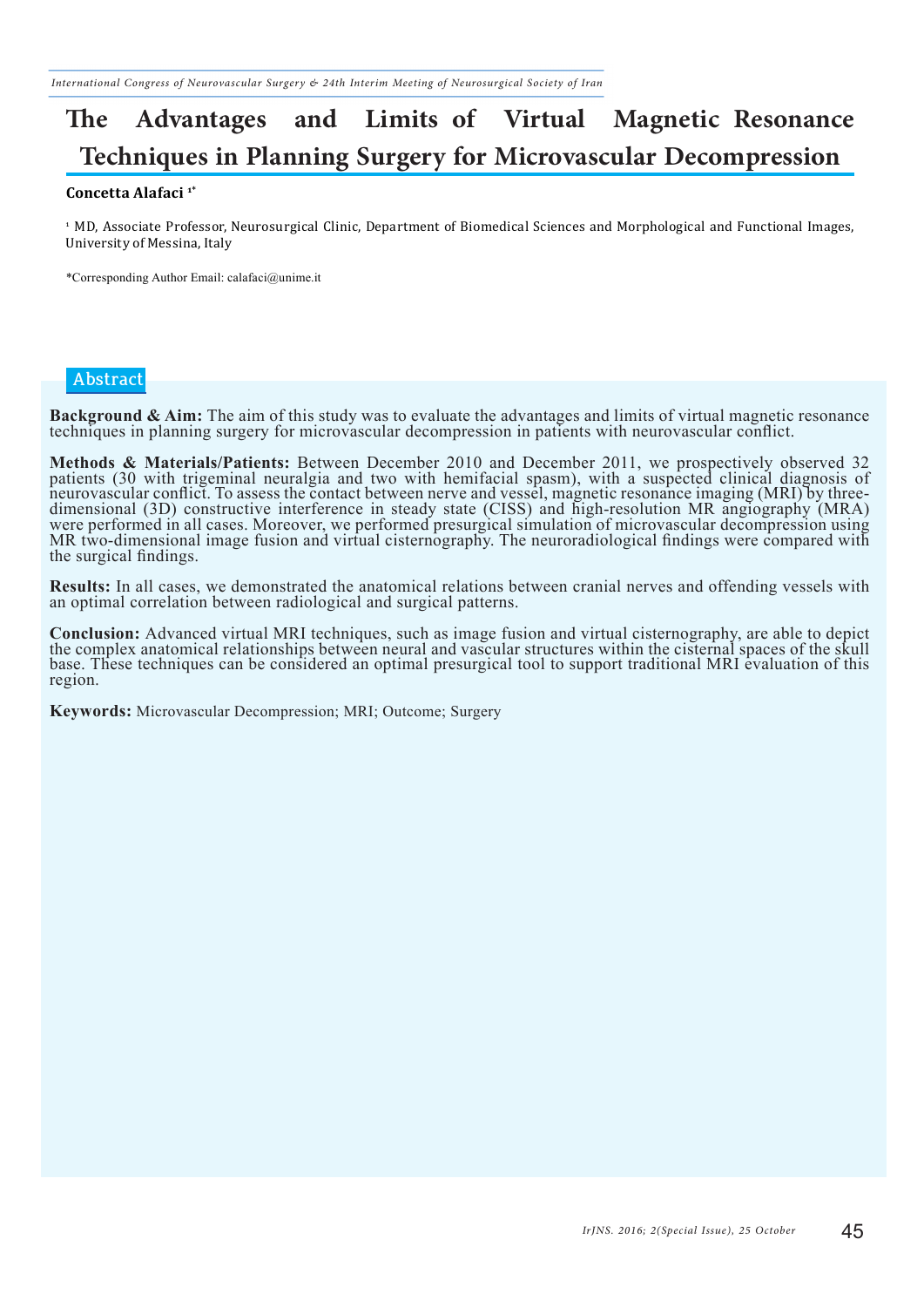# **Early Tracheostomy in Patients with Severe Traumatic Brain Injury;**

### **A Cohort Study from a Level I Trauma Center**

#### **Hosseinali Khalili 1, Amin Niakan 1\*, Fariborz Ghaffarpasand 1, Peyman Arasteh 1, Rassol Safari 1**

1 Trauma Research Center, Department of Neurosurgery, Shiraz University of Medical Sciences, Shiraz, Iran

\*Corresponding Author Email: aniakan@sums.ac.ir

#### **Abstract**

Background & Aim: Early tracheostomy has been shown to be effective in reducing complications associated with<br>prolong mechanical ventilation of the trauma patients. Although several studies have addressed the role of early in management of patients with multiple trauma, data in patients with severe traumatic brain injury (TBI) is scarce. The aim of the current study was to determine the role of ET in outcome of patients with severe TBI.

Methods & Materials/Patients: This prospective cohort study was conducted in a 2-year period from 2012 to 2014<br>in Rajaei Level I trauma center (Shiraz). We included patients with severe TBI (GCS<9) who were admitted to our center during the study period. The short-term (hospital and ICU length of stay, mortality rate, ventilator associated pneumonia) and functional (Glasgow outcome scale extended) was compared between those who underwent early  $(\leq 6$ day) or late (>6 days) tracheostomy.

**Results:** We included 152 patients with mean age of  $39.14 \pm 19.2$  years. There were 136 (89.5%) men and 16 (10.5%) women among the patients. Overall 53 (34.9%) patients underwent early and 99 (65.1%) late tracheostomy. The hospital length of stay (46.4  $\pm$  11.6 vs. 38.6  $\pm$  9.4 days; p=0.048), ICU length of stay (34.9  $\pm$  10.4 vs. 26.7  $\pm$ 8.4 days; p=0.003). However we could not find any significant difference between two study groups regarding the ventilator associated pneumonia rate (p=0.492), mortality rate (p=0.996) and 6-month functional outcome (p=0.346).

Conclusion: Early tracheostomy in patients with severe TBI is associated with decreased hospital and ICU length<br>of stay but does not affect the mortality rate, ventilator associated pneumonia and final functional outcome.

**Keywords:** Traumatic Brain Injury; Early Tracheostomy; Functional Outcome; Short-term Outcome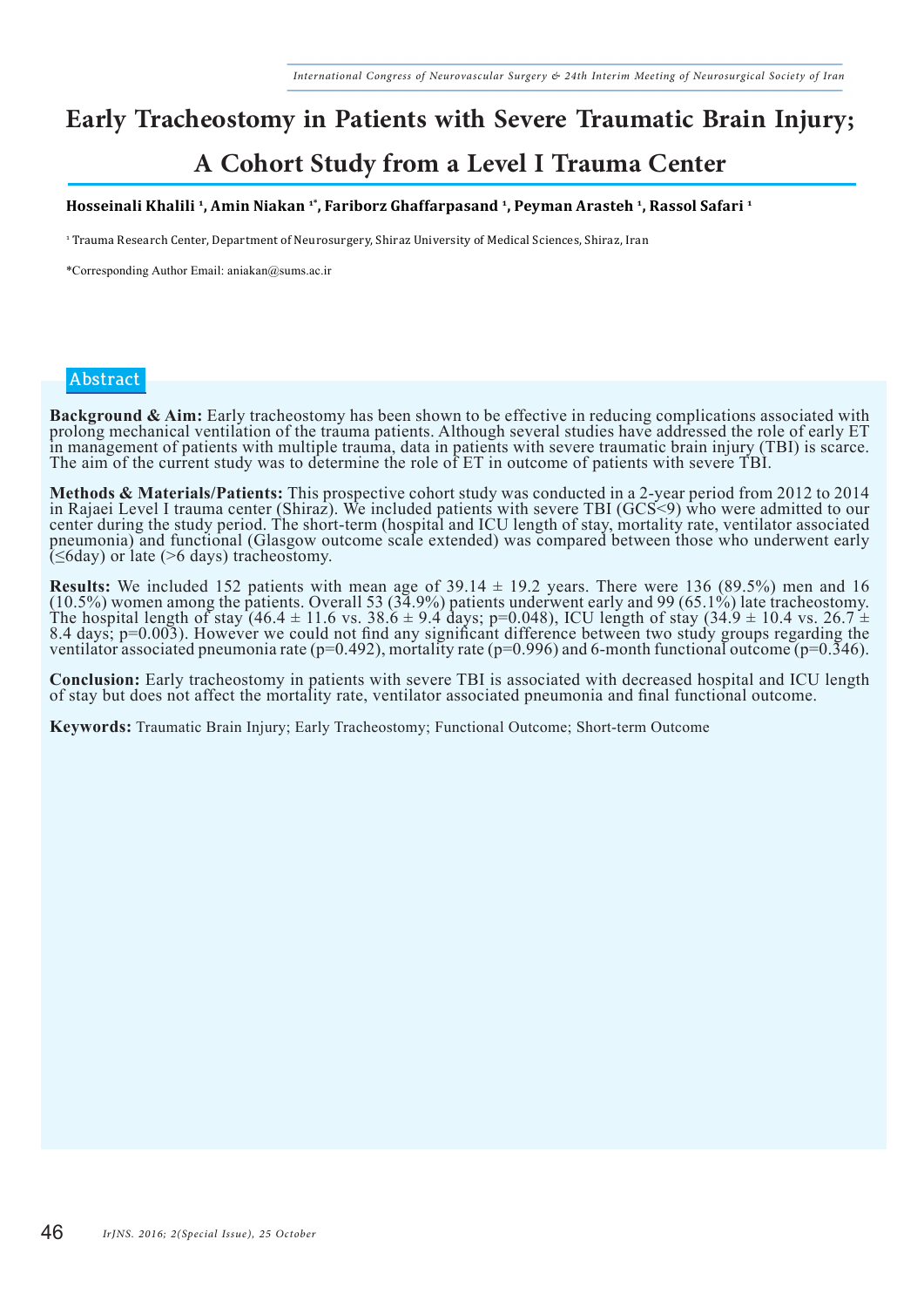*International Congress of Neurovascular Surgery & 24th Interim Meeting of Neurosurgical Society of Iran*

### **Venous Respect in Meningioma Surgery**

#### **Giovanni Broggi 1\***

1 Department of Neurosurgery, Ist. Clin Città Studi, Professor Emeritus of Neurosurgery, Istituto Neurologico C.Besta, Milano, Italy

\*Corresponding Author Email: gbroggi@gmail.com

#### **Abstract**

Background & Aim: The purpose of this presentation to present our data in evaluating whether venous indocyanine<br>green (ICG) videoangiography has any potential for predicting the presence of a safe collateral circulation fo that are at risk for intentional or unintentional damage during surgery.

**Methods & Materials/Patients:** We performed venous ICG videoangiography during 153 consecutive neurosurgical procedures.On those occasions in which a venous sacrifice occurred during surgery, whether that sacrifice was preplanned (intended) or unintended, venous ICG videoangiography was repeated so as to allow us to study the effect of venous Sacrifice. A specific test (clipping test) to predict the presence of venous collateral circulation was also applied in 21 of these cases.

**Results:** Venous ICG videoangiography allowed for an intraoperative real-time flow assessment of the exposed veins with excellent image quality and resolution in all cases. The veins observed in this study were found to b extremely different with respect to flow dynamics and could be divided in 3 groups: 1) arterialized veins; 2) fastdraining veins with uniform filling and clear flow direction; and 3) slow-draining veins with nonuniform filling. Temporary clipping was found to be a simple and reversible way to test for the presence of potential anastomotic circulation.

Conclusion: Venous ICG videoangiography is able to reveal substantial variability in the venous flow dynamics.<br>"Slow veins," when they are tributaries of bridging veins, might hide a potential for anastomotic circulation t deserve further investigation

**Keywords:** Meningioma; Venous; Outcome; Surgery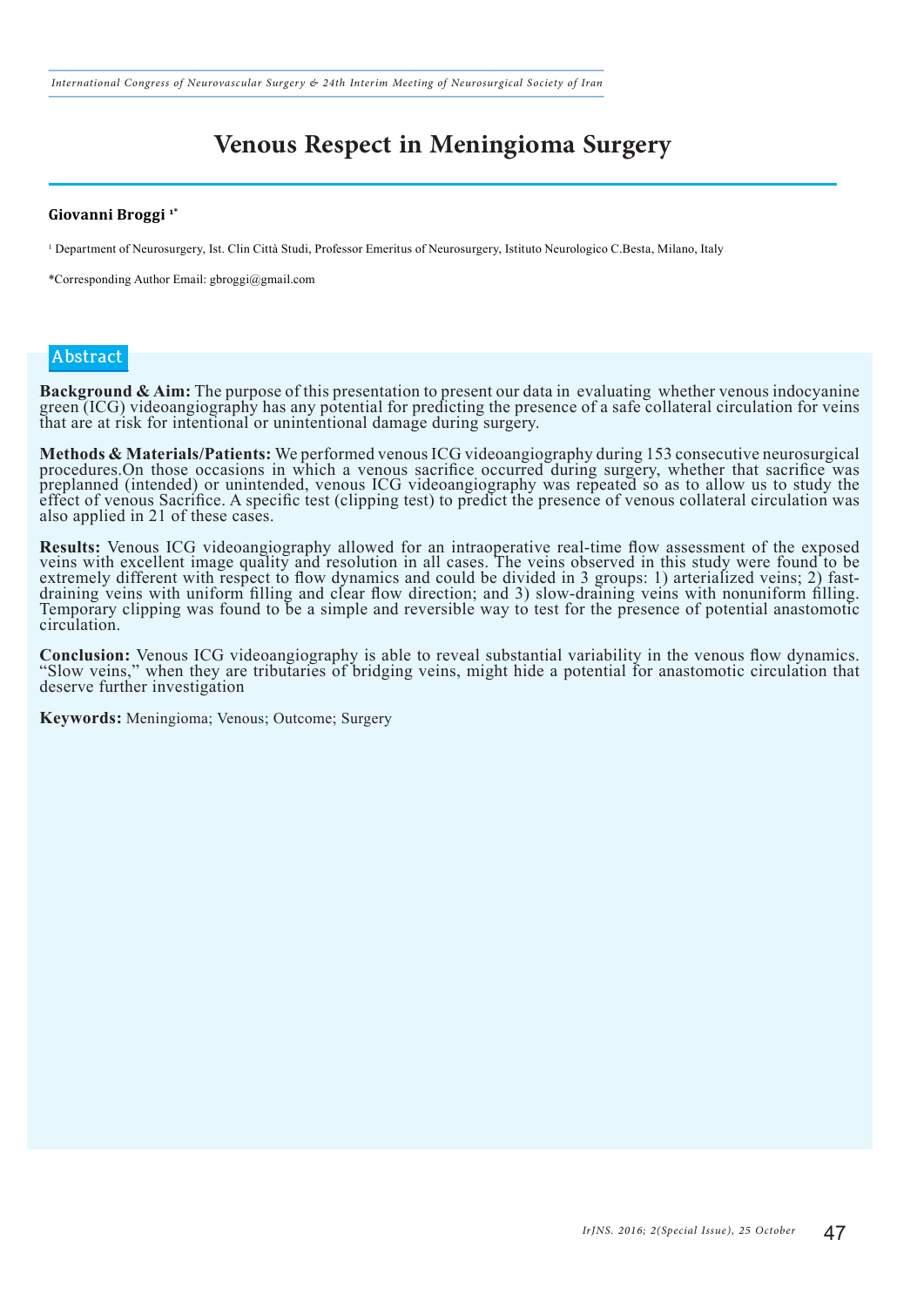# **Therapy of Cerebral Aneurysms from a Hybrid's Point of View**

### **(Why to Acquire Experience in both Techniques?)**

#### **Bernd Richling 1\***

<sup>1</sup>MD, Executive Deputy of the Neurosurgical University Clinic in Vienna, Board of State Department of Neurosurgery of the Christian Doppler Clinic Salzburg, Department of Neurosurgery at the Paracelsus Medical University, Vienna, Austria

\*Corresponding Author Email: b.richling@lks.at

#### **Abstract**

Some of us may remember the first appearance of endovascular techniques for the treatment of aneurysms. After the inconclusive detachable balloons in the 80s and free coils shortly after, Guglielmi's detachable coil system and the successors allowed for a reasonable packing of those aneurysms showing a shaped and narrow neck. For all other aneurysms, surgery remained the treatment of choice, until the keystone study ISAT influenced the opinion of the neurovascular community towards "endovascular therapy for brain aneurysms whenever possible".<br>To overcome the drawbacks of aneurysm architecture unfeasible for simple coil packing, several supportive

techniques were developed, like remodelling balloons, temporarily placed in the parent artery; or stents, permanently deployed in the parent vessel across the neck to prevent coils from bulging into the vessel's lumen. Improvements in stent technology, like micro-porous or close-meshed stents raised expectations for intelligent flow diversion, blocking the flow into the aneurysm while keeping arterial branches open. But the need for high grade and long term anticoagulation due to the endovascular stent material stands in contradiction to the therapeutic goal of aneurysm cure, i.e. thrombosis of the aneurysm. Furthermore it was shown, that the development of endothelium on the inner stent surface is hindered if the stent is not in contact with the vessel wall, thus making the abdication of anticoagulation questionable. Therefore recent developments of endovascular devices designed to bridge broad aneurysm necks try to minimize the amount of metal in the vessel lumen or to reduce the time of disposition, thereby reducing the level of anticoagulation and the inherent risks. The opinion that today every brain aneurysm can be successfully embolized as long as the most sophisticated tools are used, is widely promoted, not only by commercial advertisements.

Vascular Neurosurgery had lost the former priority for brain aneurysm treatment, at least since the ISAT study, especially in centers without a large neurovascular caseload. Consequently, training capacity and also experience and skills were widely lost. Even if today the majority of aneurysms can be treated successfully by embolization, a certain percentage of cases with complex anatomy would, if embolized, require the use of multiple stents and therefore take significant risks. In many of those cases, the microsurgical way could provide a stable result without the need for long-term anticoagulation. However, the argument for such endovascular therapeutic decision frequently is surgical reluctance!

Personal experience in both techniques may increase the awareness of this situation; but today the insight is increasing also in Vascular Neurosurgery. Comprehension arises for the need to promote training programs in aneurysm surgery in centers of competence to provide patients with high quality surgery for those cases where it – for the time being – represents the safer and more reliable therapy.

**Keywords:** Cerebral Aneurysm; Treatment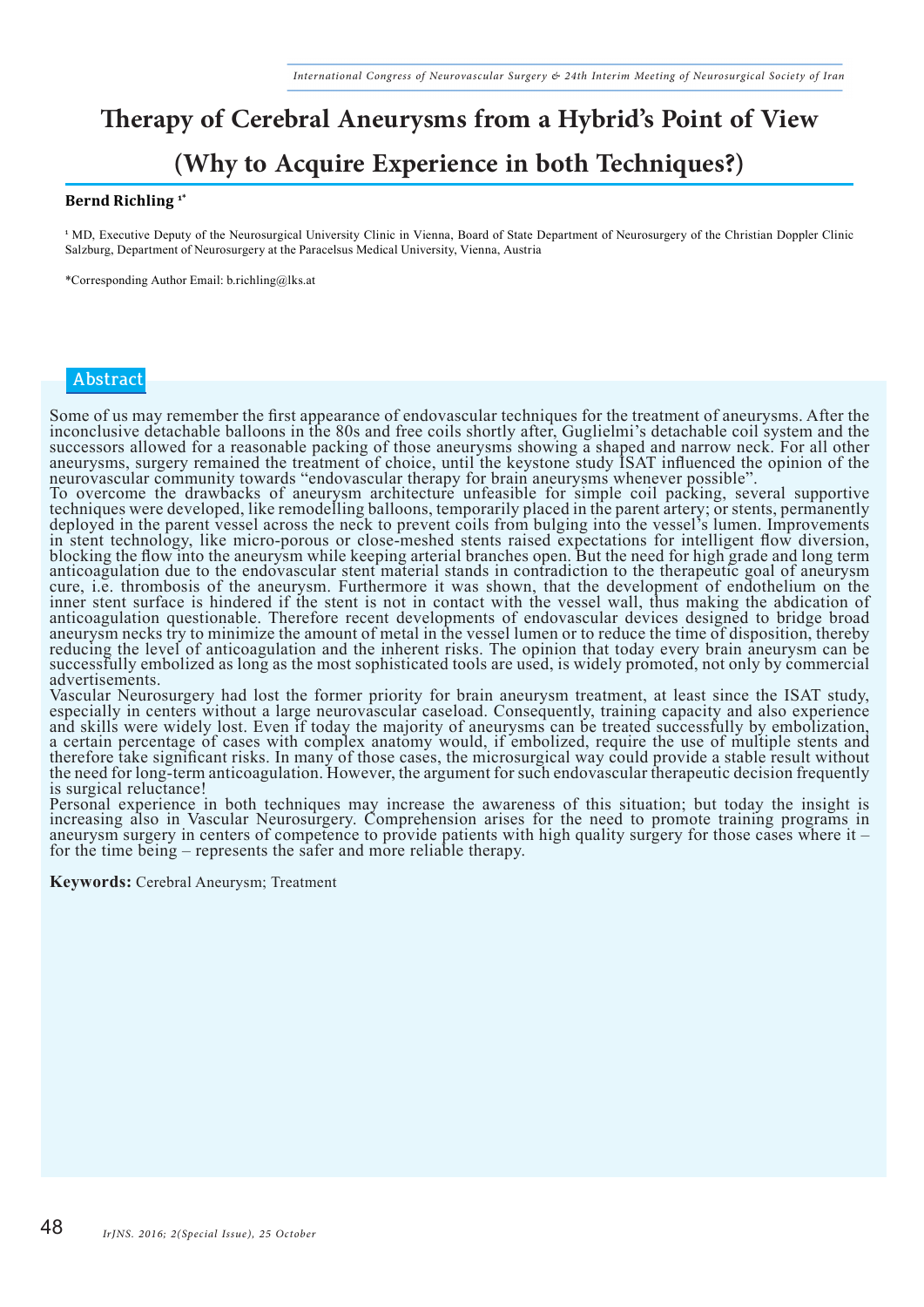*International Congress of Neurovascular Surgery & 24th Interim Meeting of Neurosurgical Society of Iran*

### **"Endovascular Neurosurgery"**

### **A Fiction or a Forward-looking Concept?**

#### **Bernd Richling 1\***

<sup>1</sup> MD, Executive Deputy of the Neurosurgical University Clinic in Vienna, Board of State Department of Neurosurgery of the Christian Doppler Clinic Salzburg, Department of Neurosurgery at the Paracelsus Medical University, Vienna, Austria

\*Corresponding Author Email: b.richling@lks.at

#### **Abstract**

Neurosurgery, like other surgical disciplines, has during the past years developed branches, where beside open surgery (microsurgery) other techniques are in use. Examples are Functional Neurosurgery or Endoscopic Neurosurgery. The driving force behind this development was the intention, to find approaches to deep seated fragile structures by the least invasive way. Applying those techniques, the Neurosurgeon has learned, to focus a screen while maneuvering his instruments, a technique already experienced while working through a microscope, where the movements of the fingers are not controlled by direct sight. Endovascular work, i.e. the approach to a certain spot inside the lumen of a vessel through the endovascular route, is a similar technique, allowing to reach the target through a minimal invasive, non traumatic way.

When endovascular techniques for cerebro-spinal territories arose in the 70-ties, the approach by puncture of the femoral artery in the groin was not commonly in use. Cerebral angiography (an important and frequently used technique before the age of CT and MR) was performed in Vienna through puncture of the carotids (and vertebrals !) done by Neurosurgeons. Consequently, around 1980 the first endovascular approaches through these vessels were done by Neurosurgeons. In Europe, during the following years mainly (Neuro)Radiologists, but also some Neurologists were attracted by this new technology. The tools used were balloons and liquids, the targets mainly AVM's and fistulas. Aneurysms did not show stable results with those tools.

In those days, AVM and Aneurysm surgery represented the "crown discipline" in Neurosurgery. Vascular Neurosurgeons needed outstanding skills and great experience to clip complex aneurysms and to resect AVM's of all types. Was it this status or the high challenge what let the majority refuse to accept the new "endovascular approach'

Consequently, in Europe endovascular treatments were further developed and applied by Neuroradiologists, a subspecialty of Radiology. Only in few places, like in Vienna, Neurosurgeons succeeded to develop and perform neuro-endovascular procedures by themselves.

The current situation (as described in my first presentation) shows the necessity for neuro-endovascular therapy by neurosurgical hands in a different light. The overwhelming appearance of new endovascular tools, many of them requiring long term anticoagulation, may bring decision making for brain aneurysms out of balance, eventually resulting in an endovascular treatment with a higher risk level then microsurgery.

resulting in an endovascular treatment with a higher risk level then microsurgery.<br>The key to avoid such situations is the detailed knowledge about the advantages and pitfalls of each tool. Perfect bilateral knowledge can only be acquired by bilateral personal and practical experience. Whereas the acquisition of such dual training is standard in other continents, in Europe there is a certain reluctance from the side of Radiology to let Neurosurgeons systematically undergo endovascular training. Nevertheless, there is light on the horizon: The Neurosurgical community, especially colleagues with special vascular interest, have understood, that dual training is not only the key to remain involved into vascular therapy, but also a way to offer to patients balanced therapeutic proposals.

Organizations like sections of EUMS and recently ESMINT have started to build bridges and to create training concepts to provide structured education in technical Neuroradiology for Neurosurgeons and neuro-clinical elements for Neuroradiologists. But this are just first steps on a way to a balanced decision making for the therapy of brain aneurysms. Today, for the young Neurosurgeon with the aim to become a vascular Neurosurgeon, the way must be to get dual training on a personal basis, in places accepting devoted Neurosurgeons. A second, but not less important step is, to create structured access for (finally trained) Neurosurgeons to angiography units in their home- hospitals.

**Keywords:** Endovascular; Neurosurgery; Microsurgery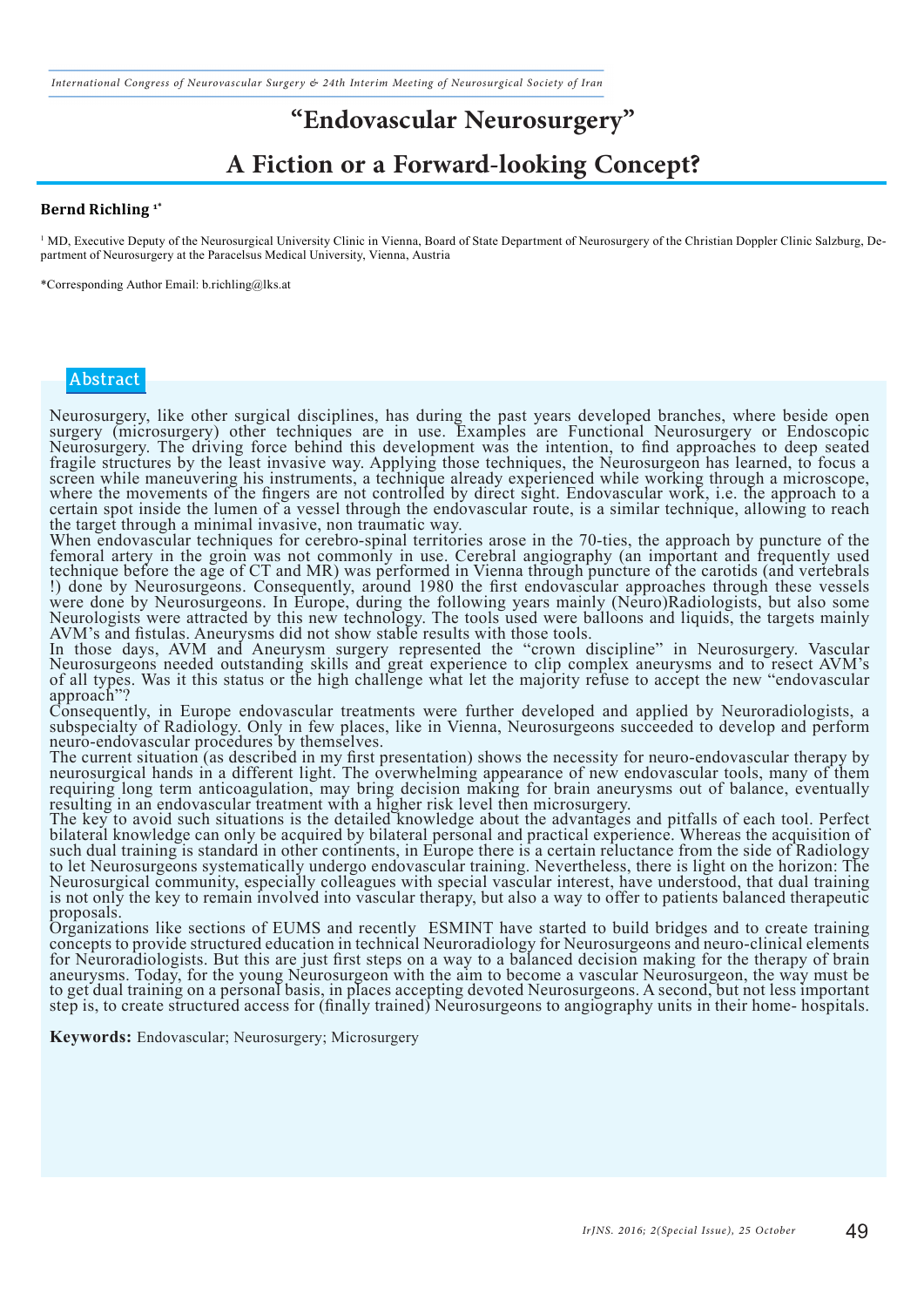# **Biocompatibility Evaluation and Clinical Investigation of Novel Synthetic Bone Graft Substitute, OsvehOss®**

### **A Prospective, Randomized Study with a 6-month Follow-up**

#### **Ahmad Safaie Yazdi 1\*, A. Houshyar Ahmadi 2, N. Sasani 3, H.Khadivi Ayask 4, M.Golestanipour 5, A.moloudi 5, M. Zarepour 6**

<sup>1</sup> MD, Neurosurgery, Department of Neurosurgery of Farabi Hospital, Mashhad, Iran

2 PN.ORN,BSN,MSN,PhDs, Faculty Member of Mashhad Branch of Islamic Azad University, Mashhad, Iran

<sup>3</sup> Advanced Materials Science, Ferdowsi University of Mashhad, Mashhad, Iran

4 Materials science, Ferdowsi University of Mashhad, Mashhad, Iran

<sup>5</sup>Iranian Academic Center for Education, Culture and Research (ACECR), Mashhad Branch, Mashhad, Iran

6 Mechanical Engineering, University of Guilan, Rasht, Guilan, Iran

\*Corresponding Author Email: Ahmadsafaieyazdi@yahoo.com

#### **Abstract**

Bone grafts after blood transfusion are second place in organ transplants in the world. In recent years, importance of bone grafts in fractures, delay union, mal union and bone defects is progressively take attention in clinical fields. The iliac crest bone grafting (ICBG) technique for lumbar posterolateral fusion surgery is widely used; however, donor site problems such as pain and sensory disturbance have been reported. Local bone is available for fusion surgery, but its reliability as a graft has not been fully reported. In addition, there has been a focus on finding suitable substitutes for autogenous iliac crest bone graft to promote spine fusion. The selection of a specific bone graft substitute can be a daunting task for the surgeon. In current single blind random assigned clinical trial study, we examined single level instrumented posterolateral fusion with OsvehOss® bone grafts (OBG) versus MBCP (synthetic bone grafts with similar structure) (MBG) in a prospective randomized study. In this research, 19 patients diagnosed with L4-L5 degenerated spondylolisthesis underwent instrumented posterolateral fusion with an OBG (L4–L5 level, left) and MBG (L4–L5 level, right). Radiologic and clinical outcome and postoperative complications and transfusion time were investigated. Study result showed that one and three months later post-operative based on radiography, there was higher ossification and fusion rate on OBG group than similar products. No complications were observed in the OBG and MBG group. Clinical investigations confirmed the potential of OsvehOss® synthetic bone grafts in success of spinal fusion surgery.

**Keywords:** OsvehOss®; Synthetic Bone Grafts; Clinical Investigation; Spine Fusion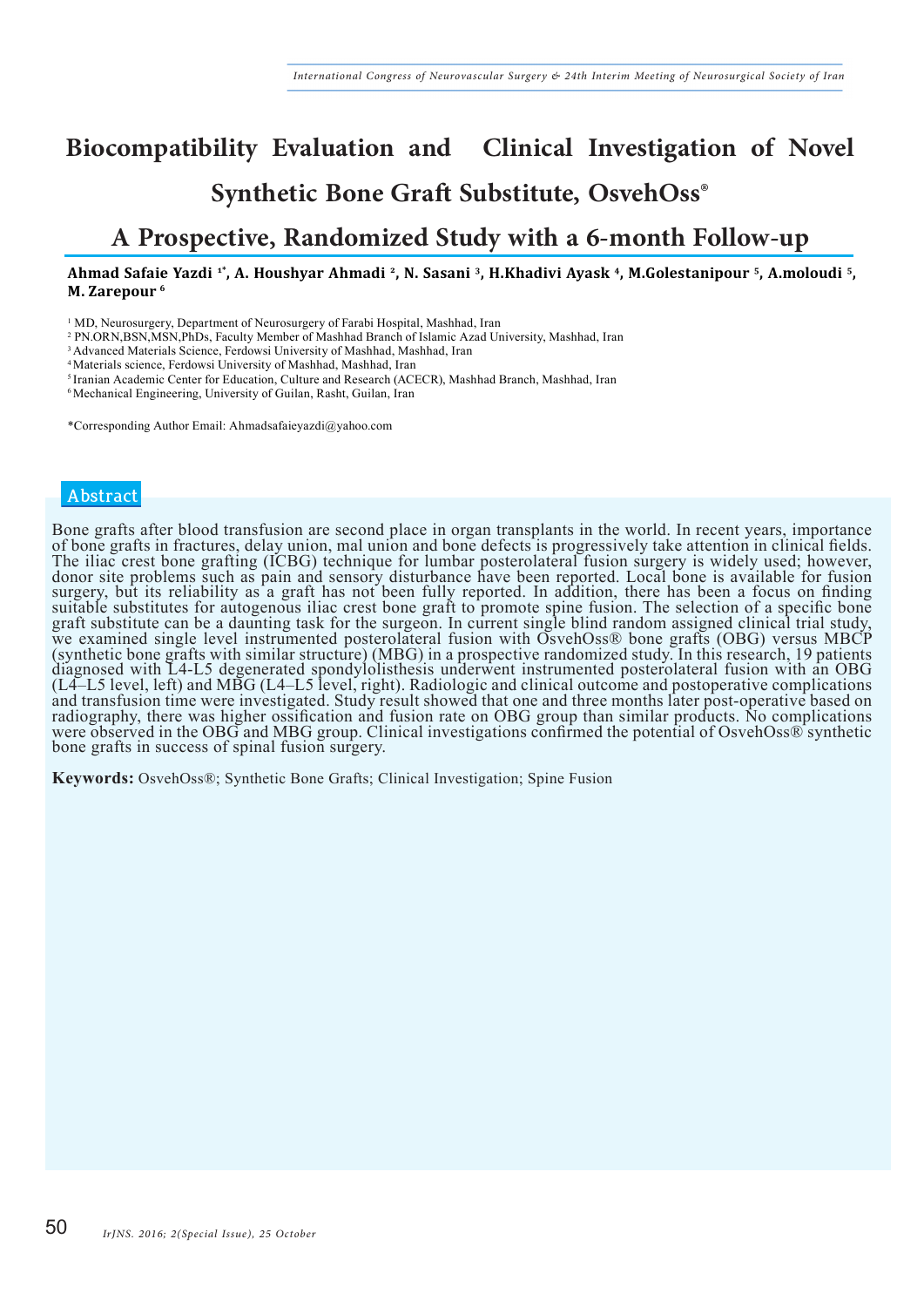## **Transnasal Endoscopic Approach to the Cavernous Sinus Cavernous**

### **Hemangioma: A Case Report with Favorable Outcome**

#### **Mehdi Zeinalizadeh 1,2, Seyed Mousa Sadrehosseini 3**

1 Department of Neurological Surgery, Imam Khomeini Hospital, Tehran University of Medical Sciences, Tehran, Iran

2 Neuroscience institute, Imam Khomeini Hospital Complex, Tehran University of Medical Sciences, Tehran, Iran

<sup>3</sup> Department of Otolaryngology, Head, and Neck Surgery, Imam Khomeini Hospital, Tehran University of Medical Sciences, Tehran, Iran

\*Corresponding Author Email: m.zeinalizade@gmail.com

#### **Abstract**

**Background & Importance:** Cavernous hemangiomas within the cavernous sinus (CHCS) are different from cerebral cavernous malformations clinically and radiologically, and in favor of their responses to the treatment. Complete removal through a trans-cranial route often causes ocular motor palsies. Since the cranial nerves in the cavernous sinus are lateral to the carotid, a medial approach to the cavernous sinus may be less traumatic to the cranial nerves.

**Case Presentation:** A 23 year-old man with mild right side ptosis, intermittent visual obscuration, with MRI demonstrating a pure right cavernous sinus enhancing mass.

**Intervention:** A near total removal of a cavernous sinus hemangioma was performed through an extended endoscopic transnasal approach.

**Conclusion:** In our study, we realized that a near total resection of a CHCS via an extended endoscopic transnasal approach can highlight the importance of advances in minimal invasive neurosurgery to the treatment of suc complicated lesions of the skull base. The endoscopic transnasal approach to the medial cavernous sinus may be more favorable than the transcranial route based on the lateral location of the cranial nerves.

**Keywords:** Cavernous Sinus; Cavernous Hemangioma; Transnasal; Endoscopic Surgery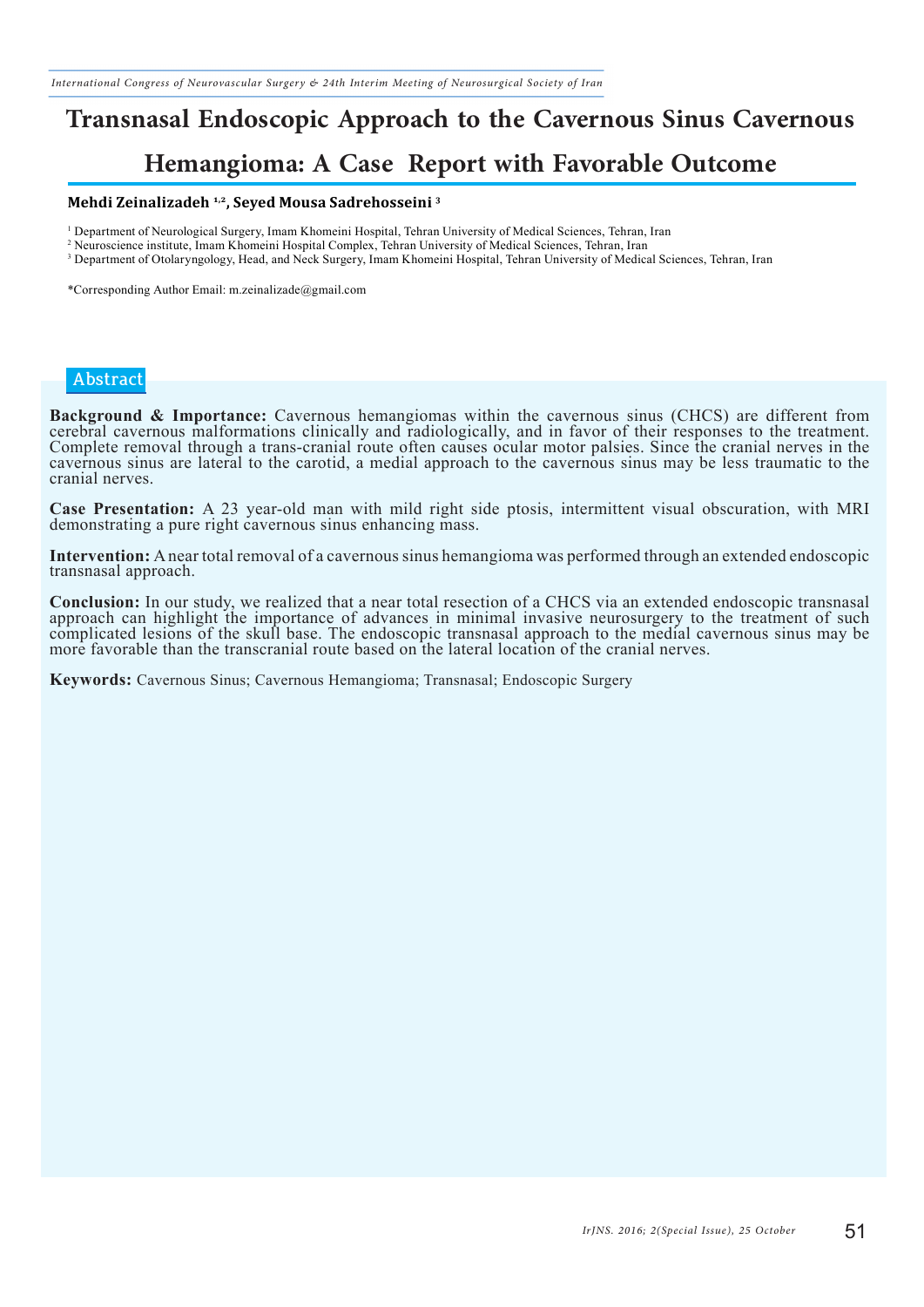### **Primary Central Nervous System Melanomatosis; a Case Report**

#### **Farah Ashrafzadeh 1, Babak Ganjeifar 2\*, Hasan Golmakani 3, Salim Tavana 4**

- <sup>1</sup> MD, Professor, Department of Pediatrics, Mashhad University of Medical Sciences (MUMS), Mashhad, Iran
- 2 MD, Assistant Professor, Department of Neurological Surgery, Mashhad University of Medical Sciences (MUMS), Mashhad, Iran
- <sup>3</sup> MD, Pediatric Neurology Fellow, Department of Pediatrics, Mashhad University of Medical Sciences (MUMS), Mashhad, Iran
- 4 MD, Resident, Department of Neurological Surgery, Mashhad University of Medical Sciences (MUMS), Mashhad, Iran

\*Corresponding Author Email: b\_ganjeifar@yahoo.com

#### **Abstract**

Primary melanoma is a rare tumor of central nerves system (CNS).We presented a 14-year-old girl with history of headache and progressive paraparesis. Brain and spine MRI showed diffuse leptomeningeal involvement with contrast enhancement. Definite diagnosis was made according to the results of open biopsy of the arachnoid and nerve roots in lumbar spine. Diffuse meningeal melanomatosis and nerve roots invasion was seen in the pathology. The patient was alive only six months later.

**Keywords:** Melanoma; CNS; Biopsy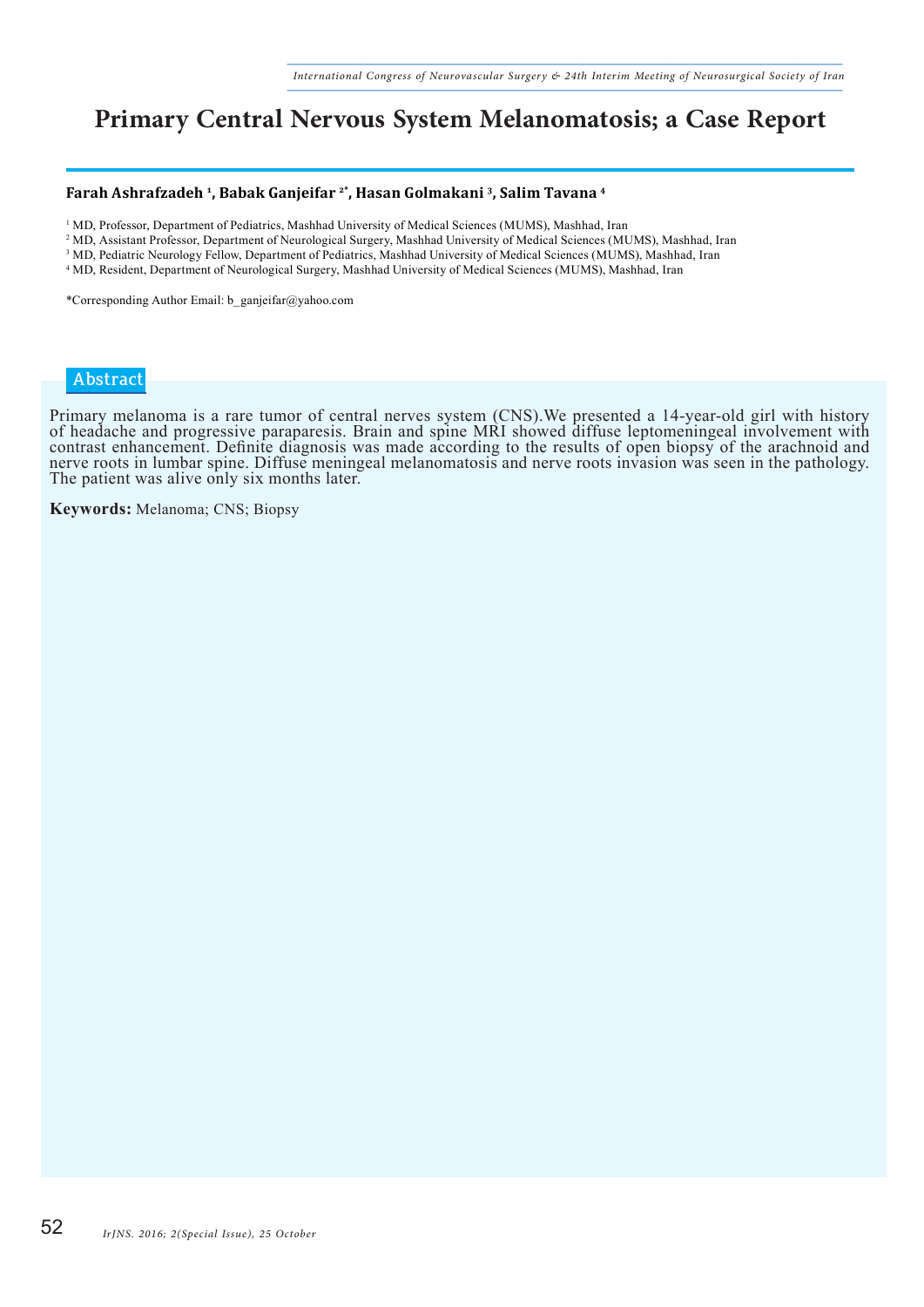# **Clinical Outcome for Surgical Treatment of Chiari Type 1 Malformation in Symptomatic Adault Patients**

#### **Babak Ganjeifar 1\*, Aidin Shakeri 2**

<sup>1</sup> MD, Assistant Professor, Mashhad University of Medical Sciences (MUMS), Mashhad, Iran

2 MD, Resident of Neurosurgery, Mashhad University of Medical Sciences (MUMS); Department of Neurological Surgery, Ghaem Hospital, Mashhad University of Medical Sciences (MUMS), Mashhad, Iran

\*Corresponding Author Email: b\_ganjeifar@yahoo.com

#### **Abstract**

**Background & Aim:** Chiari malformation type 1 is characterized by more than 5 millimeter downward displacement of the cerebellar tonsils from foramen magnum.

**Methods & Materials/Patients:** In a retrospective study, 46 adult patients (16 female and 20 men) with clinical and radiologic signs of Chiari malformation type 1 were entered to our study between April 2009 and March 2015. They were all examined, diagnosed and operated (suboccipital decompression with or without duraplasty) in Ghaem hospital, Mashhad, Iran. Primary presentation and clinical outcome were reviewed in 24 patients that were subsequently followed.

**Results:** Mean age of our patients were 36.4 years (range 18-52 years). Median duration of symptoms before the surgery was 50.12±63.6 months. Headache and neck pain and sensory deficit were the most common clinical presentations. At follow up, 83 percent of patients (18/24) had good clinical outcome. Statistical analysis revealed no statistical difference between suboccipital decompression surgery with duraplasty and without duraplasty. (P=0.82) Postoperatively, headache and neck pain and voice abnormality showed highest improvement.

**Conclusion:** Although Chiari Malformation is not common, the disease should be consider in the differential diagnosis in patients with nonspecific headache and neck pain. Clinical outcome in the patients is favorable.

**Keywords:** Chiari Malformation Type 1; Suboccipital Decompression; Outcomes; Complications,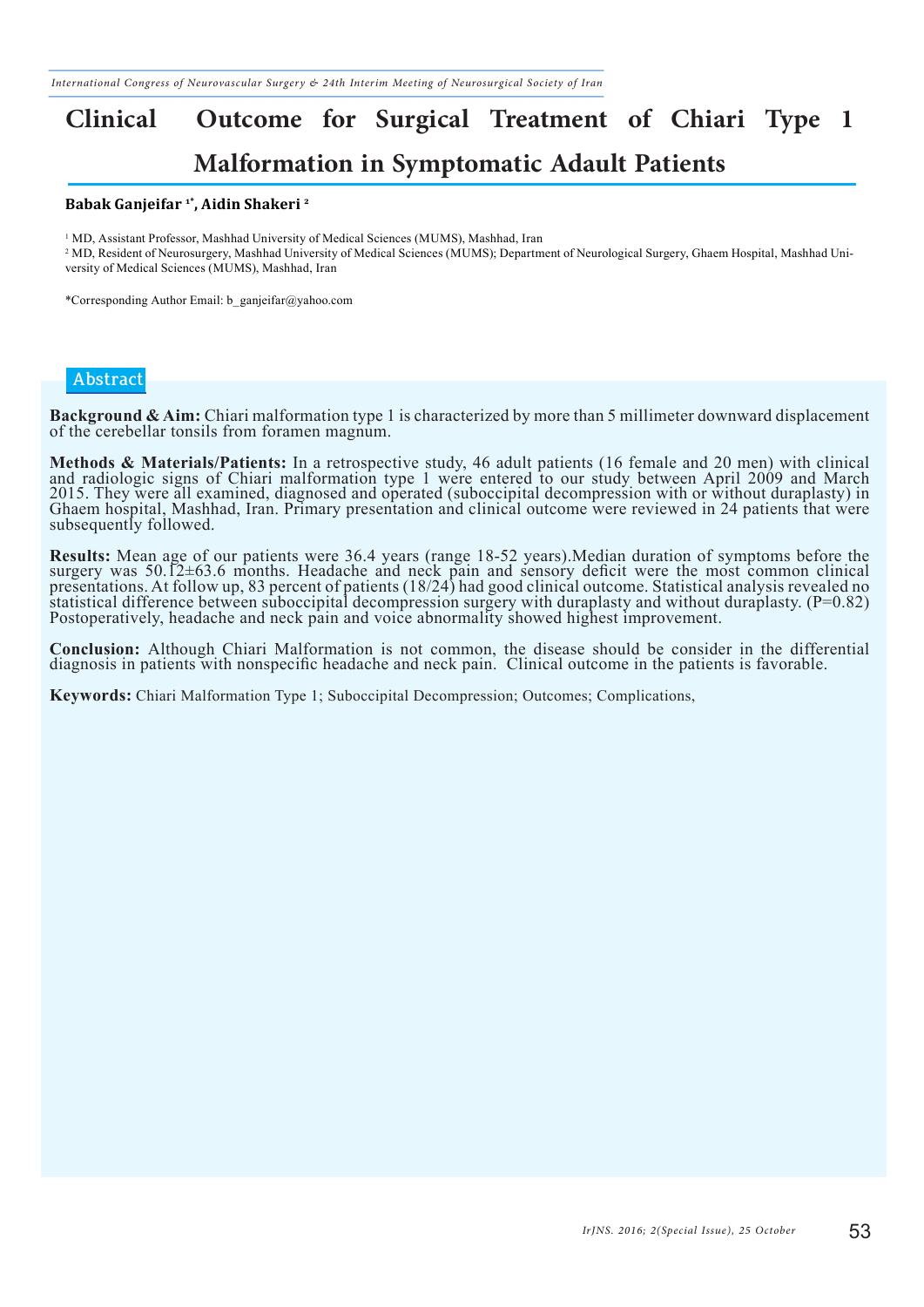# **Rare Case of Filum Terminale Artery Aneurysm after Spinal Myxopapillary Ependymoma Surgery**

#### **Kaveh Ebrahimzadeh 1\*, Omidvar Rezaei 1, Sina Asaadi 1, Mohammad Hallajnejad 1**

1 Neurosurgery Department, Loghman Hakim Hospital, Shahid Beheshti University of Medical Science, Tehran, Iran

\*Corresponding Author Email: kavehebrahimzadeh@gmail.com

#### **Abstract**

Background and Importance: Spinal myxopapillary ependymomas (MPEs) are slowly growing ependymal gliomas with preferential manifestation in young adults. Aneurysms of spinal arteries after tumor surgery are uncommon. As our knowledge there is no report about aneurysm of feeding arteries in spinal tumors. We describe a 10 years old boy with epandymoma that developed feeding artery aneurysm after tumor resection.

Case presentation: A 10-year-old boy with no history of any disease referred to our center with complaint of back<br>pain radiated to the left leg and gradually distributed to both legs. preoperative MRI showed a tumor in L2segments. Patient underwent spinal surgery and tumor resection. Pathological evaluation of the tumor revealed myxopapillary epenymoma. Six month later, patient came with back pain radiating to both legs with no other neurological deficit. Postoperative MRI revealed a spinal mass located in L2 L3 segments (the same location of his myxopapillary ependymoma). The Second surgery and pathology study showed an aneurysm of filum terminale artery in the site of last spinal myxopapillary ependymomas surgery.

Conclusion: Myxopapillary ependymoma is a type of spinal cord tumor that most commonly arises in the lumbosacral<br>spinal cord and filum terminale. Aneurysm in the filum terminale arteries is rare. Clinicians should consider recurrent low back pain after tumor surgeries in spine.

**Keywords:** Aneurysm; Ependymoma; Filum Terminale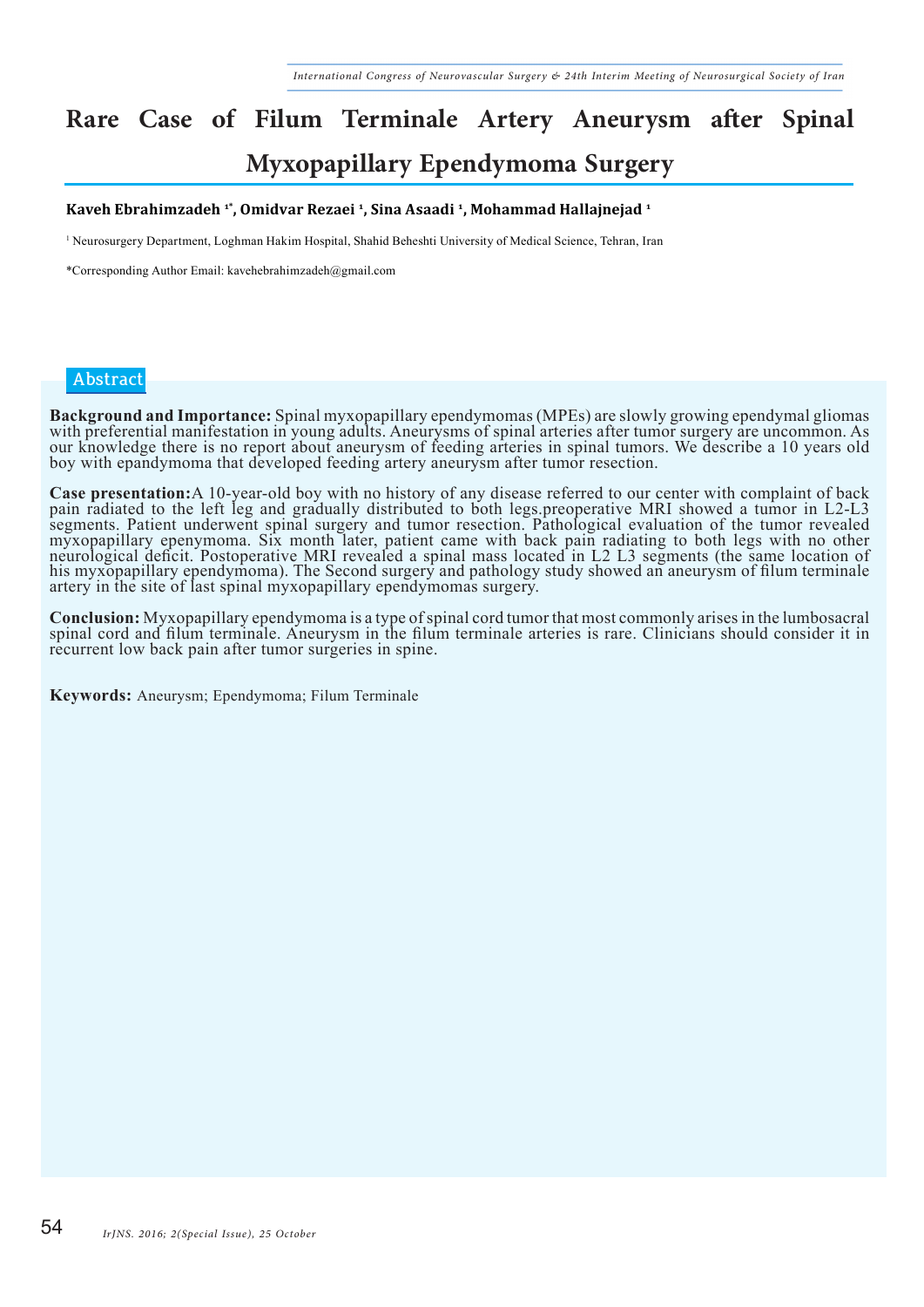# **Fuzzy Based Prediction of Modified Rankine Scale (mRs) of Patients**

### **With Intracranial Aneurysm**

#### **Yasaman Aghli 1\*, Hamid Moeenfard 1, Humain Baharvahdat 2**

1 Department of Mechanical Engineering, Ferdowsi University of Mashhad, Mashhad, Iran

2 Assistant Professor of Neurosurgery, Department of Neurosurgery, Medical Faculty, Mashhad University of Medical Sciences, Mashhad, Iran

\*Corresponding Author Email: yasaman.aghli@gmail.com

#### **Abstract**

Background & Aim: Subarachnoid hemorrhage (SAH) resulting from ruptured intracranial aneurysm (IA) is a still<br>major cause of death and disability. Early prediction of outcome after SAH lacks accuracy since there are many factors and uncertainties in the patient's clinical status. It is essential to determine the severity of SAH for managing the surgical procedures. Statistical techniques cannot processed these uncertainties simply. Fuzzy logic approach can be used as an efficient predictor.

**Methods & Materials/Patients:** This study was conducted retrospectively in 423 patients who admitted to Ghaem hospital of Mashhad with the diagnosis of SAH due to IA between December 2012 and April 2016. The patients were assessed by ten significant variables; including World Federation of Neurological Surgeons scale (WFNS), rebleeding before operation, age, severespasm, External Ventricular Drainage (EVD), ischemia, modified Fisher scale (mFisher), infection, hydrocephalus and the operation method whether it was clipping or coiling. The fuzzy system predicts modified Rankine scale (mRs) based on table look up scheme which converts conscious and subconscious knowledge of the expert into fuzzy IF-THEN rules.

**Results:** In this study, 300 patients is used for constructing the fuzzy rule base and 123 patients were assessed for verification of the fuzzy system. Fuzzy logic predictions correlate with the patients' real mRs.

**Conclusion:** Accurate and early outcome prediction of the patient is necessary for any medical decision making.<br>It is investigated that the outcome of the patient with IA could be predicted efficiently by fuzzy logic meth Thus, this research can pioneer new studies in neurosurgery area.

**Keywords:** Subarachnoid Hemorrhage; Intracranial Aneurysm; Fuzzy Based Prediction; Modified Rankine Scale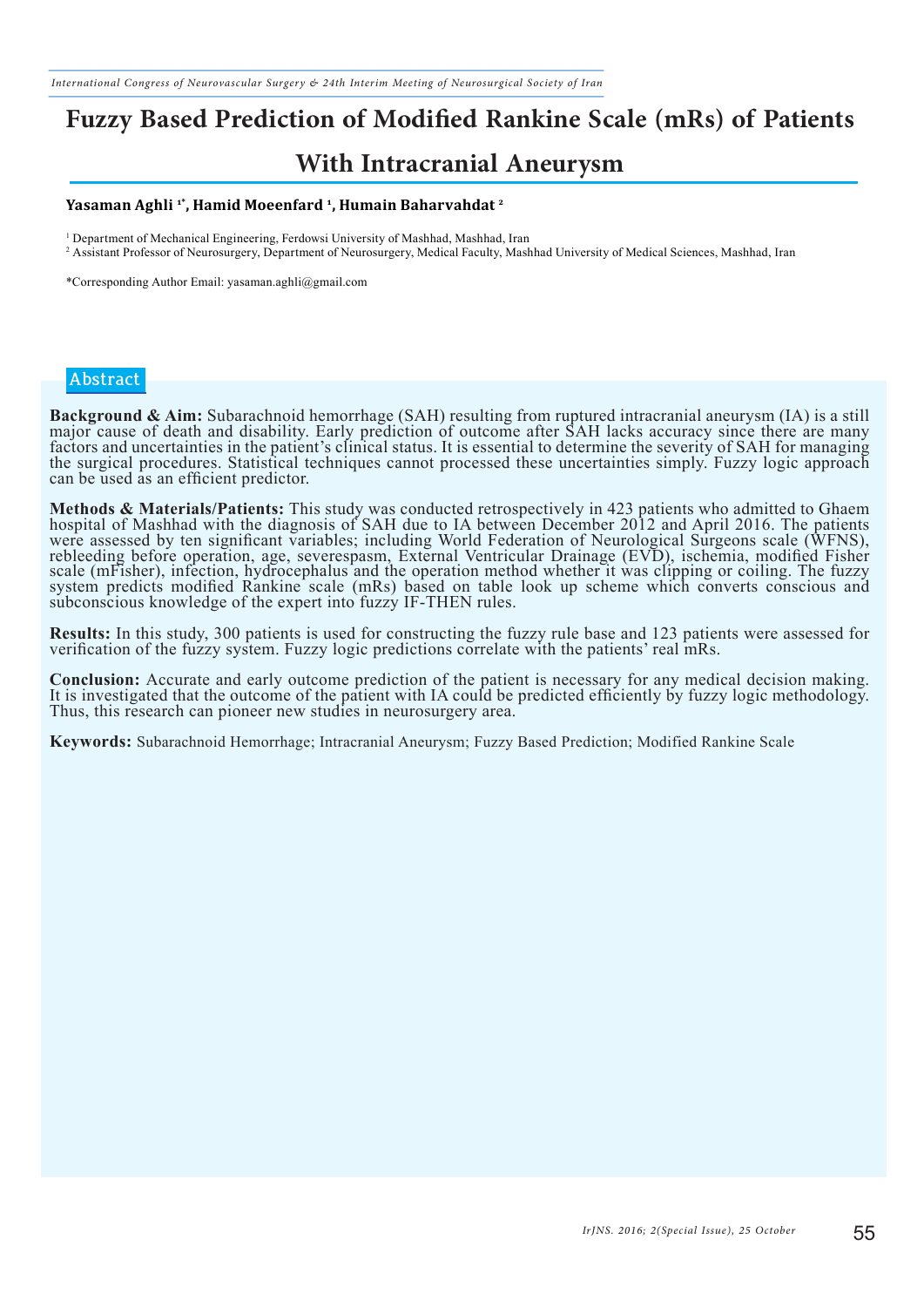### **Neurovascular Surgery in Shiraz; 10 Years of Subspecialty Experience**

#### **Abdolkarim Rahmanian 1\***

Department of Neurosurgery, Shiraz University of Medical Sciences, Shiraz, Iran

\*Corresponding Author Email: ak.rahmanian@gmail.com

#### **Abstract**

The Surgical treatment of neurovascular diseases in Shiraz has been carried out for more than 50 years. But since 2006, Shiraz department of neurosurgery started subspecialty program. Since then, more than 1000 patients with neurovascular diseases have treated in this department. Annually about 100 patients with intracranial aneurysms, 15 patients with arteriovenous malformations (AVMs) and 150 patients with hypertensive intraparanchymal hemorrhage are treated surgically, and about 20 patients with neurovascular anomalies are treated through endovascular approaches. Currently Shiraz Namazi Hospital has turned to the referral center for neurovascular diseases of southern areas of Iran. The neurovascular surgery department is equipped with 2 intensive care units (ICU) with 10 beds in each and a 30 bed ward. The neurovascular operating room is fully equipped with high-tech surgical microscope (ICG Angiography), microneurosurgery set, bypass set, vascular clip set and intraoperative Doppler sonography. Endovascular procedures are performed in Namazi Cat. Lab, which is equipped with digital subtraction angiography machine in collaboration with neuroradiologists and cardiologists. The results of the patients are favorable and comparable to the international literature.

**Keywords:** Neurovascular; Surgery; Epidemiology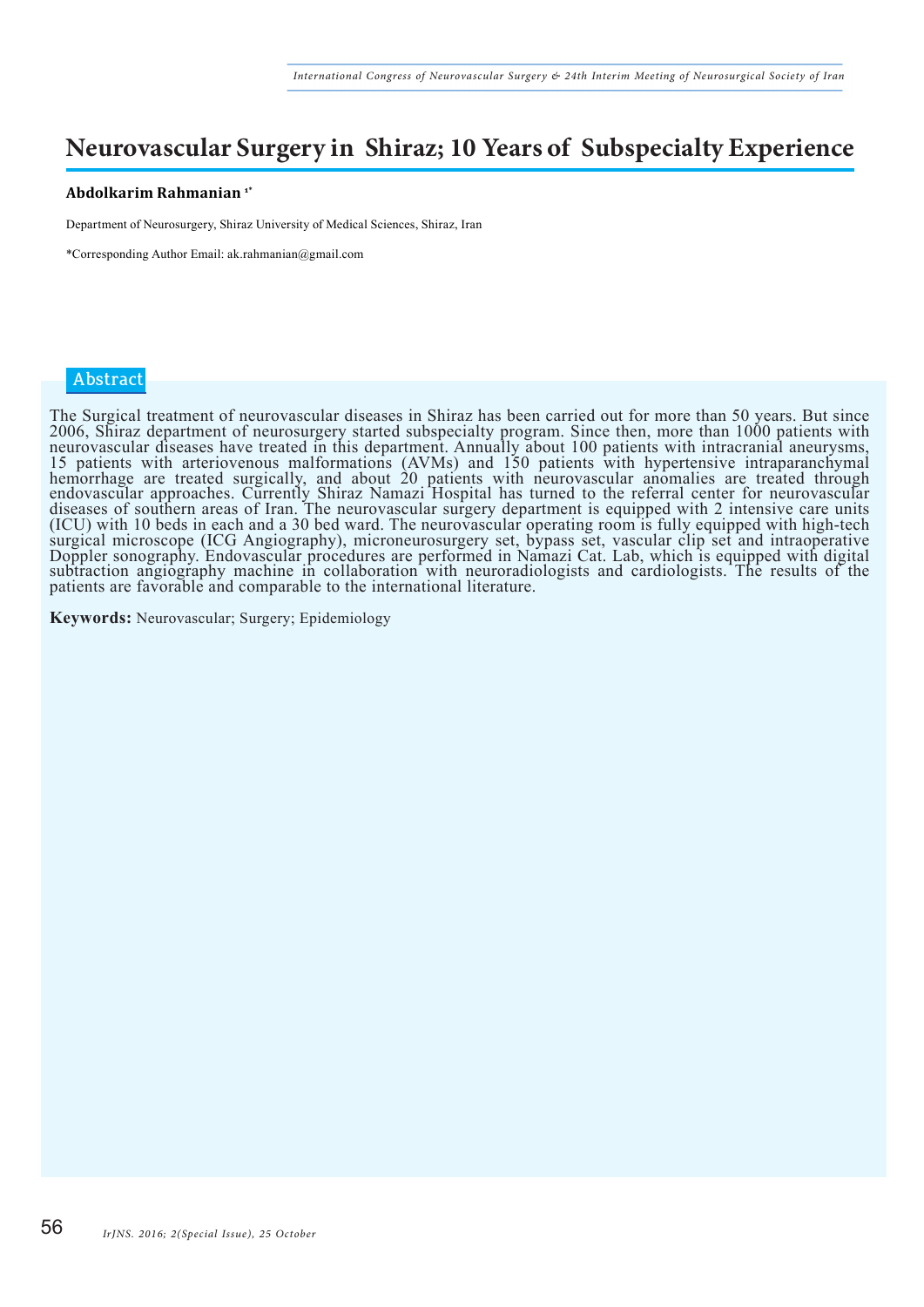# **Endovascular Coiling versus Neurosurgical Clipping in Patients with a Ruptured Basilar Tip Aneurysm**

#### **Amir Saied Seddighi 1\***

1 Department of Neurosurgery, Shahid Beheshti University of Medical Sciences, Tehran, Iran

\*Corresponding Author Email: a\_sedighi@sbmu.ac.ir

#### **Abstract**

**Background & Aim:** This study was conducted to compare endovascular coiling with microsurgical clipping of ruptured basilar bifurcation aneurysms.

Methods & Materials/Patients: Patients and aneurysms characteristics, procedural complications, and clinical and anatomical results were compared retrospectively in 22 coiled patients, and 22 patients were treated by clipp The odd ratios for poor outcome (Glasgow outcome scale 1, 2, 3) adjusted for age, clinical condition, and aneurysm size was assessed by logistic regression analysis.

Results: In the endovascular group, 11% of patients had a poor outcome v/s 30% in the surgical group; the adjusted odd ratio for poor outcome after coiling v/s clipping was 0.28 (95% confidence interval, 0.08 to 0.99). Pro complications were more common in the surgical group. Optimal or suboptimal occlusion of the aneurysm was achieved in 93% of patients immediately after coiling. Clipping was successful in 91% of patients.

**Conclusion:** The results suggest that endovascular coiling should be the preferred treatment for patients with ruptured basilar bifurcation aneurysms.

**Keywords:** Coil; Clipping; Aneurysm; Basilar Tip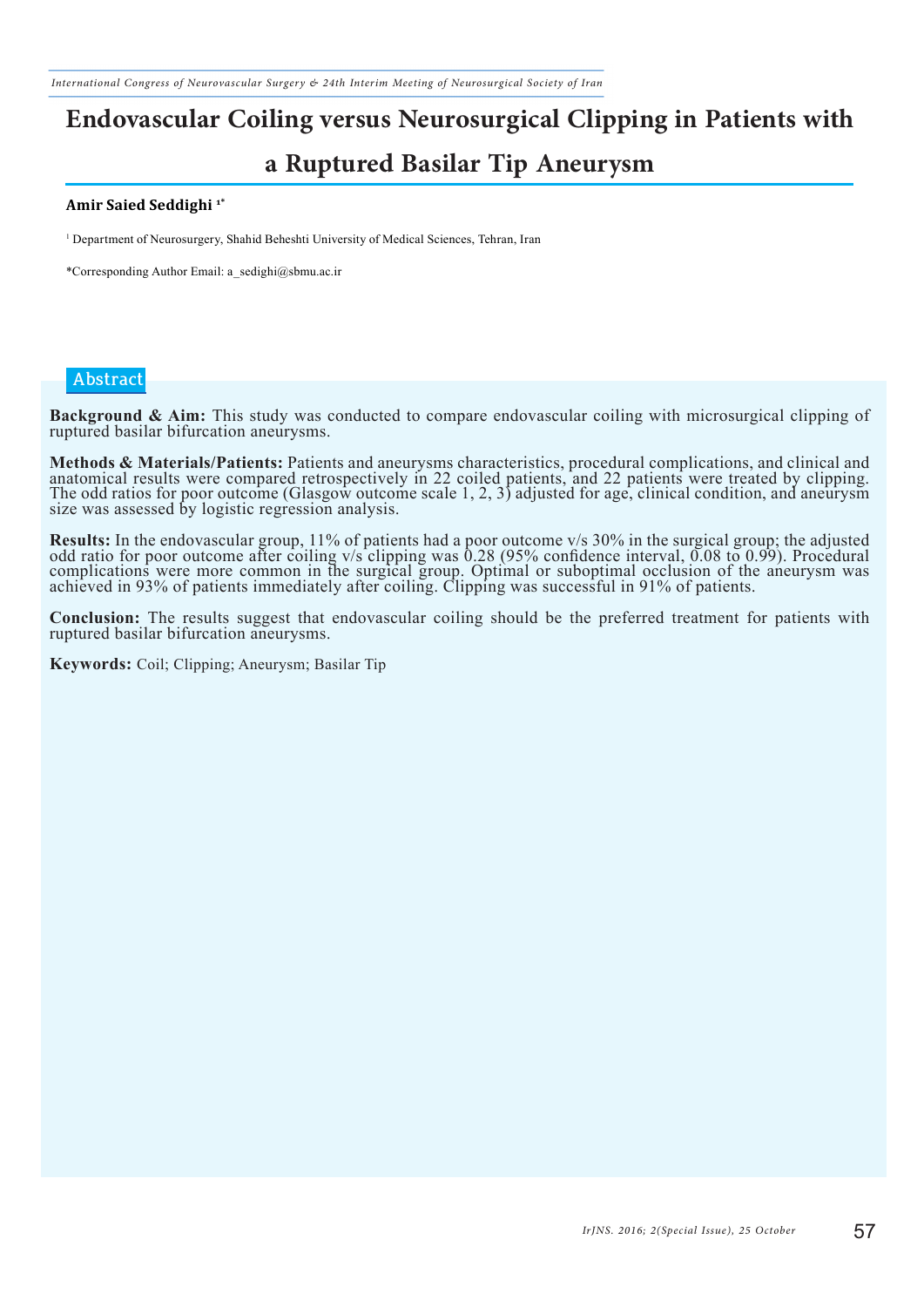### **Unruptured Vertebral Artery Dissecting Aneurysms**

#### **Amir Saied Seddighi 1, Afsoun Seddighi** 1\*

<sup>1</sup> Department of Neurosurgery, Shahid Beheshti University of Medical Sciences, Tehran, Iran

\*Corresponding Author Email: afsounseddighi@gmail.com

#### **Abstract**

**Background & Aim:** The natural course of unruptured vertebral artery dissecting aneurysms (VADAs) remains unclear. The purpose of this retrospective study was to develop a strategy for treating unruptured VADAs based on a long-term follow-up.

**Methods & Materials/Patients:** Our study population consisted of 100 patients with unruptured VADAs; in 66 patients, the initial symptom was only headache, 30 patients presented with ischemic symptoms, and 4 patients presented with mass effect. All patients underwent magnetic resonance imaging and magnetic resonance angiography at the time of admission, and at the intervals of 2 weeks and 1, 3, 6, 12, and 24 months. If the dissection site was demonstrated to be enlarged on magnetic resonance imaging and magnetic resonance angiography without the manifestation of new symptoms, the patients received additional treatment to prevent bleeding.

**Results:** Of the 30 patients, 4 underwent early intervention because of symptom exacerbation. The other 96 were initially treated conservatively; during the follow-up, 5 manifested lesion enlargement on magnetic resonance angiography. Nine patients received additional treatment; 1 underwent direct surgery with the trapping of the dissection site, and 8 underwent coil embolization. The other patients continued to be treated conservatively; the dissection length remained unchanged in 22, improved or healed in 5 patients, and disappeared in 1 patients. We treated patients with recurrent ischemic attacks with antiplatelet therapy. None of the patients experienced bleeding or permanent neurological deficits during the follow-up.

**Conclusion:** The nature of an unruptured VADA is not highly aggressive. However, if the dissection site enlarges without the manifestation of new symptoms, it should be occluded. In patients with recurrent ischemic attack antiplatelet therapy should be considered.

**Keywords:** Cerebrovascular Disease; Dissection; Vertebrobasilar Disease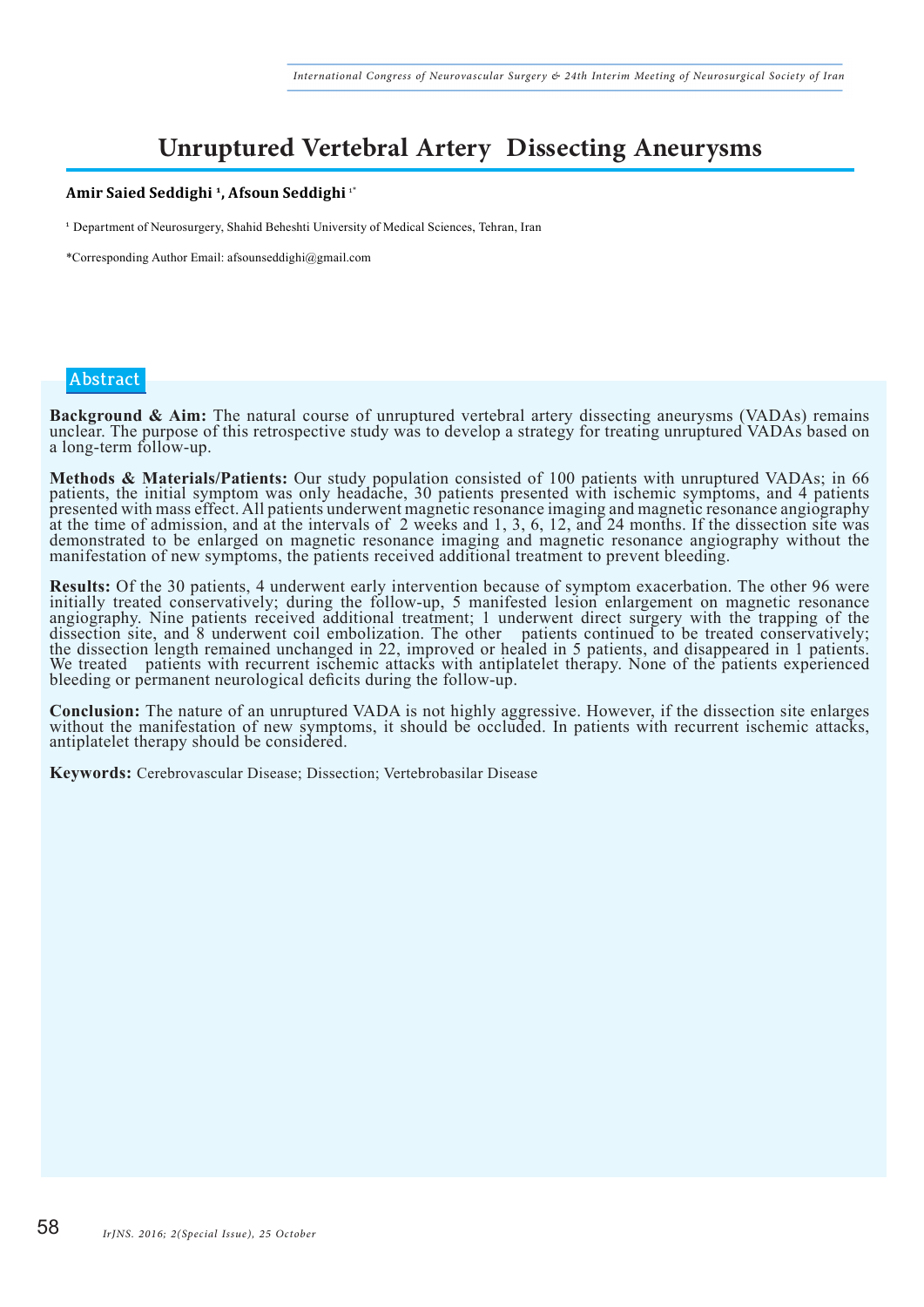### **Recanalization after Endovascular Treatment of the Intracranial**

#### **Aneurysms**

**Mohammad Karimi 1\*, Hassanreza Mohammadi 1, Pouya Zandi 1**

<sup>1</sup> Department of Neurosurgery, Tehran University of Medical Sciences, Tehran, Iran

\*Corresponding Author Email: karimi124@yahoo.com

#### **Abstract**

**Background & Aim:** The aim of this study was to evaluate the outcome of endovascular surgery; aneurysm regrowth, recanalization and need for re-embolization.

Methods & Materials/Patients: A retrospective analysis was performed on 64 aneurysms, which have been treated<br>by endovascular surgery from 2011 to 2016. Of those aneurysms 44 were asymptomatic and 20 were ruptured. The risks of endovascular therapy, aneurysm regrowth, recanalization and the need for remobilization were evaluated.

**Results:** The mean observation time was 13 months (ranging from 180 days to 420 days). Complete occlusion at initial intervention was achieved in 50 of 64 aneurysms (78%), 80-85% occlusion was seen in 9 aneurysms (14.2%), <80% occlusion in 5 aneurysms (7.8%). Among 50 aneurysms with complete occlusion, 3 (6%) showed recanalization or neck regrowth at follow up. Among partially occluded aneurysms, 2 (14.2%) showed recanalization or neck regrowth. 2 (40%) of 5 aneurysms with less than 80% occlusion, underwent recoiling.

**Conclusion:** The initial degree of aneurysm occlusion seems to have an influence on likelihood of recanalization.

**Keywords:** Recanalization; Endovascular; Aneurysm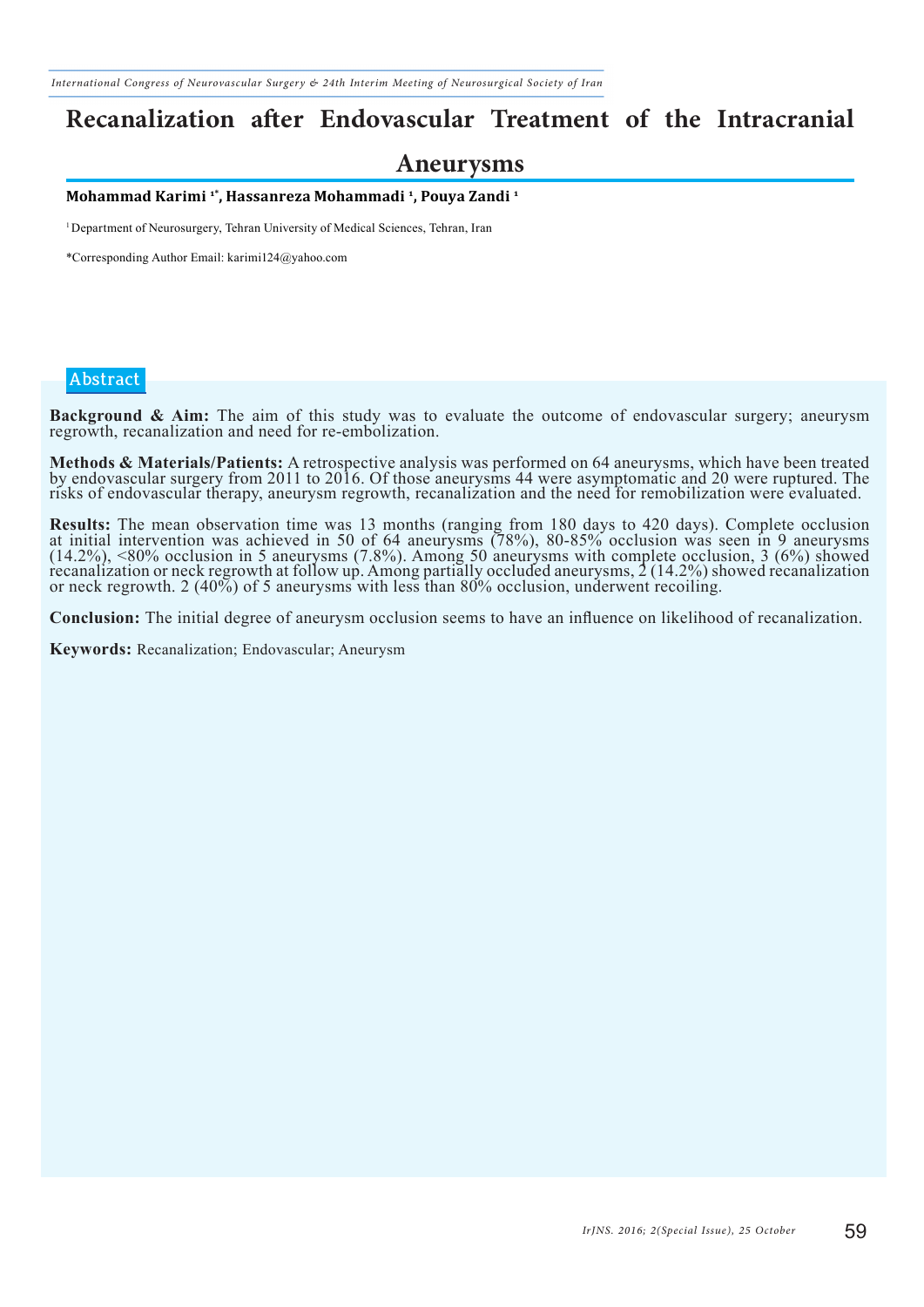### **Complex Cerebrovascular Lesions in Children**

#### **Mohammad Sadegh Masoudi 1,2\*, Reza Taheri 2**

<sup>1</sup> Neurosurgery Department, Shiraz University of Medical Sciences, Shiraz, Iran 2 Trauma Research Center, AJA University of Medical Sciences

\*Corresponding Author Email: masoudims@gmail.com

#### **Abstract**

Background and Importance: Vascular lesions are rare pathologies that affect the blood vessels in the brains of<br>newborns, infants, and growing children. Their symptoms tend to appear rather abruptly, and the condition can alarming and potentially life-threatening .Unfortunately many of them do not have clear treatment. We here present 3 cases that presented with unusual and challenging vascular lesion.

**Case presentation**<br>**Case 1:** A 2-year-old girl that refered to our clinic with complained of large head circumference. She had mild Case 1: A 2-year-old girl that refered to our clinic with complained of large head circumference. She had mild<br>developmental delay and a head size more than average normal age. In her brain sonography she had an external hydrocephalus. After several examinations, we detected an unusual form of occipital areriovenous malformation and an abnormal connection to galenic venous system, which caused venous hypertension .Unfortunately we were not able to treat the patient because of complexity of the lesion.<br>Case 2: A 5-year-old girl presented with intermittent claudication. She had the history of progressive neurological

Case 2: A 5-year-old girl presented with intermittent claudication. She had the history of progressive neurological symptoms from 5 months ago. Brain MRI revealed a frontoparietal vascular lesion, which was angiographicaly The lesion had widely extended to the corpus callosum and deep cerebral structures. After several investigations and consultation with neurovascular surgeons, podiatrists and oncologists, we started high dose of intravenous corticosteroid for her with good clinical response.<br>Case3: The parents of a 2-day-old boy consulted with us about because of high cardiac output heart failure. In his

Case3: The parents of a 2-day-old boy consulted with us about because of high cardiac output heart failure. In his<br>brain sonography, a vascular lesion with the proximity to the galenic structure was detected. After vascula a high flow lesion with multiple arterial flow to aneurysmal galenic venous system was found. The patient was treated with endovascular approach successfully.

**Conclusion:** Intracranial vascular lesions of pediatric age group are rare, but they usually emerge abruptly and need careful diagnosis and treatment. For treatment of these lesions, the case should be decided individuall

**Keywords:** Complex; Cerebral Vascular Lesion; Pediatric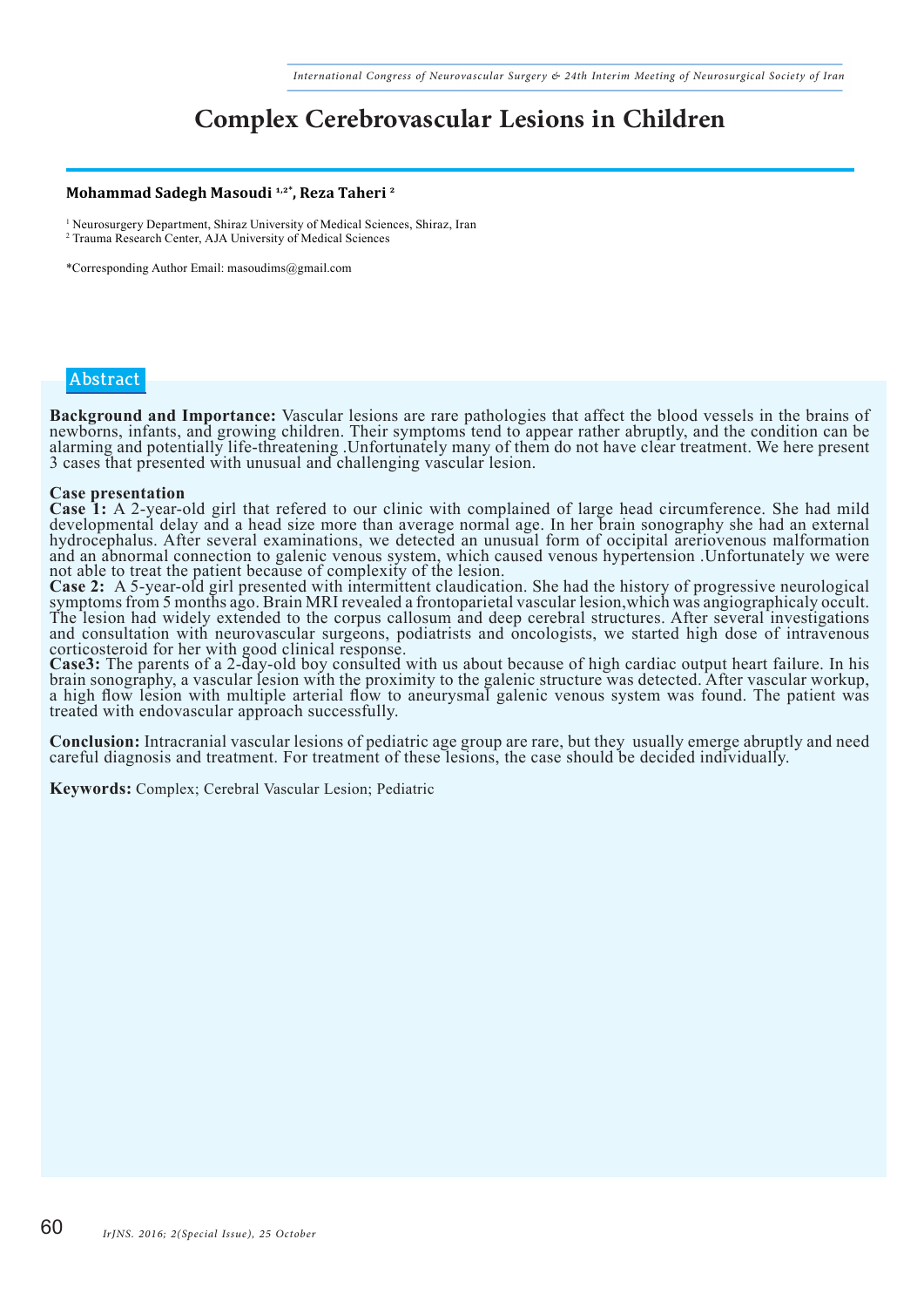### **Pial Arterio-Venous Fistula (AVFs): A Complex Pial AVF in a Young Girl**

#### **Mohammad Sadegh Masoudi 1,2\*, Maryam Tavakoli 2**

<sup>1</sup> Neurosurgery Department, Shiraz University of Medical Sciences, Shiraz, Iran 2 Trauma Research Center, AJA University of Medical Sciences

\*Corresponding Author Email: masoudims@gmail.com

#### **Abstract**

**Background and Importance:** Arteriovenous fistula is a rare type of vascular malformations, which occurs due to direct connection between cerebral or dural arteries with great veins or sinuses. Intracranial pial arteriovenous fistulas (AVFs) are rare cerebrovascular malformations. Pial AVFs have poor natural history, the clinical suspicion of pial AVFs, followed by prompt appropriate treatment is important. Here, we present a case of pial AVF in a 9-year-old girl that was treated surgically.

**Case Presentation:** Our case was a 9-year-old girl that developed with sudden onset decreased level of consciousness during playing in school. In our hospital, she was admitted with GCS as 6/15. In her first brain CT scan intraventricular hemorrhage and hydrocephalus. She also had abnormal vascular lesion in frontotemporal area .So ventriculoperitoneal shunt was placed. After the good postoperative care in neurocritical care units, she underwent spiral brain CT angiography, and a giant abnormal vascular malformation in right frontotemporal area was detected. After detailed vascular studies, a large abnormal connection between pial arteries and a cortical vein was detected. Finally with the impression of pial, AVF craniotomy was done and, after microsurgical dissection, successful obliteration of fistula was carried out.

**Conclusion:** Intracranial pial AVFs are comprised of a single venous channel in communication with one or more arterial connections from pial or cortical arteries, and, unlike true cerebral arteriovenous malformations, th not have a true intervening nidus. According to a series reported by Halbach, pial AVF accounts for 1.6% of all intracranial vascular malformations. They have a single or multiple arterial connections to a single venous or sinus channel. They differ from dural AVFs in that they derive their arterial supply from pial or cortical arteries and are not located within the dura mater. Pial AVFs can be congenital (because of different origins of vascular supply of packy and leptomeninge) or result from a traumatic injury. Abnormal angiogenesis may play a role in the formation of pial AVFs, and it is also possible that an embryological misstep could produce these lesions. Early diagnosis and treatment of the lesion are critical points in this pathology.

**Keywords:** Arteriovanous Fistula; Microsurgical Treatment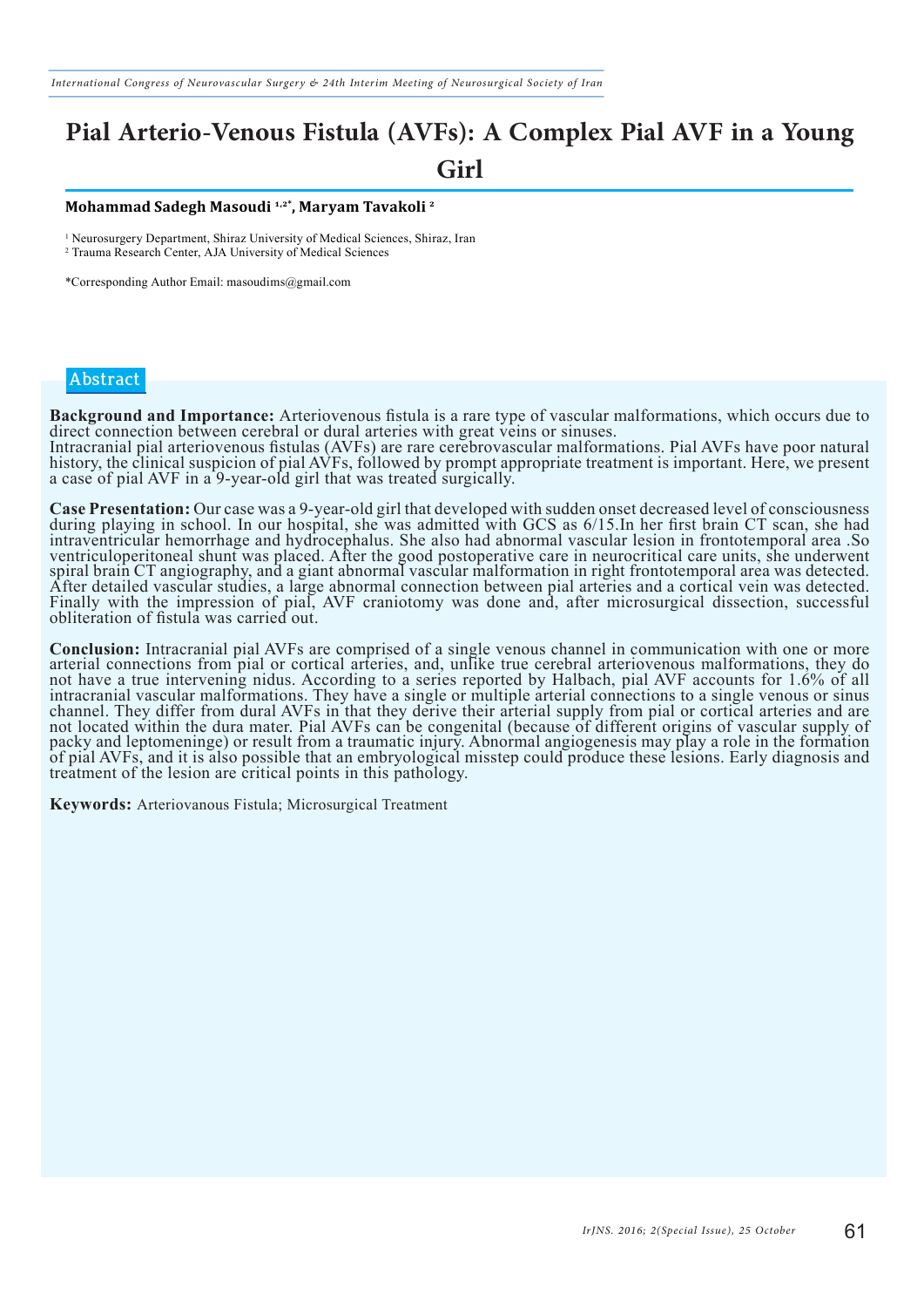## **Ossification of Ligamentum Flavum with Myelopathy Diagnosis and**

### **Outcome, a Case Series**

**Hossein Mashhadinezhad 1\*, Fariborz Samini 1**

1 Department of Neurosurgery, Mashhad University of Medical Sciences, Mashhad, Iran

\*Corresponding Author Email: mashhadinejadh@mums.ac.ir

#### **Abstract**

Background & Aim: The Ossification of the ligamentum flavum is a known cause of myelopathic condition. The most common sites of ossification are the thoracic and cervical regions. There is not a distinct border between ossified and calcified cases.

**Methods & Materials/Patients:** We studied 11 patients with ossification of ligamentous flavum retrospectively presenting with myelopathic symptoms. Patients were assessed preoperatively by using computerized tomography scanning and magnetic resonance imaging. All patients underwent decompressive laminectomy along with complete excision of the ossified segment. Patients were followed up for a mean of 3 years.

**Results:** The Mean age of the patients at the time of operation was  $6.1\pm56$  years. The mean (SD) duration of symptoms before operation was  $4.9\pm 29$  months. Simultaneous disc herniation was found in three patients (27 All patients had motor involvement at the time of the surgery; sphincter involvement was found only in three patients (27%). Laminectomy was done for all patients. At the final follow up, JOA (Japanese orthopedic association) recovery score showed excellent results in 5 patients (46%), good in 4 (36%), fair in 1 (9%), and poor result in one patient with adhesion to the dura.

**Conclusion:** Axial MR images are suitable to determine the side of involvement, while sagittal images are good to determine the longitudinal extension of ossification. There was not any deterioration or recurrence of symp during midterm post-operative follow-up. Complete decompression of the canal with ligamentum flavum thinning without rupturing the dura is a predictor of favorable midterm results.

**Keywords:** Ossification; Ligamentum Flavum; Myelopathy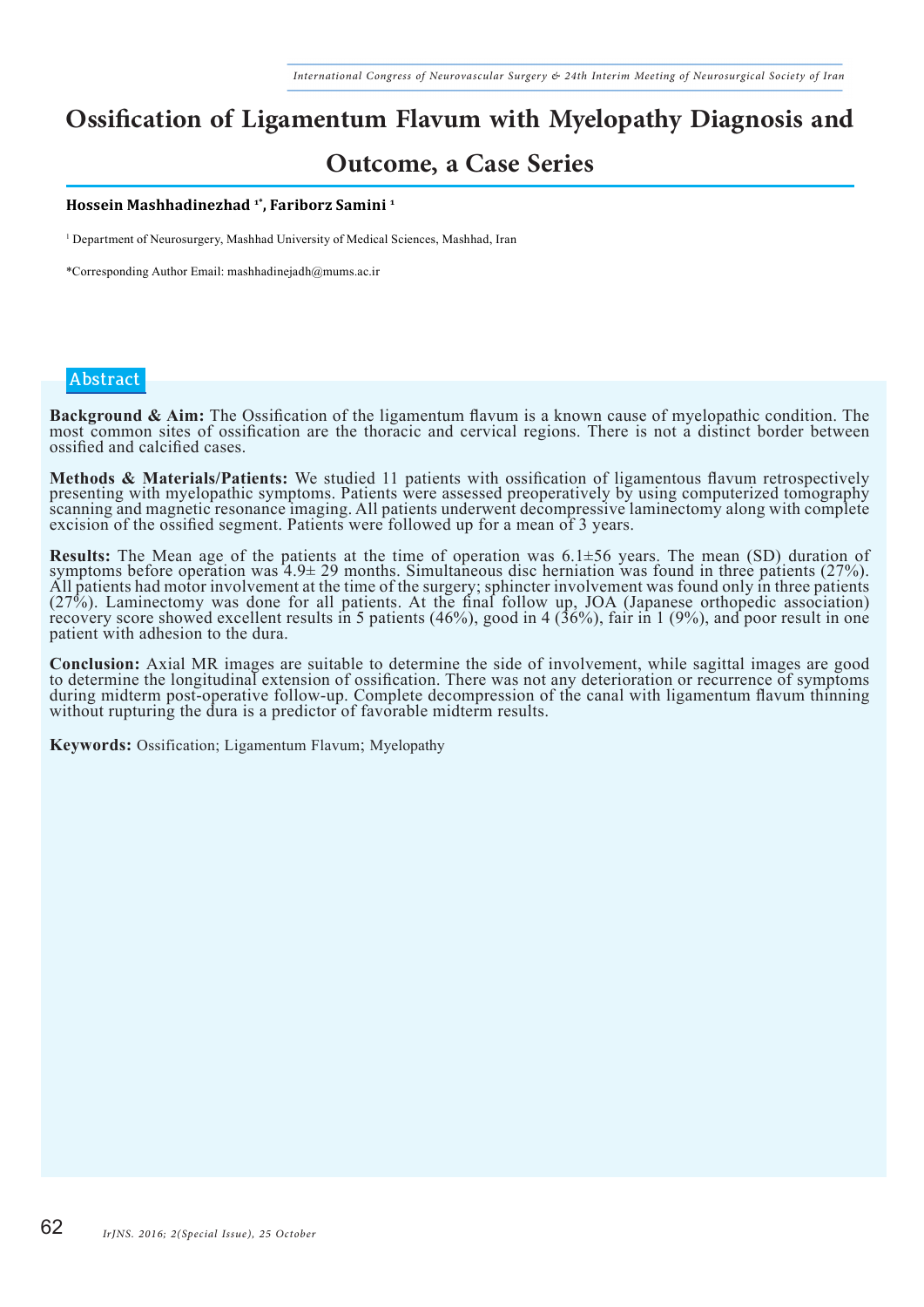*International Congress of Neurovascular Surgery & 24th Interim Meeting of Neurosurgical Society of Iran*

### **Introducing a New Sign in Cervical Spinal Cord Injury**

#### **Esmaeil Fakharian 1\*, Saeed Banaee 1, Mahmud Momeny 1, Hamed Yazdanpanah 1**

<sup>1</sup> MD, Neurosurgery Department, Trauma Research Center, Kashan University of Medical Sciences, Kashan, Iran

\*Corresponding Author Email: efakharian@gmail.com

#### **Abstract**

Clinical signs are an important part of the evaluation of a patient and his/her disease course. Although in modern era tremendous technological developments have obviated this demand particularly in critical conditions, it is still an irrevocable part of any clinical examination.

We are going to present cases of mid- and high cervical spinal cord injuries for which tracheostomy has been applied for better respiratory care and is supporting with mechanical ventilator. In such a condition, the patients, who are completely alert and have no possibility to communicate, use their mouth, lips and tongue to make sound and call their relatives or medical care personnel. The sound produced, in our culture (Iranian) is usually used for the presentation of sorrow. We also noticed that the final outcome of these groups of patients was poor and most of them had no motor improvement and were be ventilator dependent, so we called it "sorry sign".

**Keywords:** Cervical Cord; Injury; Sign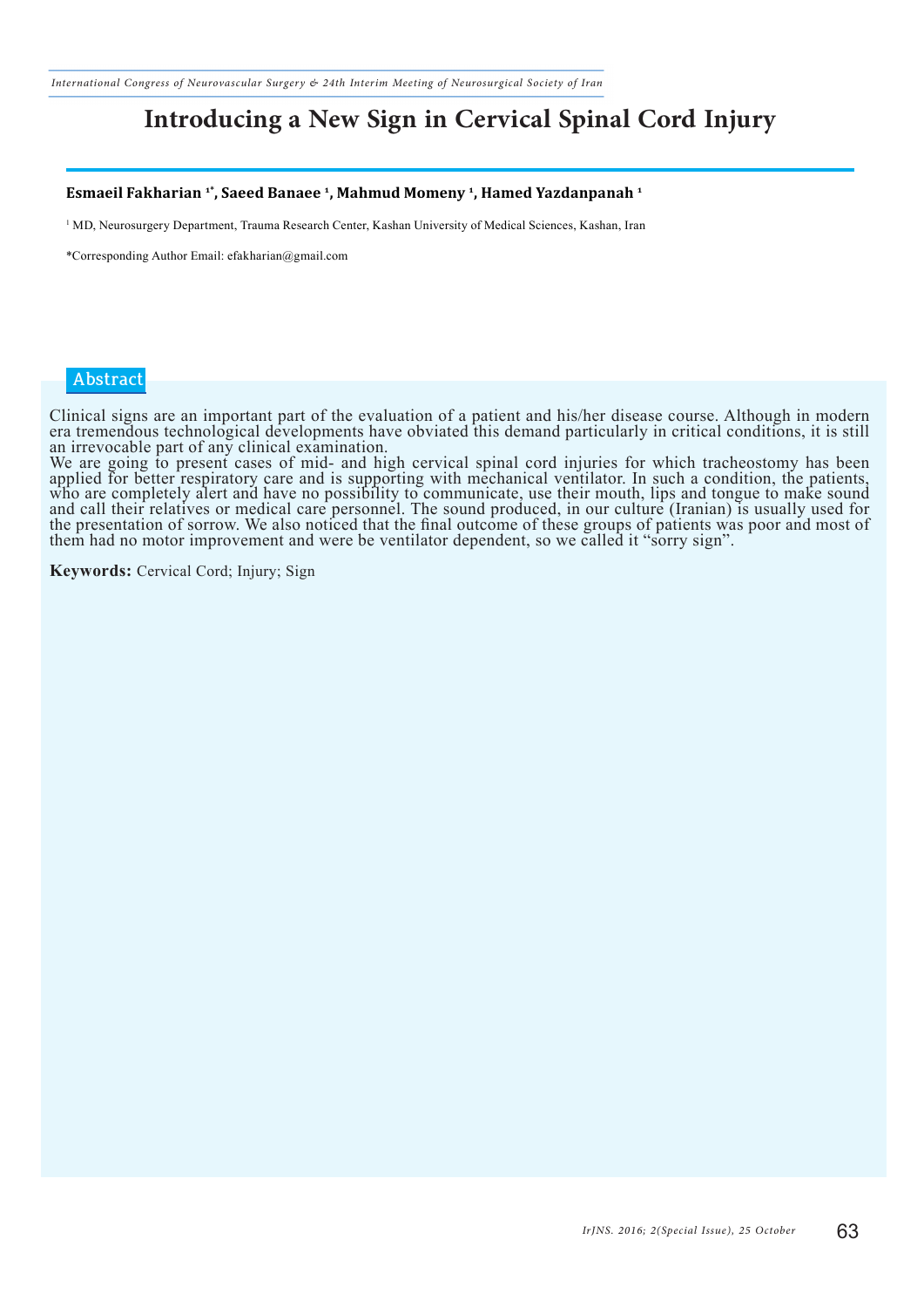# **The Effect of Local Steroid Injection on Prevertebral Soft Tissue Swelling Following Anterior Cervical Discectomy and Fusion**

#### **Afsoun Seddighi 1\*, Sara Zandpazandi 1**

1 Neurosurgery Department, Shohada Tajrish Hospital, Shahid Beheshti Medical University, Tehran, Iran

\*Corresponding Author Email: afsounseddighi@gmail.com

#### **Abstract**

**Background & Aim:** Prevertebral soft tissue swelling (PSTS) following anterior cervical surgery, may proceed to airway compromise which is potentially lethal. We plan to evaluate the effect of local steroid injection to r PSTS after anterior cervical discectomy and fusion (ACDF).

**Methods & Materials/Patients:** This randomized clinical trial was conducted in Shohada Tajrish Hospital between February 2015 and December 2015.Seventy-six patients who underwent ACDF involving one to three segments due to radiculopathy or myelopathy were enrolled and randomly divided to two groups. Patients in the case group (N=38) received local injection of 80 mg methylprednisolone in operation site, while no similar intervention was done for the control group (N=38). Prevertebral soft tissue thickness to mid anteroposterior vertebral body diameter (S/V) ratio was defined to assess PSTS. Patients in both groups underwent simple lateral cervical radiography before operation, and also immediately after operation, on days 1, 2, 5, 7, 14 and also at the end of the 6th month. In addition, dysphagia and pain at surgery site was evaluated using Bazaz dysphagia scale and Visual Analogue Scale (VAS) respectively, on 1st, the 5th and 10th post-operative days. Data were analyzed by using statistical T-student, Chi-square and Mann-Whitney tests. Also, Tukey-Kramer method was used to compare PSTS at different time points.

**Results:** S/V ratio in C3 to C7 showed no significant difference in both groups on pre-operative day. In the case group, S/V ratio in C3 and C4 was significantly lower immediately after operation compared to control group value <0.05). On the first post operative day, S/V ratio was significantly lower in C3 to C5 in the case group. We observed significantly lower S/V ratio in all studied vertebrae, except C6 on the second postoperative day in the case group. On the 5th post operative day, the same results were observed as they were on the first post operative day in the case group. On the 1st and 2nd post operative weeks, the ratio in the case group was significant for C4 and C6 in comparison to control group. Although no significant difference for S/V ratio of C7 in the 1st post operative week was observed between the two groups, the mentioned ratio was significantly lower in the 2nd postoperative week in the case group. At the end of the 6th month, there was no significant difference for S/V ratio in any level in two groups. The Severity of dysphagia was significantly lower on the 1st, 5th and 10th post operative day in patients in case group. (P value<0.05) Also, patients in the case group experienced significantly less severe odynophagia on the 1st, 5th and 10th post-operative day, which was assessed by VAS. (P value<0.05)

**Conclusion:** The use of local methyl prednisolone in prevertebral space is a simple and effective method to reduce PSTS and the severity of dysphagia and odynophagia. Furthermore, this method was not associated with any a effects.

**Keywords:** Prevertebral Soft Tissue Swelling; Anterior Discectomy and Fusion; Local Steroid Injection; Visual Analogue Scale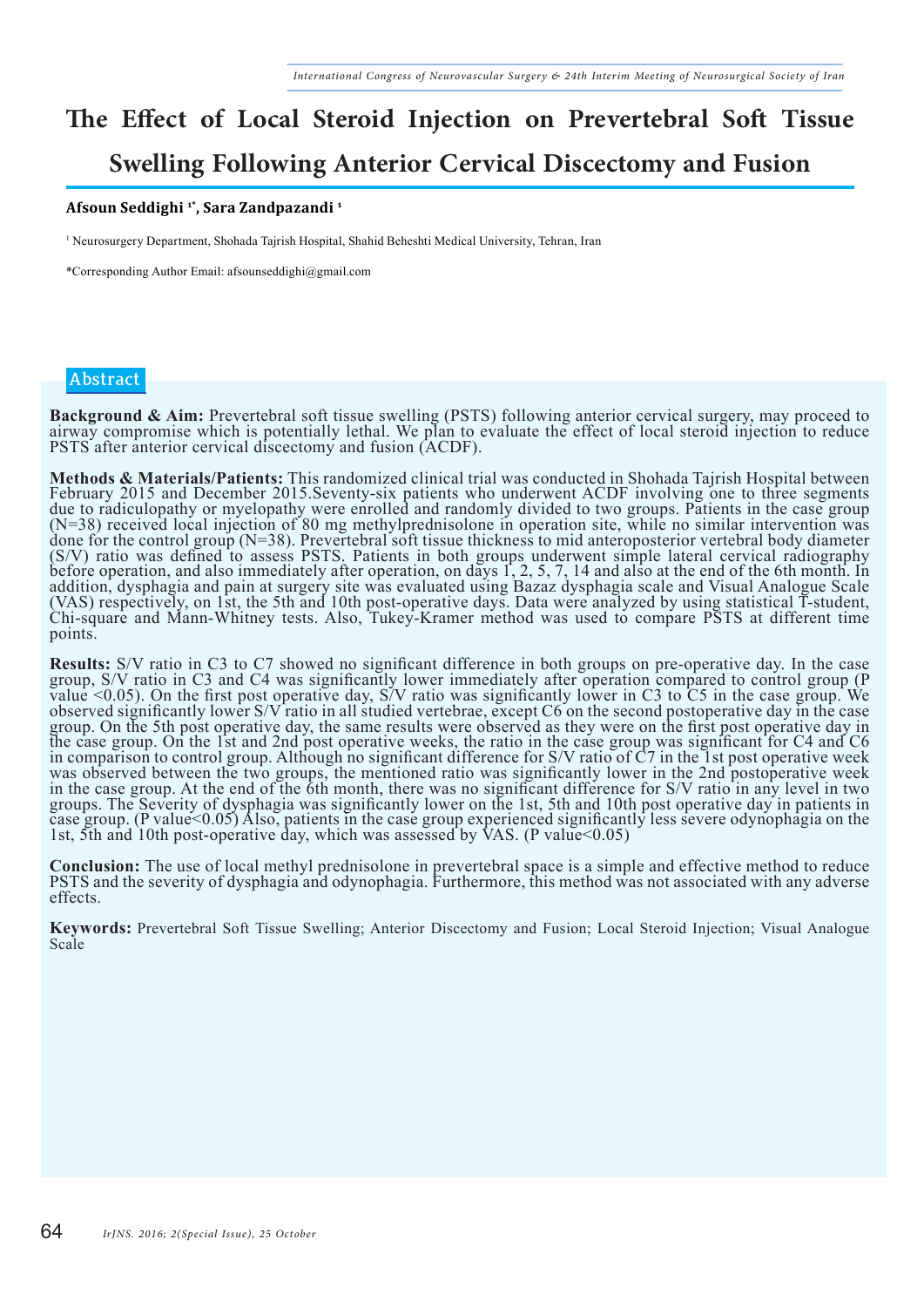# **The Value of Partial Thromboplastin Time and Prothrombin Time in Functional Outcomes in Patients with Aneurysmal Subarachnoid Hemorrhage**

#### **Ali Amani Beni 1\*, Mohammad Samiani 2, Mehrdad Farrokhi1**

1 Medical Student, Faculty of Medicine, Isfahan University of Medical Sciences, Isfahan, Iran 2 MD, Dastavard-e-Sina Medical Company, Tehran, Iran

\*Corresponding Author Email: amanibeni71@gmail.com

#### **Abstract**

**Background & Aim:** Partial thromboplastin time (PTT) and prothrombin time (PT) are elevated during acute stages of aneurysmal subarachnoid hemorrhage (SAH) and may be associated with poor functional outcomes. However, the mechanism, in which PTT and PT elevation on admission affects functional outcomes, remains unknown. The aim of this study is to clarify whether PTT and on admission are correlated with systemic complications after aneurysmal SAH, and to investigate their additive predictive value on conventional risk factors for poor functional outcomes.

**Methods & Materials/Patients:** In a cohort study, a total number of 150 patients with aneurysmal SAH from Isfahan, the central province of Iran were retrospectively analyzed. The Correlations of PTT and PT on admission with patient characteristics, initial presentation, neurological complications, and systemic complications were identified. We also analyzed the additive value of PTT and PT elevation on admission for poor functional outcomes by comparing predictive models with and without PTT and PT.

**Results:** PTT and PT elevation on admission was associated with increasing age, female sex, and severity of SAH.<br>The Patients with higher PT and PTT had increased the likelihood of nosocomial infections ( $P = 0.03$ ), seru sodium disorders ( $P = 0.02$ ), and cardiopulmonary complications ( $P = 0.01$ ) on multivariable analysis. PTT and PT elevation was an independent risk factor of poor functional outcome  $(P = 0.01)$ .

**Conclusion:** Elevated PTT and PT on admission were independently correlated with systemic complication, and had an additive value for outcome prediction on conventional risk factors after aneurysmal SAH.

**Keywords:** Subarachnoid Hemorrhage; Partial Thromboplastin Time; Prothrombin Time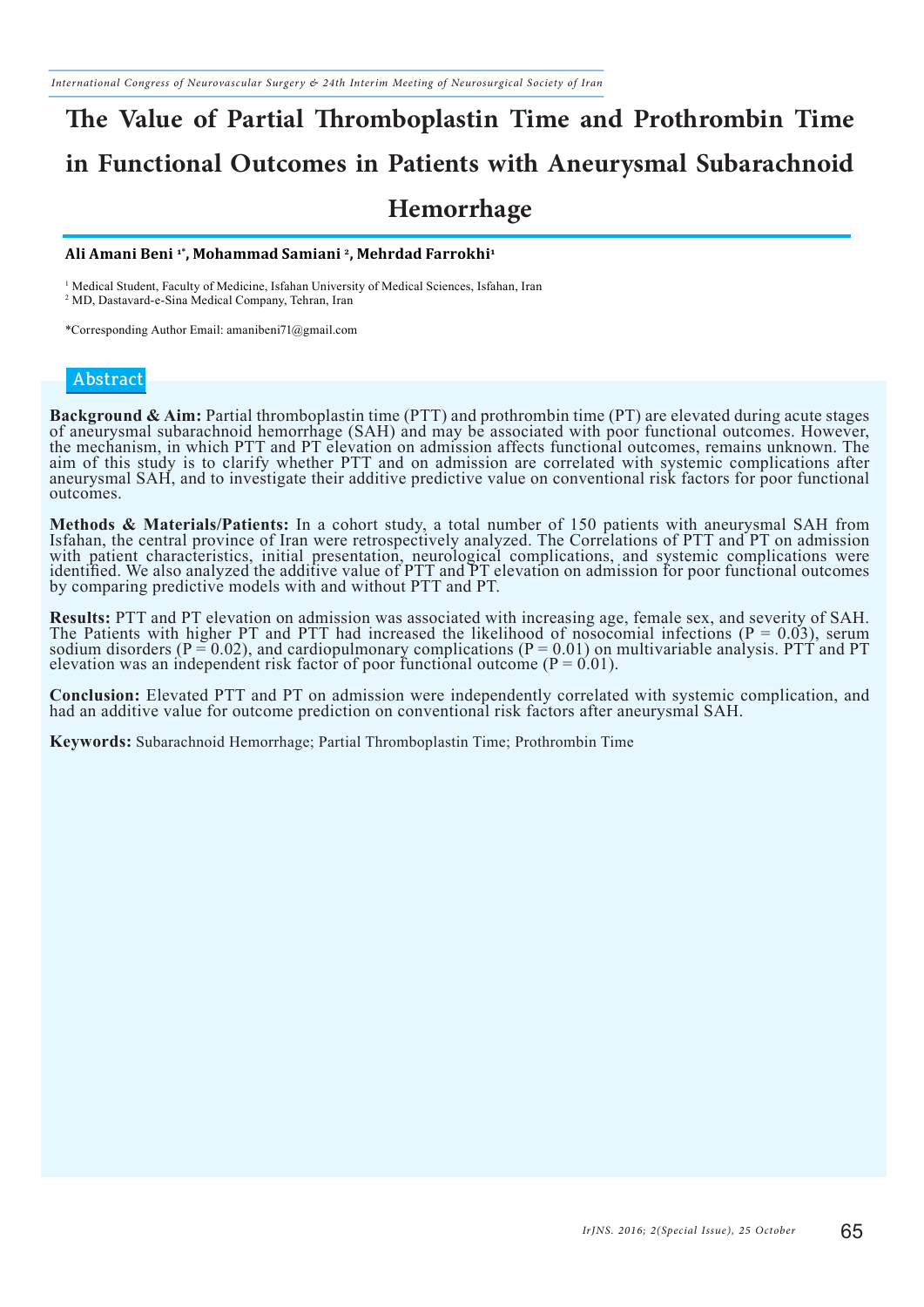### **Cavernous Hemangioma of Cavernous Sinus, Report of 3 Cases**

**Guive Sharifi 1\*, Mohammad Hallajnejad 1, Amirarsalan Amin 1, Mahmood Yazdanpanahi 1, Omidvar Rezaee 1**

<sup>1</sup> Loghman Hakim Hospital, Shahid Beheshti University of Medical Sciences, Tehran, Iran

\*Corresponding Author Email: gibnow@yahoo.com

#### **Abstract**

Cavernous hemangiomas which occur within the cavernous sinus, are different from cerebral cavernous malformations (CMs) clinically, on imaging studies, and in their response to treatment. Cavernous hemangiomas very rarely occur

in the cavernous sinus and are difficult to diagnose preoperatively. We have studied 3 cases of cavernous hemangioma of cavernus sinus. In one case there was a huge intracranial cavernus hemangioma with exracranial invasion to the skin. We discussed the sign and symptoms, radiologic features, surgical technique and outcome of patients.

**Keywords:** Cavernous Malformation; Cavernous Sinus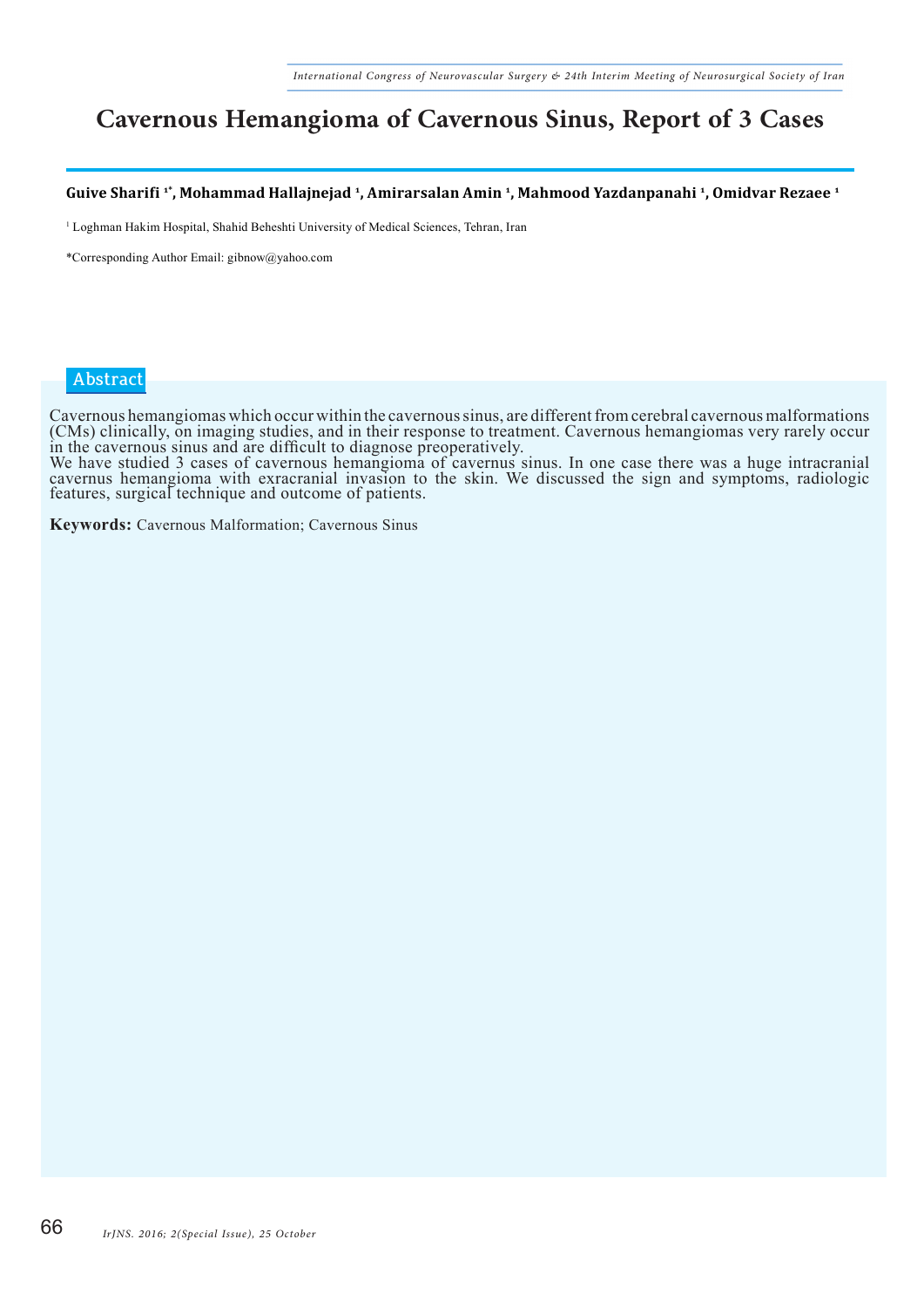# **The Utility of Dual-Energy Computed Tomographic Angiography for the Evaluation of Brain Aneurysms after Surgical Clipping: A Prospective Study**

#### **Parviz Dolati 1\*, Daniel Eichberg 2, John H. Wong 3, Mayank Goyal 3**

<sup>1</sup> Beth Israel Deaconess Medical Center, Department of Neurosurgery, Harvard Medical School, Boston, Massachusetts, USA

2 Brigham and Women's Hospital, Department of Neurosurgery, Harvard Medical School, Boston, Massachusetts, USA

<sup>3</sup> University of Calgary, Department of Neurosurgery, Calgary, Alberta, Canada

\*Corresponding Author Email: pdolati@bidmc.harvard.edu

#### **Abstract**

**Background & Aim:** The purpose of this prospective study was to compare a novel dual-energy CTA (DECTA) method for the post operative assessment of clipped brain aneurysms to detect aneurysm remnants and parent artery patency, with catheter-based digital subtraction angiography (DSA).

**Methods & Materials/Patients:** Patients who underwent microsurgical cerebral aneurysm repair were prospectively evaluated after surgery by both DECTA and conventional DSA. CTA was performed using a novel dual-energy method with single source and fast kilovoltage switching (Gemstone Spectral Imaging, GSI). DSA was performed by using biplanar cerebral angiography. An experienced neuroradiologist and neurosurgeon both blinded to the original radiological results reviewed the images.

Results: Patients who underwent microsurgical cerebral aneurysm repair were prospectively evaluated after surgery<br>by both DECTA and conventional DSA. CTA was performed using a novel dual-energy method with single source and fast kilovoltage switching (Gemstone Spectral Imaging, GSI). DSA was performed by using biplanar cerebral angiography. An experienced neuroradiologist and neurosurgeon both blinded to the original radiological results reviewed the images.

**Conclusion:** Dual energy CTA is a promising non-invasive alternative to conventional catheter-based angiography for the identification of aneurysm remnants and assessment of adjacent arteries following the surgical clippi brain aneurysms treated by two or fewer clips. It allows for far more rapid image acquisition than DSA, and is more cost effective; moreover, it is widely available at clinical centers.

**Keywords:** Aneurysm Clipping; Computed Tomographic Angiography (CTA); Digital Subtraction Angiography (DSA); Dual Energy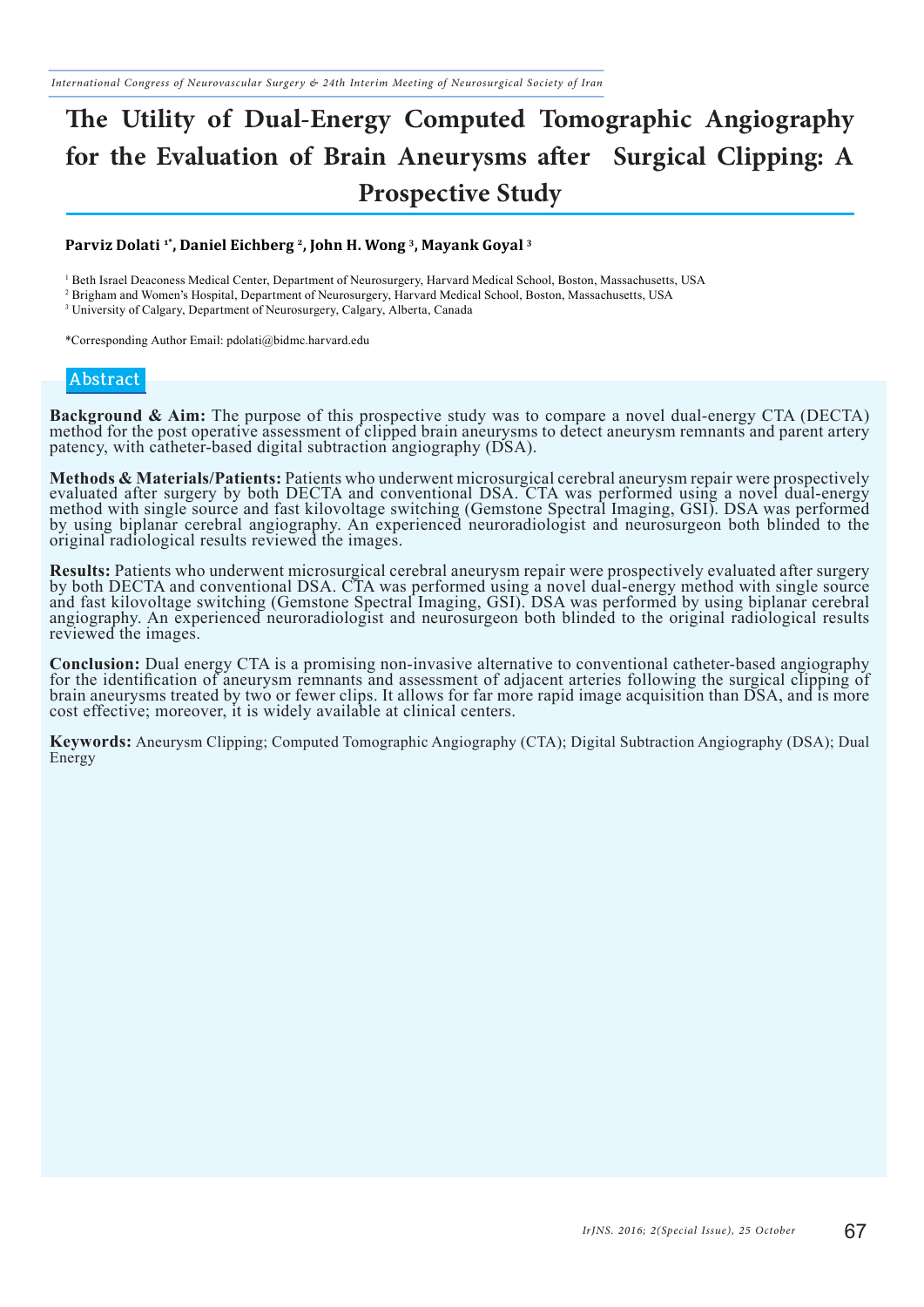### **Cavernous Malformation of Anterior Perforating Substance Presented**

### **as Olfactory Epilepsy and Sudden Paresis**

#### **Guive Sharifi 1\*, Mohammad Hallajnejad 2, Ali Mousavinejad 2, Amirarsalan Amin 2, Omidvar Rezaee 3**

<sup>1</sup>Associate Professor of Neurosurgery, Loghman Hakim Hospital, Shahid Beheshti University of Medical Sciences, Tehran, Iran

- <sup>2</sup> Resident of Neurosurgery, Loghman Hakim Hospital, Shahid Beheshti University of Medical Sciences, Tehran, Iran
- 3 Professor of Neurosurgery, Loghman Hakim Hospital, Shahid Beheshti University of Medical Sciences, Tehran, Iran

\*Corresponding Author Email: gibnow@yahoo.com

#### **Abstract**

**Background & Aim:** Olfactory epileptic auras are rare, constituting about 0.9% of all auras, and are typically considered unpleasant. They have usually been associated with tumors, but, in some recent studies, they have n In very rare condition it can be associated with cavernous malformation that is located at olfactory pathway.

Methods & Materials/Patients: A young man presented with acute mild right hemiparesis and history of transient<br>unpleasant odor for several years. Imaging shows a heterogeneous interparancymal hemorrhage in medial temporal lobe compatible with anterior perforating substance area.

Results: The patient underwent surgery and a small rubbery mass totally resected. Hisopathologic sytudy confirmed cavernous malformation. 3 months after surgery, hemiparesis completely recovered and olfactory epileptic was repeated.

**Conclusion:** This report shows olfactory epilepsy as an unusual presentation of cavernoma. Regarding anatomy, any abnormality in olfactory pathway can be manifested as olfactory epilepsy.

**Keywords:** Olfactory; Epileptic Aura; Cavernous Malformation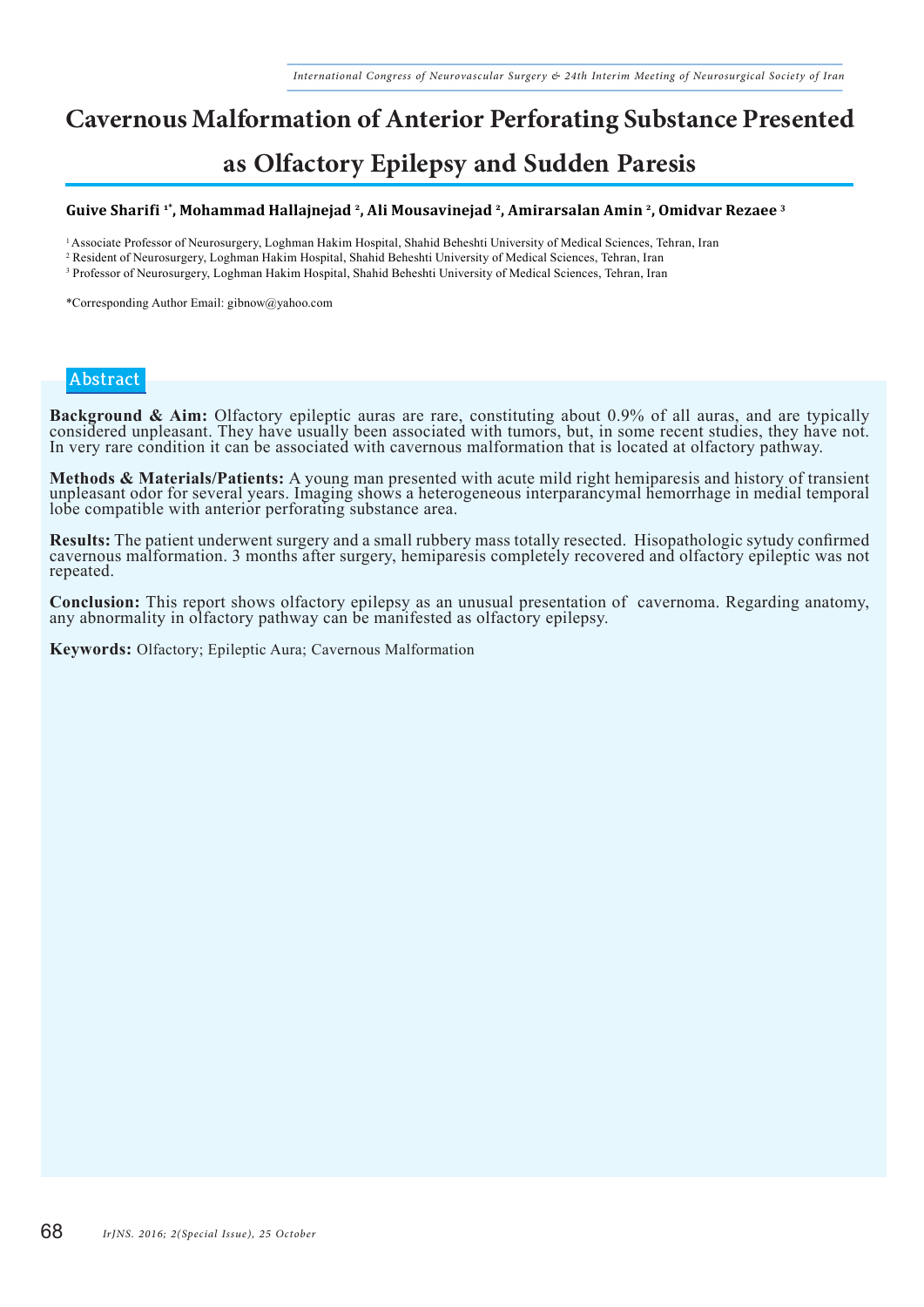# **Surgical Treatment of Vertebral Artery-posterior Inferior Cerebellar**

### **Artery Junction Aneurysms; Outcome of 4 Patients**

#### **Guive Sharifi 1\*, Mohammad Hallajnejad 2, Amirarsalan Amin 2, Armin Jahangiri babadi 2, Omidvar Rezaee 3**

1 Associate Professor of Neurosurgery, Loghman Hakim Hospital, Shahid Beheshti University of Medical Sciences, Tehran, Iran

2 Resident of Neurosurgery, Loghman Hakim Hospital, Shahid Beheshti University of Medical Sciences, Tehran, Iran

3 Professor of Neurosurgery, Loghman Hakim Hospital, Shahid Beheshti University of Medical Sciences, Tehran, Iran

\*Corresponding Author Email: gibnow@yahoo.com

#### **Abstract**

**Background & Aim:** The management of vertebral artery-posterior inferior cerebellar artery (VA-PICA) saccular aneurysms is challenging because of anatomy and function of posterior circulation. The aim of our study was to evaluate the outcome of patients with VA-PICA saccular aneurysms after treatment.

**Methods & Materials/Patients:** This was a retrospective series of 4 patients with a VA-PICA saccular aneurysm operated at our institution.

Results: Among 4 patients, 2 patients presented with subarachnoid hemorrhage, and 2 patients had non-specific<br>presentation for aneurysms. In one case, we sacrificed nondominant vertebral artey and in 1 patient, aneurysm was ruptured during surgery and clipped but the patient died because of locked- in syndrome and pulmonary thromboembolism 3 weeks after surgery, and 3 cases were discharged without new neurological deficit.

**Conclusion:** VA-PICA aneurysms are rare and require multidisciplinary management. Microsurgical treatment should be discussed when the PICA originates from the aneurysmal neck and when aneurysm is located at domianant vertebral artery.

**Keywords:** Vertebral; Artery; Posterior Inferior Cerebellar Artery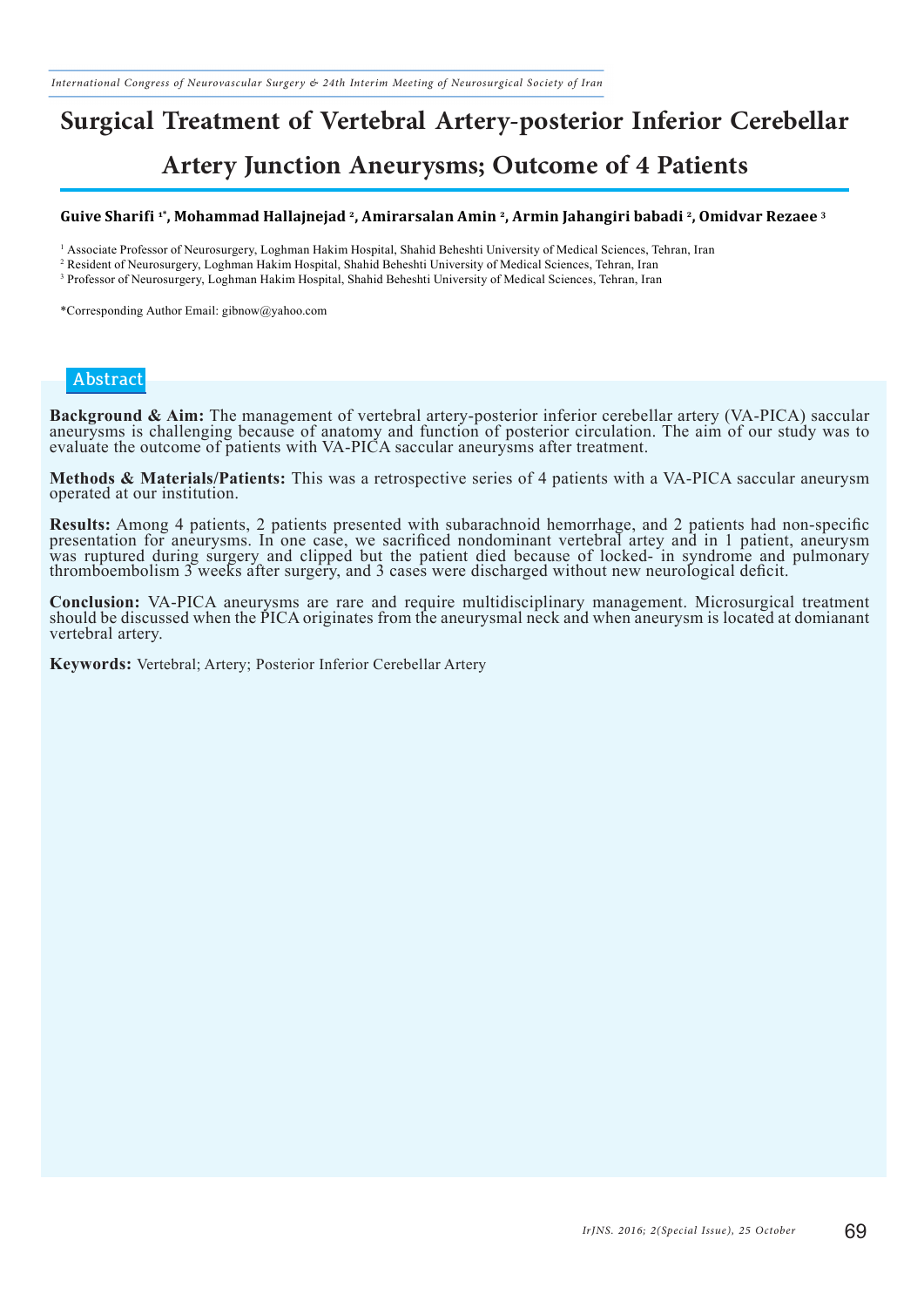### **Hemorrhagic MCA Aneurysm Mimicking Brain Mass**

#### **Saleh Rasras 1\*, Reza Bahrami Ilkhchi 1**

1 Department of Neurosurgery, Ahvaz Jundishapur University of Medical Sciences, Ahvaz, Iran

\*Corresponding Author Email: dr.rasras@gmail.com

#### **Abstract**

A 53 year old Iraqi man with headache and right hemiparesis was evaluated with brain CT scan and MRI. In imaging hemorrhagic mass was found in left frontotemporal heterogeneous hemorrhage and peripheral edema in CT scan and mix hyperintence to isointence signal in T1 imaging and mix hypointence to hyperintence signal in T2 imaging. He referred for surgery with primary diagnosis of brain tumor. In brain CT angiography a MCA bifurcating aneurysm with superior projection was found and then, with left pterional approach, clipping was done. He was discharged 1 week later with good recovery in follow-up.

Vascular evaluation is necessary in hemorrhagic mass for vascular etiology.

**Keywords:** Headache; Hemiparesis; CT Scan; MRI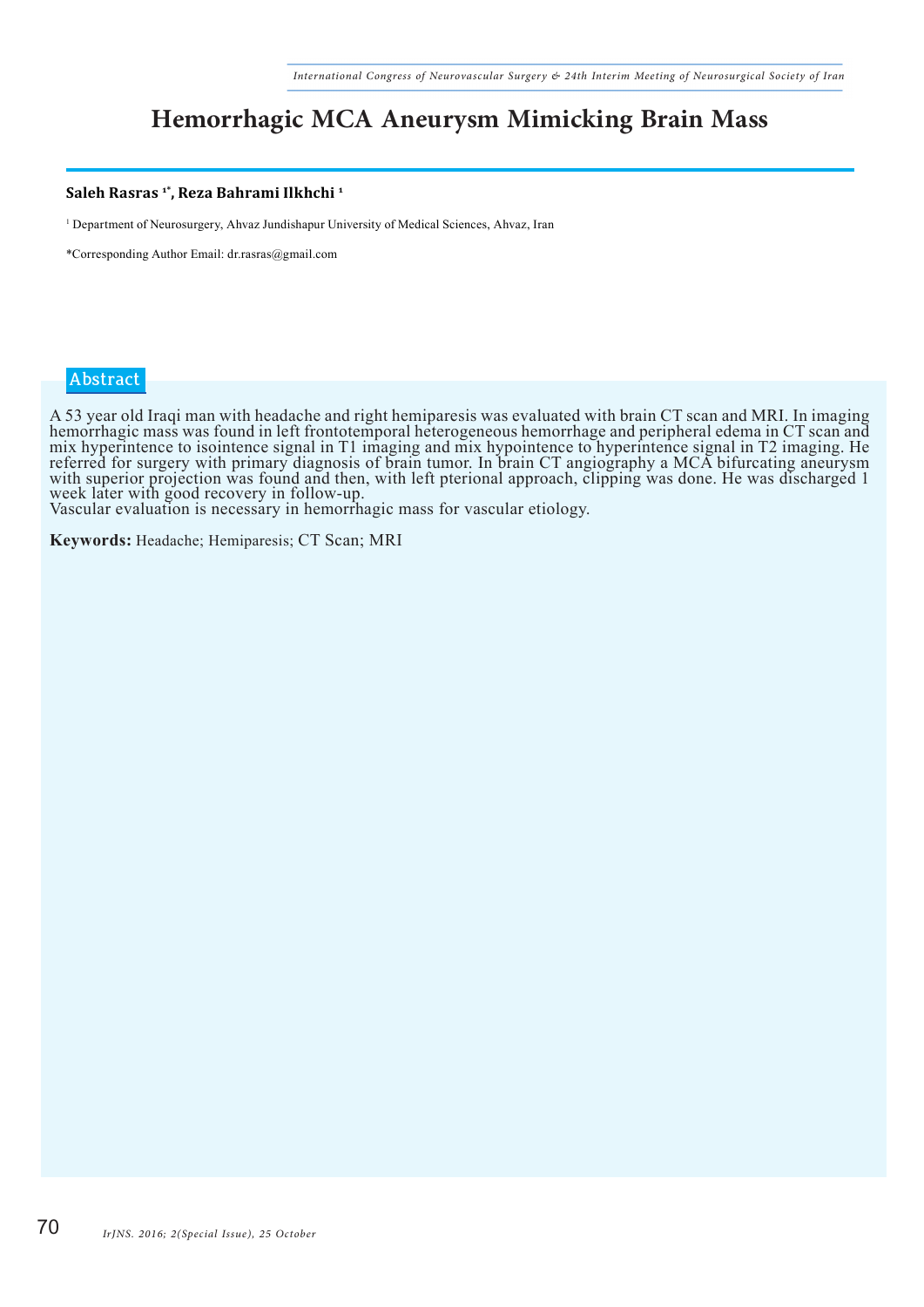# **The Assessment of Clinical Benefits and Accuracy of the**

### **Neuronavigation in Neurosurgery**

#### **Parviz Dolati 1, Edward Laws, Ossama Al-Mefty, Alexandra Golby**

<sup>1</sup> Beth Israel Deaconess Medical Center, Department of Neurosurgery, Harvard Medical School, Boston, Massachusetts, USA

\*Corresponding Author Email: pdolati@bidmc.harvard.edu

#### **Abstract**

**Background & Aim:** Neuronavigation improves intraoperative topographical orientation in neurosurgery. We wanted to have better definition of practical value of this technique in relation to the pathology operated on and t types of cranial and spinal surgery which may benefit the most from it.

Methods & Materials/Patients: Twenty-five patients with pituitary tumors, 14 Trigeminal Neuralgia (TN), 6 with<br>Hemifacial Spasm (HFS), 10 patients with the skull base tumors, 4 vascular cases, and 30 patients with spinal problem requiring the spinal instrumentation underwent preoperative 3TMRI, which included thin-sectioned 3D space T2, 3D Time of Flight and MPRAGE sequences for brain cases and Thin-sectioned CT scan in spinal cases. An independent expert neuroradiologist reviewed images. Imaging sequences were loaded in BrainLab iPlanNet or Stryker for segmentation and pre-op planning. After the patient`s registration at the intra-op neuronavigation system and surgical exposure, each segmented neural or vascular element was validated by manual placement of the navigation probe. In cases of pituitary tumors, the pulses of the bilateral ICA were confirmed via using microdoppler.

**Results:** In skull base tumors, strong correspondence between image-based segmentation and microscopic view was found at the surface of the tumor and tumor-normal brain interfaces in all cases. The accuracy of the measure was  $0.45 + 0.21$  mm (mean + SD). In TN and HFS, Perfect correspondence was found between image-based segmentation and endoscopic and microscopic images and videos (Dice coefficient of 1). Measurement accuracy was  $1+/-0.21$  mm (mean  $\hat{+}-SD$ ). Pre-operative segmentation of the ICA and cavernous sinus matched with the intra-operative endoscopic and micro-Doppler findings in all cases. The measurement and directional errors were less than 1 mm in cases of spinal instrumentation. Radiation dose was significantly less when using navigation in spinal instrumentation.

This information reassured the surgeon and prevented from vascular injury intraoperatively. Preoperative segmentation of the related cranial nerves was possible in 80% of cases and helped the surgeon localize the involved cranial nerves in all cases.

Conclusion: Neuronavigation, especially with image-based pre-operative vascular and neural element segmentation<br>with 3D reconstruction is highly informative preoperatively and could increase the vigilance of neurosurgeons preventing from neurovascular injuries during different varieties of neurosurgical cases. It significantly increases the accuracy of pedicular screw and decreases the radiation dose. Additionally, the accuracy found in this study is superior to previously reported measurements. This recommendation applies to any neurosurgeon familiar with the technique and managing neurosurgical cases requiring precise topographical orientation where normal anatomic landmarks are missing.

**Keywords:** Neuronavigation; Neurosurgery; Benefit; Clinical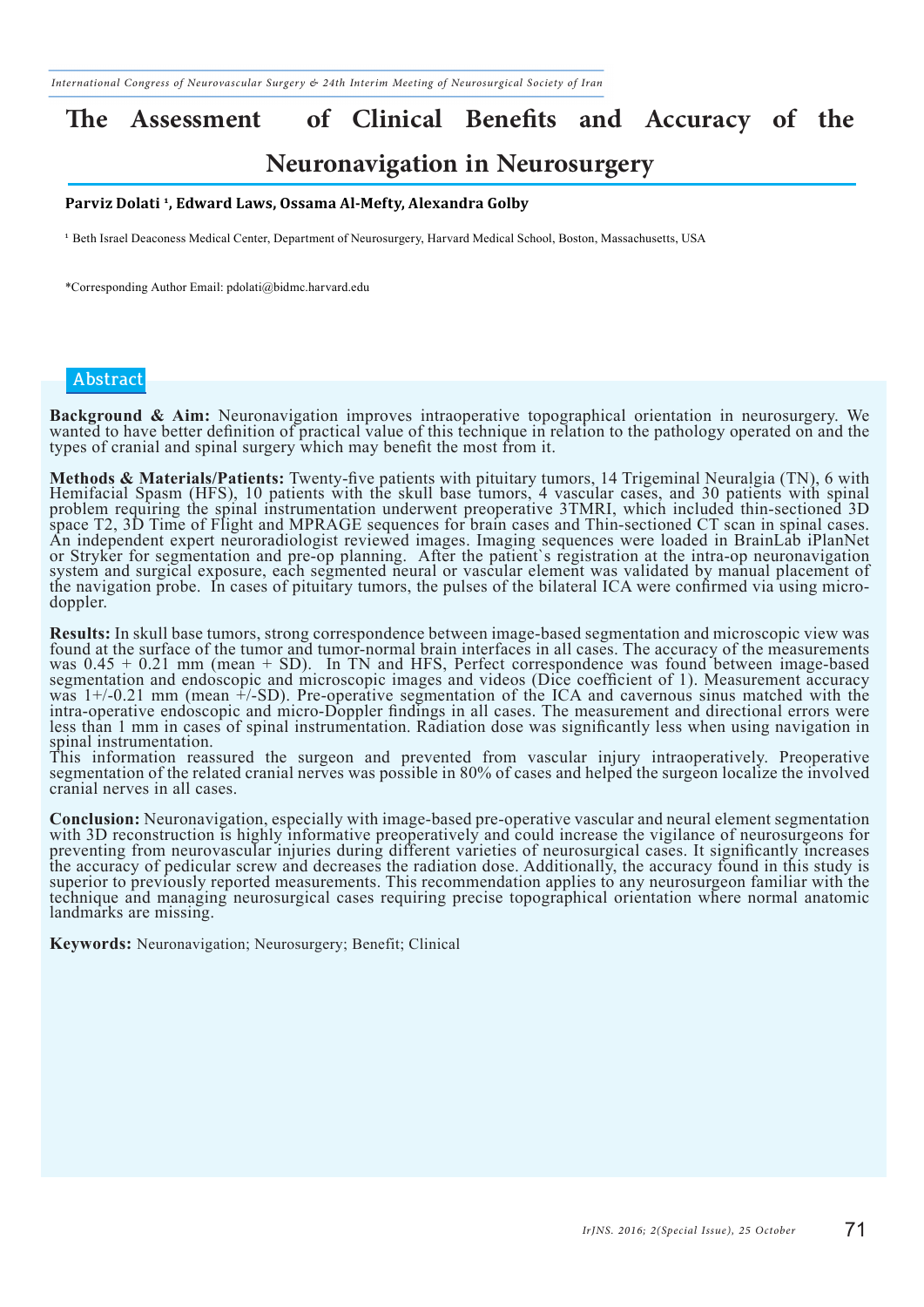### **Cavernous Malformation of Upper Midbrain Presented as Horrorand**

### **Sympathetic over Discharge**

#### **Guive Sharifi 1\*, Mohammad Hallajnejad 2, Ali Mousavinejad 2, Amirarsalan Amin 2, Omidvar Rezaee 3**

<sup>1</sup>Associate Professor of Neurosurgery, Loghman Hakim Hospital, Shahid Beheshti University of Medical Sciences, Tehran, Iran

2 Resident of Neurosurgery, Loghman Hakim Hospital, Shahid Beheshti University of Medical Sciences, Tehran, Iran

3 Professor of Neurosurgery, Loghman Hakim Hospital, Shahid Beheshti University of Medical Sciences, Tehran, Iran

\*Corresponding Author Email: gibnow@yahoo.com

#### **Abstract**

Background & Aim: Recent advances in microsurgical techniques facilitate surgical resection of brainstem lesions, which were previously considered inoperable. In this article we have presented a usual presentation for cave malformation of upper midbrain and explain our surgical approach for her.

Methods & Materials/Patients: A 13-year-old girl presented with a history of acute progressive quadriparesis.<br>On magnetic resonance imaging, a relatively large cavernoma involved the upper midbrain. After recovery, she experienced attacks of hypertension, tachycardia, horror and agitation and hyperhydrosis. We operated her through transallosal-transinterfornicial approach.

**Results:** The total removal of the lesion was achieved and the histopathological findings were consistent with a cavernoma. The preoperative signs and symptoms were noticed 3 months after surgery without new neurological deficit.

**Conclusion:** This report shows unusual presentation of brain stem cavernoma and show direct surgical removal of a cavernous hemangioma in the midbrain via this approach and can be useful in some cases that may be unavaila through classic approach to upper midbrain.

**Keywords:** Microsurgical; Resection; Brainstem Lesions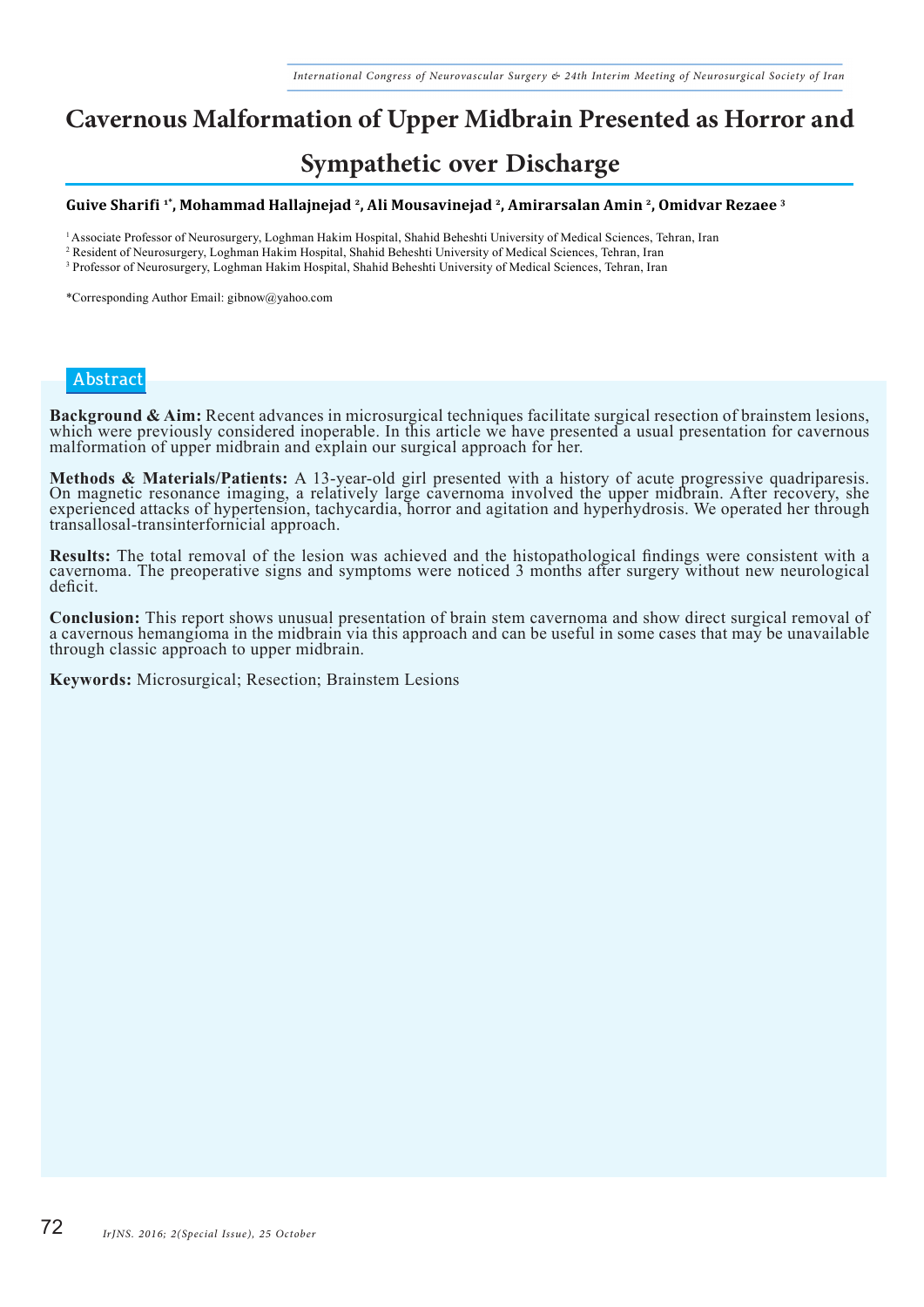### **The Endoscopic Management of Pineal Region Tumors and Associated Hydrocephalus in Loghman Hakim Hospital between 2009 and 2013**

**Kaveh Ebrahimzadeh 1\*, Mohammad Samadian 1, Mohammad Hallajnejad 1, Amirarsalan Amin 1, Omidvar Rezaee 1**

1 Loghman Hakim Hospital, Shahid Beheshti University of Medical Sciences, Tehran, Iran

\*Corresponding Author Email: dr.kavehebrahimzadeh@gmail.com

#### **Abstract**

**Background & Aim:** Obtaining an adequate tissue sample for histological diagnosis is an important aspect of treatment planning for pineal region tumors. Open craniotomy can be applied; however, the risk of permanent associated morbidity approaches 10%. Stereotactic biopsy sampling is a less invasive technique, but sampling error, due to the heterogeneous nature of tumors in the region, has been noted to be a significant problem. Neither of these procedures, however, especially addresses hydrocephalus associated with mass in this area.

Methods & Materials/Patients: This study is a type of studies collection case-series and the Hospital Base. All of the patients with hydrocephalus were diagnosed with physical examination and imaging techniques ventriculom Tumor markers such as alpha fetoprotein and human chorionic gonadotrophin beta of blood samples of patients are captured. In this case, the negative markers of patients undergoing surgery of neuroendoscopy were noted. Outcome of surgery included bleeding, infection, mortality, need for open surgery, and the need for shunt insertion in hydrocephalus patients. Symptoms before discharge were considered and included in the data collection forms.

**Results:** ETV and biopsies were carried out in 25 patients (10 women and 15 men) with tumors of the pineal with hydrocephalus, with a median age of 18 years and mean age of 25  $\pm$  19/3years (minimum 5 and maximum 65 years). 16 patients (64%) had no complications during and after ETV surgery did not show, 9 patients (36%), intraoperative and postoperative complications in patients follow up were different. In this study, mortality rate was zero. 12 patients (48%) of patients with germ cell tumors, gliomas, 10 patients (40%) and 3 patients (12%) had ependymoma.

**Conclusion:** Due to the lack of mortality in the patients and the reduction of the side effects during and after the use of the surgical technique ETV, this technique can be a safe method of surgery in the pineal gland tu by hydrocephalus.

**Keywords:** Endoscopy; Pineal; Tumor; ETV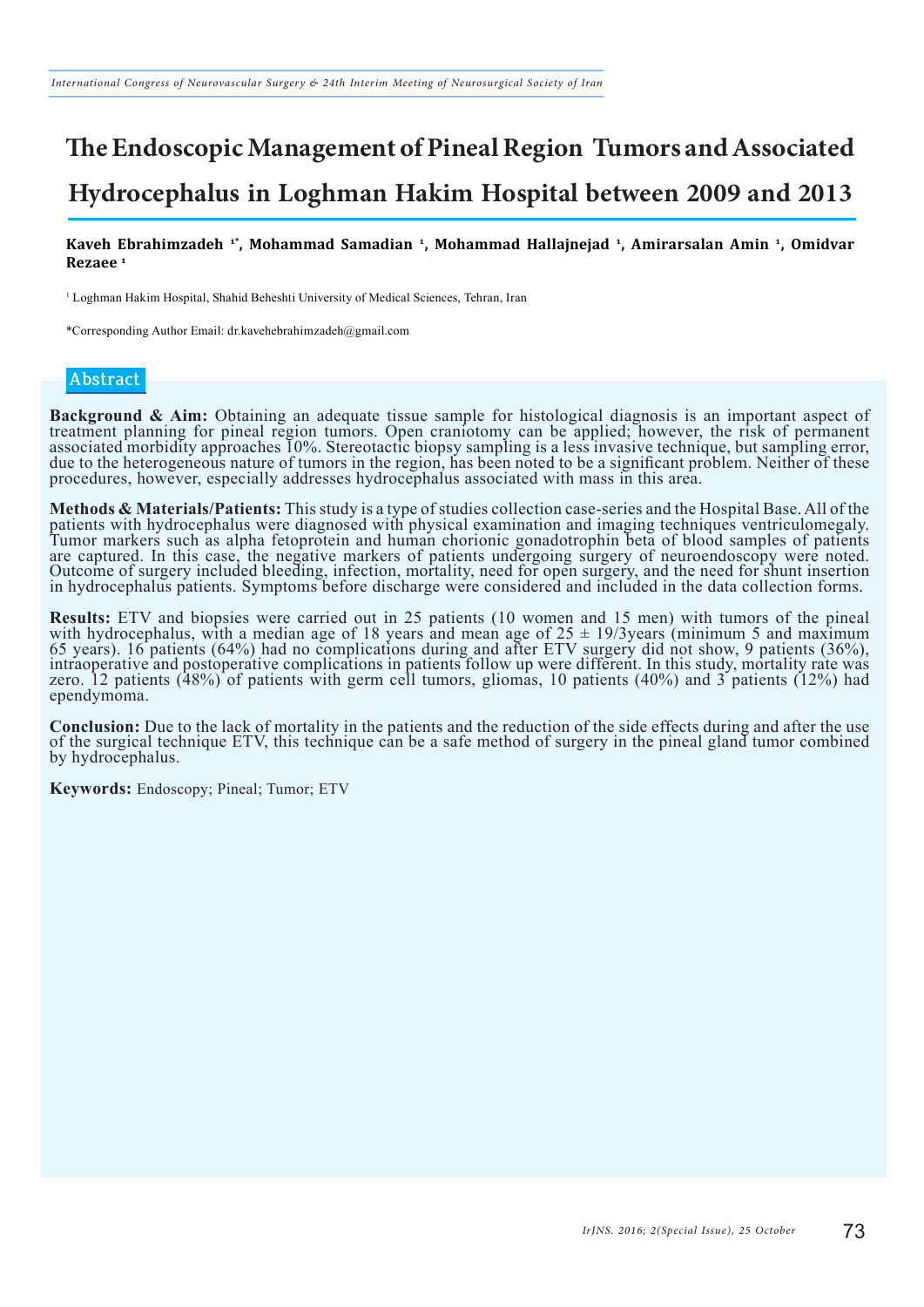### **Challenges in Treatment of Carotid-ophthalmic Aneurysms; the Report of 2 Cases**

**Kaveh Ebrahimzadeh 1\*, Mohammad Hallajnejad 1, Reza Jabbari 1, Amirarsalan Amin 1, Omidvar Rezaee 1**

1 Department of Neurosurgery, Loghman Hakim Hospital, Shahid Beheshti University of Medical Sciences, Tehran, Iran

\*Corresponding Author Email: dr.kavehebrahimzadeh@gmail.com

#### **Abstract**

**Background & Importance:** Aneurysms of the carotid-ophthalmic artery present unique challenges to cerebrovascular neurosurgeons given their proximity to vital anatomic structures. Surgical clipping of ophthalmic segment aneurysms is more technically challenging than the other anterior circulation aneurysms.

**Case Presentation:** We reported 2 cases of ophthalmic artery aneurysm with 2 different presentations; one of them presented with subarachnoid hemorrhage and the other was an incidental finding in MRI.

**Conclusion:** Surgical approach and techniques used during operation and its complication and challenges about decision making and choosing best treatment were studied.

**Keywords:** Aneurysm; Carotid-ophthalmic Artery; Cerebrovascular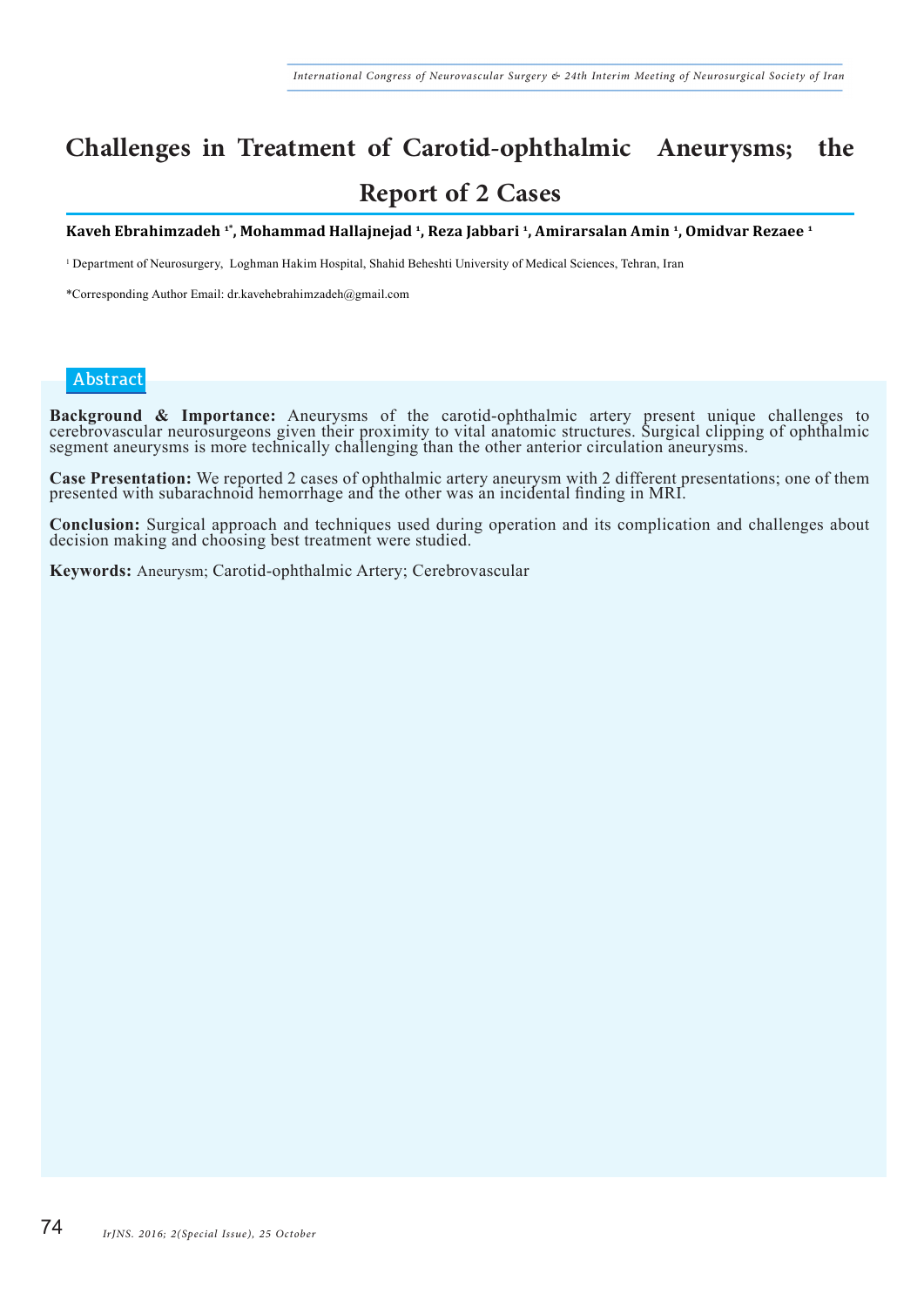# **Study of Cerebral Venous Sinus Thrombosis Patients with Interventional**

### **rtPA Method at Mashhad University of Medical Sciences**

#### **Mohammadreza Sobhani 1, Humain Baharvahdat 2\*, Payam Sasannejad 1, Kavian Ghandehari 1, Hamzeh Dehghanizadeh 2**

<sup>1</sup> Department of Neurology, Mashhad University of Medical Sciences, Mashhad, Iran <sup>2</sup> Department of Neurosurgery, Mashhad University of Medical Sciences, Mashhad, Iran

\*Corresponding Author Email: Baharvahdath@mums.ac.ir

#### **Abstract**

**Background & Aim:** CVST is a neurologic emergency that leads to high morbidity and mortality. There is no approved definite therapeutic approach for CVST patients, but interventional rtpa injection is one of the methods, which is still under investigation.

**Methods & Materials/Patients:** Three patients with refractory CVST(patients with no clinical or imaging improvement after 48 hours of anticoagulant therapy) from October 2014 to May 2015 underwent the intrasinusal rtPA injection.

**Results:** One of the patients fully recovered, one patient died and one of them has been in persistent vegetative state.

**Conclusion:** Investigations around the world shows contradictory outcomes in morbidity and mortality, and it seems it needs further investigations especially in refractory patients.

**Keywords:** CVST; rtPA; Intervention; Mashhad University of Medical Sciences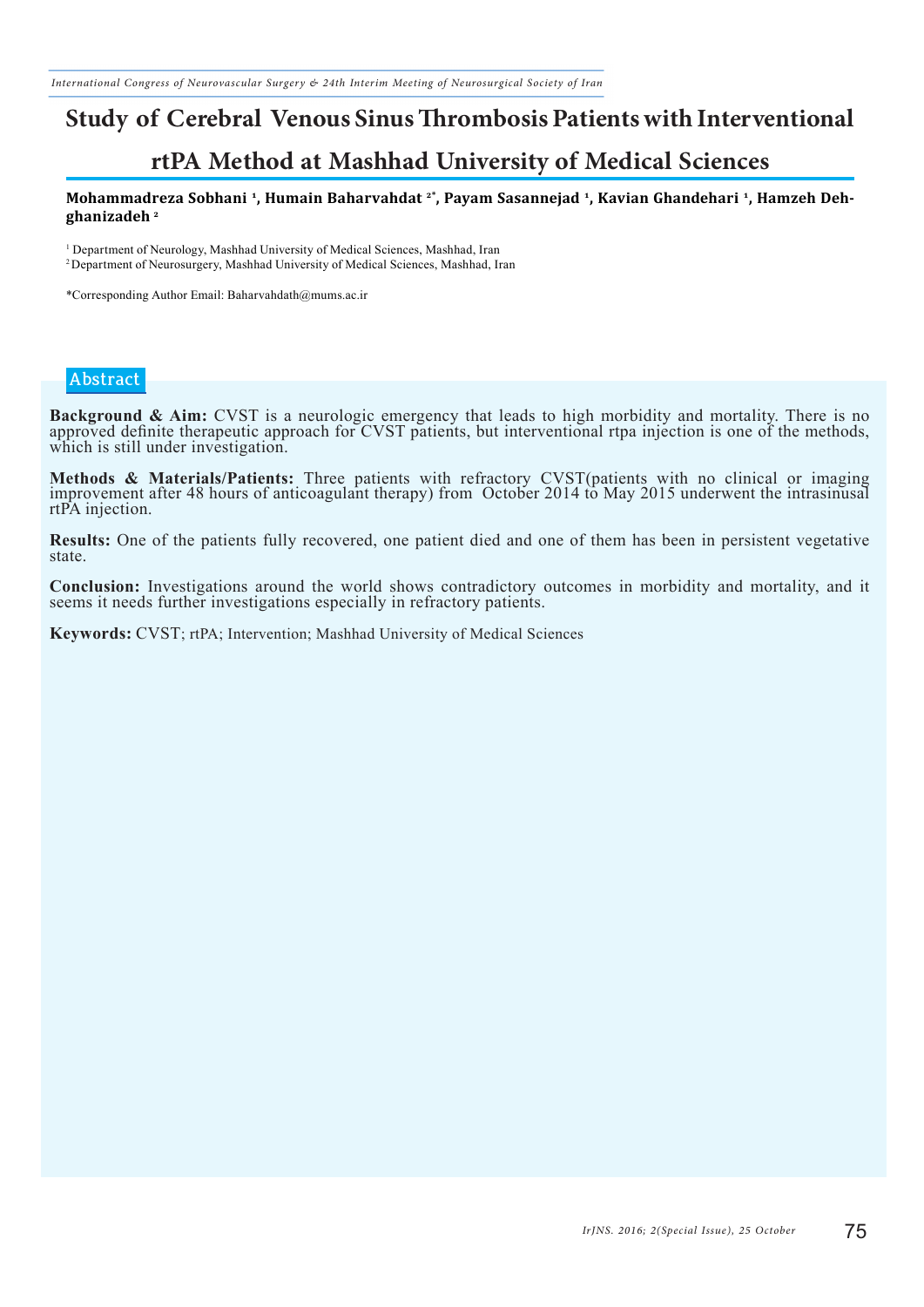### **Decision-making for Diagnosis and Management of Hemorrhagic Cystic Lesions in Eloquent Area of the Brain**

#### **Mohsen Benam 1\*, Eshagh Bahrami 1, Mansour Parvaresh 1, Maziar Azar 1, Hessam Rahatlou 1, Alireza Azimi 1**

1 Neurosurgery Department, Rasool-akram Complex, Iran University of Medical Sciences, Tehran, Iran

\*Corresponding Author Email: mohsen.benam@yahoo.com

#### **Abstract**

**Background and Importance:** Eloquent areas of the brain are classically defined as the part of the brain and the brain-stem which cannot be easily manipulated because of the high possibility of the development of one or s new neurologic deficits or even life-threatening complications.

An example of an eloquent area is the anteromedial part of the posterior-fossa (CPA - premeatal region) which is composed of compactly aggregated vital structures, including cardio-respiratory centers, long tracts and cranial nerves nuclei. The development of a cystic hemorrhagic lesion of any size in the posterior-fossa (if tolerated by the patient before diagnostic and therapeutic maneuvers) will be potentially fatal if any careless manipulation is done. We want to present our case and also recommend a logical step-wise approach to reach a fruitful outcome.

Case presentation: A 48-year-old woman referred with headache, unsteadiness, and ataxia, frequent vomiting, right-facial and sixth-nerve paresis and hearing difficulty. In her brain CT scan and MRI, a round well-defined lesion of about 8 cm3 containing fluid-fluid level without hydrocephalus was found in the left side of the brain stem premeatally. Despite the wide spectrum of differential diagnosis after excluding the vascular lesions with normal brain CT-angiography, we focused on hydatid cyst, hemorrhagic arachnoid cyst and tumor cyst; we finally decided on stereotactic aspiration and cyst wall biopsy as the best management approach, which was successfully done. We aspirated 9 mL liquefied bloody fluid and we washed the cyst with 7 mL hypertonic saline to rich the clear washed fluid. Cytological and histopathology studies were negative for malignancy and the patient recovered completely during the first day after operation and was discharged with acceptable post-op brain CT. We will follow up our patient one month later by brain MRI.

**Conclusion:** The main etiologic causes of such cystic lesions in posterior-fossa are vascular lesions, hemorrhagic arachnoid cysts and hydatid cysts; however, acoustic tumors and congenital cystic lesions should also be o consideration, which each of them has its own characteristic therapeutic options. So when we encounter any round<br>cystic lesion of the brain stem we should have in mind these differential diagnosis and we should do logical wise approach to get the best result.

**Keywords:** Eloquent Areas; Hemorrhagic; Cystic Lesions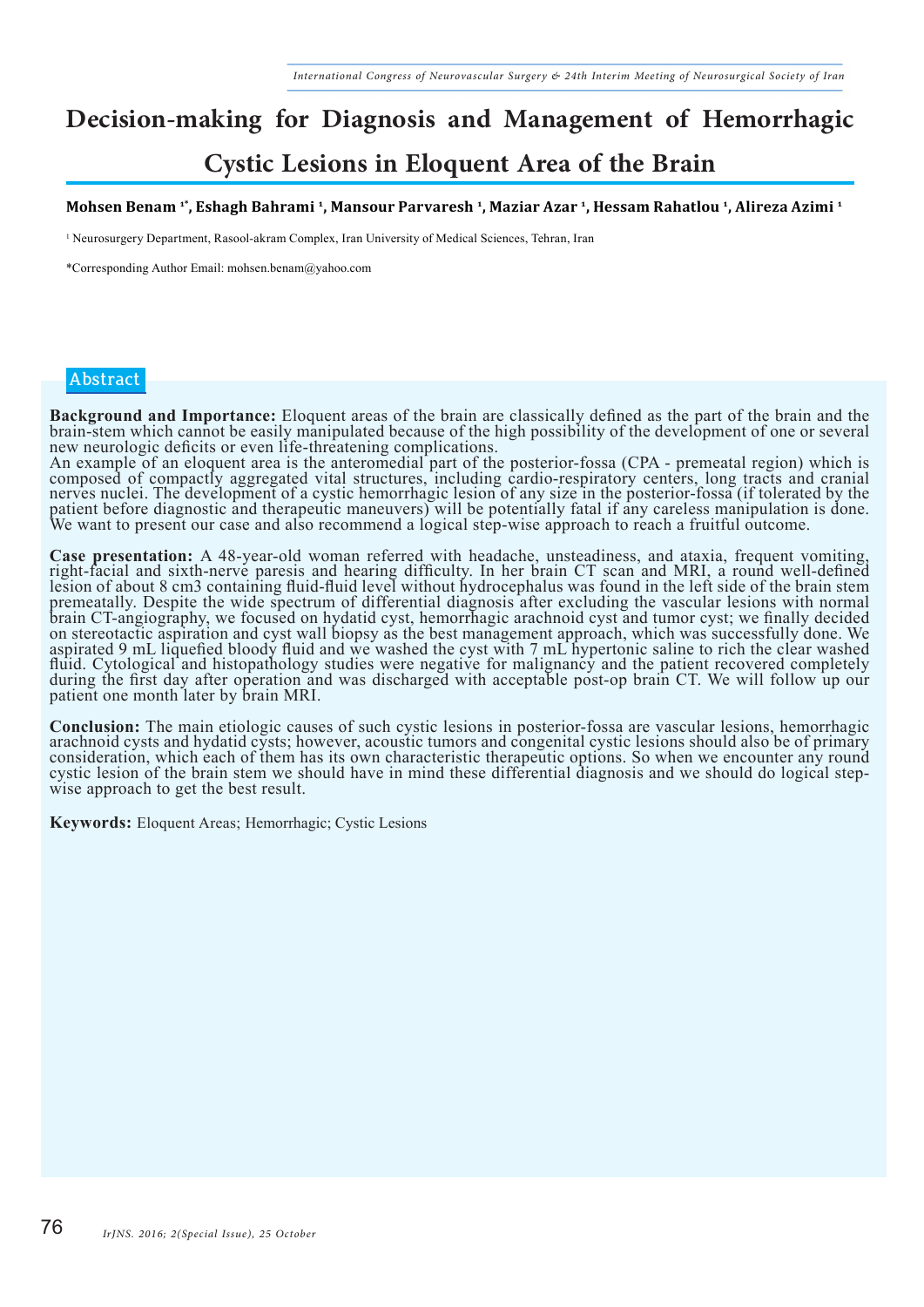## **The Utility of Dual-Energy Computed Tomographic Angiography for the Evaluation of Brain Aneurysms after Surgical Clipping: A Prospective Study**

#### **Parviz Dolati 1, Daniel Eichberg 2, John H. Wong 3, Mayank Goyal 3**

1 MD, Beth Israel Deaconess Medical Center, Department of Neurosurgery, Harvard Medical School, Boston, Massachusetts, USA 2 BA, Brigham and Women's Hospital, Department of Neurosurgery, Harvard Medical School, Boston, Massachusetts, USA <sup>3</sup> MD, University of Calgary, Department of Neurosurgery, Calgary, Alberta, Canada

\*Corresponding Author Email: pdolati@bidmc.harvard.edu

#### **Abstract**

**Background & Aim:** The purpose of this prospective study was to compare a novel dual-energy CTA (DECTA) method for postoperative assessment of clipped brain aneurysms to detect aneurysm remnants and parent artery patency, with catheter-based digital subtraction angiography (DSA).

**Methods & Materials/Patients:** Patients who underwent microsurgical cerebral aneurysm repair were prospectively<br>evaluated after surgery by both DECTA and conventional DSA. CTA was performed by using a novel dual-energy method with single source and fast kilovoltage switching (Gemstone Spectral Imaging, GSI). DSA was performed by using biplanar cerebral angiography. An experienced neuroradiologist and neurosurgeon both blinded to the original radiological results reviewed the images.

**Results:** On DSA, 8 out of 15 aneurysms (53%) had a remnant after clipping. All of these remnants were <2 mm except one. The only residual aneurysm>2 mm was clearly detected by GSI CTA. Of those 7 DSA-confirmed<2 mm remnants, 5 were detected by GSI CTA. Metal artifacts compromised the image quality in 2 cases. The sensitivity and specificity of GSI CTA for remnant aneurysm<2 mm detection in single clip-treated patients were 100%. In all patients, these were 71.4 % and 100%, respectively. GSI CTA was 100% sensitive and 77% specific to detect parent vessel compromise, with associated positive and negative predictive values of 60% and 100%, respectively.

**Conclusion:** Dual energy CTA is a promising non-invasive alternative to conventional catheter-based angiography for the identification of aneurysm remnants and assessment of adjacent arteries following surgical clipping o aneurysms treated by two or fewer clips. It allows for far more rapid image acquisition than DSA, which is more cost effective, and is widely available at clinical centers.

**Keywords:** Aneurysm Clipping; Computed Tomographic Angiography (CTA); Digital Subtraction Angiography (DSA); Dual Energy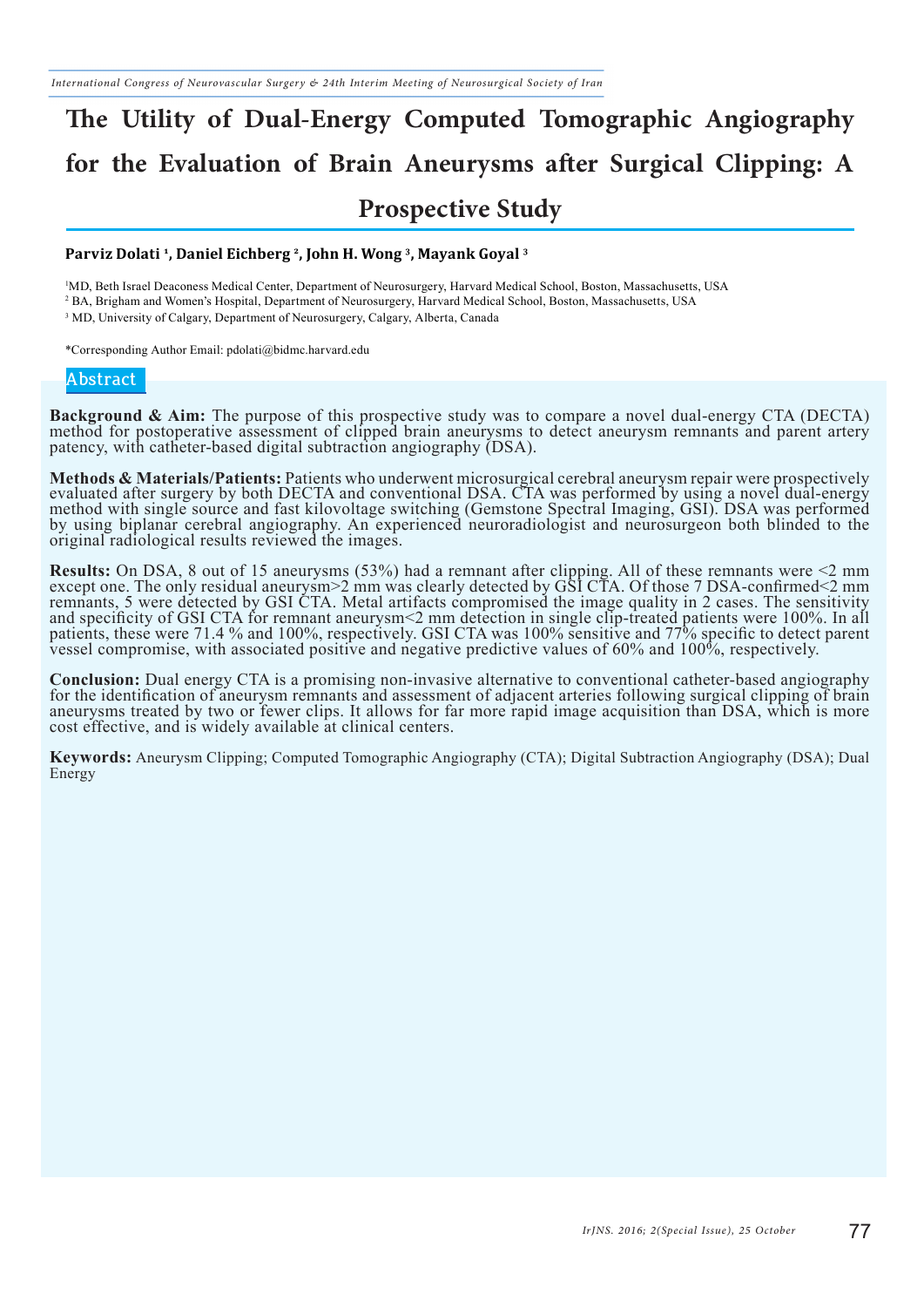### **The Rare Case of Filum Terminale Artery Aneurysm after Spinal Myxopapillary Ependymoma Surgery**

#### **Kaveh Ebrahimzadeh 1, Omidvar Rezaei 1, Muhammad Hallajnejad 1, Sina Asadi 1, Boushra Pournejad 1**

1 Department of Neurosurgery, Loghman Hakim Hospital, Shahid Beheshti University of Medical Sciences, Tehran, Iran

\*Corresponding Author Email: dr.kavehebrahimzadeh@gmail.com

#### **Abstract**

**Backgound and Importance:** Spinal myxopapillary ependymomas (MPEs) are slowly developing ependymal gliomas with preferential manifestation in young adults. Aneurysms of spinal arteries are uncommon after tumor surgery. As our knowledge, there is no report about aneurysm of feeder artery in spinal tumors.We describe a 10 year-old boy with epandymoma that developed feeder artery aneurysm after tumor resection.

**Case presentation:** A 10-year-old boy with no history of any disease referred to our center with the complaint of back pain radiated to left leg and gradually distributed to both legs. MRI, which was performed before surg showed a tumor in L2-L3 segments. The Patient underwent spinal surgery and tumor resection laminectomy and then resection of tumor during surgery. Pathological tumor evaluation revealed myxopapillary ependymoma diagnosis of tumor. Six months later, the patient came to us with back pain that radiated to both legs but whit no other neurological deficit. Performed MRI revealed a spinal mass located in L2 L3 segments (the same location of his myxopapillary ependymoma).The Second surgery and pathology study showed an aneurysm of filum terminal artery in the site of last spinal myxopapillary ependymomas surgery.

**Conclusion:** The most common site of myxopapillary ependymoma tumor in spinal cord is lumbosacral and filum<br>terminal. Aneurismal artery in filum terminal is a rare case that clinicians should consider in recurrent of low pain after tumor surgeries in spine.

**Keywords:** Spinal Myxopapillary Ependymomas; Aneurysm; Filum Terminale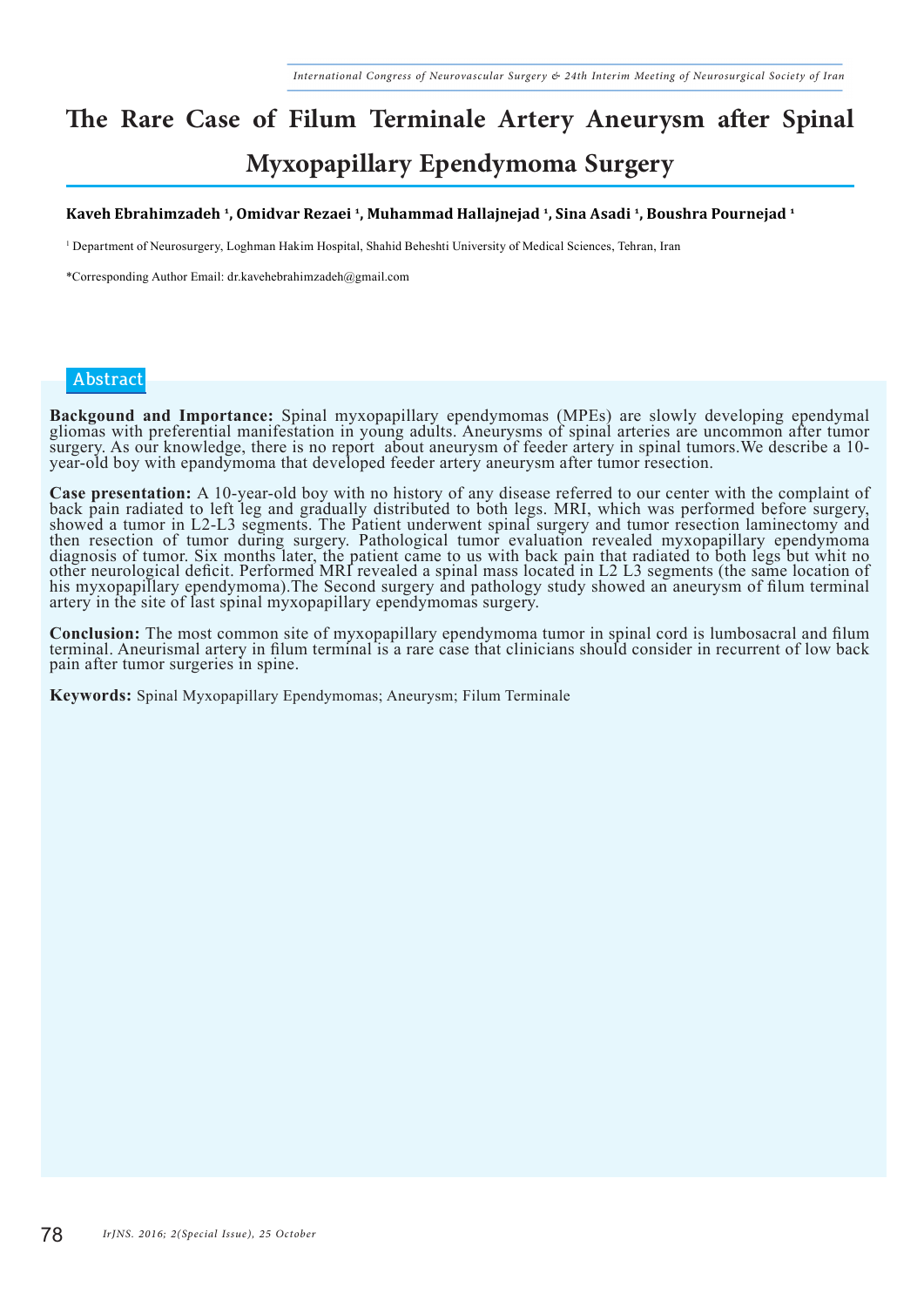### **The Assessment of Incidence Trend of Aneurysmal Subarachnoid Hemorrhage (aSAH), Five Consequent Years. Experience in Fars**

**Mohammad Jamali 1, Abdolkarim Rahmanian 1, Sulmaz Ghahramani 2\***

<sup>1</sup> MD, Department of Neurosurgery, Shiraz University of Medical Sciences, Shiraz, Iran

2 Health Policy Research Center, Shiraz University of Medical Sciences, Shiraz, Iran

\*Corresponding Author Email: sghahraman@sums.ac.ir

#### **Abstract**

**Background & Aim:** Aneurysmal subarachnoid hemorrhage (aSAH) is a ruing event with a high rate of morbidity and mortality. aSAH plays an important role in the loss of potential life as its sufferers are usually of young a aimed to investigate the incidence trend of aSAH in Fars- a large province located in the south of Iran.

Methods & Materials/Patients: In this prospective study the data of all diagnosed referred aSAH patients in Fars<br>province, were collected prospectively after the patients' admission, and after surgery anonymously. The data last national country census were used for calculation of incidence. The data were analyzed using SPSS software version 16. The significance level was set at 0.05.

**Results:** According to the official estimation of population size from March 21, 2011 to March 20, 2016 (equal to 5 successive solar years), the incidence of aSAH was 1.653, 1.701, 1.706, 1.816, 1.672 per 100000 persons respectively, and the differences were not significant (p value >0.05). The trend of incidence of aSAH was relatively stable; however, in 2014 the incidence was a little higher than that in the other years. There was no significant difference between the prevalence of risk factors in different years Diabetes Mellitus (DM) (p value= 0.51), smoking  $(p \text{ value}=0.21)$ , HTN  $(\bar{p} \text{ value}=0.19)$ ).

**Conclusion:** The Evaluation of incidence or incidence trend of aSAH in other geographical areas of Iran as a multi-center study is recommended. There is necessary to identify the major bottle necks in referring patients w primary symptoms of aSAH(which occurs as sentinel headache) and to sensitize health care workers and primary health care workers for risk of re-bleeding and even death after sentinel headache.

**Keywords:** Incidence; Subarachnoid Hemorrhage; Aneurysmal; Iran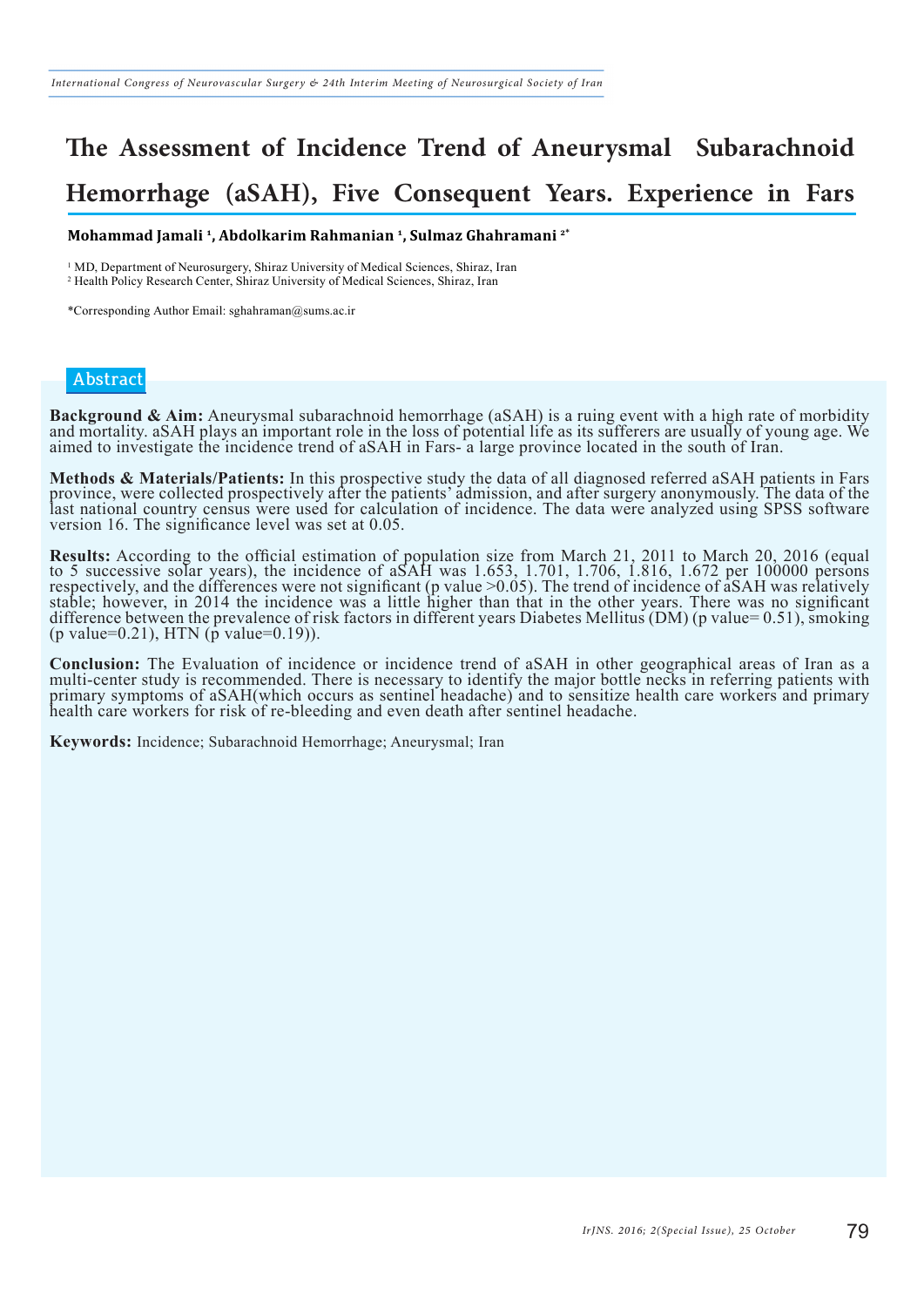### **Intraoperative Neurophysiological Monitoring in Spine Surgery in Shiraz University of Medical Sciences**

#### **Sina Salehi 1\*, Majid Reza Farokhi 2, Keivan Eghbal 3**

<sup>1</sup> Md, PhD, Shiraz Neuroscience Research Center, Shiraz University of Medical Sciences, Shiraz, Iran

2 Shiraz Neuroscience Research Center, Shiraz University of Medical Sciences, Shiraz, Iran; Department of Neurosurgery, Shiraz University of Medical Sciences, Shiraz, Iran

<sup>3</sup> Department of Neurosurgery, Shiraz University of Medical Sciences, Shiraz, Iran

\*Corresponding Author Email: sina253@gmail.com

#### **Abstract**

Intraoperative neurophysiological monitoring (IONM) is a technique which has been used to assess the functional integrity of the nervous system during the spine surgery. Using current multimodality monitoring techniques has made it possible to intraoperatively assess the functional integrity of efferent ventral spinal cord motor tracts, afferent dorsal sensory spinal cord tracts, and nerve roots that cause a reduction in postoperative neurological complications. The well-trained neuromonitoring team was able to coordinate activities with those of the surgical and anesthesia teams and to provide the surgeon feedback in the real time for preservation of the neural function during the spine surgery. Somatosensory evoked potentials (SSEPs), transcranial motor evoked potentials (Tc-MEPs) and spontaneous electromyography (sEMG) were the most frequently used modalities for spinal procedures. SSEPs assess the functional integrity of sensory pathways from the peripheral nerve through the dorsal column to the sensory cortex. The selective and specific assessment of the functional integrity of descending motor pathways, from motor cortex to peripheral muscles, is performed by using MEPs. In order to monitor selective nerve root function during spinal cord surgery, sEMG was used. In contrast to the data taken from MEPs and SSEPs, sEMG was "real-time" recording from peripheral muscles. In this study, we report the results of 10 patients who went spine surgery using intraoperative neurophysiological monitoring in Chamran Hospital, affiliated to Shiraz University of Medical Sciences.

**Keywords:** Monitoring; Neurophysiologic; Spine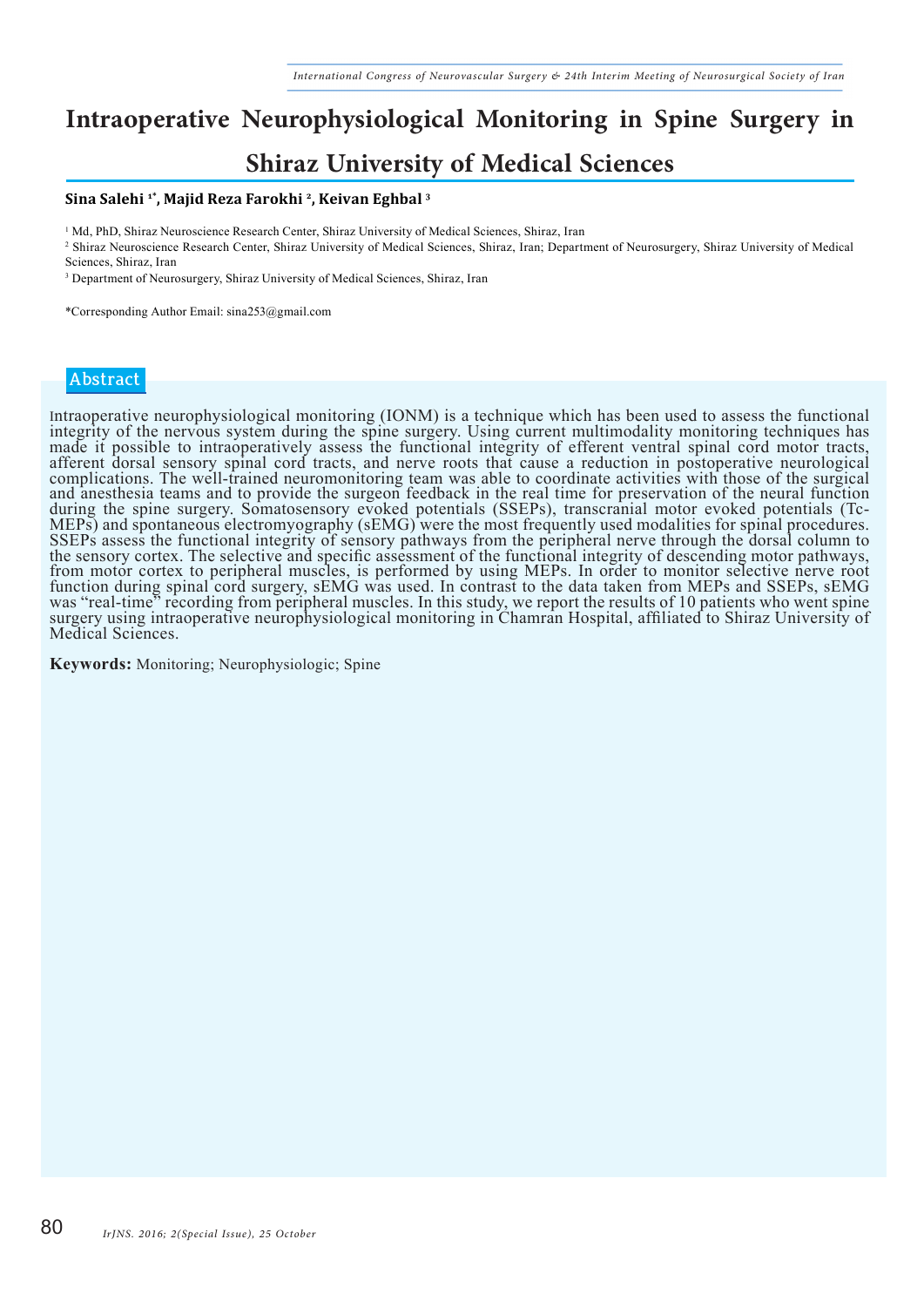*International Congress of Neurovascular Surgery & 24th Interim Meeting of Neurosurgical Society of Iran*

### **Aneurysmal Subarachnoid Hemorrhage, Surgical Results**

**Maryam Sadat Amirkalali Sijavand 1, Samira Zabyhian 1, Humain Baharvahdat 1\*, Babak Ganjeifar 1, Mehran Sedaghat 1**

<sup>1</sup> Mashhad University of Medical Sciences, Mashhad, Iran

\*Corresponding Author Email: Baharvahdath@mums.ac.ir

#### **Abstract**

**Background & Aim:** Subarachnoid hemorrhage (SAH) caused by the rupture of intracranial aneurysms is a devastating event. One of the standard and major treatments for intracranial aneurysms is craniotomy. The aim of this study was to represent the clinical results of microsurgical clipping approach in management of cerebral aneurysmal SAH in our hospital.

**Methods & Materials/Patients:** This retrospective study was conducted in 162 consecutive patients with SAH undergoing clipping of ruptured aneurysm, between March 2011 and December 2015.The following data of patients were collected from patients' charts: age, sex, the level of consciousness classified by WFNS grading, pattern of SAH in admitted CT-scan, aneurysm characteristics in CT-angiography or cerebral DSA. Modified Rankin Scale (mRs) was assessed at the discharge time and 6 months later by a postal questionnaire and telephone interview.

**Results:** In total, 131 patients (81%) had good WFNS (grade 0-3) and 31(19%) had poor WFNS. A total of 142(88%) patients had one aneurysm and 20(12%) had multiple aneurysms. Thirty-seven patients (23%) experienced complication during the surgery. In 162 patients treated by microsurgery, 19(12%) suffered from infection, 8(5%) suffered from severe vasospasm, and 21(13%) ischemia; moreover 15 patients (9%) underwent external ventricular drain (EVD). Twelve patients (7%) had hydrocephalus and 9(6%) required a ventriculo-peritoneal shunt for the management of hydrocephalus. In total, 110 patients (68%) had good prognosis (mRs 0-2) and 52(32%) had poor outcome. Out of 131 patients with good WFNS, 84% had good mRs. Twenty five patients (15%) died. The poor outcome was associated with poor WFNS, occurrence of ischemia, and high modified Fisher.

**Conclusion:** This study showed that patients with WFNS grade 0-3 aneurysms could undergo successful clipping microsurgery after SAH.

**Keywords:** Aneurysm; SAH; Surgery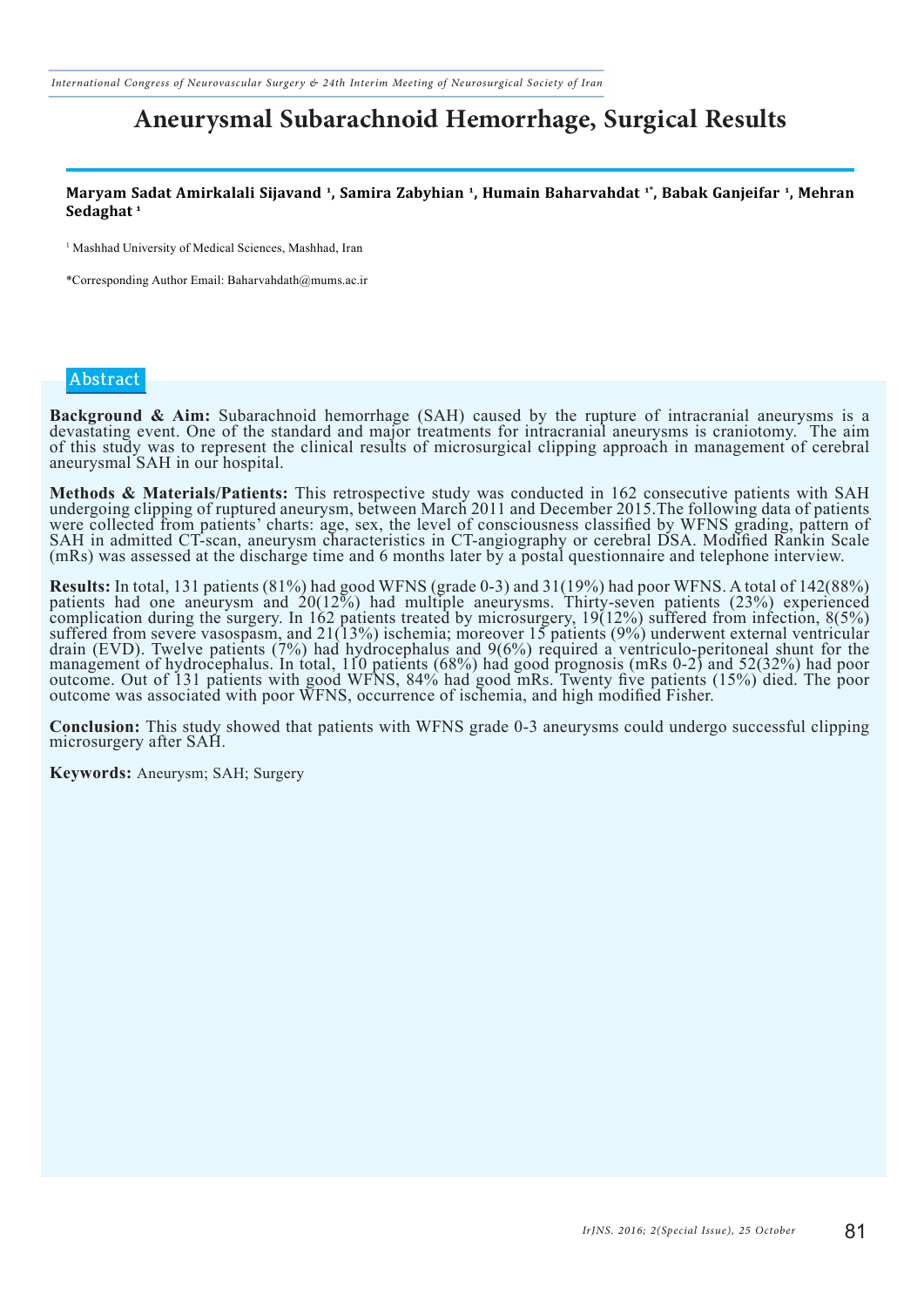### **ICG Angiography of Cerebral Vessels in Cadaver with the Hand-made**

### **Device**

#### **Amir Azarhomayoun 1\*, Mohsen Nouri 1**

<sup>1</sup> Tehran University of Medical Sciences, Tehran, Iran

\*Corresponding Author Email: dr.azarhomayun@gmail.com

#### **Abstract**

Background & Aim: Neuroanatomical and microsurgical training have become an important part of neurosurgical training. The knowledge of the complex anatomy of the cerebral vasculature coupled with a precise and accurate microsurgical technique is the mainstay for success in cerebrovascular surgery. ICG is a valuable tool to assess intraoperative details in vascular neurosurgical procedures.The objectives of this study were to use ICG angiography to image cadaver brain vascular system.

**Methods & Materials/Patients:** The fresh brain of cadavers was extracted and the vessels were injected with ICG.<br>The imaging with the hand-made device equipped with 3D lens performed after the dissection . We introduced a technique for ICG application in the cadaver.

**Results:** We recorded ICG angiography video of cerebrovascular structure. This was the first report of ICG application in the cadaver brain. The images were very useful for learning anatomy of cerebrovascular structure.

**Conclusion:** The knowledge of microvascular anatomy of the brain needs to be understood for diagnosis and miccrosurgery of brain vascular disease. ICG angiography of cadaver may help students and residents for better understanding of anatomy.

**Keywords:** ICG; Angiography; Cerebral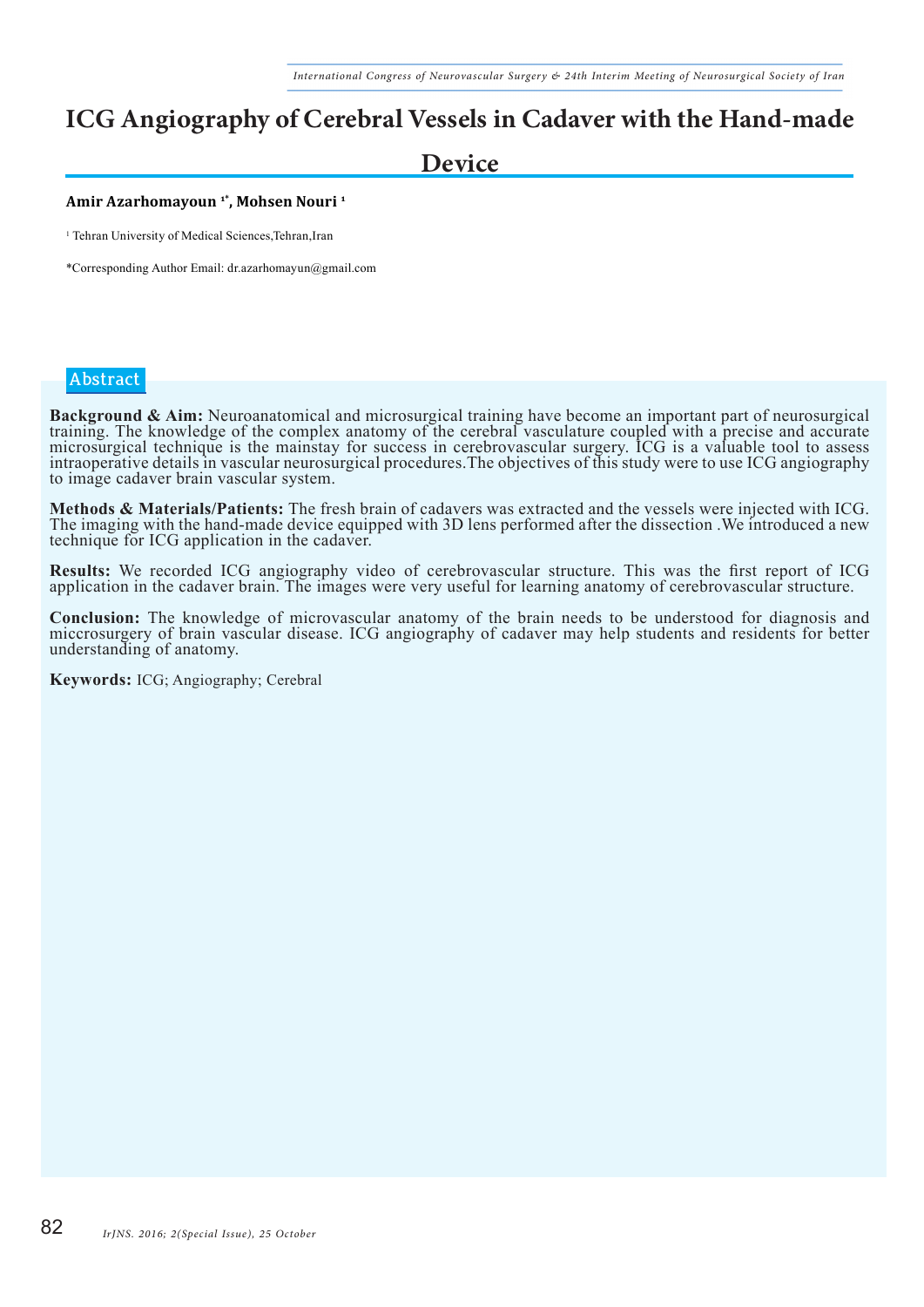*International Congress of Neurovascular Surgery & 24th Interim Meeting of Neurosurgical Society of Iran*

### **Giant MCA Aneurysm Advance Clipping**

#### **Reza Bahrami Ilkhchi 1\*, Saleh Rasras 1**

<sup>1</sup> Ahvaz Jundishapur University of Medical Sciences, Ahvaz, Iran

\*Corresponding Author Email: rbahrami1400@gmail.com

#### **Abstract**

Giant intracranial aneurysm is defined as the one larger than 2.5 cm in diameter Giant anemysms represent 2% to 5% of all intracranial aneurysms. Most patients who become symptomatic in the fourth through Sixth decades of life are found in all locations; 5-18 % of them presented in middle cerebral artery (MCA morphology of giant anemysms can be either fusiform or saccular.

Significant proportion of giant anemysms has been associated with intraluminal thrombosis. As many as 60% in some series may initially be evaluated for SAH, signs and symptoms related to a mass effect develop in approximately two thirds. Mass effect can be manifested as pain, visual field and acuity defects, and extra ocular dysfunction.

Dementia and mental disturbances, as well as hemiparesis and epilepsy, have also been described Current treatment options for these lesions include direct surgical techniques, endovascular techniques, and combined approaches. Indirect surgical techniques include proximal occlusion and trapping of the aneurysm using clips or ligature above and below the lesion. If the patient is unable to tolerate occlusion of the parent vessel in relation to a giant aneurysm, an extracranial to intracranial bypass procedure can be performed with subsequent trapping or proximal occlusion of the vessel

A 32 year old woman presented with acute severe headache and mild hemiparesis in emergency ward. Her brain CT scan showed sub arachnoid hemorrhage with giant right temporal mass effect Brain MRI and angiography showed partial thrombosed giant aneurysm without visible neck

The patient was checked in supine position and slight head rotation and extension. Curvilinear right incision, then pterional craniotomy was done and then dura was opened. After that, brain relaxed with csf drainage .Sylvain cistern was opened widely .then with intermittent proximal control neck dissection was done and clipping with advanced clipping (creeping) was done little by little and then after the removal of temporary clip, the aneurysm wall and clot was resected and then the papaverin used Patient was recovered and post-operative CT angiography showed any residue or vessel compromise

**Keywords:** MCA; Aneurysm; Giant; Clipping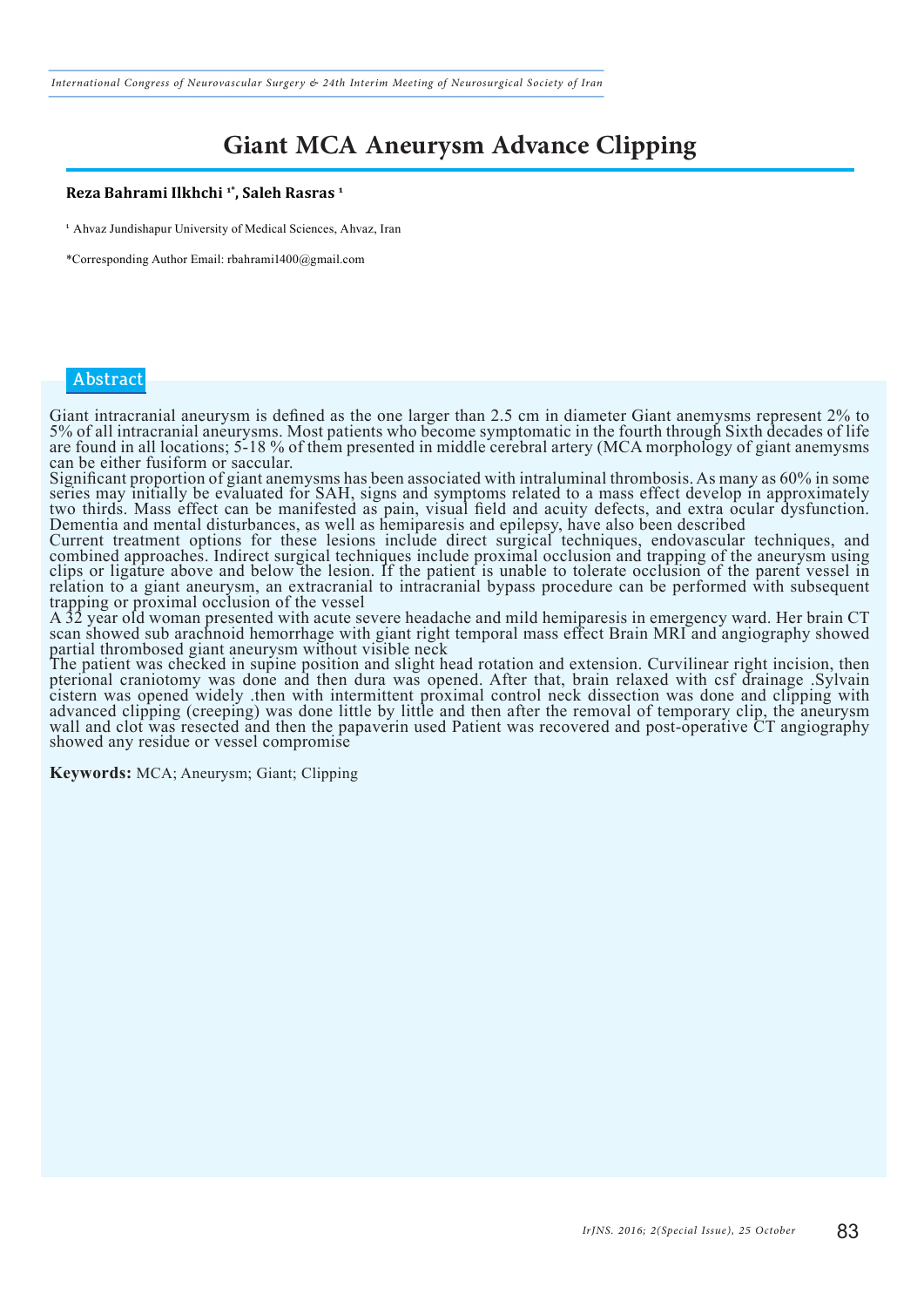### **The Traumatic Aneurysm of Internal Carotid with Epistaxis after Basilar Skull Fracture**

#### **Reza Bahrami Ilkhchi 1, Saleh Rasras 1\***

<sup>1</sup> Ahvaz Jundishapur University of Medical Sciences, Ahvaz, Iran

\*Corresponding Author Email: dr.rasras@gmail.com

#### **Abstract**

The posttraumatic aneurysm of the internal carotid artery (ICA) is an uncommon but potentially fatal cause of epistaxis. The majority of patients are the development of delayed, massive epistaxis. Time course for presentation of delayed life-threatening epistaxis ranged from 5 days to 9 weeks.

Patients exhibited the classic triad of unilateral blindness, orbital fractures, and massive epistaxis. We present two traumatic aneurysm with delayed epistaxis.

#### **Case1**

An 18-year-old boy with diffuse axonal injury and base skull fracture was admitted in icu and then was discharged after 40 days, he presented with recurrent massive epistaxis without ocular symptom .In workup was found to be saccular aneurysm in left intracavernous portion that was clipped successfully

#### **Case 2**

A 20-year-old girl with base skull fracture, after 4 weeks, presented massive epistaxis with transfusion in ENT ward. In workup, we found aneurysm in ascending segment of intracavernous internal carotid that projected into sphenoid sinus. She was treated with initially endovascular approach, which was unsuccessful and was then treated with carotid endovascular entrapment

**Keywords:** Trauma; Aneurysm; Epistaxis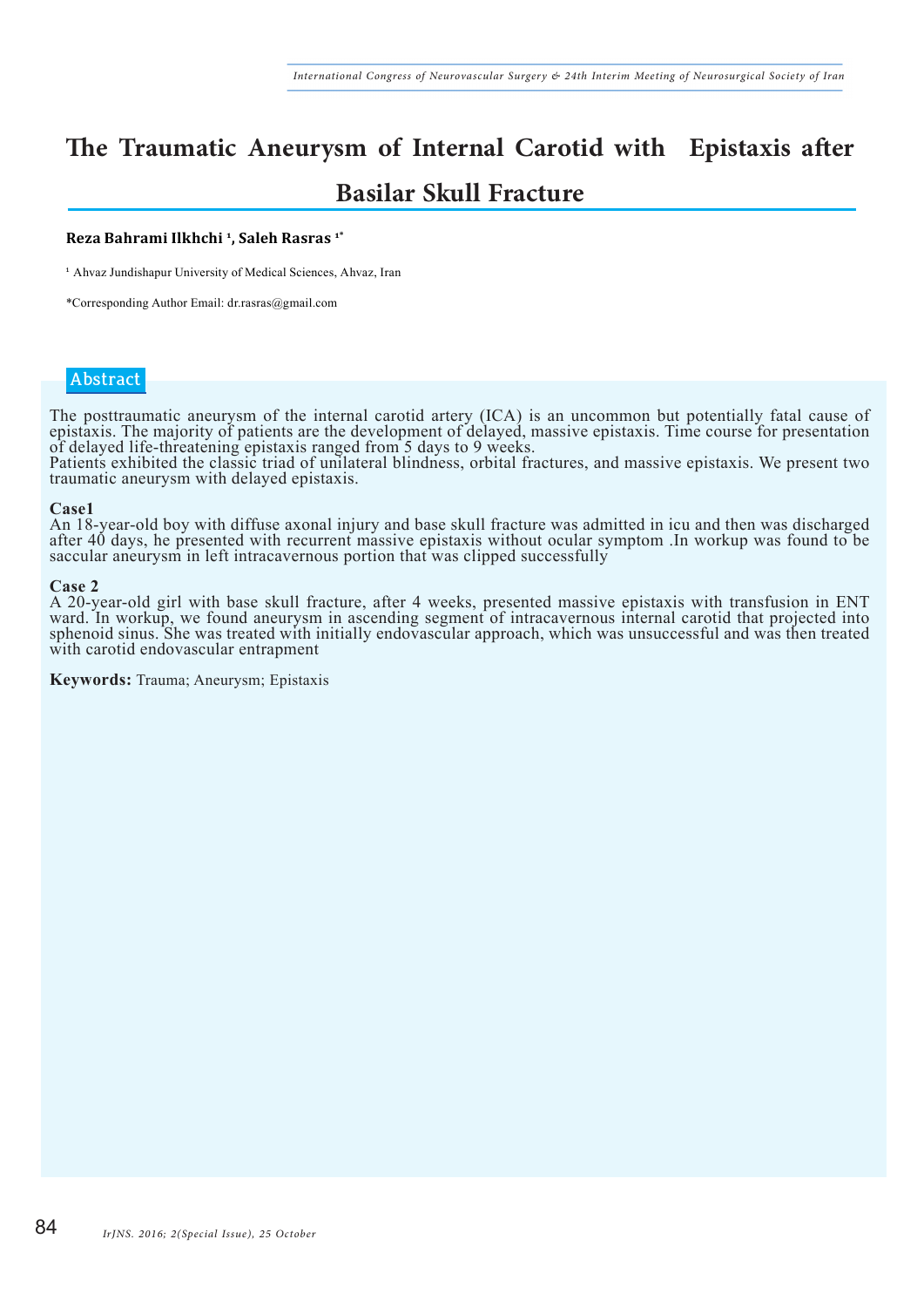### **Neglected Conus Filum Terminalis AVM in the Setting of the Patients with Lumbar Canal Stenosis**

#### **Mohammad Samadian 1, Misagh Shafizad 1\*, Masud Asghari 1, Mohammad Ali Arami 1**

1 MD, Loghman Hakim Hospital, Shahid Beheshti University of Medical Sciences, Tehran, Iran

\*Corresponding Author Email: hamidrgq@gmail.com

#### **Abstract**

Vascular malformations of the spinal cord and dura compose 3-4% of spinal cord masses. Due to their rare nature, these lesions are not often considered in the differential diagnosis of patients presenting with spinal cord masses or progressive myelopathy.

Our patient was a 56 year old man that underwent lumbar spine laminectomy because of signs of canal stenosis 5 years ago. After surgery, his signs and symptoms progressed. The Forces of lower limbs decreased and finally his gait was disturbed and sphinctric incontinency appeared. On examination, Babinski sign and paraparesis were seen. The patient underwent W/U and MRI revealed degenerative changes in lumbar spine and signal changes in lower thoracic spinal cord and conus. In our W/U, AVM was detected on spinal arteries angiography. He was candidate for surgery. We saw vascular malformation of filum terminale and low lying of conus. Because of degenerative changes and instability of lumbar spine we did fusion and fixation in addition to resection of AVM. After surgery, the signs and symptoms of the patient improved.

Therefore, in patients with myelopathy or spinal cord masses, vascular malformation is one of DDxs, which we have not missed.

**Keywords:** AVM; Filum Terminal; Lumbar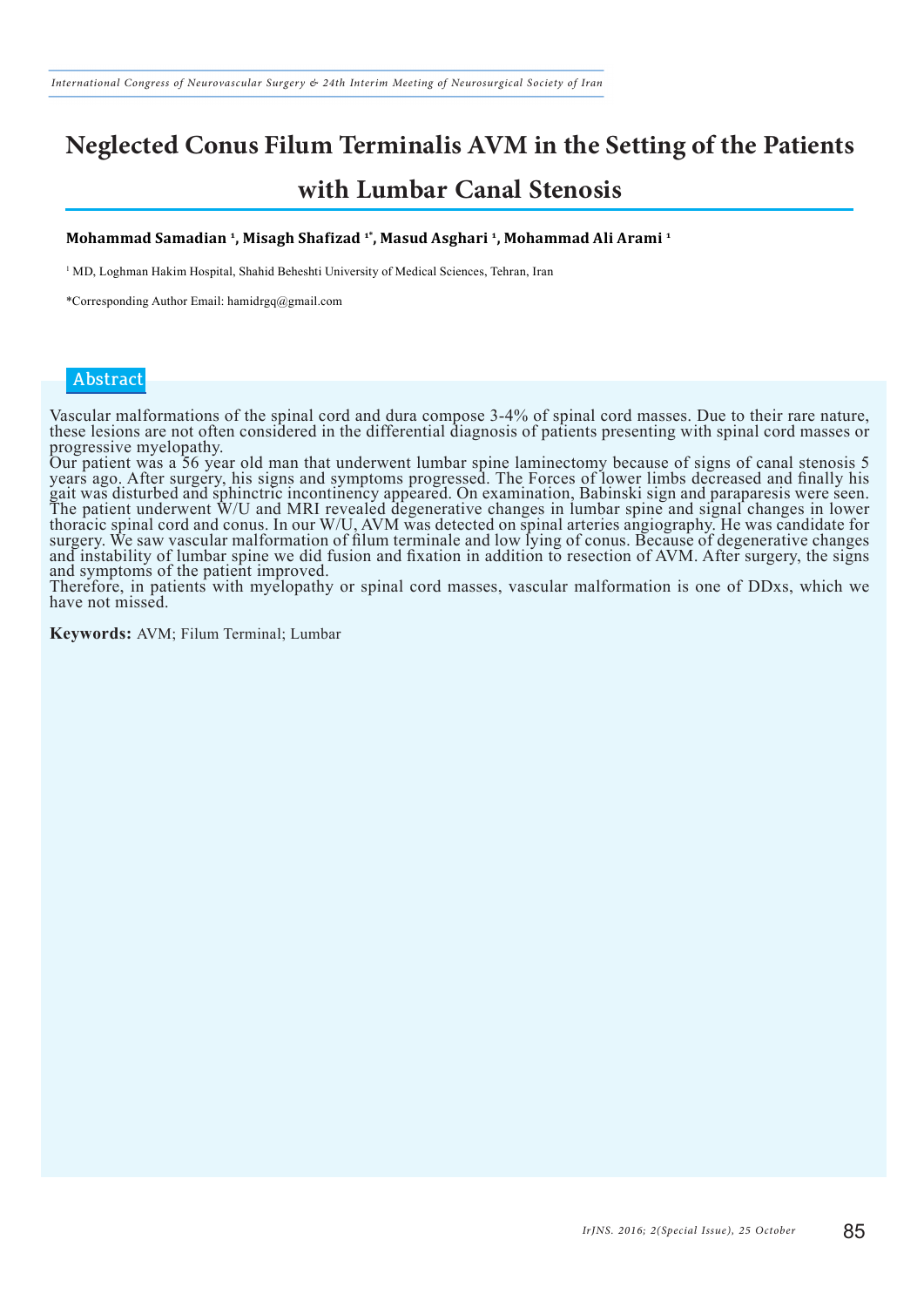# **Auditory Brain Stem Implant in Neurofibromatosis Type 2 Patients;**

### **the Review of 11 Patients**

**Mohammad Samadian 1\*, Seyed Ali Mousavinejad 1, Mohammad Hallajnejad 1, Amirarsalan Amin 1, Omidvar Rezaee 1**

1 Department of Neurosurgery, Loghman Hakim Hospital, Shahid Beheshti University of Medical Sciences, Tehran, Iran

\*Corresponding Author Email: mdsamadian@gmail.com

#### **Abstract**

**Background & Aim:** Neurofibromatosis type 2 (NF2) is an inherited disease which cause benign Schwann cell tumors on many cranial nerves, in particular on the vestibular portions of the VIIIn bilaterally. In these patients bilateral hearing loss is frequently caused by the disease or results from its treatment. Auditory brain stem implant (ABI) has been developed to restore serviceable hearing in these patients. We report our experience and results by using ABI in 11 patients with bilateral vestibular shwanowa causing deafness.

**Methods & Materials/Patients:** Patients underwent surgery for resection of tumors via retrosigmoid approach and after resection of second tumor ABI was placed in the lateral recess of fourth ventricle.

We evaluated demographic data including age at implantation, the number of tumor resections before implantation, tumor size, surgical approach, and postoperative surgical complications. The ABI auditory results were then evaluated for a number of functioning electrodes and channels, hours per day of use, nonauditory side effect profile and hearing results.

**Results:** No surgical complications caused by ABI implantation were revealed and Electrode paddle migration did not occur in our patients. A range of auditory performance was reported

**Conclusion:** ABIs are safe, do not increase surgical morbidity, and allow most patients to experience improved communication as well as access to environmental sounds. Although the factors leading to improved performance are not completely clear, these new results show that excellent hearing is possible for NF2 patients with the ABI

**Keywords:** Brainstem; Auditory; NF2; Monitoring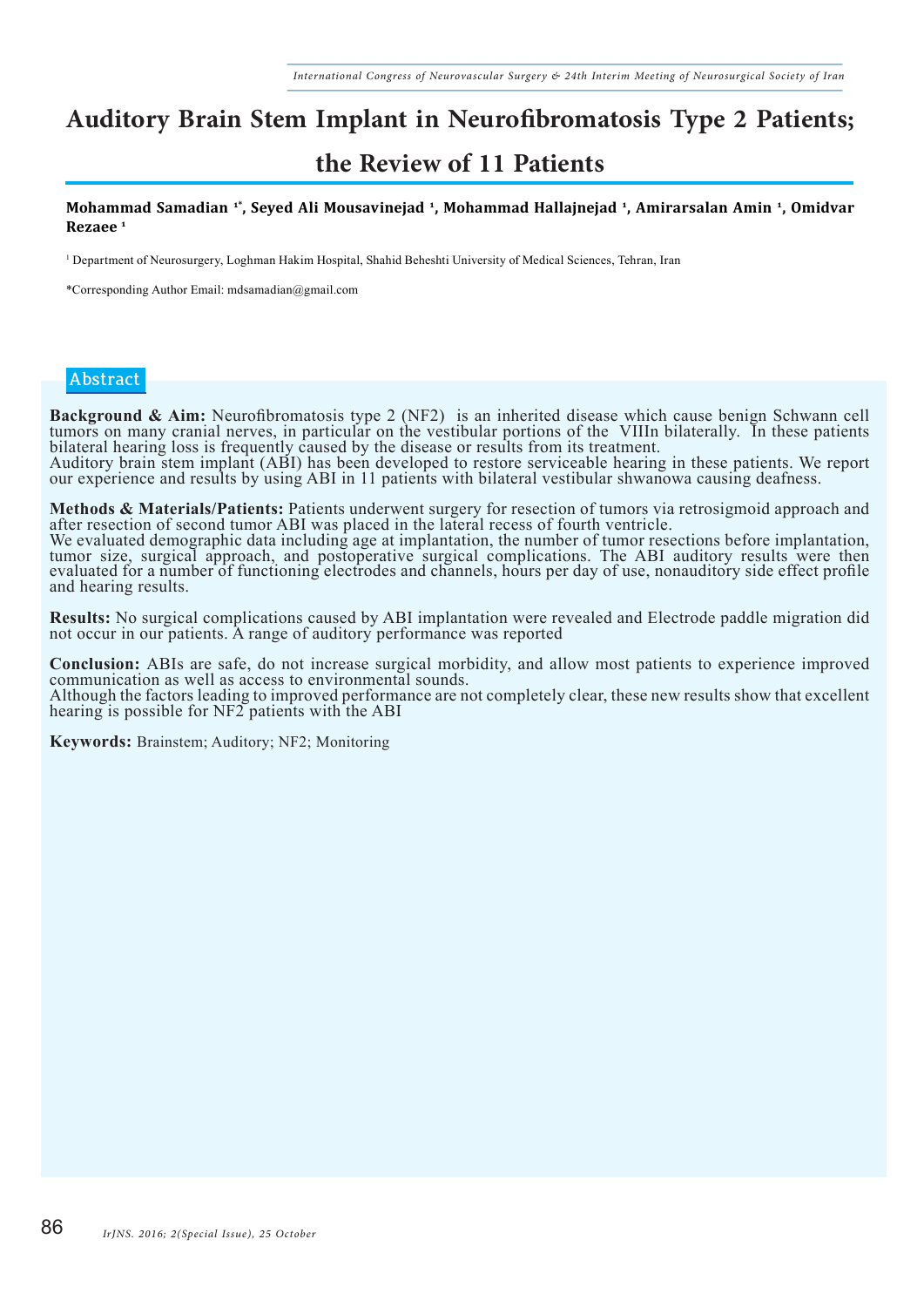### **Intracranial Pial Arteriovenous Presenting with Seizure: A Case Report**

#### **Ali Mousavinejad 1\*, Seyed Ali Mousavinejad 1**

1 Resident of Neurosurgery, Loghman Hakim Hospital, Shahid Beheshti University of Medical Sciences, Tehran, Iran

\*Corresponding Author Email: alimousavi65@yahoo.com

#### **Abstract**

The intracranial pial arteriovenous fistula (AVF) is a rare cerebrovascular malformation, which has a single or multiple arterial connections to a single venous channel without intervening nidus, and is different from arteriovenous malformation (AVM). We report on a case of a surgically treated pial AVF. A 28-year-old man with the history of a generalized seizure attack was referred to our clinic. Computed tomography (CT) showed a subcortical sub acute hematoma of approximately 24 ml in his right temporal lobe. Cerebral angiography showed an AVF supplied by the right middle cerebral artery with early drainage into the Sylvian vein. He underwent surgical treatment with feeding artery obliteration using a clip and hematoma removal. The patient was discharged without neurologic deficits. Despite the rarity of pial AVF, for correct diagnosis and treatment, neurosurgeons should recognize this condition. Pial AVF can be managed simply by the disconnection of the shunt by the surgery or endovascular treatment, and a good result can be achieved.

**Keywords:** Intracranial; Pial; Arteriovenous Fistula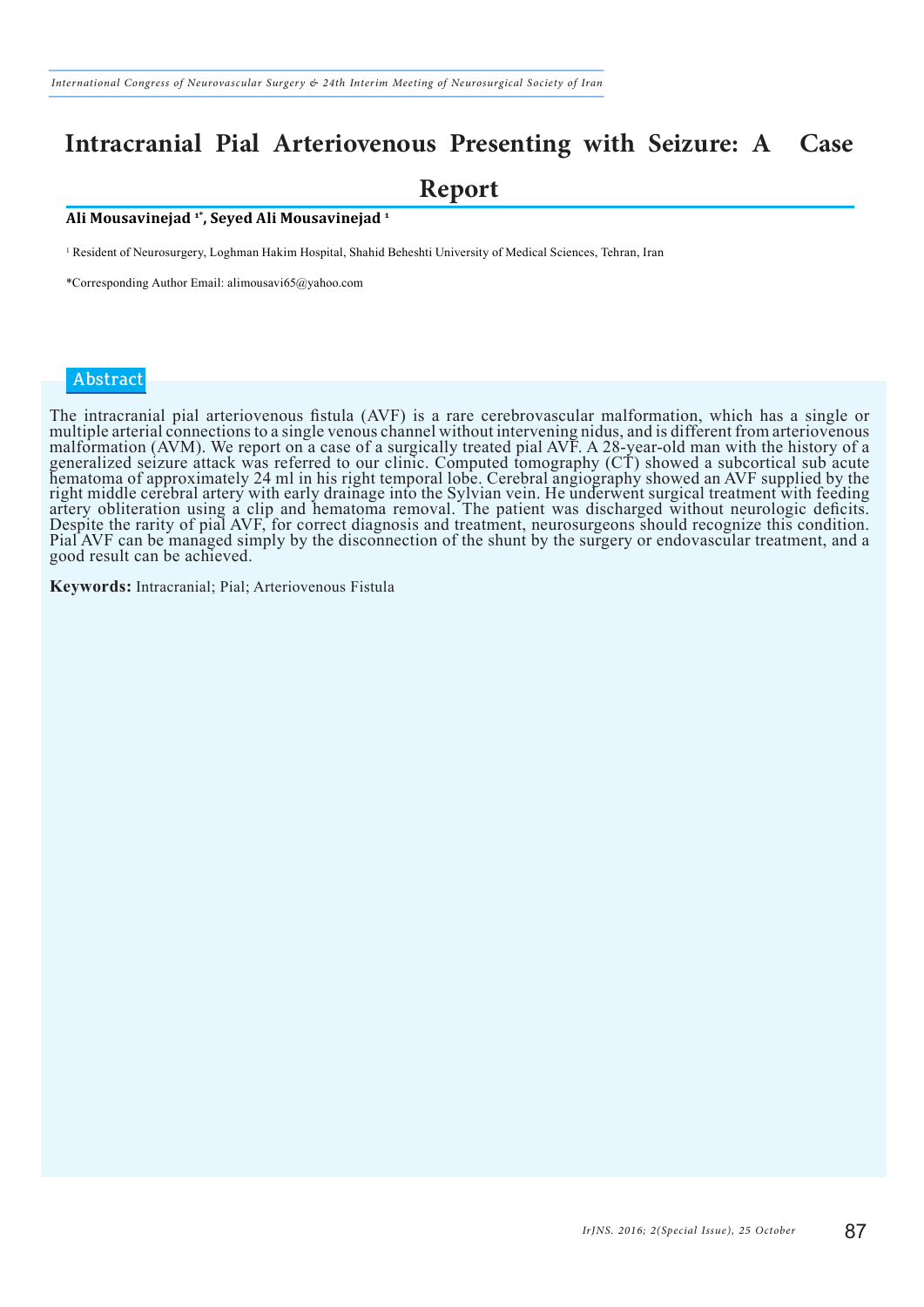### **The Spontaneous Extrusion of the Ventriculoperoitoneal Shunt through the Anus; a Case Report and Review of the Literature**

#### **Fariborz Ghaffarpasand 1\*, Ehsan Moradi 1**

<sup>1</sup> Department of Neurosurgery, Shiraz University of Medical Sciences, Shiraz, Iran

\*Corresponding Author Email: fariborz.ghaffarpasand@gmail.com

#### **Abstract**

**Background and Importance:** Ventriculoperitoneal (VP) shunt placement is the most common method of treatment of hydrocephalus especially in children. VP shunt insertion is associated with high rate of complications and malfunction mainly due to catheter obstruction or infection. About 20% of these complications are abdominal, when may occur at any time after shunt placement from 1 week to several years. We, herein, report a case of spontaneous extrusion of VP shunt through the anus.

**Case Presentation:** An 18-month old girl presented with spontaneous extrusion of VP shunt through the anus 1 day<br>before admission (Fig. 1). She was the known case of aqueduct stenosis and subsequent hydrocephalus for whic a right anterior VP-shunt had been inserted 7 months earlier. Shunt series revealed the perforation of the bowl and extrusion of the shunt through the anus. Thus the abdominal tip was removed and the abdomen was explored. As the CSF was not infected, the abdominal tip was changed and was placed in right pleural cavity. She was discharged with a good condition and was good on follow-up.

**Conclusion:** Bowel injuries during the shunt insertion procedure or chronic irritation of the bowel with the peritoneal tip of the shunt could be the possible mechanisms for this condition.

**Keywords:** Ventriculoperitoneal Shunt; Anus; Bowel; Shunt Series